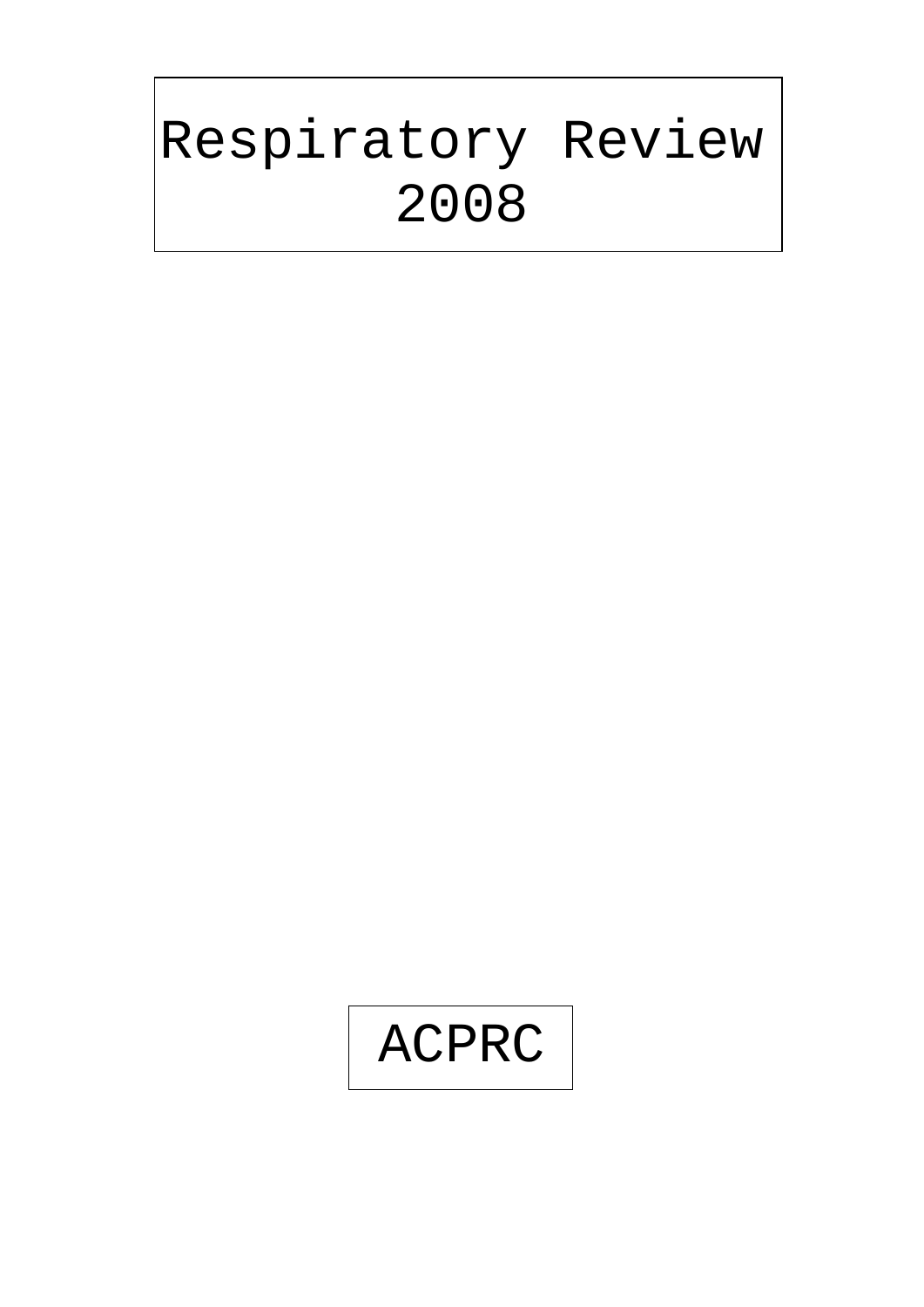Welcome to the 2008 Respiratory Review. I would like to take this opportunity to thank the reviewers for their hard work, as without them there would be no review.

It is now bigger and better than before, with a total of 30 journals that have been reviewed. I hope you find this edition useful and I welcome any comments for next year's edition.

> Ann Owen Respiratory Review Editor

#### **Journals and Reviewers**

Ann Owen (AO) Brenda O'Neil (BO'N) Claire Bradley (CB) Claire Hine (CH) Clive Liles (CL) Fidelma Moran (FM) Jane Toms (JT) Jennifer Pryor (JP) Lizzie Flude (LF) Lynn McDonnell (LMcD) May Nel (MN) Nicki Garner (NG) Pamela Vaughan (PV) Rachel Garrod (RG) Robyn Stiger (RS)

American Journal of Critical Care (CB) American Journal of Respiratory and Critical Care Medicine (LMcD) Anaesthesia (CL) Anaesthesia and Analgesia (RS) Archives of Physical Medicine and Rehabilitation (BO'N) Australian Journal of Physiotherapy (LF) BMJ (LF) British Journal of Anaesthesia (NG) Chest (LF) Cochrane (RG) Critical Care Medicine (MN) European Respiratory Journal (MN) Heart and Lung (CH) Intensive Care Medicine (RS) Journal of ACPRC (AO) Journal of Advanced Nursing (JT) Journal of American Medical Association(LF) Journal of Cardiopulmonary Rehabilitation (CH) Journal of Critical Care (CB) Lancet (RS) New England Journal of Medicine (AO) New Zealand Journal of Physiotherapy (JP) Physical Therapy Reviews (BO'N) Physiotherapy (CB) Physiotherapy Canada (FM) Physiotherapy Research International (RG) Physiotherapy Theory and Practice (MN) Respiration (CL) Respiratory Medicine (PV) Thorax (PV)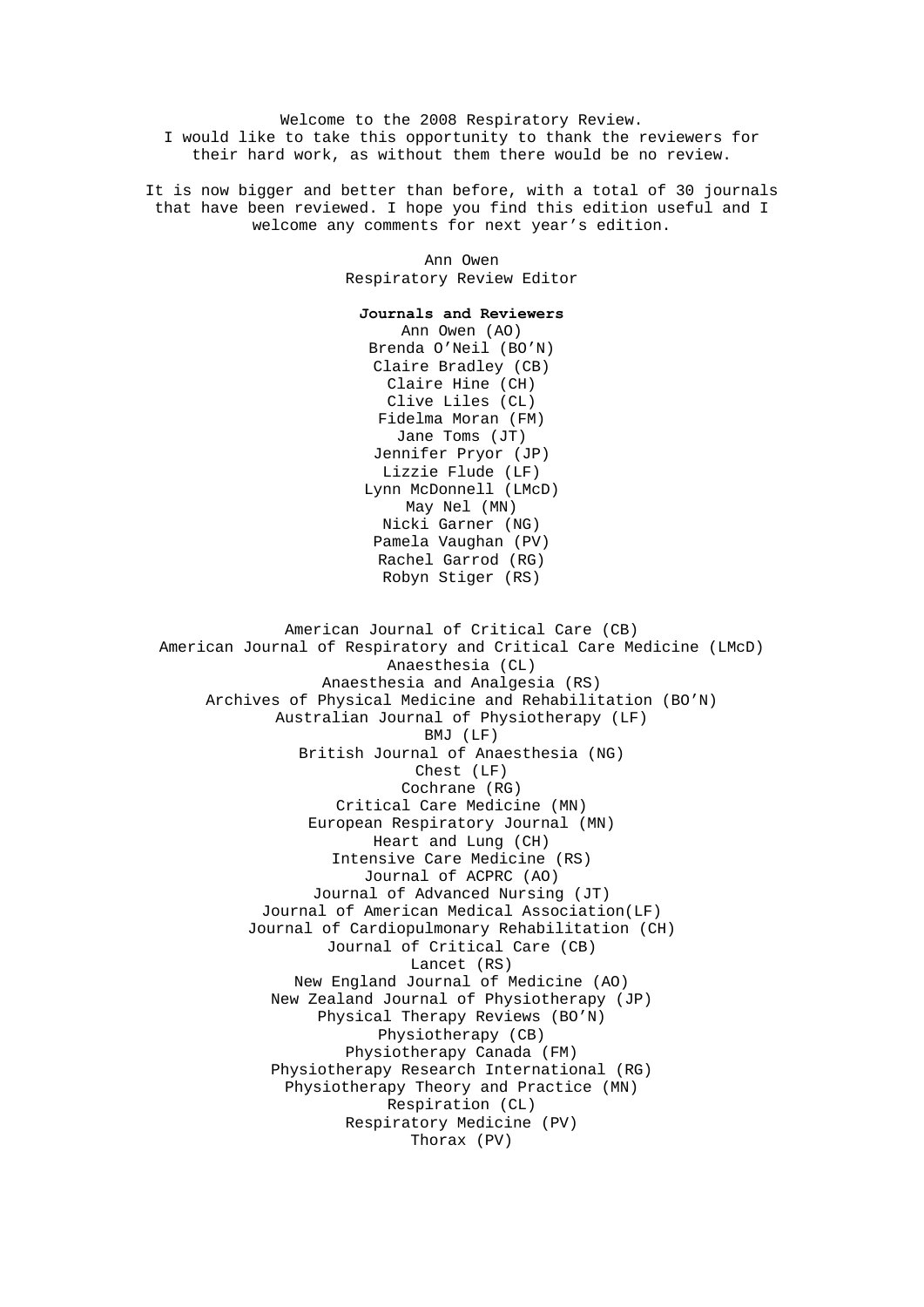## **Acute Lung Injury and ARDS**

[Abroug](http://www.springerlink.com/content/?Author=Fekri+Abroug) F, [Ouanes-Besbes](http://www.springerlink.com/content/?Author=Lamia+Ouanes-Besbes) L, [Elatrous](http://www.springerlink.com/content/?Author=Souheil+Elatrous) S, [Brochard](http://www.springerlink.com/content/?Author=Laurent+Brochard) L **[The effect of prone positioning in acute respiratory distress](http://www.springerlink.com/content/313236155kul0987/?p=716cf70937c14e839e713c3e869fb579&pi=5)  [syndrome or acute lung injury: a meta-analysis. Areas of uncertainty](http://www.springerlink.com/content/313236155kul0987/?p=716cf70937c14e839e713c3e869fb579&pi=5)  [and recommendations for research](http://www.springerlink.com/content/313236155kul0987/?p=716cf70937c14e839e713c3e869fb579&pi=5)**  *Intensive Care Medicine* 2008; 34(6): 1002-1011

Alsaghir AH, Martin CM **Effect of prone positioning in patients with acute respiratory distress syndrome: A meta-analysis** *Critical Care Medicine* 2008; 36(2): 603-609

[Åström](http://www.springerlink.com/content/?Author=Elisabet+%c3%85str%c3%b6m) E, [Uttman](http://www.springerlink.com/content/?Author=Leif+Uttman) L, [Niklason](http://www.springerlink.com/content/?Author=Lisbet+Niklason) L, [Aboab](http://www.springerlink.com/content/?Author=Jerome+Aboab) J, [Brochard](http://www.springerlink.com/content/?Author=Laurent+Brochard) L[, Jonson](http://www.springerlink.com/content/?Author=Bj%c3%b6rn+Jonson) B Pattern of inspiratory gas delivery affects CO<sub>2</sub> elimination in health **[and after acute lung injury](http://www.springerlink.com/content/f537411h25831783/?p=5f4a312717924ed0b0262b04153b7567&pi=23)**  *Intensive Care Medicine* 2008; 34(2): 377-384

[Calzia](http://www.springerlink.com/content/?Author=Enrico+Calzia) E, [Radermacher](http://www.springerlink.com/content/?Author=Peter+Radermacher) P, [Pelosi](http://www.springerlink.com/content/?Author=Paolo+Pelosi) P **[Preserved spontaneous breathing in acute lung injury: show me the](http://www.springerlink.com/content/px1t42556118k025/?p=0cb82b04a8b9412aad350771d06a2b86&pi=1)  [money?](http://www.springerlink.com/content/px1t42556118k025/?p=0cb82b04a8b9412aad350771d06a2b86&pi=1)**  *Intensive Care Medicine* 2008; 34(3): 397-399

Checkley W, Brower R, Korpak A, Thompson B, for the Acute Respiratory Distress Syndrome Network Investigators. **Effects of a clinical trial on mechanical ventilation practices in patients with acute lung injury.**  *American Journal of Respiratory and Critical Care Medicine 2008;177(11): 1215-1222.* 

Cressoni M, Caironi P, Polli F et al. **Anatomical and functional intrapulmonary shunt in acute respiratory distress syndrome**  *Critical Care Medicine* 2008; 36(3): 669-675

[Demory](http://www.springerlink.com/content/?Author=Didier+Demory) D, [Arnal](http://www.springerlink.com/content/?Author=Jean-Michel+Arnal) J, [Wysocki](http://www.springerlink.com/content/?Author=Marc+Wysocki) M, [Donati](http://www.springerlink.com/content/?Author=St%c3%a9phane+Donati) S[, Granier](http://www.springerlink.com/content/?Author=Isabelle+Granier) I, [Corno](http://www.springerlink.com/content/?Author=Ga%c3%ablle+Corno) G, [Durand-](http://www.springerlink.com/content/?Author=Jacques+Durand-Gasselin)[Gasselin](http://www.springerlink.com/content/?Author=Jacques+Durand-Gasselin) J **[Recruitability of the lung estimated by the pressure volume curve](http://www.springerlink.com/content/1964604303q68x87/?p=8d99c4d4c5cb48b6b1ca95d12e363687&pi=12)  [hysteresis in ARDS patients](http://www.springerlink.com/content/1964604303q68x87/?p=8d99c4d4c5cb48b6b1ca95d12e363687&pi=12)**  *Intensive Care Medicine* 2008; 34(11): 2019-2025

[Dos Santos](http://www.springerlink.com/content/?Author=Claudia+C.+Dos%c2%a0Santos) C **[Advances in mechanisms of repair and remodelling in acute lung injury](http://www.springerlink.com/content/g72jj2u38v0n101v/?p=bb11e35218234b049057c8140c5e05e3&pi=5)**  *Intensive Care Medicine* 2008; 34(4): 619-630

Fan E, Wilcox E, Brower R, Stewart T, Mehta S, Lapinsky S, Meade M, Ferguson N. **Recruitment maneuvers for acute lung injury: A systematic review.**  *American Journal of Respiratory and Critical Care Medicine*  2008;178(11): 1156-1163.

[Fernandez](http://www.springerlink.com/content/?Author=Rafael+Fernandez) R, [Trenchs](http://www.springerlink.com/content/?Author=Xavier+Trenchs) X, [Klamburg](http://www.springerlink.com/content/?Author=Jordi+Klamburg) J, [Castedo](http://www.springerlink.com/content/?Author=Jon+Castedo) J, [Serrano](http://www.springerlink.com/content/?Author=Jose+Manuel+Serrano) J, [Besso](http://www.springerlink.com/content/?Author=Guillermo+Besso)  G, [Tirapu](http://www.springerlink.com/content/?Author=Juan+Pedro+Tirapu) J, Santos A, [Mas](http://www.springerlink.com/content/?Author=Arantxa+Mas) A, [Parraga](http://www.springerlink.com/content/?Author=Manuel+Parraga) M, [Jubert](http://www.springerlink.com/content/?Author=Paola+Jubert) P, [Frutos](http://www.springerlink.com/content/?Author=Fernando+Frutos) F[, Añon](http://www.springerlink.com/content/?Author=Jose+Manuel+A%c3%b1on) J, Garcia M[, Rodriguez](http://www.springerlink.com/content/?Author=Fernando+Rodriguez) F,[Yebenes](http://www.springerlink.com/content/?Author=Joan+Carles+Yebenes) J, [Lopez](http://www.springerlink.com/content/?Author=Maria+Jesus+Lopez) M **[Prone positioning in acute respiratory distress syndrome:](http://www.springerlink.com/content/d52707736731005l/?p=164f812e9f5e41c4a338f13cfbd48734&pi=18)  [a multicenter randomized clinical trial](http://www.springerlink.com/content/d52707736731005l/?p=164f812e9f5e41c4a338f13cfbd48734&pi=18)**  *Intensive Care Medicine* 2008; 34(8): 1487-1491

[Liu](http://www.springerlink.com/content/?Author=Mingyao+Liu) M **[ARDS and knowledge translation](http://www.springerlink.com/content/8523361212p05076/?p=bb11e35218234b049057c8140c5e05e3&pi=0)**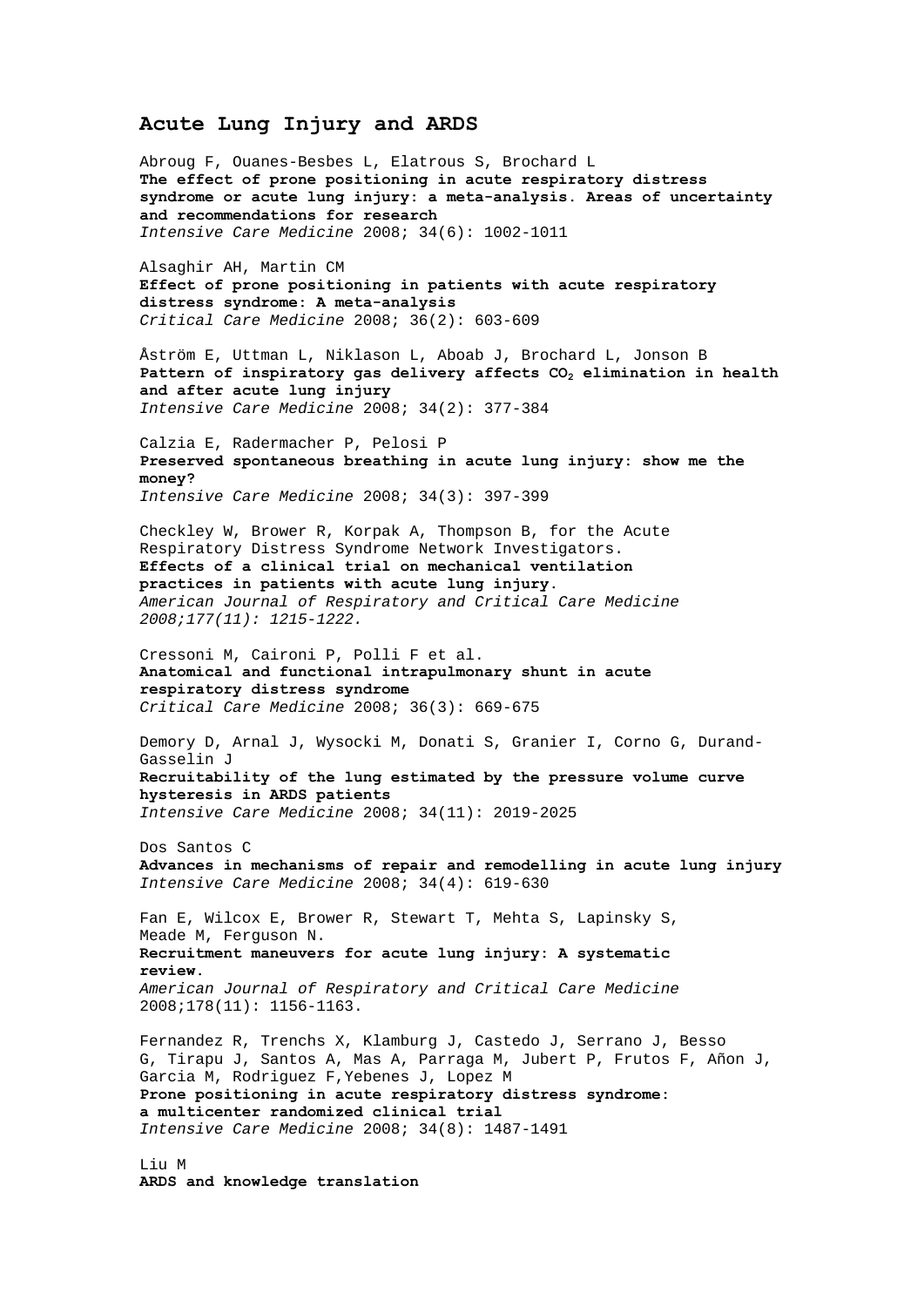*Intensive Care Medicine* 2008; 34(4): 589-591 Lucangelo U et al **Prognostic Value of Different Dead Space Indices in Mechanically Ventilated Patients With Acute Lung Injury and ARDS** *Chest* January 2008 133(1): 62-71 Marini JJ, Gattinoni L **Propagation prevention: A complementary mechanism for "lung protective" ventilation in acute respiratory distress syndrome**  *Critical Care Medicine* 2008; 36(12): 3252-3258 [Meduri](http://www.springerlink.com/content/?Author=G.+Umberto+Meduri) G, [Marik](http://www.springerlink.com/content/?Author=Paul+E.+Marik) P, [Chrousos](http://www.springerlink.com/content/?Author=George+P.+Chrousos) G, [Pastores](http://www.springerlink.com/content/?Author=Stephen+M.+Pastores) S, [Arlt](http://www.springerlink.com/content/?Author=Wiebke+Arlt) W, [Beishuizen](http://www.springerlink.com/content/?Author=Albertus+Beishuizen) A, [Bokhari](http://www.springerlink.com/content/?Author=Faran+Bokhari) F, [Zaloga](http://www.springerlink.com/content/?Author=Gary+Zaloga) G[, Annane](http://www.springerlink.com/content/?Author=Djillali+Annane) D **[Steroid treatment in ARDS: a critical appraisal of the ARDS network](http://www.springerlink.com/content/k67525g8n33wh543/?p=ac22d150fcf2427eb1ba5f2334e6deab&pi=4)  [trial and the recent literature](http://www.springerlink.com/content/k67525g8n33wh543/?p=ac22d150fcf2427eb1ba5f2334e6deab&pi=4)**  *Intensive Care Medicine* 2008; 34(1): 61-69 Musch G, Bellani G, Vidal Melo M, Harris R, Winkler T, Schroeder T, Venegas J. **Relation between shunt, aeration and perfusion in experimental acute lung injury.**  *American Journal of Respiratory and Critical Care Medicine 2008;177(3):292-300.*  Peter J, John P, Graham P, Moran J, George I, Bersten A, **Corticosteroids in the prevention and treatment of acute respiratory distress syndrome (ARDS) in adults: meta-analysis** *BMJ* 2008; (336): 7651: 1006-1009 Phua J, Stewart TE, Ferguson ND **Acute respiratory distress syndrome 40 years later: Time to revisit its definition**  *Critical Care Medicine* 2008; 36(10): 2912-2921 Pohlman MC, McCallister KE, Schweickert WD et al. **Excessive tidal volume from breath stacking during lung-protective ventilation for acute lung injury**  *Critical Care Medicine* 2008; 36(11): 3019-3023 Riva DR, Oliveira MBG, Rzezinski AF et al. **Recruitment maneuver in pulmonary and extrapulmonary experimental acute lung injury**  *Critical Care Medicine* 2008; 36(6): 1900-1908 [Rodrigues](http://www.springerlink.com/content/?Author=R.+S.+Rodrigues) R, [Miller](http://www.springerlink.com/content/?Author=P.+R.+Miller) P, [Bozza](http://www.springerlink.com/content/?Author=F.+A.+Bozza) F, [Marchiori](http://www.springerlink.com/content/?Author=E.+Marchiori) E, [Zimmerman](http://www.springerlink.com/content/?Author=G.+A.+Zimmerman) G, [Hoffman](http://www.springerlink.com/content/?Author=J.+M.+Hoffman) J, [Morton](http://www.springerlink.com/content/?Author=K.+A.+Morton) K **[FDG-PET in patients at risk for acute respiratory distress syndrome:](http://www.springerlink.com/content/g711211x13038p72/?p=ec45afe0129c4aad94744de2007a2a62&pi=21)  [a preliminary report](http://www.springerlink.com/content/g711211x13038p72/?p=ec45afe0129c4aad94744de2007a2a62&pi=21)**  *Intensive Care Medicine* 2008; 34(12): 2273-2278 Wilson A **Prone positioning for acute respiratory distress syndrome (ARDS): A review of the literature.**  Journal of the Association of Chartered Physiotherapists in Respiratory Care 40: 11 – 17. **Airway Management** 

Chang LY, Wang K, Chao YF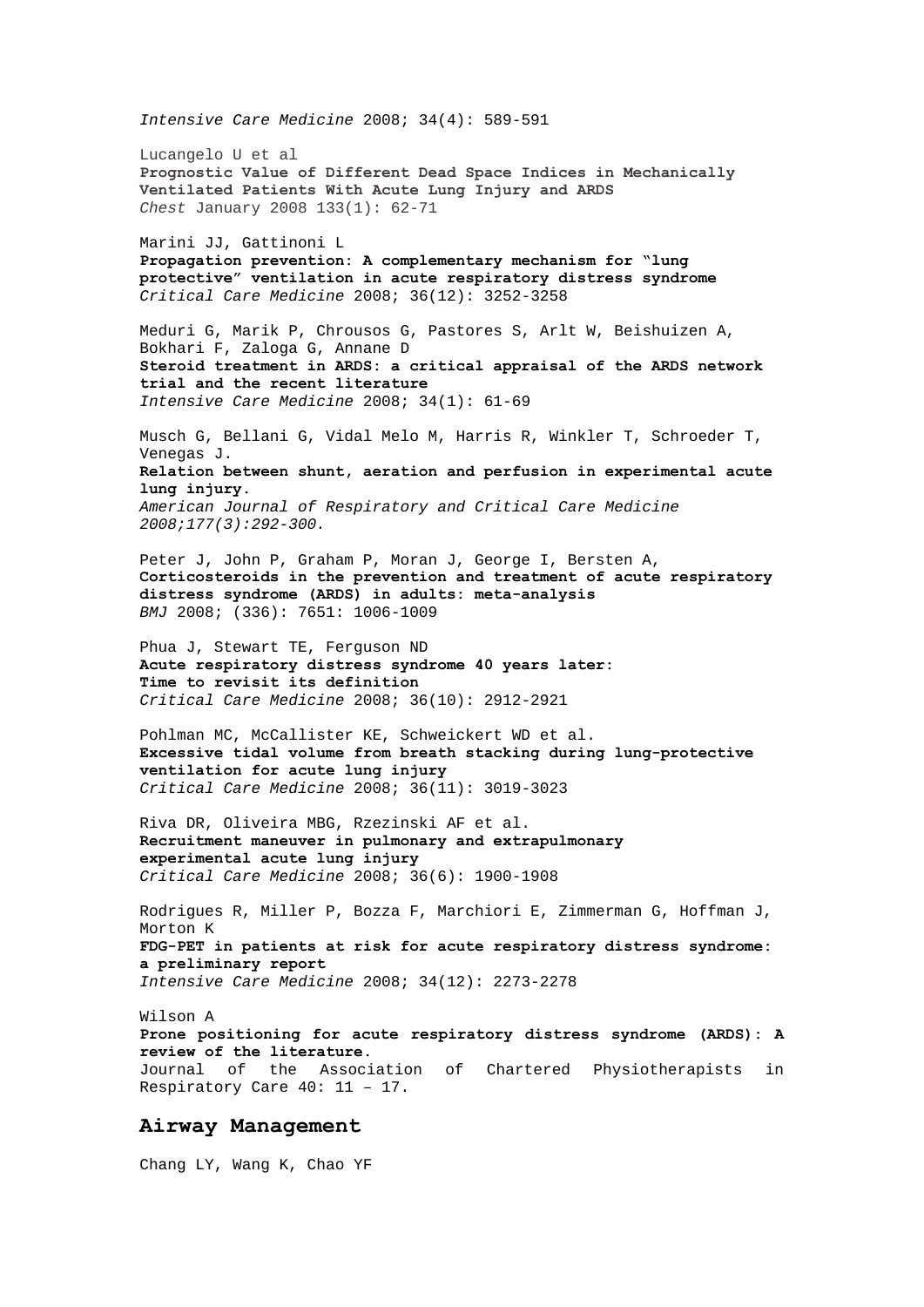**Influence of Physical Restraint on Unplanned Extubation of Adult Intensive Care Patients: A Case-Control Study** *American Journal of Critical Care* 2008 17(5): 408-415. Curry K, Cobb S, Kutash M, Diggs C **Characteristics Associated With Unplanned Extubations in a Surgical Intensive Care Unit** *American Journal of Critical Care* 2008 17(1): 45-51. Kuduvalli P M, Jervis A, Tighe S & Robin N M **Unanticipated difficult airway management in anaesthetised patients: a prospective study of the effect of mannequin training on management strategies and skill retention** *Anaesthesia 2008; 63 (4): 364*  Lavery GG, McCloskey BV **The difficult airway in adult critical care**  *Critical Care Medicine* 2008; 36(7): 2163-2173 [Lovat](http://www.springerlink.com/content/?Author=Robin+Lovat) R, [Watremez](http://www.springerlink.com/content/?Author=Christine+Watremez) C, [Van Dyck](http://www.springerlink.com/content/?Author=Michel+Van+Dyck) M, [Van Caenegem](http://www.springerlink.com/content/?Author=Olivier+Van+Caenegem) O, [Verschuren](http://www.springerlink.com/content/?Author=Franck+Verschuren) F, [Hantson](http://www.springerlink.com/content/?Author=Philippe+Hantson) P, [Jacquet](http://www.springerlink.com/content/?Author=Luc-Marie+Jacquet) L **[Smart Bag vs. Standard bag in the temporary substitution of the](http://www.springerlink.com/content/fp508g6534266362/?p=5f4a312717924ed0b0262b04153b7567&pi=20)  [mechanical ventilation](http://www.springerlink.com/content/fp508g6534266362/?p=5f4a312717924ed0b0262b04153b7567&pi=20)**  *Intensive Care Medicine* 2008; 34(2): 355-360 Rose L, Redl L **Survey of Cuff Management Practices in Intensive Care Units in Australia and New Zealand** *American Journal of Critical Care* 2008 17(5): 428-435. Shariffudin L & Wang C **Randomised crossover comparison of the Ambu® AuraOnceTM Laryngeal Mask with the LMA ClassicTM laryngeal mask airway in paralysed anaesthetised patients** *Anaesthesia 2008; 63 (1): 82*  **Asthma**  Bateman E, Hurd S, Barnes P et al. **Global strategy for asthma management and prevention: GINA executive summary**  *European Respiratory Journal* 2008; 31: 143–178 British Thoracic Society Scottish Intercollegiate Guidelines Network **British Guideline on the Management of Asthma** *Thorax* 2008; 63 (Supplement 4): iv1-iv121 Busse W, Israel E, Nelson H, Baker J, Charous B, Young D, Vexler V, Shames R, and the Daclizumab Asthma Study Group. **Daclizumab improves asthma control in patients with moderate to severe persistent asthma: A randomised, controlled trial.**  *American Journal of Respiratory and Critical Care Medicine 2008; 178(10): 1002-1008.*  Cowie R, Conley D, Underwood M, Reader P

**[A randomised controlled trial of the Buteyko technique as an adjunct](http://www.sciencedirect.com/science?_ob=ArticleURL&_udi=B6WWS-4RR20YB-3&_user=10&_coverDate=05%2F31%2F2008&_rdoc=12&_fmt=high&_orig=browse&_srch=doc-info(%23toc%237138%232008%23998979994%23684089%23FLA%23display%23Volume)&_cdi=7138&_sort=d&_docanchor=&_ct=21&_acct=C000050221&_version=1&_urlVersion=0&_userid=10&md5=e1d683a88d5303f24152294ebe497be8)  [to conventional management of asthma](http://www.sciencedirect.com/science?_ob=ArticleURL&_udi=B6WWS-4RR20YB-3&_user=10&_coverDate=05%2F31%2F2008&_rdoc=12&_fmt=high&_orig=browse&_srch=doc-info(%23toc%237138%232008%23998979994%23684089%23FLA%23display%23Volume)&_cdi=7138&_sort=d&_docanchor=&_ct=21&_acct=C000050221&_version=1&_urlVersion=0&_userid=10&md5=e1d683a88d5303f24152294ebe497be8)** *Respiratory Medicine* 2008; 102(5): 726-732

Duong M et al,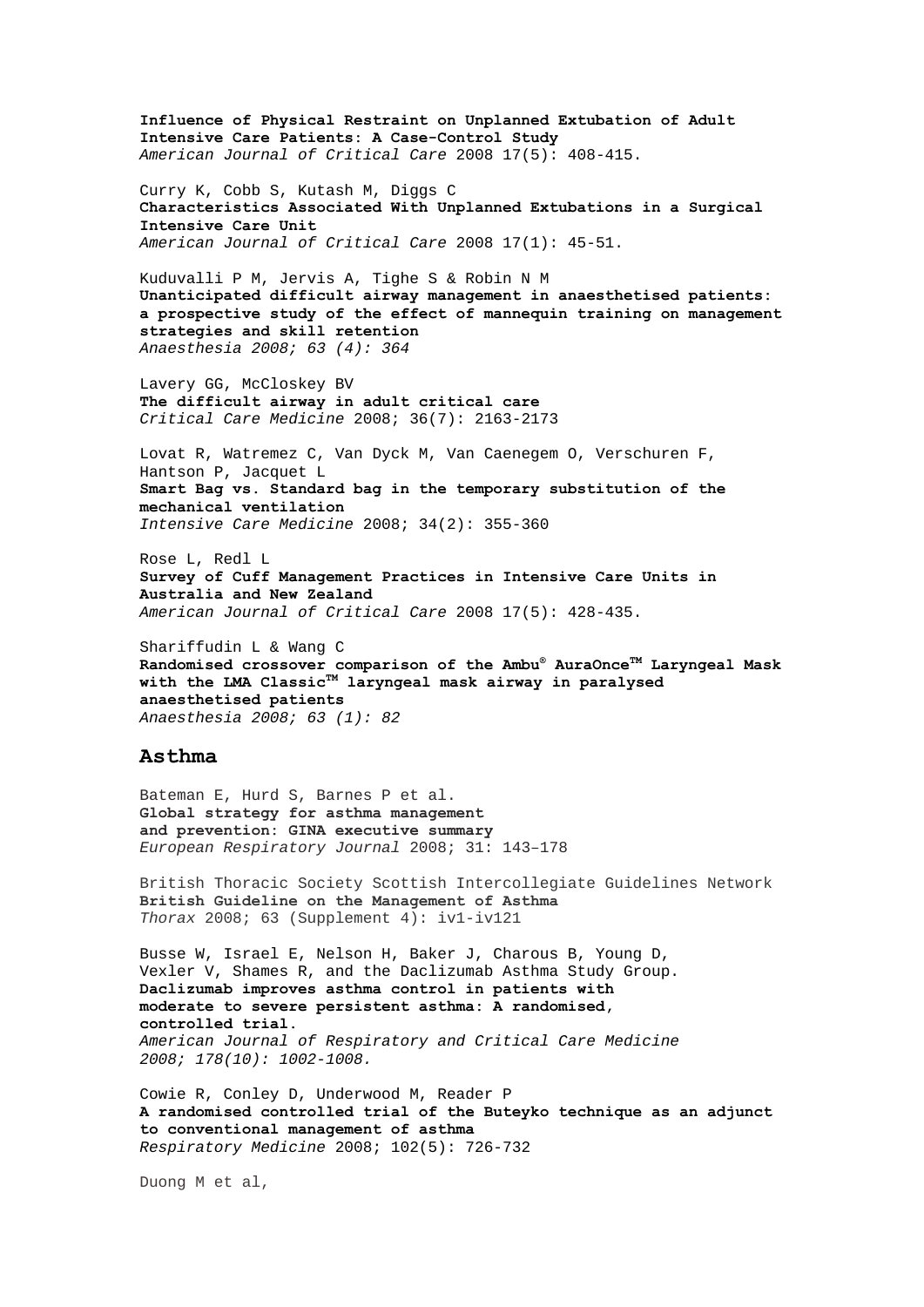**Sputum Eosinophils and the Response of Exercise-Induced Bronchoconstriction to Corticosteroid in Asthma**  *Chest* February 2008; 133(2):404-411 Eneli I, Skybo T, Camargo, Jr C **Weight loss and asthma: a systematic review** *Thorax* 2008; 63: 671-676. Guerra S, Sherrill D, Kurzius-Spencer M, Venker C, Halonen M, Quan S, Martinez F **[The course of persistent airflow limitation in subjects with and](http://www.sciencedirect.com/science?_ob=ArticleURL&_udi=B6WWS-4T53HHH-1&_user=10&_coverDate=10%2F31%2F2008&_rdoc=18&_fmt=high&_orig=browse&_srch=doc-info(%23toc%237138%232008%23998979989%23696953%23FLA%23display%23Volume)&_cdi=7138&_sort=d&_docanchor=&_ct=23&_acct=C000050221&_version=1&_urlVersion=0&_userid=10&md5=44f737a670ef908fbe83320c71874fa3)  [without asthma](http://www.sciencedirect.com/science?_ob=ArticleURL&_udi=B6WWS-4T53HHH-1&_user=10&_coverDate=10%2F31%2F2008&_rdoc=18&_fmt=high&_orig=browse&_srch=doc-info(%23toc%237138%232008%23998979989%23696953%23FLA%23display%23Volume)&_cdi=7138&_sort=d&_docanchor=&_ct=23&_acct=C000050221&_version=1&_urlVersion=0&_userid=10&md5=44f737a670ef908fbe83320c71874fa3)** *Respiratory Medicine* 2008; 102(10): 1473-1482 Hampton T **Cardiac studies reveal clues into asthma and decreased lung function.**  *JAMA: Journal of the American Medical Association, 2008*; 300 (1): 32- 32 Hanania N **Targeting Airway Inflammation in Asthma**  *Chest* April 2008; 133(4):989-998 Haughney J, Price D, Kaplan A, Chrystyn H, Horne R, May N, Moffat M, Versnel J, Shanahan E, Hillyer E, Tunsäter A, Bjermer L **[Achieving asthma control in practice: Understanding the reasons for](http://www.sciencedirect.com/science?_ob=ArticleURL&_udi=B6WWS-4THB4C5-1&_user=10&_coverDate=12%2F31%2F2008&_rdoc=2&_fmt=high&_orig=browse&_srch=doc-info(%23toc%237138%232008%23998979987%23701939%23FLA%23display%23Volume)&_cdi=7138&_sort=d&_docanchor=&_ct=25&_acct=C000050221&_version=1&_urlVersion=0&_userid=10&md5=ba9588484ed34cd81ff680fa89361c2f)  [poor control](http://www.sciencedirect.com/science?_ob=ArticleURL&_udi=B6WWS-4THB4C5-1&_user=10&_coverDate=12%2F31%2F2008&_rdoc=2&_fmt=high&_orig=browse&_srch=doc-info(%23toc%237138%232008%23998979987%23701939%23FLA%23display%23Volume)&_cdi=7138&_sort=d&_docanchor=&_ct=25&_acct=C000050221&_version=1&_urlVersion=0&_userid=10&md5=ba9588484ed34cd81ff680fa89361c2f)** *Respiratory Medicine* 2008; 102(12): 1681-1693 Jaeschke R, O'Byrne P, Mejza F, Nair P, Lesniak W, Brozek J, Thabane L, Cheng J, Schunemann H, sears M, Guyatt G. **The safety of long acting beta agonists among patients with asthma using inhaled corticosteroids: Systematic Review and Meta-analysis.**  *American Journal of Respiratory and Critical Care Medicine 2008; 178(10): 1009-1016.*  Joos S, Miksch A, Szecsenyi J, Wieseler B, Grouven U, Kaiser T, Schneider A **Montelukast as add-on therapy to inhaled corticosteroids in the treatment of mild to moderate asthma: a systematic review** *Thorax* 2008; 63: 453-462 Kostikas K et al, **Portable Exhaled Nitric Oxide as a Screening Tool for Asthma in Young Adults During Pollen Season**  *Chest* April 2008; 133(4):906-913 Lavietes M H, Ameh J & Cherniack N S **Dyspnoea and Symptom Amplification in Asthma** *Respiration 2008; 75: 158-162* Lessard A et al, **Obesity and Asthma**  *Chest* August 2008; 134(2):317-323 Mancuso CA, **Patient-Reported and Physician-Reported Depressive Conditions in Relation to Asthma Severity and Control**  *Chest* May 2008; 133(5):1142-1148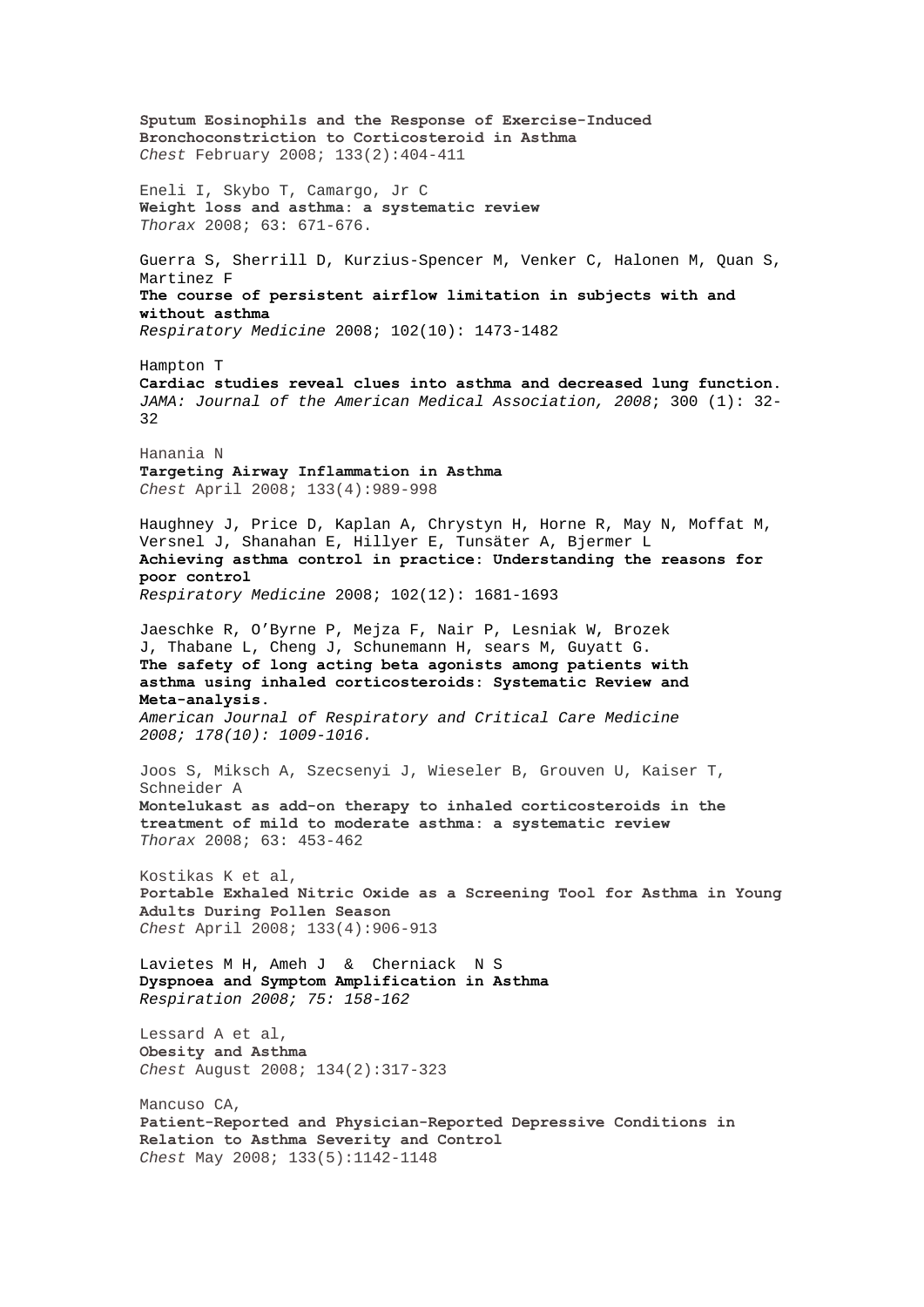Mason N, Roberts N, Yard N, Partridge M **[Nebulisers or spacers for the administration of bronchodilators to](http://www.sciencedirect.com/science?_ob=ArticleURL&_udi=B6WWS-4S9RDDR-4&_user=10&_coverDate=07%2F31%2F2008&_rdoc=8&_fmt=high&_orig=browse&_srch=doc-info(%23toc%237138%232008%23998979992%23691917%23FLA%23display%23Volume)&_cdi=7138&_sort=d&_docanchor=&_ct=20&_acct=C000050221&_version=1&_urlVersion=0&_userid=10&md5=7ab6c61a2f8ea6e9e7ede20ca1190086)  [those with asthma attending emergency departments?](http://www.sciencedirect.com/science?_ob=ArticleURL&_udi=B6WWS-4S9RDDR-4&_user=10&_coverDate=07%2F31%2F2008&_rdoc=8&_fmt=high&_orig=browse&_srch=doc-info(%23toc%237138%232008%23998979992%23691917%23FLA%23display%23Volume)&_cdi=7138&_sort=d&_docanchor=&_ct=20&_acct=C000050221&_version=1&_urlVersion=0&_userid=10&md5=7ab6c61a2f8ea6e9e7ede20ca1190086)** *Respiratory Medicine* 2008; 102(7): 993-998 Molimard M, de Blay F, Didier A, Le Gros V **[Effectiveness of omalizumab \(Xolair](http://www.sciencedirect.com/science?_ob=ArticleURL&_udi=B6WWS-4R00FF0-2&_user=10&_coverDate=01%2F31%2F2008&_rdoc=11&_fmt=high&_orig=browse&_srch=doc-info(%23toc%237138%232008%23998979998%23675265%23FLA%23display%23Volume)&_cdi=7138&_sort=d&_docanchor=&_ct=24&_acct=C000050221&_version=1&_urlVersion=0&_userid=10&md5=ed792a8f12bf8297b2187b230b0f7b5f)[®](http://www.sciencedirect.com/science?_ob=ArticleURL&_udi=B6WWS-4R00FF0-2&_user=10&_coverDate=01%2F31%2F2008&_rdoc=11&_fmt=high&_orig=browse&_srch=doc-info(%23toc%237138%232008%23998979998%23675265%23FLA%23display%23Volume)&_cdi=7138&_sort=d&_docanchor=&_ct=24&_acct=C000050221&_version=1&_urlVersion=0&_userid=10&md5=ed792a8f12bf8297b2187b230b0f7b5f) [\) in the first patients treated](http://www.sciencedirect.com/science?_ob=ArticleURL&_udi=B6WWS-4R00FF0-2&_user=10&_coverDate=01%2F31%2F2008&_rdoc=11&_fmt=high&_orig=browse&_srch=doc-info(%23toc%237138%232008%23998979998%23675265%23FLA%23display%23Volume)&_cdi=7138&_sort=d&_docanchor=&_ct=24&_acct=C000050221&_version=1&_urlVersion=0&_userid=10&md5=ed792a8f12bf8297b2187b230b0f7b5f)  [in real-life practice in France](http://www.sciencedirect.com/science?_ob=ArticleURL&_udi=B6WWS-4R00FF0-2&_user=10&_coverDate=01%2F31%2F2008&_rdoc=11&_fmt=high&_orig=browse&_srch=doc-info(%23toc%237138%232008%23998979998%23675265%23FLA%23display%23Volume)&_cdi=7138&_sort=d&_docanchor=&_ct=24&_acct=C000050221&_version=1&_urlVersion=0&_userid=10&md5=ed792a8f12bf8297b2187b230b0f7b5f)** *Respiratory Medicine* 2008; 102(1): 71-76 Moore W. **Update in asthma 2007.**  *American Journal of Respiratory and Critical Care Medicine 2008; 177(10): 1068-1073.*  Partridge M, Caress A-L, Brown C, Hennings J, Luker K, Woodcock A, Campbell M **Can lay people deliver asthma self-management education as effectively as primary care based practice nurses?** *Thorax* 2008; 63: 778-783 Schneider A, Löwe B, Meyer F, Biessecker K, Joos S, Szecsenyi J **[Depression and panic disorder as predictors of health outcomes for](http://www.sciencedirect.com/science?_ob=ArticleURL&_udi=B6WWS-4R8M0BT-4&_user=10&_coverDate=03%2F31%2F2008&_rdoc=8&_fmt=high&_orig=browse&_srch=doc-info(%23toc%237138%232008%23998979996%23679701%23FLA%23display%23Volume)&_cdi=7138&_sort=d&_docanchor=&_ct=24&_acct=C000050221&_version=1&_urlVersion=0&_userid=10&md5=de97c6959ace76558d1071845fa81270)  [patients with asthma in primary care](http://www.sciencedirect.com/science?_ob=ArticleURL&_udi=B6WWS-4R8M0BT-4&_user=10&_coverDate=03%2F31%2F2008&_rdoc=8&_fmt=high&_orig=browse&_srch=doc-info(%23toc%237138%232008%23998979996%23679701%23FLA%23display%23Volume)&_cdi=7138&_sort=d&_docanchor=&_ct=24&_acct=C000050221&_version=1&_urlVersion=0&_userid=10&md5=de97c6959ace76558d1071845fa81270)** *Respiratory Medicine* 2008; 102(3): 359-366 Sears M, Boulet LP, Laviolette M et al. **Budesonide/formoterol maintenance and reliever therapy: impact on airway inflammation in asthma** *European Respiratory Journal* 2008; 31: 982-989 Shaaban R, Zureik M, Soussan D, Neukirch C, Heinrich J, Sunyer J, Wjst M, Cerveri I, Pin I, Bousquet J, Jarvis D, Burney P, Neukirch F, Leynaert B **Rhinitis and onset of asthma: a longitudinal population-based study**  *The Lancet* 2008; 372(9643): 1049-1057 Sin D, Sutherland E **Obesity and the lung: 4 · Obesity and asthma** *Thorax* 2008; 63: 1018-1023 Smith S, Mitchell C, Bowler S **Standard** *versus* **patient-centred asthma education in the emergency department: a randomised study** *European Respiratory Journal* 2008; 31: 990-997 Szefler S, Mitchell H, Sorkness C, Gergen P, O'Connor G, Morgan W, Kattan M, Pongracic J, Teach S, Bloomberg G, Eggleston P, Gruchalla R, Kercsmar C, Lui A, Wildfire J, Curry M, Busse W **Management of asthma based on exhaled nitric oxide in addition to guideline-based treatment for inner-city adolescents and young adults: a randomised controlled trial**  *The Lancet* 2008; 372(9643): 1065-1072 Tliba O et al, **Is Airway Smooth Muscle the "Missing Link" Modulating Airway Inflammation in Asthma?** *Chest* January 2008; 133(1):236-242

#### **Bronchiectasis**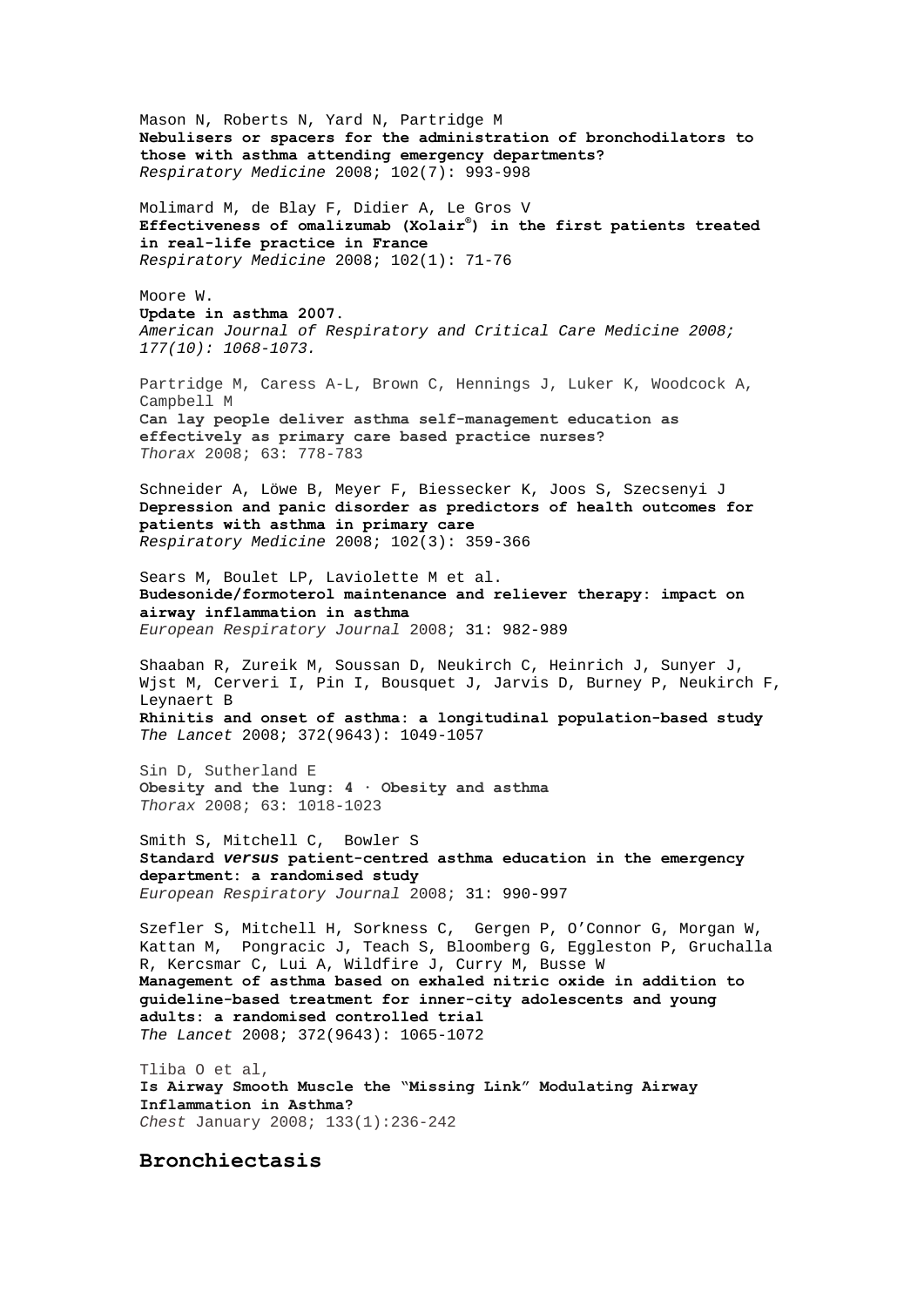Alzeer AH et al, **Right and Left Ventricular Function and Pulmonary Artery Pressure in Patients With Bronchiectasis**  *Chest* February 2008; 133(2):468-473

Chang A, Bilton D **Exacerbations in cystic fibrosis: 4 · Non-cystic fibrosis bronchiectasis** *Thorax* 2008; 63: 269-276

Lee A, Button B, Denehy L **Current Australian and New Zealand physiotherapy practice in the management of patients with bronchiectasis and chronic obstructive pulmonary disease**  *The New Zealand Journal of Physiotherapy* 2008; 36(2): 49-58

Mutalithas K, Watkin G, Willig B, Wardlaw A, Pavord I, Birring S **[Improvement in health status following bronchopulmonary hygiene](http://www.sciencedirect.com/science?_ob=ArticleURL&_udi=B6WWS-4SVD19X-1&_user=10&_coverDate=08%2F31%2F2008&_rdoc=8&_fmt=high&_orig=browse&_srch=doc-info(%23toc%237138%232008%23998979991%23694450%23FLA%23display%23Volume)&_cdi=7138&_sort=d&_docanchor=&_ct=19&_acct=C000050221&_version=1&_urlVersion=0&_userid=10&md5=988022d56954d8655eb3f40c690263bc)  [physical therapy in patients with bronchiectasis](http://www.sciencedirect.com/science?_ob=ArticleURL&_udi=B6WWS-4SVD19X-1&_user=10&_coverDate=08%2F31%2F2008&_rdoc=8&_fmt=high&_orig=browse&_srch=doc-info(%23toc%237138%232008%23998979991%23694450%23FLA%23display%23Volume)&_cdi=7138&_sort=d&_docanchor=&_ct=19&_acct=C000050221&_version=1&_urlVersion=0&_userid=10&md5=988022d56954d8655eb3f40c690263bc)** *Respiratory Medicine* 2008; 102(8): 1140-1144

O'Donnell AE **Bronchiectasis**  Chest October 2008; 134(4):815-823

Redding GJ et al, **Physical and Transport Properties of Sputum From Children With Idiopathic Bronchiectasis**  *Chest* December 2008; 134(6):1129-1134

## **Cardiac Rehabilitation**

Audelin M, Savage P, Ades P **Exercise based cardiac rehabilitation for very old patients (>=75 years): Focus on physical education**  *Journal of cardiopulmonary rehabilitation and prevention*, 2008; 28 (3): 163-173

Bethell H, Lewin R, Evans J, Turner S, Allender S, Petersen S **Outpatients Cardiac rehabilitation attendance in England: Variability by region and clinical characteristics**  *Journal of cardiopulmonary rehabilitation and prevention*, 2008; 28 (6): 386-391

Coke L, Staffileno B, Braun L, Gulanick M **Upper-body progressive resistance training improves strength and household physical activity performance in women attending cardiac rehabilitation** 

*Journal of cardiopulmonary rehabilitation and prevention*, 2008; 28 (4): 238-245

Le Grande M, Elliott P, Worcester M, Murphy B, Goble A **An evaluation of self report physical activity instruments used in studies involving cardiac patients.**  *Journal of cardiopulmonary rehabilitation and prevention*, 2008; 28 (6): 358-369

Thow M, Rafferty D, Kelly H **[Exercise motives of long-term phase IV cardiac rehabilitation](http://www.physiotherapyjournal.com/article/S0031-9406(08)00076-X/abstract)  [participants](http://www.physiotherapyjournal.com/article/S0031-9406(08)00076-X/abstract)**  *Physiotherapy* 2008; 94 (4): 281-285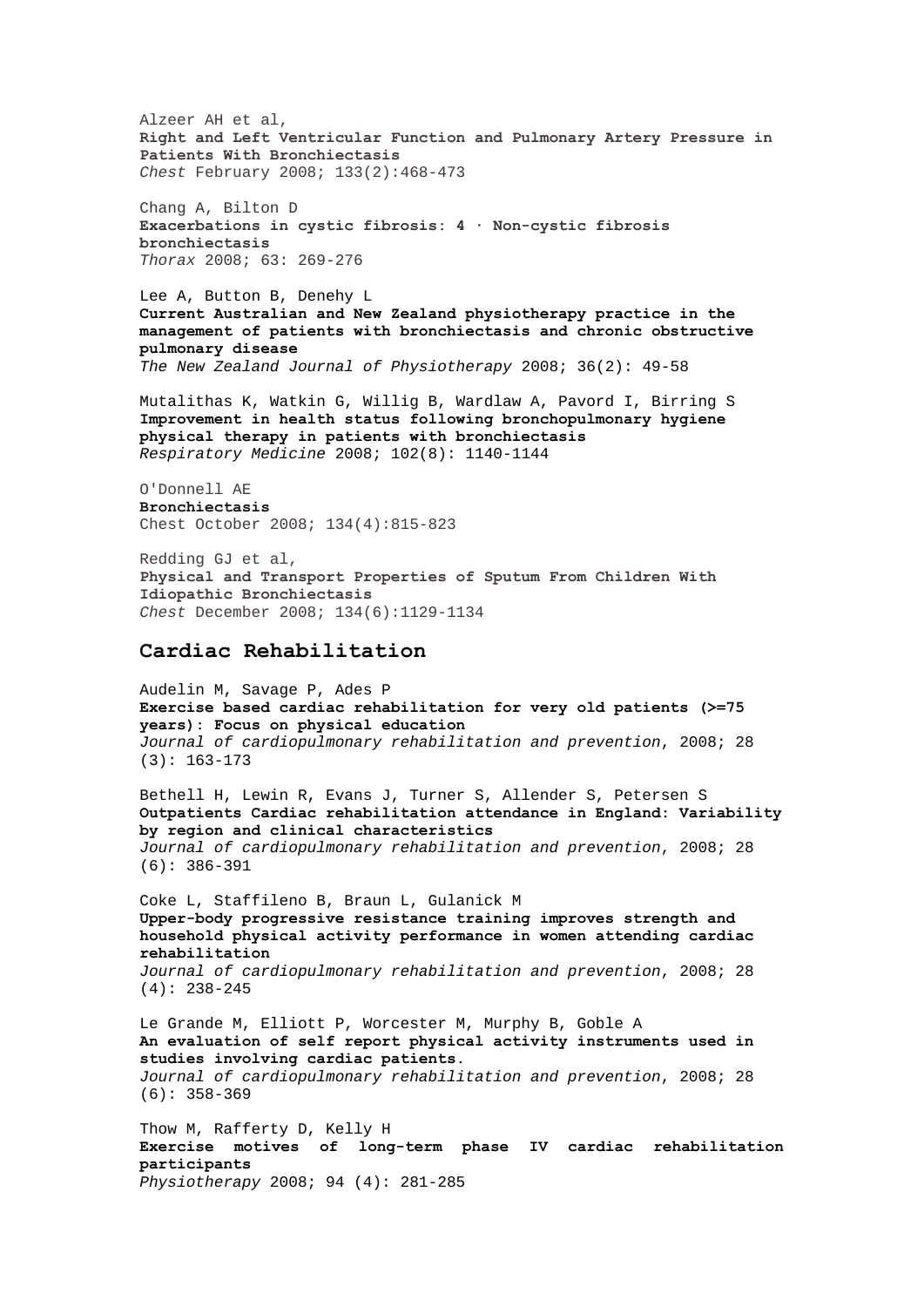## **Cardiology**

Blattner C, Guaragna J, Saadi E **[Oxygenation and static compliance is improved immediately after early](http://ajp.physiotherapy.asn.au/AJP/vol_54/3/AustJPhysiotherv54i3Blattner.pdf)  [manual hyperinflation following myocardial revascularisation: a](http://ajp.physiotherapy.asn.au/AJP/vol_54/3/AustJPhysiotherv54i3Blattner.pdf)  [randomised controlled trial](http://ajp.physiotherapy.asn.au/AJP/vol_54/3/AustJPhysiotherv54i3Blattner.pdf)**  Australian Journal of Physiotherapy 2008; 54 (3): 173 Brink E; Brändström Y; Cliffordsson C; Herlitz J; Karlson BW **[Illness consequences after myocardial infarction: problems with](http://web.ebscohost.com/ehost/viewarticle?data=dGJyMPPp44rp2%2fdV0%2bnjisfk5Ie46bdQtai2S7ak63nn5Kx95uXxjL6orUm0pbBIrq%2beUbipt1Kyq55Zy5zyit%2fk8Xnh6ueH7N%2fiVauor0q1qrVIs662PurX7H%2b72%2bw%2b4ti7e7bepIzf3btZzJzfhruorkmup7BLrqmwPuTl8IXf6rt%2b8%2bLqjOPu8gAA&hid=12)  [physical functioning and return to work](http://web.ebscohost.com/ehost/viewarticle?data=dGJyMPPp44rp2%2fdV0%2bnjisfk5Ie46bdQtai2S7ak63nn5Kx95uXxjL6orUm0pbBIrq%2beUbipt1Kyq55Zy5zyit%2fk8Xnh6ueH7N%2fiVauor0q1qrVIs662PurX7H%2b72%2bw%2b4ti7e7bepIzf3btZzJzfhruorkmup7BLrqmwPuTl8IXf6rt%2b8%2bLqjOPu8gAA&hid=12)**  *Journal of Advanced Nursing*, 2008 Dec; 64 (6): 587-94 Braunwald E **Biomarkers in Heart Failure**  *New England Journal of Medicine* 358 (20): 2148-2159 Chein C, Lee C, Wu Y, Chen T, Wu Y, **[Home-based exercise increases exercise capacity but not quality of](http://ajp.physiotherapy.asn.au/AJP/vol_54/2/AustJPhysiotherv54i2Chien.pdf)  [life in people with chronic heart failure: a systematic review](http://ajp.physiotherapy.asn.au/AJP/vol_54/2/AustJPhysiotherv54i2Chien.pdf)**  Australian Journal of Physiotherapy 2008; 54 (2): 87 Desai S, Richard D, Channick M **Exercise in patients with arterial hypertension**  *Journal of cardiopulmonary rehabilitation and prevention*, 2008; 28  $(1): 12-16$ Eynon N, Sagiv M, Amir O, Ben-Sira D, Goldhammer E, Amir R **The effect of long term (beta)-Adrenergic receptor blockade on the oxygen delivery and extraction relationship in patients with coronary artery disease.**  *Journal of cardiopulmonary rehabilitation and prevention*, 2008; 28 (3): 189-194 Hannan E, Wu C, Walford G, Culliford A, Gold J, Smith C, Higgins R, Carlson R and Jones R **Drug-Eluting Stents vs. Coronary-Artery Bypass Grafting in Multivessel Coronary Disease**  *New England Journal of Medicine* 358 (4): 331-341 Heo S, Doering L, Widener J, Moser D **Predictors and Effect of Physical Symptom Status on Health-Related Quality of Life in Patients With Heart Failure** *American Journal of Critical Care* 2008 17(2): 124-132. King CR, Knutson KL, Rathouz PJ, Sidney S, Liu K, Lauderdale DS **Short sleep duration and incident coronary artery calcification.**  *JAMA: Journal of the American Medical Association,* 2008; 300 (25): 2859-2866 Laoutaris I, Dritsas A, Brown M, Manginas A, Kallistratos M, Chaidaroglu A, Degiannis D, Alivizatos P, Cokkinos D **Effects of respiratory muscle training on autonomic activity, endothelial vasodilator function, and N-terminal pro-brain natriuretic peptide levels in chronic heart failure**  *Journal of cardiopulmonary rehabilitation and prevention*, 2008; 28 (2): 99-106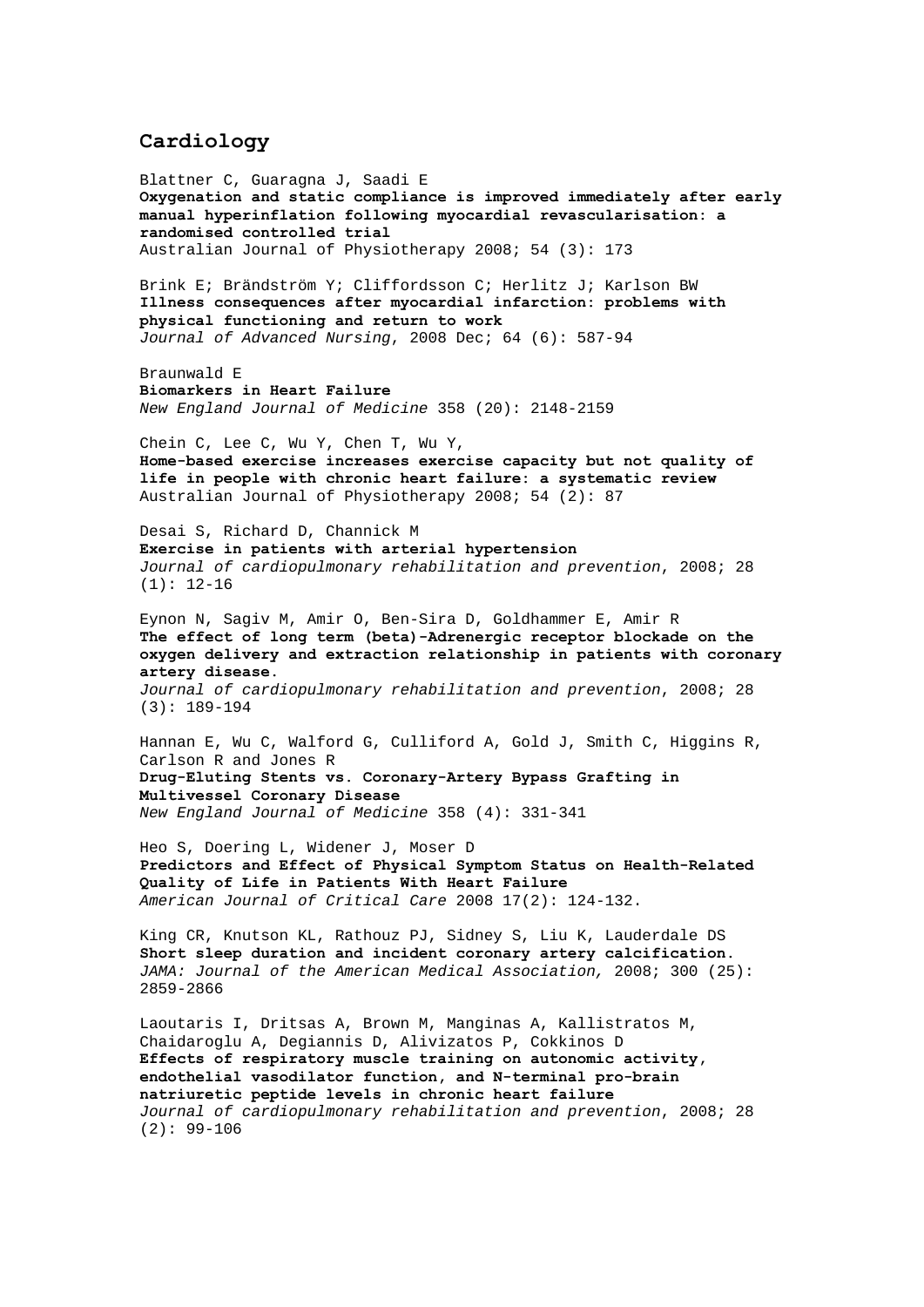Le May M, So D, Dionne R, Glover C, Froeschl M, Wells G, Davies R, Sherrard H, Maloney J, Marquis J-F, O'Brien E, Trickett J, Poirier P, Ryan S, Ha A, Joseph P, and Labinaz M **A Citywide Protocol for Primary PCI in ST-Segment Elevation Myocardial Infarction**  *New England Journal of Medicine* 358 (3): 231-240 Mitka M **Routine depression screening advised for patients with coronary heart disease.**  *JAMA: Journal of the American Medical* Association 2008; 300 (20): 2356-2357 Munn Z **[Psychosocial interventions for smoking cessation in patients with](http://web.ebscohost.com/ehost/viewarticle?data=dGJyMPPp44rp2%2fdV0%2bnjisfk5Ie46bdQtai2S7ak63nn5Kx95uXxjL6orUm0pbBIrq%2beUbipt1Kyq55Zy5zyit%2fk8Xnh6ueH7N%2fiVaunskixprROtqiuPurX7H%2b72%2bw%2b4ti7e7bepIzf3btZzJzfhruorkmup7BLsK63PuTl8IXf6rt%2b8%2bLqjOPu8gAA&hid=12)  [coronary heart disease](http://web.ebscohost.com/ehost/viewarticle?data=dGJyMPPp44rp2%2fdV0%2bnjisfk5Ie46bdQtai2S7ak63nn5Kx95uXxjL6orUm0pbBIrq%2beUbipt1Kyq55Zy5zyit%2fk8Xnh6ueH7N%2fiVaunskixprROtqiuPurX7H%2b72%2bw%2b4ti7e7bepIzf3btZzJzfhruorkmup7BLsK63PuTl8IXf6rt%2b8%2bLqjOPu8gAA&hid=12)** *Journal of Advanced Nursing*, 2008 Dec; 64 (5): 457-8 Nusbaum NJ **Patient-predicted life expectancy among ambulatory patients with heart failure**  *JAMA: Journal of the American Medical Association* 2008 (299) 21: 2533-2542 Peacock F, De Marco T, Fonarow G, Diercks D, Wynne J, Apple F, Wu A for the ADHERE Investigators **Cardiac Troponin and Outcome in Acute Heart Failure** *New England Journal of Medicine* 358 (20): 2117-2126 [Rusterholtz](http://www.springerlink.com/content/?Author=Thierry+Rusterholtz) T, [Bollaert](http://www.springerlink.com/content/?Author=Pierre-Edouard+Bollaert) P, [Feissel](http://www.springerlink.com/content/?Author=Marc+Feissel) M, [Romano-Girard](http://www.springerlink.com/content/?Author=Florence+Romano-Girard) F, [Harlay](http://www.springerlink.com/content/?Author=Marie-Line+Harlay) M, [Zaehringer](http://www.springerlink.com/content/?Author=Michel+Zaehringer) M, [Dusang](http://www.springerlink.com/content/?Author=Benjamin+Dusang) B[, Sauder](http://www.springerlink.com/content/?Author=Philippe+Sauder) P **[Continuous positive airway pressure vs. proportional assist](http://www.springerlink.com/content/wj72018760hl2x30/?p=8dac11f3875a40109b02951686825f20&pi=7)  [ventilation for noninvasive ventilation in acute cardiogenic](http://www.springerlink.com/content/wj72018760hl2x30/?p=8dac11f3875a40109b02951686825f20&pi=7)  [pulmonary edema](http://www.springerlink.com/content/wj72018760hl2x30/?p=8dac11f3875a40109b02951686825f20&pi=7)**  *Intensive Care Medicine* 2008; 34(5): 840-846 Wang W; Thompson DR; Chair SY; Twinn SF **Chinese couples' experiences during convalescence from a first heart attack: a focus group study**  *Journal of Advanced Nursing*, 2008 Feb; 61(3): 307-15 Weintraub W, Spertus J, Kolm P, Maron D, Zhang Z, Jurkovitz C, Zhang W, Hartigan P, Lewis C, Veledar E, Bowen J, Dunbar S, Deaton C, Kaufman S, O'Rourke R, Goeree R, Barnett P, Teo K, Boden W for the COURAGE Trial Research Group **Effect of PCI on Quality of Life in Patients with Stable Coronary Disease**  *New England Journal of Medicine* 359 (7): 677-687 Wood D, Kotseva K, Connolly S, Jennings C, Mead A, Jones J, Holden A, De Bacquer D, Collier T, De Backer G, Faergeman O **Nurse-coordinated multidisciplinary, family-based cardiovascular disease prevention programme (EUROACTION) for patients with coronary heart disease and asymptomatic individuals at high risk of** 

# **cardiovascular disease: a paired, cluster-randomised controlled trial**  *The Lancet* 2008; 371(9629): 1999-2012

## **Cardiothoracic Surgery**

Barnason S, Zimmermen L, Nieveen J, Schulz P, Miller C, Hertzog M, Rasmussen D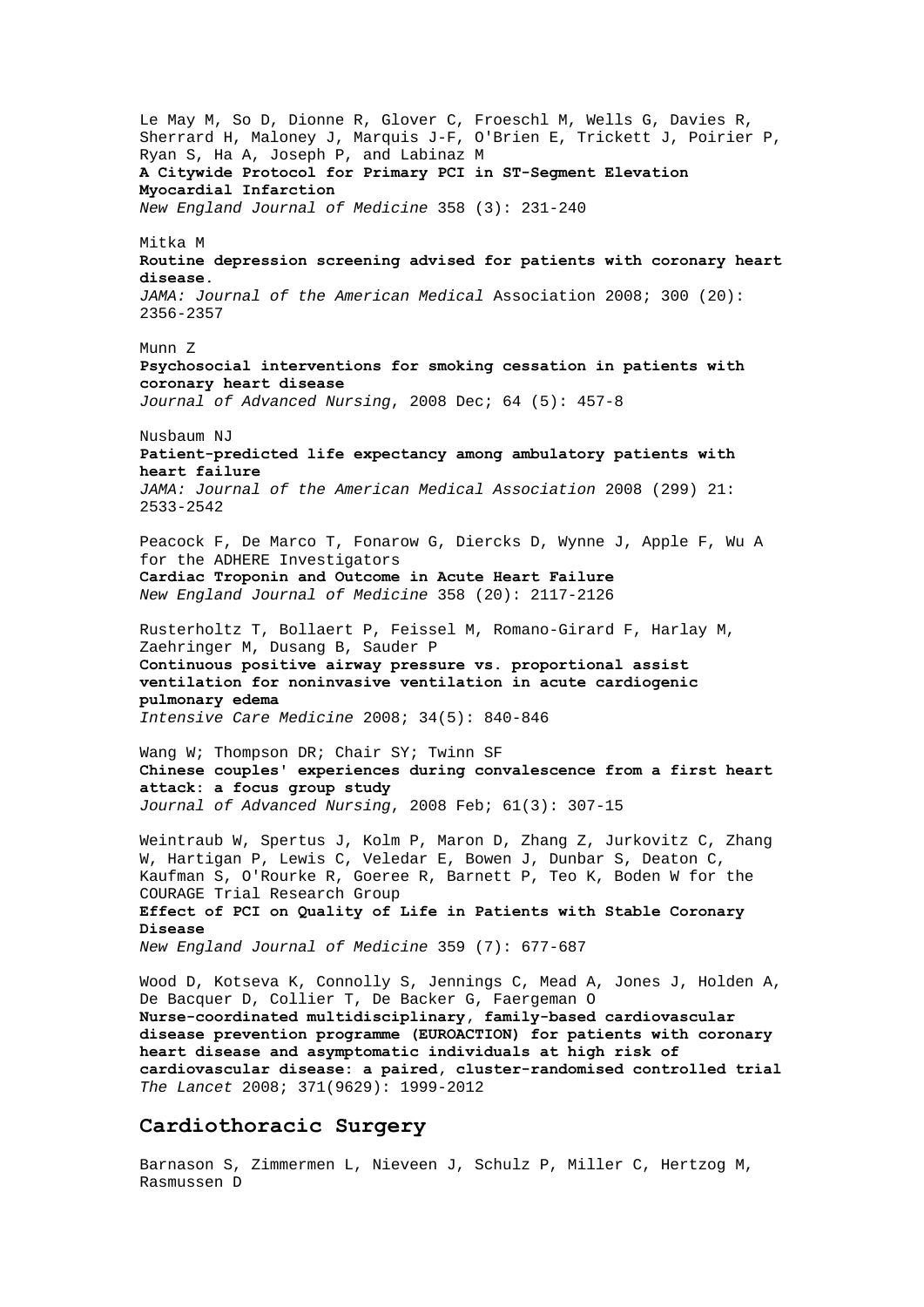**Relationships between fatigue and early postoperative recovery outcomes over time in elderly patients undergoing coronary artery bypass graft surgery**  *Heart & Lung,* 2008; 37 (4): 245-256 Celebi S, Köner O, Menda F, Omay O, Günay I, Suzer K, Cakar N **Pulmonary Effects of Noninvasive Ventilation Combined with the Recruitment Maneuver After Cardiac Surgery** Anesth Analg 2008; 107: 614-619 Corris P, Christie J. **Update in transplantation 2007.**  *American Journal of Respiratory and Critical Care Medicine 2008;177(10): 1062-1067.*  Chang YL, Tsai YF, Lin PJ, Chen MC, Liu CY **Prevalence and Risk Factors for Postoperative Delirium in a Cardiovascular Intensive Care Unit** *American Journal of Critical Care* 2008 17(6) 567-575 Denehy L. **Physiotherapy and thoracic surgery: thinking beyond usual practice (editorial).**  *Physiotherapy Research International* 2008; 13 (2): 69-742 Koegelenberg C F N, Diacon A H, Irani S & Bolliger C T **Stair Climbing in the Functional Assessment of Lung Resection Candidates** *Respiration 2008; 75: 374-379* Leegaard M; Nåden D; Fagermoen MS **[Postoperative pain and self-management: women's experiences after](http://web.ebscohost.com/ehost/viewarticle?data=dGJyMPPp44rp2%2fdV0%2bnjisfk5Ie46bdQtai2S7ak63nn5Kx95uXxjL6orUm0pbBIrq%2beUbipt1KyrZ5Zy5zyit%2fk8Xnh6ueH7N%2fiVbersVC3rrJMs5zqeezdu33snOJ6u9m2gKTq33%2b7t8w%2b3%2bS7Sq6nrkiuqq5Or5zkh%2fDj34y73POE6urjkPIA&hid=105)  [cardiac surgery.](http://web.ebscohost.com/ehost/viewarticle?data=dGJyMPPp44rp2%2fdV0%2bnjisfk5Ie46bdQtai2S7ak63nn5Kx95uXxjL6orUm0pbBIrq%2beUbipt1KyrZ5Zy5zyit%2fk8Xnh6ueH7N%2fiVbersVC3rrJMs5zqeezdu33snOJ6u9m2gKTq33%2b7t8w%2b3%2bS7Sq6nrkiuqq5Or5zkh%2fDj34y73POE6urjkPIA&hid=105)**  *Journal of Advanced Nursing,* 2008 Sep; 63 (5): 476-85 Licker M et al, **Aerosolized Salbutamol Accelerates the Resolution of Pulmonary Edema After Lung Resection**  *Chest* April 2008; 133(4):845-852 Mistiaen W, Vissers D **[The risk of postoperative pulmonary or pleural complications after](http://ajp.physiotherapy.asn.au/AJP/vol_54/2/AustJPhysiotherv54i2Mistiaen.pdf)  [aortic valve replacement is low in elderly patients: an observational](http://ajp.physiotherapy.asn.au/AJP/vol_54/2/AustJPhysiotherv54i2Mistiaen.pdf)  [study](http://ajp.physiotherapy.asn.au/AJP/vol_54/2/AustJPhysiotherv54i2Mistiaen.pdf)**  Australian Journal of Physiotherapy 2008; 54 (2): 119 Ostler C, van Willigen Z, Gibson D, Devlin R and Bryton A. **Prioritising Physiotherapy Services: The development and implementation of a post-operative screening tool.**  Journal of the Association of Chartered Physiotherapists in Respiratory Care 40: 19-24. Reeve JC **Physiotherapy interventions to prevent postoperative pulmonary complications following lung resection. What is the evidence? What is the practice?**  *The New Zealand Journal of Physiotherapy* 2008; 36(3): 118-130 Sarna L, Cooley M, Brown J, Chernecky C, Elashoff D, Kotlerman J **Symptom Severity 1 to 4 Months After Thoracotomy for Lung Cancer** *American Journal of Critical Care* 2008 17(5): 455-467.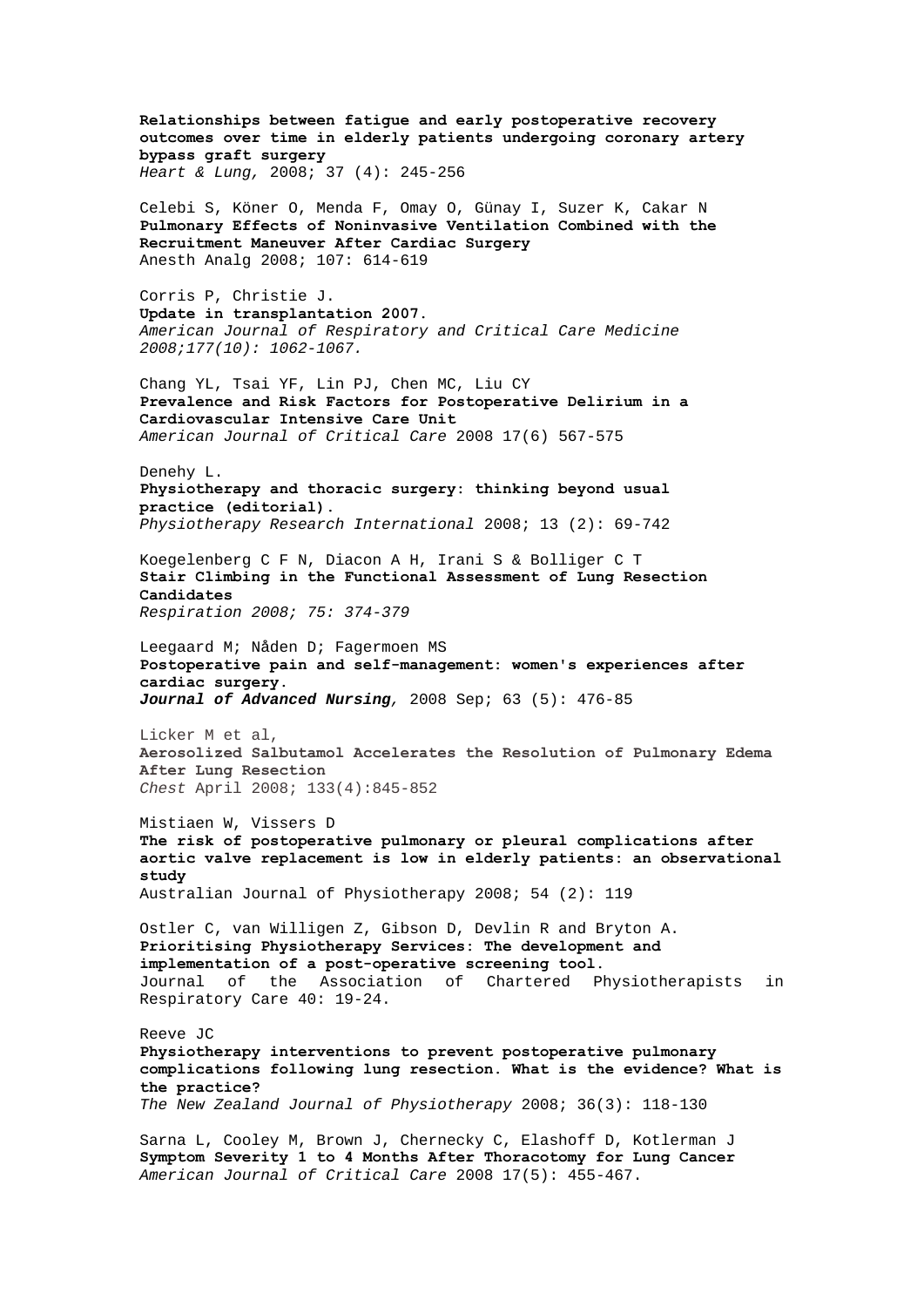Song MK, De Vito Dabbs A, Studer S, Zangle S **Course of Illness after the Onset of Chronic Rejection in Lung Transplant Recipients** *American Journal of Critical Care* 2008 17(3): 246-253.

Thabut G, Ravaud P, Christie J, Castier Y, Fournier M, Mal H, Leseche G, Porcer D. **Determinants of the survival benefit of lung transplantation in patients with chronic obstructive pulmonary disease.**  *American Journal of Respiratory and Critical Care Medicine 2008; 177(10): 1156-1163.* 

#### **Continuing Professional Development**

Miller PA, **Self assessment: the disconnect between research and rhetoric.**  *Physiotherapy Canada* 2008; 60 (2): 117-124

Reid WD, Stanton SJ, Kelm LC **Factors associated with physiotherapists' interest in cardiorespiratory education continuing education using computerassisted learning: a survey.**  *Physiotherapy Canada* 2008; 60 (1): 80-91.

Smith M, Higgs J, Ellis E. **Characteristics and processes of physiotherapy clinical decision making: a study of acute care cardiorespiratory physiotherapy**  *Physiotherapy Research International* 2008; 13 (4): 209-222

#### **COPD**

Aaron S, Fergusson D, Marks G, Suissa S, Vandemheen K, Doucette S, Maltais F, Bourbeau J, Goldstein R, Balter M, O'Donnell D, FitzGerald M for the Canadian Thoracic Society/Canadian Respiratory Clinical Research Consortium **Counting, analysing and reporting exacerbations of COPD in randomised controlled trials** *Thorax* 2008; 63: 122-128

Agusti A **Chronic Obstructive Pulmonary Disease: Beyond the Forced Expiratory Manoeuvre** *Respiration 2008; 75:136-137*

Albers M, Schermer T, Heijdra Y, Molema J, Akkermans R, van Weel C **Predictive value of lung function below the normal range and respiratory symptoms for progression of chronic obstructive pulmonary disease** *Thorax* 2008; 63: 201-207

Albert P and Calverley P **Drugs (including oxygen) in severe COPD** *European Respiratory Journal* 2008; 31: 1114-1124

Barnes P **Emerging Pharmacotherapies for COPD**  *Chest* December 2008 134 (6):1278-1286

Bednarek M, Maciejewski J, Wozniak M, P Kuca P, Zielinski J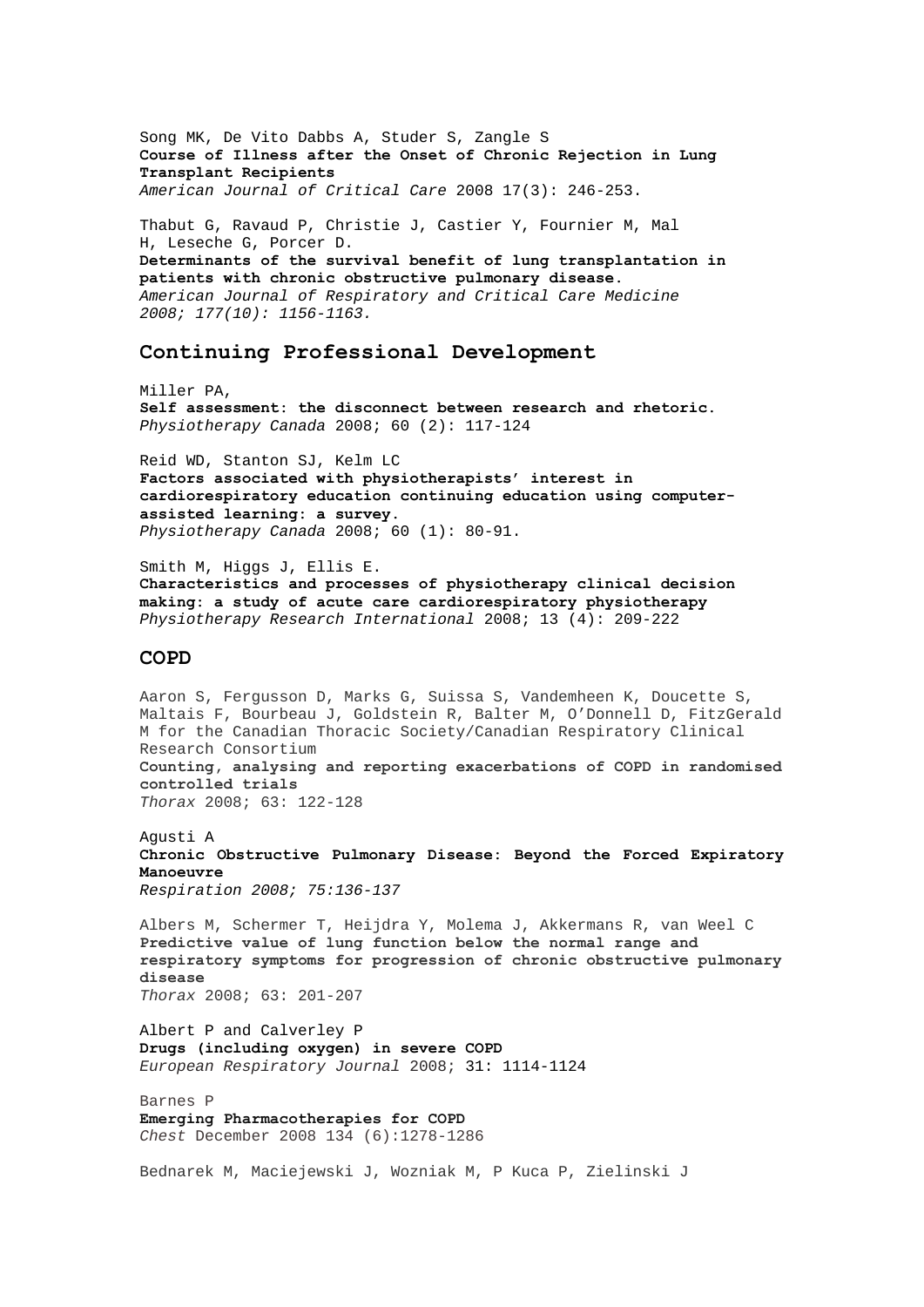**Prevalence, severity and underdiagnosis of COPD in the primary care setting** *Thorax* 2008; 63: 402-407 Black P, Ching S, Beaumont B et al. **Changes in elastic fibres in the small airways and alveoli in COPD** *European Respiratory Journal* 2008; 31: 998-1004 Borghi-Silva A, Oliveira C, Carrascosa C, Maia J, Berton D, Queiroga F, Jr, Ferreira E, Almeida D, Nery L, Neder **J Respiratory muscle unloading improves leg muscle oxygenation during exercise in patients with COPD** *Thorax* 2008; 63: 910-915 Bourbeau J, Bartlett S **Patient adherence in COPD** *Thorax* 2008; 63: 831-838 Bridevaux P-O, Gerbase M, Probst-Hensch N, Schindler C, Gaspoz J-M, Rochat T **Long-term decline in lung function, utilisation of care and quality of life in modified GOLD stage 1 COPD** *Thorax* 2008; 63: 768-774 Calvert L, Singh S, Greenhaff P et al. **The plasma ammonia response to cycle exercise in COPD** *European Respiratory Journal* 2008; 31: 751-758 Casanova C et al, **Distance and Oxygen Desaturation During the 6-min Walk Test as Predictors of Long-term Mortality in Patients With COPD**  Chest *October 2008; 134(4):746-752* Celli B **Update on the Management of COPD**  Chest June 2008; 133(6):1451-1462 Celli B, Thomas N, Anderson J, Ferguson G, Jenkins C, Jones P, Vestbo J, Knobil K, Yates J, Calverley P. **Effect of pharmacotherapy on rate of decline of lung function in COPD : Results from the TORCH study.** *American Journal of Respiratory and Critical Care Medicine*  2008; 178(4): 332-338. Chen K; Chen M; Lee S; Cho H; Weng L **[Self-management behaviours for patients with chronic obstructive](http://web.ebscohost.com/ehost/viewarticle?data=dGJyMPPp44rp2%2fdV0%2bnjisfk5Ie46bdQtai2S7ak63nn5Kx95uXxjL6orUm0pbBIrq%2beUbipt1Kyq55Zy5zyit%2fk8Xnh6ueH7N%2fiVauor0q1qrVIs662PurX7H%2b72%2bw%2b4ti7e7bepIzf3btZzJzfhruorkmup7BLrqi2PuTl8IXf6rt%2b8%2bLqjOPu8gAA&hid=12)  [pulmonary disease: a qualitative study](http://web.ebscohost.com/ehost/viewarticle?data=dGJyMPPp44rp2%2fdV0%2bnjisfk5Ie46bdQtai2S7ak63nn5Kx95uXxjL6orUm0pbBIrq%2beUbipt1Kyq55Zy5zyit%2fk8Xnh6ueH7N%2fiVauor0q1qrVIs662PurX7H%2b72%2bw%2b4ti7e7bepIzf3btZzJzfhruorkmup7BLrqi2PuTl8IXf6rt%2b8%2bLqjOPu8gAA&hid=12)**  *Journal of Advanced Nursing*, 2008 Dec; 64 (6): 595-604 Clini E and Ambrosino N **Nonpharmacological treatment and relief of symptoms in COPD** *European Respiratory Journal* 2008; 32: 218-228 Coleta K, Silveira L, Lima D, Rampinelli E, Godoy I, Godoy I **[Predictors of first-year survival in patients with advanced COPD](http://www.sciencedirect.com/science?_ob=ArticleURL&_udi=B6WWS-4RJKWY6-1&_user=10&_coverDate=04%2F30%2F2008&_rdoc=6&_fmt=high&_orig=browse&_srch=doc-info(%23toc%237138%232008%23998979995%23682465%23FLA%23display%23Volume)&_cdi=7138&_sort=d&_docanchor=&_ct=24&_acct=C000050221&_version=1&_urlVersion=0&_userid=10&md5=1acfa562b06cbba4d9d7886f05b787ec)  [treated using long-term oxygen therapy](http://www.sciencedirect.com/science?_ob=ArticleURL&_udi=B6WWS-4RJKWY6-1&_user=10&_coverDate=04%2F30%2F2008&_rdoc=6&_fmt=high&_orig=browse&_srch=doc-info(%23toc%237138%232008%23998979995%23682465%23FLA%23display%23Volume)&_cdi=7138&_sort=d&_docanchor=&_ct=24&_acct=C000050221&_version=1&_urlVersion=0&_userid=10&md5=1acfa562b06cbba4d9d7886f05b787ec)** *Respiratory Medicine* 2008; 102(4): 512-518 Collins E, Langbein W, Fehr L, O'Connell S, Jelinek C, Hagarty E, Edwards L, Reda D, Tobin M, Laghi F.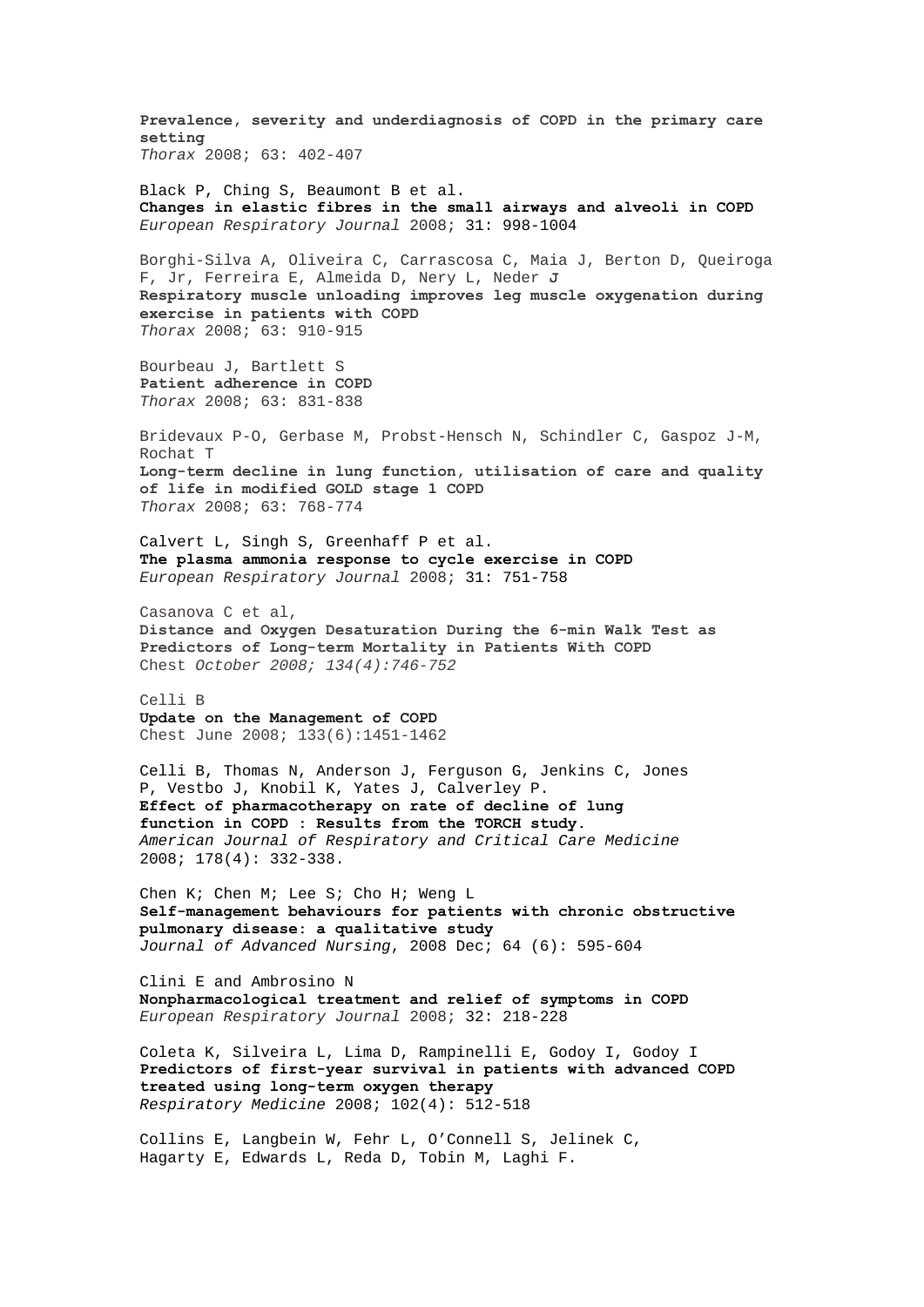**Can ventilation-feedback training augment exercise tolerance in patients with chronic obstructive pulmonary disease?** *American Journal of Respiratory and Critical Care Medicine 2008; 177(8): 844-852.*  Curtis J R **Palliative and end-of-life care for patients with severe COPD** *European Respiratory Journal* 2008; 32: 796-803 Di Lorenzo G, Mansueto P, Ditta V, Esposito-Pellitteri M, Bianco C, Leto-Barone M, D'Alcamo A, Farina C, Fede G, Gervasi F, Caruso C, Rini G **[Similarity and differences in elderly patients with fixed airflow](http://www.sciencedirect.com/science?_ob=ArticleURL&_udi=B6WWS-4R5GK8S-1&_user=10&_coverDate=02%2F29%2F2008&_rdoc=8&_fmt=high&_orig=browse&_srch=doc-info(%23toc%237138%232008%23998979997%23677308%23FLA%23display%23Volume)&_cdi=7138&_sort=d&_docanchor=&_ct=19&_acct=C000050221&_version=1&_urlVersion=0&_userid=10&md5=cfc017fc8a14bcbab9070948edb737ed)  [obstruction by asthma and by chronic obstructive pulmonary disease](http://www.sciencedirect.com/science?_ob=ArticleURL&_udi=B6WWS-4R5GK8S-1&_user=10&_coverDate=02%2F29%2F2008&_rdoc=8&_fmt=high&_orig=browse&_srch=doc-info(%23toc%237138%232008%23998979997%23677308%23FLA%23display%23Volume)&_cdi=7138&_sort=d&_docanchor=&_ct=19&_acct=C000050221&_version=1&_urlVersion=0&_userid=10&md5=cfc017fc8a14bcbab9070948edb737ed)** *Respiratory Medicine* 2008; 102(2): 232-238 Dolmage T et al **Effects of One-Legged Exercise Training of Patients With COPD** *Chest* February 2008 133 (2):370-376 Dransfield M, Rowe S, Johnson, Bailey J, Gerald L **Use of β blockers and the risk of death in hospitalised patients with acute exacerbations of COPD** *Thorax* 2008; 63: 301-305 Dreher M, Walterspacher S, Sonntag F, Prettin S, Kabitz H, Windisch W **[Exercise in severe COPD: Is walking different from stair-climbing?](http://www.sciencedirect.com/science?_ob=ArticleURL&_udi=B6WWS-4RV1JN3-1&_user=10&_coverDate=06%2F30%2F2008&_rdoc=17&_fmt=high&_orig=browse&_srch=doc-info(%23toc%237138%232008%23998979993%23689062%23FLA%23display%23Volume)&_cdi=7138&_sort=d&_docanchor=&_ct=22&_acct=C000050221&_version=1&_urlVersion=0&_userid=10&md5=cb100dae005d947319dbe99591087945)** *Respiratory Medicine* 2008; 102(6): 912-918 Drummond MB, Dasenbrook EC, Pitz MW, Murphy DJ, Fan E **Inhaled corticosteroids in patients with stable chronic obstructive pulmonary disease: a systematic review and meta-analysis.**  *JAMA: Journal of the American Medical Association 2008;* 300 (20): 2407-2416) Duiverman M, Wempe J, Bladder G, Jansen D, Kerstjens H, Zijlstra J, Wijkstra P **Nocturnal non-invasive ventilation in addition to rehabilitation in hypercapnic patients with COPD** *Thorax* 2008; 63: 1052-1057 Early D, Bradley J, MacMahlon J, O'Neill B. **Is Education useful in Chronic Obstructive Pulmonary Disease? A review of the literature.** Journal of the Association of Chartered Physiotherapists in Respiratory Care 40: 31-43. Ek K, Ternestedt BM **[Living with chronic obstructive pulmonary disease at the end of life:](http://web.ebscohost.com/ehost/viewarticle?data=dGJyMPPp44rp2%2fdV0%2bnjisfk5Ie46bdQtai2S7ak63nn5Kx95uXxjL6orUm0pbBIrq%2beUbiorlKvqJ5Zy5zyit%2fk8Xnh6ueH7N%2fiVaunskuwrbFLtqekhN%2fk5VXj5KR84LPhUOac8nnls79mpNfsVbCmrlG3qLFKsKakfu3o63nys%2bSN6uLyffbq&hid=101)  [a phenomenological study.](http://web.ebscohost.com/ehost/viewarticle?data=dGJyMPPp44rp2%2fdV0%2bnjisfk5Ie46bdQtai2S7ak63nn5Kx95uXxjL6orUm0pbBIrq%2beUbiorlKvqJ5Zy5zyit%2fk8Xnh6ueH7N%2fiVaunskuwrbFLtqekhN%2fk5VXj5KR84LPhUOac8nnls79mpNfsVbCmrlG3qLFKsKakfu3o63nys%2bSN6uLyffbq&hid=101)**  *Journal of Advanced Nursing,* 2008 May; 62 (4): 470-8 El Moussaoui R, Roede BM, Speelman P, Bresser P, Prins J, Bossuyt P **Short-course antibiotic treatment in acute exacerbations of chronic bronchitis and COPD: a meta-analysis of double-blind studies** *Thorax* 2008; 63: 415-422

Fabbri L, Luppi F, Beghé B **Complex chronic comorbidities of COPD**  *European Respiratory Journal* 2008; 31: 204-212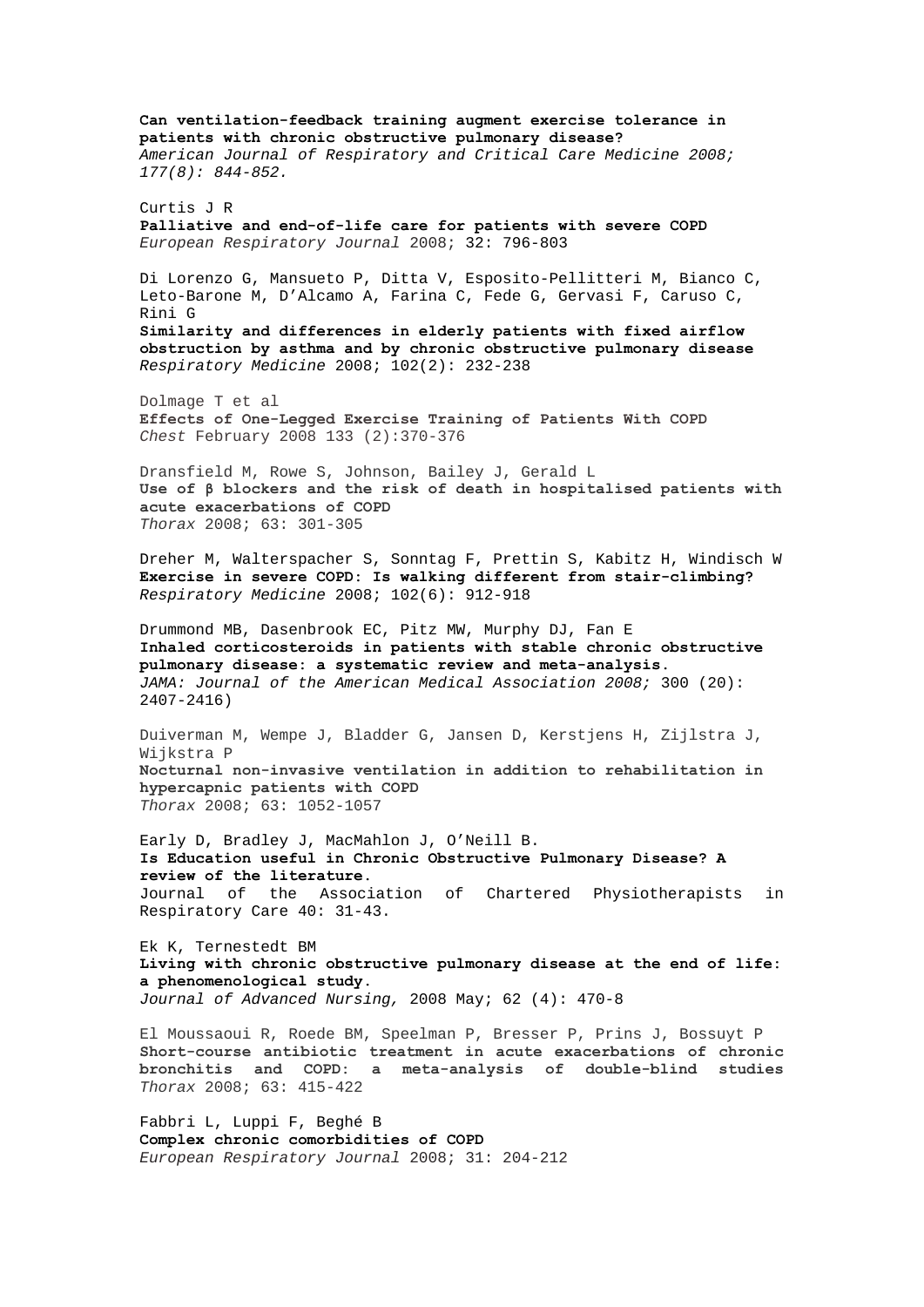Franssen F, O'Donnell D, Goossens G, Blaak E, Schols A **Obesity and the lung: 5 · Obesity and COPD** *Thorax* 2008; 63: 1110-1117 García Rodríguez LA et al, **Relationship Between Gastroesophageal Reflux Disease and COPD in UK** Primary Care *Chest* December 2008; 134(6):1223-1230 García-Talavera I, García C, Macario C, de Torres J, Celli B, Aguirre-Jaime A **[Time to desaturation in the 6-min walking distance test predicts 24](http://www.sciencedirect.com/science?_ob=ArticleURL&_udi=B6WWS-4S2VFVT-4&_user=10&_coverDate=07%2F31%2F2008&_rdoc=14&_fmt=high&_orig=browse&_srch=doc-info(%23toc%237138%232008%23998979992%23691917%23FLA%23display%23Volume)&_cdi=7138&_sort=d&_docanchor=&_ct=20&_acct=C000050221&_version=1&_urlVersion=0&_userid=10&md5=c6e3aa430d07175a0bc7f8816d15ceb7) [hour oximetry in COPD patients with a](http://www.sciencedirect.com/science?_ob=ArticleURL&_udi=B6WWS-4S2VFVT-4&_user=10&_coverDate=07%2F31%2F2008&_rdoc=14&_fmt=high&_orig=browse&_srch=doc-info(%23toc%237138%232008%23998979992%23691917%23FLA%23display%23Volume)&_cdi=7138&_sort=d&_docanchor=&_ct=20&_acct=C000050221&_version=1&_urlVersion=0&_userid=10&md5=c6e3aa430d07175a0bc7f8816d15ceb7)** *[P](http://www.sciencedirect.com/science?_ob=ArticleURL&_udi=B6WWS-4S2VFVT-4&_user=10&_coverDate=07%2F31%2F2008&_rdoc=14&_fmt=high&_orig=browse&_srch=doc-info(%23toc%237138%232008%23998979992%23691917%23FLA%23display%23Volume)&_cdi=7138&_sort=d&_docanchor=&_ct=20&_acct=C000050221&_version=1&_urlVersion=0&_userid=10&md5=c6e3aa430d07175a0bc7f8816d15ceb7)***[O2 between 60 and 70 mmHg](http://www.sciencedirect.com/science?_ob=ArticleURL&_udi=B6WWS-4S2VFVT-4&_user=10&_coverDate=07%2F31%2F2008&_rdoc=14&_fmt=high&_orig=browse&_srch=doc-info(%23toc%237138%232008%23998979992%23691917%23FLA%23display%23Volume)&_cdi=7138&_sort=d&_docanchor=&_ct=20&_acct=C000050221&_version=1&_urlVersion=0&_userid=10&md5=c6e3aa430d07175a0bc7f8816d15ceb7)** *Respiratory Medicine* 2008; 102(7): 1026-1032 Geddes E, O'Brien K, Reid W, Brooks D, Crowe J **[Inspiratory muscle training in adults with chronic obstructive](http://www.sciencedirect.com/science?_ob=ArticleURL&_udi=B6WWS-4T74436-2&_user=10&_coverDate=12%2F31%2F2008&_rdoc=6&_fmt=high&_orig=browse&_srch=doc-info(%23toc%237138%232008%23998979987%23701939%23FLA%23display%23Volume)&_cdi=7138&_sort=d&_docanchor=&_ct=25&_acct=C000050221&_version=1&_urlVersion=0&_userid=10&md5=4400a4c7935242e83b96ff6ad276de0c)  [pulmonary disease: An update of a systematic review](http://www.sciencedirect.com/science?_ob=ArticleURL&_udi=B6WWS-4T74436-2&_user=10&_coverDate=12%2F31%2F2008&_rdoc=6&_fmt=high&_orig=browse&_srch=doc-info(%23toc%237138%232008%23998979987%23701939%23FLA%23display%23Volume)&_cdi=7138&_sort=d&_docanchor=&_ct=25&_acct=C000050221&_version=1&_urlVersion=0&_userid=10&md5=4400a4c7935242e83b96ff6ad276de0c)** *Respiratory Medicine* 2008; 102(12): 1715-1729 Gross N, Nelson H, Lapidus R, Dunn L, Lynn L, Rinehart M, Denis-Mize K and for the Formoterol Study **[Efficacy and safety of formoterol fumarate delivered by nebulization](http://www.sciencedirect.com/science?_ob=ArticleURL&_udi=B6WWS-4R8M99P-1&_user=10&_coverDate=02%2F29%2F2008&_rdoc=3&_fmt=high&_orig=browse&_srch=doc-info(%23toc%237138%232008%23998979997%23677308%23FLA%23display%23Volume)&_cdi=7138&_sort=d&_docanchor=&_ct=19&_acct=C000050221&_version=1&_urlVersion=0&_userid=10&md5=0d7711f4cffca99a12f44f0366a23b1d)  [to COPD patients](http://www.sciencedirect.com/science?_ob=ArticleURL&_udi=B6WWS-4R8M99P-1&_user=10&_coverDate=02%2F29%2F2008&_rdoc=3&_fmt=high&_orig=browse&_srch=doc-info(%23toc%237138%232008%23998979997%23677308%23FLA%23display%23Volume)&_cdi=7138&_sort=d&_docanchor=&_ct=19&_acct=C000050221&_version=1&_urlVersion=0&_userid=10&md5=0d7711f4cffca99a12f44f0366a23b1d)** *Respiratory Medicine* 2008; 102(2): 189-197 Gullick J; Stainton MC **[Living with chronic obstructive pulmonary disease: developing](http://web.ebscohost.com/ehost/viewarticle?data=dGJyMPPp44rp2%2fdV0%2bnjisfk5Ie46bdQtai2S7ak63nn5Kx95uXxjL6orUm0pbBIrq%2beUbipt1Kyq55Zy5zyit%2fk8Xnh6ueH7N%2fiVauor0q1qrVIs662PurX7H%2b72%2bw%2b4ti7e7bepIzf3btZzJzfhruorkmup7BKt62uPuTl8IXf6rt%2b8%2bLqjOPu8gAA&hid=12)  [conscious body management in a shrinking life-world](http://web.ebscohost.com/ehost/viewarticle?data=dGJyMPPp44rp2%2fdV0%2bnjisfk5Ie46bdQtai2S7ak63nn5Kx95uXxjL6orUm0pbBIrq%2beUbipt1Kyq55Zy5zyit%2fk8Xnh6ueH7N%2fiVauor0q1qrVIs662PurX7H%2b72%2bw%2b4ti7e7bepIzf3btZzJzfhruorkmup7BKt62uPuTl8IXf6rt%2b8%2bLqjOPu8gAA&hid=12)**  *Journal of Advanced Nursing*, 2008 Dec; 64 (6): 605-14 Halpin D **Community care for COPD: the good, the bad and the ugly** *Thorax* 2008; 63: 187-189 Hill C, Denehy L, Holland A, McDonald C **Measurement of functional activity in chronic obstructive pulmonary disease: the grocery shelving task**  *Journal of cardiopulmonary rehabilitation and prevention*, 2008; 28  $(6): 402-409$ Hill K, Geist R, Goldstein R S, and Lacasse Y **Anxiety and depression in end-stage COPD** *European Respiratory Journal* 2008; 31: 667-677 Hill K, Goldstein R, Gartner E, Brooks D **Daily Utility and Satisfaction With Rollators Among Persons With Chronic Obstructive Pulmonary Disease**  *Archives of Physical Medicine and Rehabilitation* 2008; 89(6): 1108- 1113 Joo MJ et al, **Geographic Variation of Spirometry Use in Newly Diagnosed COPD**  *Chest* July 2008; 134(1):38-45 Kelly P et al, **Air Travel Hypoxemia vs the Hypoxia Inhalation Test in Passengers With COPD** *Chest* April 2008; 133(4):920-926 Ko F, Ip M, Chan P, Ng S, Chau S, Hui D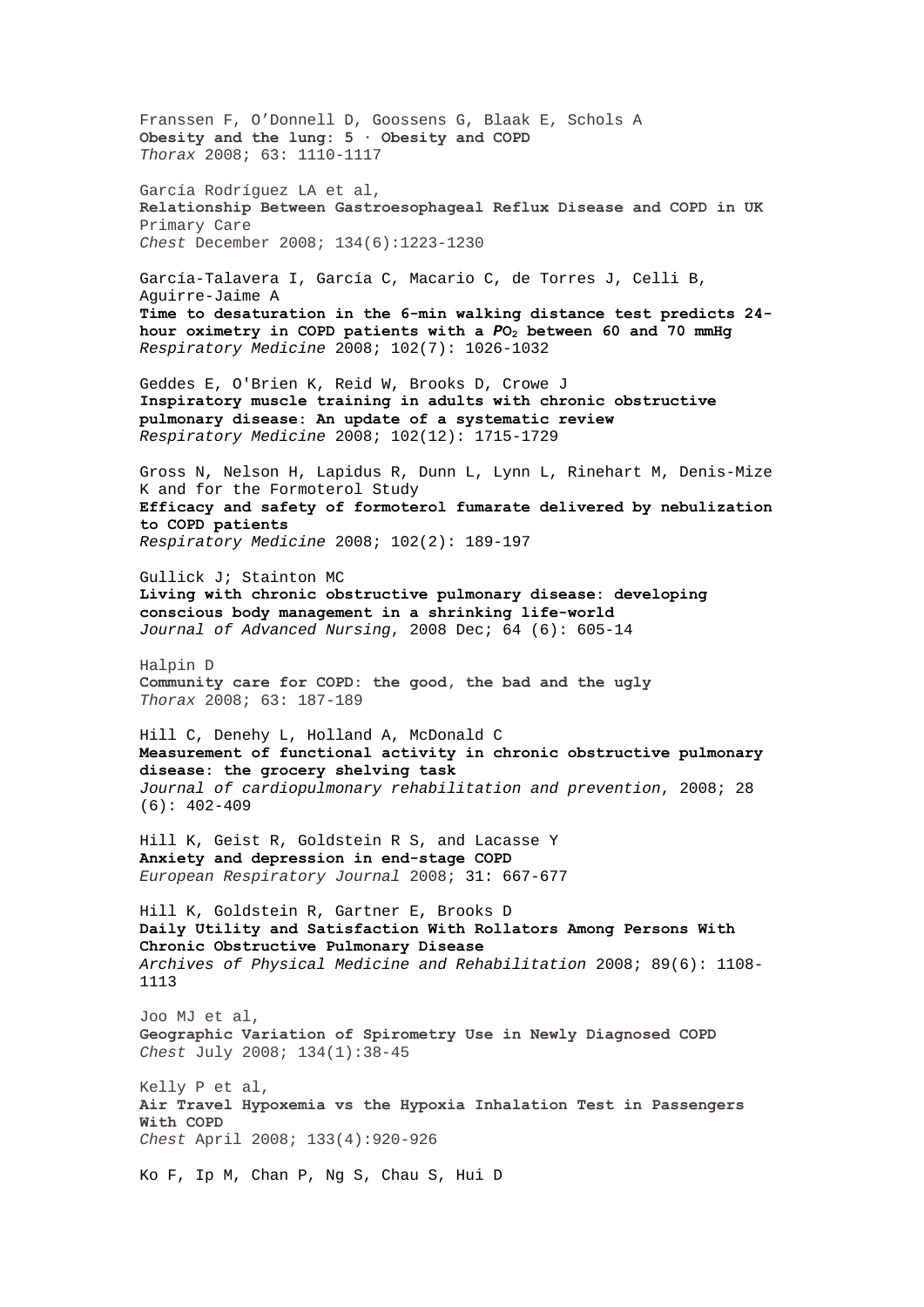**[A one-year prospective study of infectious etiology in patients](http://www.sciencedirect.com/science?_ob=ArticleURL&_udi=B6WWS-4SV0YV3-6&_user=10&_coverDate=08%2F31%2F2008&_rdoc=4&_fmt=high&_orig=browse&_srch=doc-info(%23toc%237138%232008%23998979991%23694450%23FLA%23display%23Volume)&_cdi=7138&_sort=d&_docanchor=&_ct=19&_acct=C000050221&_version=1&_urlVersion=0&_userid=10&md5=6d64d786dd019a400daedfcf96dc51b5)  [hospitalized with acute exacerbations of COPD and concomitant](http://www.sciencedirect.com/science?_ob=ArticleURL&_udi=B6WWS-4SV0YV3-6&_user=10&_coverDate=08%2F31%2F2008&_rdoc=4&_fmt=high&_orig=browse&_srch=doc-info(%23toc%237138%232008%23998979991%23694450%23FLA%23display%23Volume)&_cdi=7138&_sort=d&_docanchor=&_ct=19&_acct=C000050221&_version=1&_urlVersion=0&_userid=10&md5=6d64d786dd019a400daedfcf96dc51b5)  [pneumonia](http://www.sciencedirect.com/science?_ob=ArticleURL&_udi=B6WWS-4SV0YV3-6&_user=10&_coverDate=08%2F31%2F2008&_rdoc=4&_fmt=high&_orig=browse&_srch=doc-info(%23toc%237138%232008%23998979991%23694450%23FLA%23display%23Volume)&_cdi=7138&_sort=d&_docanchor=&_ct=19&_acct=C000050221&_version=1&_urlVersion=0&_userid=10&md5=6d64d786dd019a400daedfcf96dc51b5)** *Respiratory Medicine* 2008; 102(8): 1109-1116 Langsetmo L, Platt R, Ernst P, Bourbeau J. **Underreporting exacerbations of chronic obstructive pulmonary disease in a longditudinal cohort.**  *American Journal of Respiratory and Critical Care Medicine 2008; 177(4):396-401.*  Lau K, Jones A **[A single session of Acu-TENS increases FEV1 and reduces dyspnoea in](http://ajp.physiotherapy.asn.au/AJP/vol_54/3/AustJPhysiotherv54i3Lau.pdf)  [patients with chronic obstructive pulmonary disease: a randomised,](http://ajp.physiotherapy.asn.au/AJP/vol_54/3/AustJPhysiotherv54i3Lau.pdf)  [placebo-controlled trial](http://ajp.physiotherapy.asn.au/AJP/vol_54/3/AustJPhysiotherv54i3Lau.pdf)**  Australian Journal of Physiotherapy 2008; 54 (3):179 Lee A, Button B, Denehy L **Current Australian and New Zealand physiotherapy practice in the management of patients with bronchiectasis and chronic obstructive pulmonary disease**  *The New Zealand Journal of Physiotherapy* 2008; 36(2): 49-58 Liu W-T, Wang C-H, Lin H-C et al. **Efficacy of a cell phone-based exercise programme for COPD** *European Respiratory Journal* 2008; 32: 651-659 MacNee W. **Update in COPD 2007.**  *American Journal of Respiratory and Critical Care Medicine 2008; 177(7): 820-829.*  Mador J **Exercise Training in Patients With COPD**  *Chest* February 2008; 133(2):337-339 Magnussen H, Bugnas B, van Noord J, Schmidt P, Gerken F, Kesten S **[Improvements with tiotropium in COPD patients with concomitant asthma](http://www.sciencedirect.com/science?_ob=ArticleURL&_udi=B6WWS-4R00FF0-1&_user=10&_coverDate=01%2F31%2F2008&_rdoc=8&_fmt=high&_orig=browse&_srch=doc-info(%23toc%237138%232008%23998979998%23675265%23FLA%23display%23Volume)&_cdi=7138&_sort=d&_docanchor=&_ct=24&_acct=C000050221&_version=1&_urlVersion=0&_userid=10&md5=bfdd08822e46ed2a163e7bef9a050251)** *Respiratory Medicine* 2008; 102(1): 50-56 Mannino D **Coexisting Asthma and COPD**  *Chest* July 2008; 134(1):1-2 Marrara K, Marino D, de Held P, de Oliveira Junior A, Jamami M, Di Lorenzo V **[Different physical therapy interventions on daily physical activities](http://www.sciencedirect.com/science?_ob=ArticleURL&_udi=B6WWS-4RR82X8-1&_user=10&_coverDate=04%2F30%2F2008&_rdoc=5&_fmt=high&_orig=browse&_srch=doc-info(%23toc%237138%232008%23998979995%23682465%23FLA%23display%23Volume)&_cdi=7138&_sort=d&_docanchor=&_ct=24&_acct=C000050221&_version=1&_urlVersion=0&_userid=10&md5=7c29a6049f9a47375572bd74c3283ca6)  [in chronic obstructive pulmonary disease](http://www.sciencedirect.com/science?_ob=ArticleURL&_udi=B6WWS-4RR82X8-1&_user=10&_coverDate=04%2F30%2F2008&_rdoc=5&_fmt=high&_orig=browse&_srch=doc-info(%23toc%237138%232008%23998979995%23682465%23FLA%23display%23Volume)&_cdi=7138&_sort=d&_docanchor=&_ct=24&_acct=C000050221&_version=1&_urlVersion=0&_userid=10&md5=7c29a6049f9a47375572bd74c3283ca6)** *Respiratory Medicine* 2008; 102(4): 505-511 McKeough Z, Alison J, Speers B, Bye P **[Physiological responses to high intensity, constant-load arm exercise](http://www.sciencedirect.com/science?_ob=ArticleURL&_udi=B6WWS-4RB5BGN-1&_user=10&_coverDate=03%2F31%2F2008&_rdoc=6&_fmt=high&_orig=browse&_srch=doc-info(%23toc%237138%232008%23998979996%23679701%23FLA%23display%23Volume)&_cdi=7138&_sort=d&_docanchor=&_ct=24&_acct=C000050221&_version=1&_urlVersion=0&_userid=10&md5=ff224448cd29571c31aa86d03d3ff6eb)  [in COPD](http://www.sciencedirect.com/science?_ob=ArticleURL&_udi=B6WWS-4RB5BGN-1&_user=10&_coverDate=03%2F31%2F2008&_rdoc=6&_fmt=high&_orig=browse&_srch=doc-info(%23toc%237138%232008%23998979996%23679701%23FLA%23display%23Volume)&_cdi=7138&_sort=d&_docanchor=&_ct=24&_acct=C000050221&_version=1&_urlVersion=0&_userid=10&md5=ff224448cd29571c31aa86d03d3ff6eb)** *Respiratory Medicine* 2008; 102(3): 348-353 McManus T, Marley A, Baxter N, Christie S, O'Neill H, J. Elborn S, Coyle P, Kidney J **[Respiratory viral infection in exacerbations of COPD](http://www.sciencedirect.com/science?_ob=ArticleURL&_udi=B6WWS-4T3KTBY-1&_user=10&_coverDate=11%2F30%2F2008&_rdoc=10&_fmt=high&_orig=browse&_srch=doc-info(%23toc%237138%232008%23998979988%23701789%23FLA%23display%23Volume)&_cdi=7138&_sort=d&_docanchor=&_ct=27&_acct=C000050221&_version=1&_urlVersion=0&_userid=10&md5=f7f221c1e1c91c7b2e69efe437920e6e)** *Respiratory Medicine* 2008; 102(11): 1575-1580 Middleton P.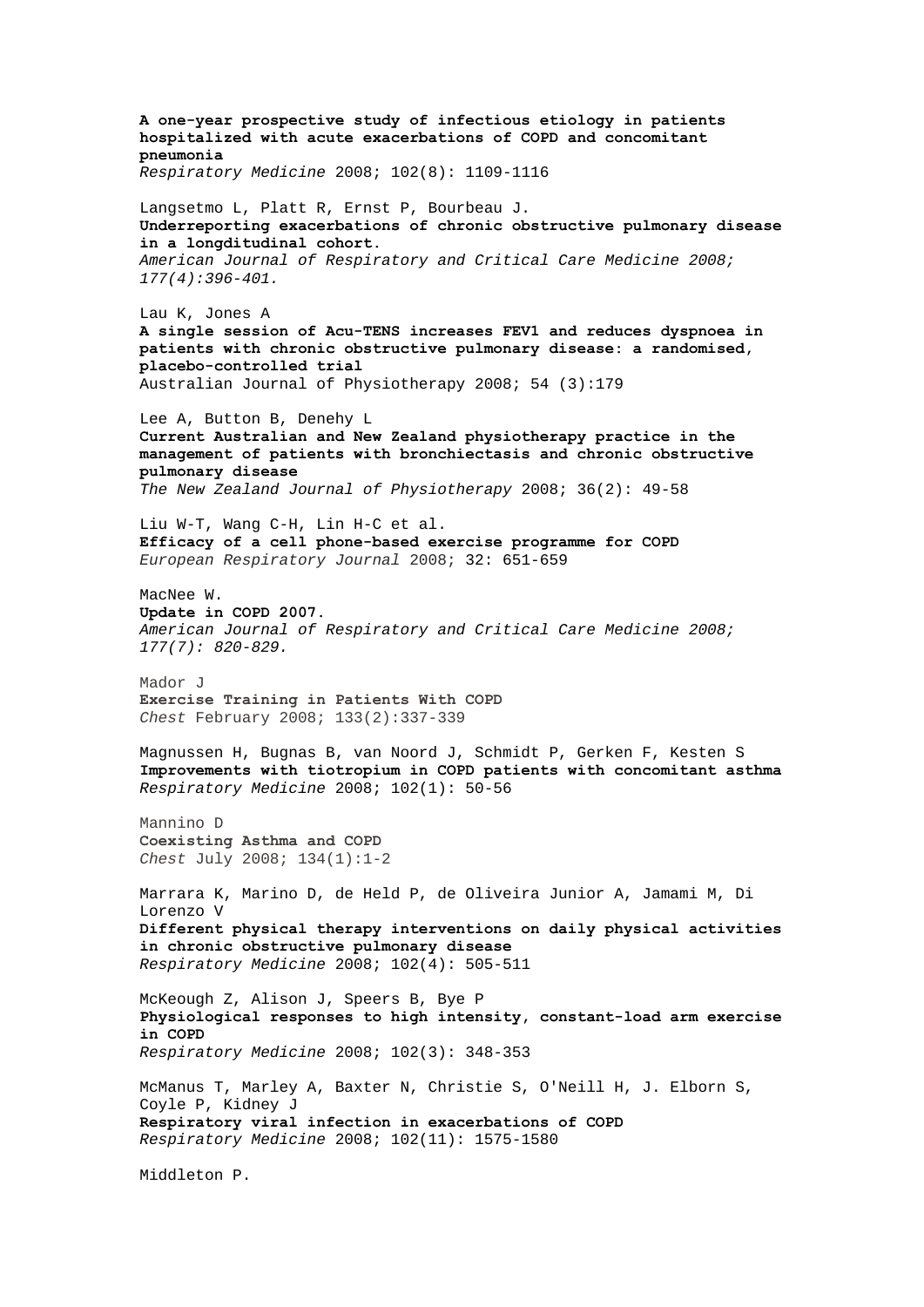**Management of patients with chronic obstructive pulmonary disease: A comparison of the INSPIRE and TORCH studies.**  *American Journal of Respiratory and Critical Care Medicine 2008; 178(1): 105-106.*  Montes de Oca M et al, **Peripheral muscle alterations in non COPD Smokers**  *Chest* Jan 2008; 133 (1): 13-18 Morgan M **Life in slow motion: quantifying physical activity in COPD** *Thorax* 2008; 63: 663-664 Najafzadeh M, Marra C, Sadatsafavi M, Aaron S, Sullivan S, Vandemheen K, Jones P, Fitzgerald J **Cost effectiveness of therapy with combinations of long acting bronchodilators and inhaled steroids for treatment of COPD** *Thorax* 2008; 63: 962-967 O'Brien K, Geddes E, Reid D, Brooks D, Crowe J **Inspiratory Muscle training compared with other rehabilitation interventions on Chronic Obstructive Pulmonary Disease: A systematic Review Update**. *Journal of cardiopulmonary rehabilitation and prevention*, 2008; 28 (2): 128-141 Ofir D, Laveneziana P, Webb K, Lam Y, O'Donnell D. **Mechanisms of dyspnea during cycle exercise in symptomatic patients with GOLD stage 1 chronic obstructive pulmonary disease.**  *American Journal of Respiratory and Critical Care Medicine 2008; 177 (6): 622-629.*  Parshall M, Mapel D, Rice L, Williams A, O'Reilly J **Predictive validity of short term health survey (36 items) scales for chronic obstructive pulmonary disease exacerbation**  *Heart & Lung,* 2008; 37 (5): 356-365 Pitta F et al, **Are Patients With COPD More Active After Pulmonary Rehabilitation?**  *Chest* August 2008; 134(2):273-280 Puhan M, Schünemann H, Buesching G et al. **COPD patients' ability to follow exercise influences short-term outcomes of rehabilitation** *European Respiratory Journal* 2008; 31: 304-310 Putt M, Watson M, Seale H, Paratz J **Muscle Stretching Technique Increases Vital Capacity and Range of Motion in Patients With Chronic Obstructive Pulmonary Disease**  *Archives of Physical Medicine and Rehabilitation* 2008; 89(6): 1103- 1107 Quint J, Baghai-Ravary R, Donaldson G and J. A. Wedzicha **Relationship between depression and exacerbations in COPD** *European Respiratory Journal* 2008; 32: 53-60 Rabe KL et al, **Comparison of a Combination of Tiotropium Plus Formoterol to Salmeterol Plus Fluticasone in Moderate COPD** *Chest* August 2008; 134(2):255-262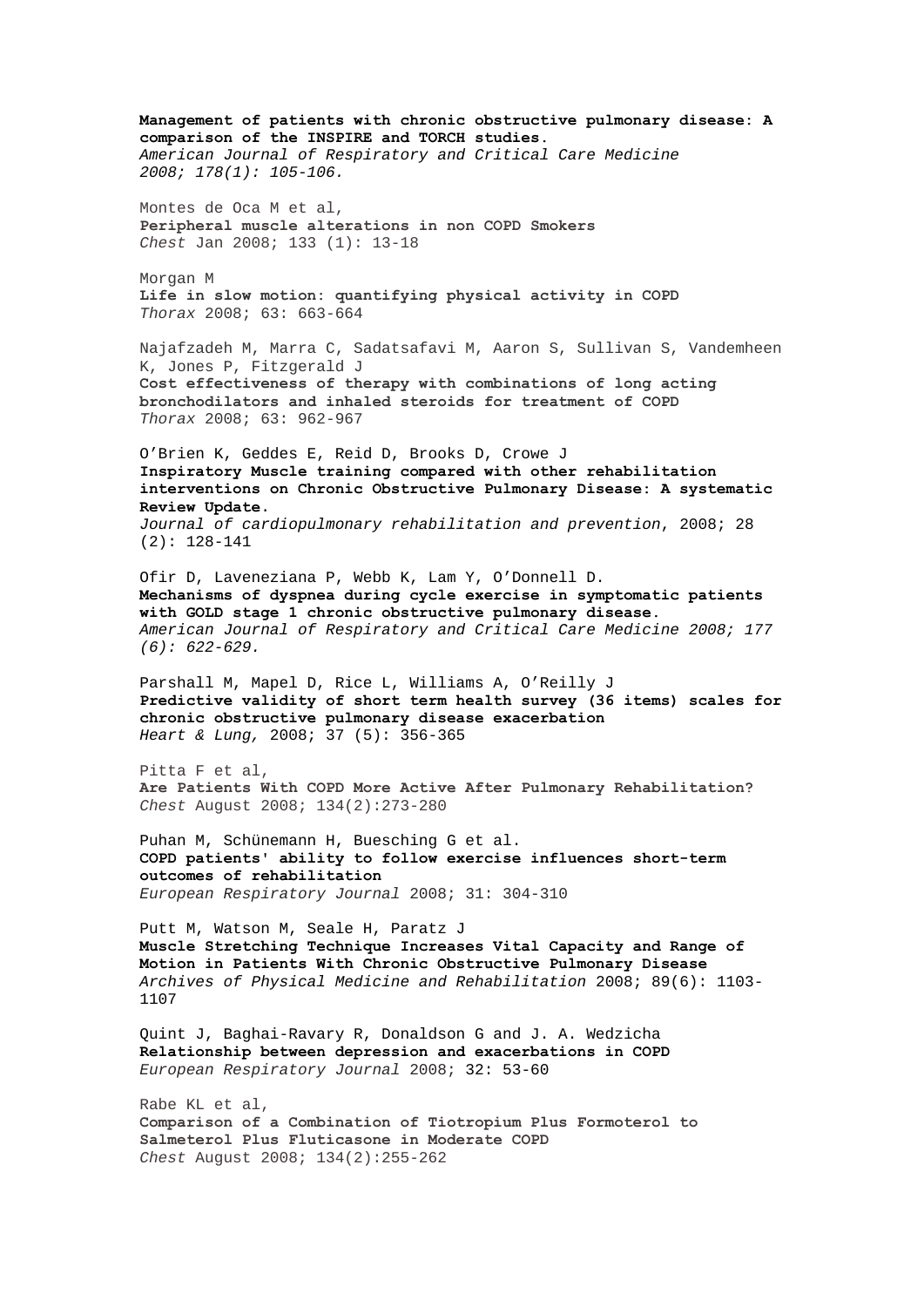Rodrigo G, **Safety of Long-Acting β-Agonists in Stable COPD**  Chest May 2008; 133(5):1079-1087 Sandland CJ, **Patterns of Domestic Activity and Ambulatory Oxygen Usage in COPD**  *Chest* October 2008; 134(4):753-760 Sandland C, Morgan M, Singh S **[Detecting oxygen desaturation in patients with COPD: Incremental](http://www.sciencedirect.com/science?_ob=ArticleURL&_udi=B6WWS-4SV0SR5-1&_user=10&_coverDate=08%2F31%2F2008&_rdoc=10&_fmt=high&_orig=browse&_srch=doc-info(%23toc%237138%232008%23998979991%23694450%23FLA%23display%23Volume)&_cdi=7138&_sort=d&_docanchor=&_ct=19&_acct=C000050221&_version=1&_urlVersion=0&_userid=10&md5=9a2f9a1f907b744738b5a74977c62e46)  [versus endurance shuttle walking](http://www.sciencedirect.com/science?_ob=ArticleURL&_udi=B6WWS-4SV0SR5-1&_user=10&_coverDate=08%2F31%2F2008&_rdoc=10&_fmt=high&_orig=browse&_srch=doc-info(%23toc%237138%232008%23998979991%23694450%23FLA%23display%23Volume)&_cdi=7138&_sort=d&_docanchor=&_ct=19&_acct=C000050221&_version=1&_urlVersion=0&_userid=10&md5=9a2f9a1f907b744738b5a74977c62e46)** *Respiratory Medicine* 2008; 102(8): 1148-1152 Sapey E, Bayley D, Ahmad A, Newbold P, Snell N, Stockley R **Inter-relationships between inflammatory markers in patients with stable COPD with bronchitis: intra-patient and inter-patient variability** *Thorax* 2008; 63: 493-499 Schenkein JG et al, **Pneumococcal Vaccination for Patients With COPD**  *Chest* March 2008; 133(3):767-77 Sears MR **Long-Acting Bronchodilators in COPD**  *Chest* May 2008; 133(5):1057-1058 Shaya F et al, **Burden of Concomitant Asthma and COPD in a Medicaid Population**  *Chest* July 2008; 134(1):14-19 Sin D, Reid W **Is inflammation good, bad or irrelevant for skeletal muscles in COPD?** *Thorax* 2008; 63: 95-96 Singh D, Brooks J, Hagan G, Cahn A, O'Connor B **Superiority of "triple" therapy with salmeterol/fluticasone propionate and tiotropium bromide versus individual components in moderate to severe COPD** *Thorax* 2008; 63: 592-598 Singh S, Loke YK, Furberg CD **Inhaled anticholinergics and risk of major adverse cardiovascular events in patients with chronic obstructive pulmonary disease: a systematic review and meta-analysis.**  *JAMA: Journal of the American Medical Association 2008*; 300 (12): 1439-1450 Sridhar M, Taylor R, Dawson S, Roberts N, Partridge M **A nurse led intermediate care package in patients who have been hospitalised with an acute exacerbation of chronic obstructive pulmonary disease** *Thorax* 2008; 63: 194-200 Steele B, Belza B, Cain K, Coppersmith J, Lakshminarayan S, Howard J, Haselkorn J **A Randomized Clinical Trial of an Activity and Exercise Adherence Intervention in Chronic Pulmonary Disease**  *Archives of Physical Medicine and Rehabilitation* 2008; 89(3): 404-412 Sukisaki T, Senjyu H, Oishi K et al.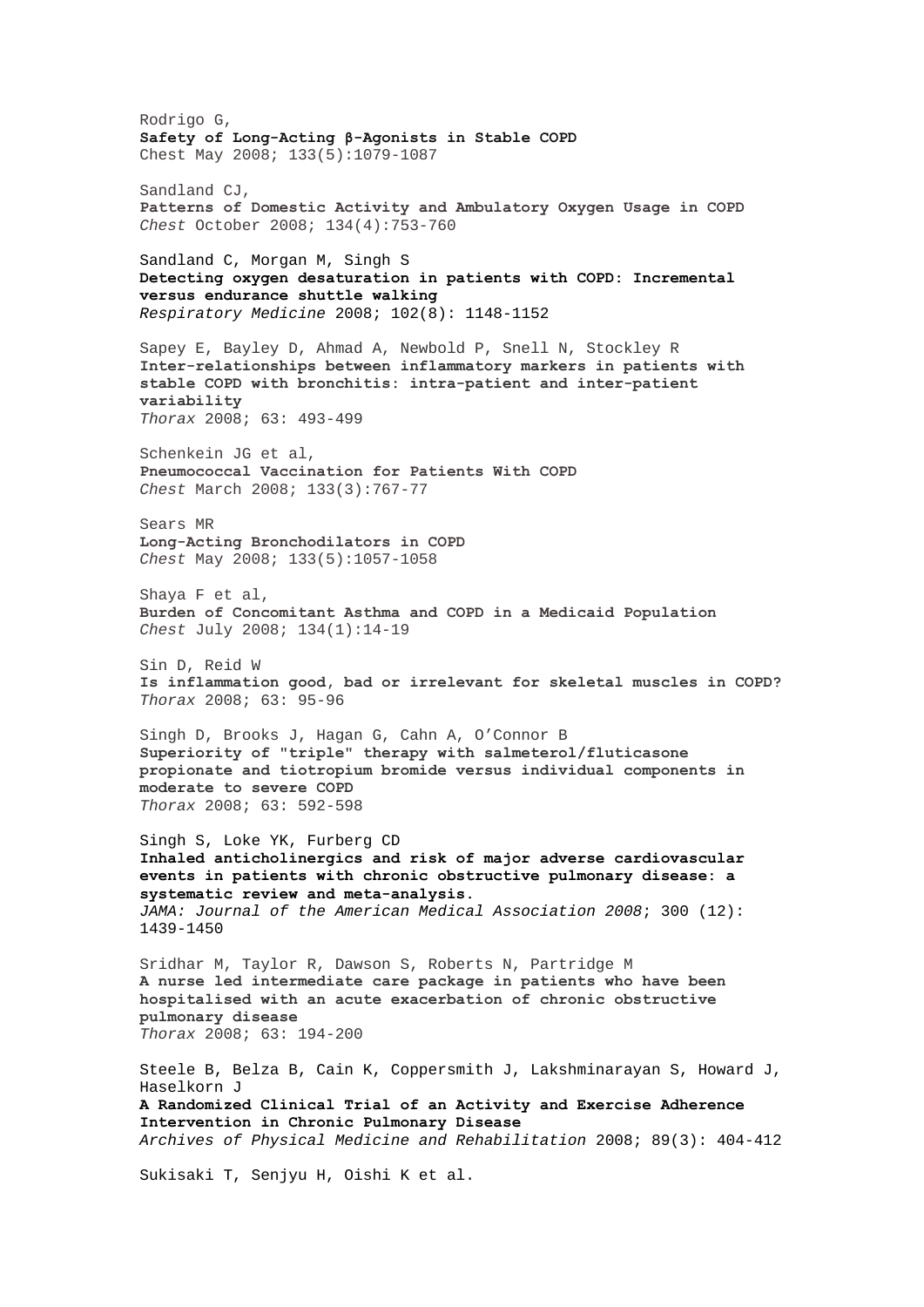**Single dose of inhaled procaterol has a prolonged effect on exercise performance of patients with COPD**  *Physiotherapy Theory and Practice* 2008; 24 (4): 255-263

Swanney M, Ruppel G, Enright P, Pedersen O, Crapo R, Miller M, Jensen R, Falaschetti E, Schouten J, Hankinson J, Stocks J, Quanjer P Using the lower limit of normal for the FEV<sub>1</sub>/FVC ratio reduces the **misclassification of airway obstruction** *Thorax* 2008; 63: 1046-1051

Tantucci C, Donati P, Nicosia F, Bertella E, Redolfi S, De Vecchi M, Corda L, Grassi V, Zulli R **[Inspiratory capacity predicts mortality in patients with chronic](http://www.sciencedirect.com/science?_ob=ArticleURL&_udi=B6WWS-4RD3WCN-2&_user=10&_coverDate=04%2F30%2F2008&_rdoc=18&_fmt=high&_orig=browse&_srch=doc-info(%23toc%237138%232008%23998979995%23682465%23FLA%23display%23Volume)&_cdi=7138&_sort=d&_docanchor=&_ct=24&_acct=C000050221&_version=1&_urlVersion=0&_userid=10&md5=4ba275ffb46681921dc9e378bb655e75)  [obstructive pulmonary disease](http://www.sciencedirect.com/science?_ob=ArticleURL&_udi=B6WWS-4RD3WCN-2&_user=10&_coverDate=04%2F30%2F2008&_rdoc=18&_fmt=high&_orig=browse&_srch=doc-info(%23toc%237138%232008%23998979995%23682465%23FLA%23display%23Volume)&_cdi=7138&_sort=d&_docanchor=&_ct=24&_acct=C000050221&_version=1&_urlVersion=0&_userid=10&md5=4ba275ffb46681921dc9e378bb655e75)** *Respiratory Medicine* 2008; 102(4): 613-619

Tashkin D, Celli B, Senn S, Burkhart D, Kesten S, Menjoge S, Decramer M for the UPLIFT Study Investigators **A 4-Year Trial of Tiotropium in Chronic Obstructive Pulmonary Disease** *New England Journal of Medicine* 359 (15): 1543-1554

Tashkin D, Celli B, Decramer M et al. **Bronchodilator responsiveness in patients with COPD** *European Respiratory Journal* 2008; 31: 742-750

Tashkin D, Littner M, Andrews C, Tomlinson L, Rinehart M, Denis-Mize K **[Concomitant treatment with nebulized formoterol and tiotropium in](http://www.sciencedirect.com/science?_ob=ArticleURL&_udi=B6WWS-4RS9SKN-1&_user=10&_coverDate=04%2F30%2F2008&_rdoc=2&_fmt=high&_orig=browse&_srch=doc-info(%23toc%237138%232008%23998979995%23682465%23FLA%23display%23Volume)&_cdi=7138&_sort=d&_docanchor=&_ct=24&_acct=C000050221&_version=1&_urlVersion=0&_userid=10&md5=e82d90c1ae6000df92752c6a6bec74ab)** 

**[subjects with COPD: A placebo-controlled trial](http://www.sciencedirect.com/science?_ob=ArticleURL&_udi=B6WWS-4RS9SKN-1&_user=10&_coverDate=04%2F30%2F2008&_rdoc=2&_fmt=high&_orig=browse&_srch=doc-info(%23toc%237138%232008%23998979995%23682465%23FLA%23display%23Volume)&_cdi=7138&_sort=d&_docanchor=&_ct=24&_acct=C000050221&_version=1&_urlVersion=0&_userid=10&md5=e82d90c1ae6000df92752c6a6bec74ab)** *Respiratory Medicine* 2008; 102(4): 479-487

Terada K, Muro S, Sato S, Ohara T, Haruna A, Marumo S, Kinose D, Ogawa E, Hoshino Y, Niimi A, Terada T, Mishima M **Impact of gastro-oesophageal reflux disease symptoms on COPD exacerbation** *Thorax* 2008; 63: 951-955

Thabut G, Christie J, Ravaud P, Castier Y, Brugiere O, Fournier M, Mal H, Leseche G, Porcher R **Survival after bilateral versus single lung transplantation for patients with chronic obstructive pulmonary disease: a retrospective analysis of registry data**  *The Lancet* 2008; 371(9614): 744-751

Torpy JM, Burke AE, Glass RM **JAMA patient page. Chronic obstructive pulmonary disease**  *JAMA: Journal of the American Medical Association 2008*, 300 (20): 2448-2448

Vargas F, Boyer A, Bui H, Salmi L, Guenard H, Gruson D, Hilbert G **[Respiratory failure in chronic obstructive pulmonary disease after](http://www.jccjournal.org/article/S0883-9441(08)00011-7/abstract)  [extubation: value of expiratory flow limitation and airway occlusion](http://www.jccjournal.org/article/S0883-9441(08)00011-7/abstract)  [pressure after 0.1 second \(P0.1\)](http://www.jccjournal.org/article/S0883-9441(08)00011-7/abstract)** *Journal of Critical Care.* 2008; 23 (4): 577-584

Vestbo J, Anderson W, Coxson H O et al. and on behalf of the ECLIPSE investigators **Evaluation of COPD Longitudinally to Identify Predictive Surrogate End-points (ECLIPSE)** *European Respiratory Journal* 2008; 31: 869-873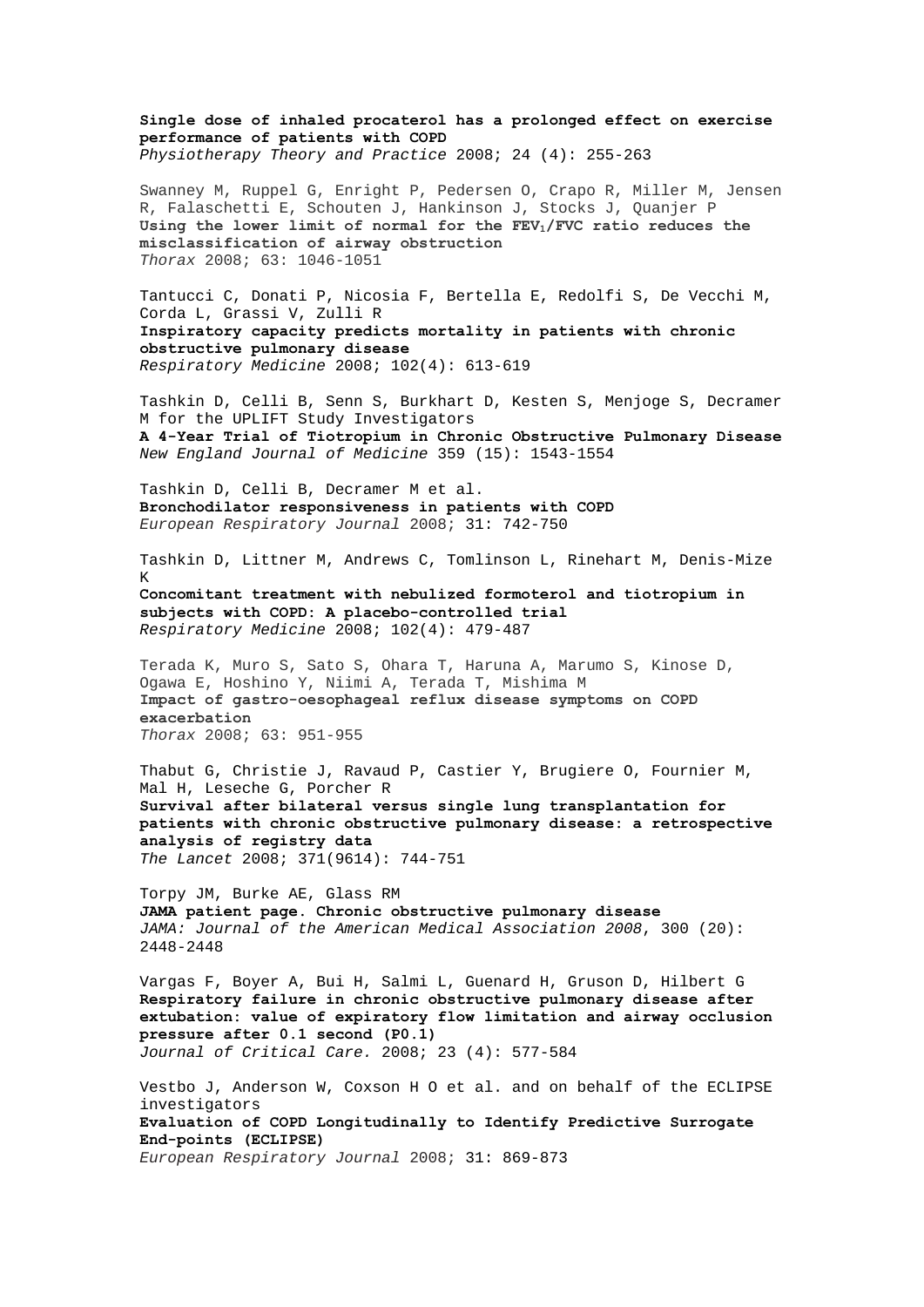Vijayasaratha K, Stockley R, **Reported and Unreported Exacerbations of COPD**  *Chest* January 2008; 133(1): 34-41

Visser F J, Ramlal S, Dekhijzen P N R & Heijdra Y F Recommendations for the Measurement of FIV<sub>1</sub> Values in Chronic **Obstructive Pulmonary Disease** *Respiration 2008; 76: 46-52*

Vivodtzev I, Lacasse Y, Maltais F **Neuromuscular electrical stimulation of the lower limbs in patients with chronic obstructive pulmonary disease**  *Journal of cardiopulmonary rehabilitation and prevention*, 2008; 28 (2): 79-91

Voshaar T, Lapidus R, Maleki-Yazdi R, Timmer W, Rubin E, Lowe L, Bateman E **[A randomized study of tiotropium Respimat](http://www.sciencedirect.com/science?_ob=ArticleURL&_udi=B6WWS-4R34DVP-1&_user=10&_coverDate=01%2F31%2F2008&_rdoc=6&_fmt=high&_orig=browse&_srch=doc-info(%23toc%237138%232008%23998979998%23675265%23FLA%23display%23Volume)&_cdi=7138&_sort=d&_docanchor=&_ct=24&_acct=C000050221&_version=1&_urlVersion=0&_userid=10&md5=fc2ae7e0de3b041fdcc7a45878c336b1)[®](http://www.sciencedirect.com/science?_ob=ArticleURL&_udi=B6WWS-4R34DVP-1&_user=10&_coverDate=01%2F31%2F2008&_rdoc=6&_fmt=high&_orig=browse&_srch=doc-info(%23toc%237138%232008%23998979998%23675265%23FLA%23display%23Volume)&_cdi=7138&_sort=d&_docanchor=&_ct=24&_acct=C000050221&_version=1&_urlVersion=0&_userid=10&md5=fc2ae7e0de3b041fdcc7a45878c336b1)  [Soft MistTM Inhaler vs.](http://www.sciencedirect.com/science?_ob=ArticleURL&_udi=B6WWS-4R34DVP-1&_user=10&_coverDate=01%2F31%2F2008&_rdoc=6&_fmt=high&_orig=browse&_srch=doc-info(%23toc%237138%232008%23998979998%23675265%23FLA%23display%23Volume)&_cdi=7138&_sort=d&_docanchor=&_ct=24&_acct=C000050221&_version=1&_urlVersion=0&_userid=10&md5=fc2ae7e0de3b041fdcc7a45878c336b1)  [ipratropium pMDI in COPD](http://www.sciencedirect.com/science?_ob=ArticleURL&_udi=B6WWS-4R34DVP-1&_user=10&_coverDate=01%2F31%2F2008&_rdoc=6&_fmt=high&_orig=browse&_srch=doc-info(%23toc%237138%232008%23998979998%23675265%23FLA%23display%23Volume)&_cdi=7138&_sort=d&_docanchor=&_ct=24&_acct=C000050221&_version=1&_urlVersion=0&_userid=10&md5=fc2ae7e0de3b041fdcc7a45878c336b1)** *Respiratory Medicine* 2008; 102(1): 32-41

Walker P, Burnett A, Flavahan P, Calverley P **Lower limb activity and its determinants in COPD** *Thorax* 2008; 63: 683-689.

Walter R et al, **Systemic Inflammation and COPD**  *Chest* January 2008; 133(1): 19-25

Washko G, Fan V, Ramsey S, Moshenifar Z, Martinez F, Make B, Sciurba F, Criner G, Minai O, DeCamp M, Reilly J for the National Emphysema Treatment Trial Research Group.

**The effect of lung volume reduction surgery on chronic obstructive pulmonary disease exacerbations.** 

*American Journal of Respiratory and Critical Care Medicine 2008; 177(2):164-169.* 

Wedzicha J, Calverley P, Seemungal T, Hagan G, Ansari Z, Stockley R for the INSPIRE Investigators. **Management of patients with chronic obstructive pulmonary disease: A comparison of the INSPIRE and TORCH studies.**  *American Journal of Respiratory and Critical Care Medicine 2008; 178(1): 106-107.* 

Wedzicha J, Calverley P, Seemungal T, Hagan G, Ansari Z, Stockley R for the INSPIRE Investigators.

**The prevention of chronic obstructive pulmonary disease exacerbations by salmeterol/fluticasone propionate or tiotropium bromide.**  *American Journal of Respiratory and Critical Care Medicine 2008; 177(1):19-26.* 

Wewel A, Gellermann I, Schwertfeger I, Morfeld M, Magnussen H, Jörres R **[Intervention by phone calls raises domiciliary activity and exercise](http://www.sciencedirect.com/science?_ob=ArticleURL&_udi=B6WWS-4R008GJ-1&_user=10&_coverDate=01%2F31%2F2008&_rdoc=4&_fmt=high&_orig=browse&_srch=doc-info(%23toc%237138%232008%23998979998%23675265%23FLA%23display%23Volume)&_cdi=7138&_sort=d&_docanchor=&_ct=24&_acct=C000050221&_version=1&_urlVersion=0&_userid=10&md5=ec68d3ed64cb70023bc2e233bede87bd)  [capacity in patients with severe COPD](http://www.sciencedirect.com/science?_ob=ArticleURL&_udi=B6WWS-4R008GJ-1&_user=10&_coverDate=01%2F31%2F2008&_rdoc=4&_fmt=high&_orig=browse&_srch=doc-info(%23toc%237138%232008%23998979998%23675265%23FLA%23display%23Volume)&_cdi=7138&_sort=d&_docanchor=&_ct=24&_acct=C000050221&_version=1&_urlVersion=0&_userid=10&md5=ec68d3ed64cb70023bc2e233bede87bd)**

*Respiratory Medicine* 2008; 102(1): 20-26

Williams M et al, **The Language of Breathlessness Differentiates Between Patients With COPD and Age-Matched Adults**  *Chest* September 2008; 134(3):489-496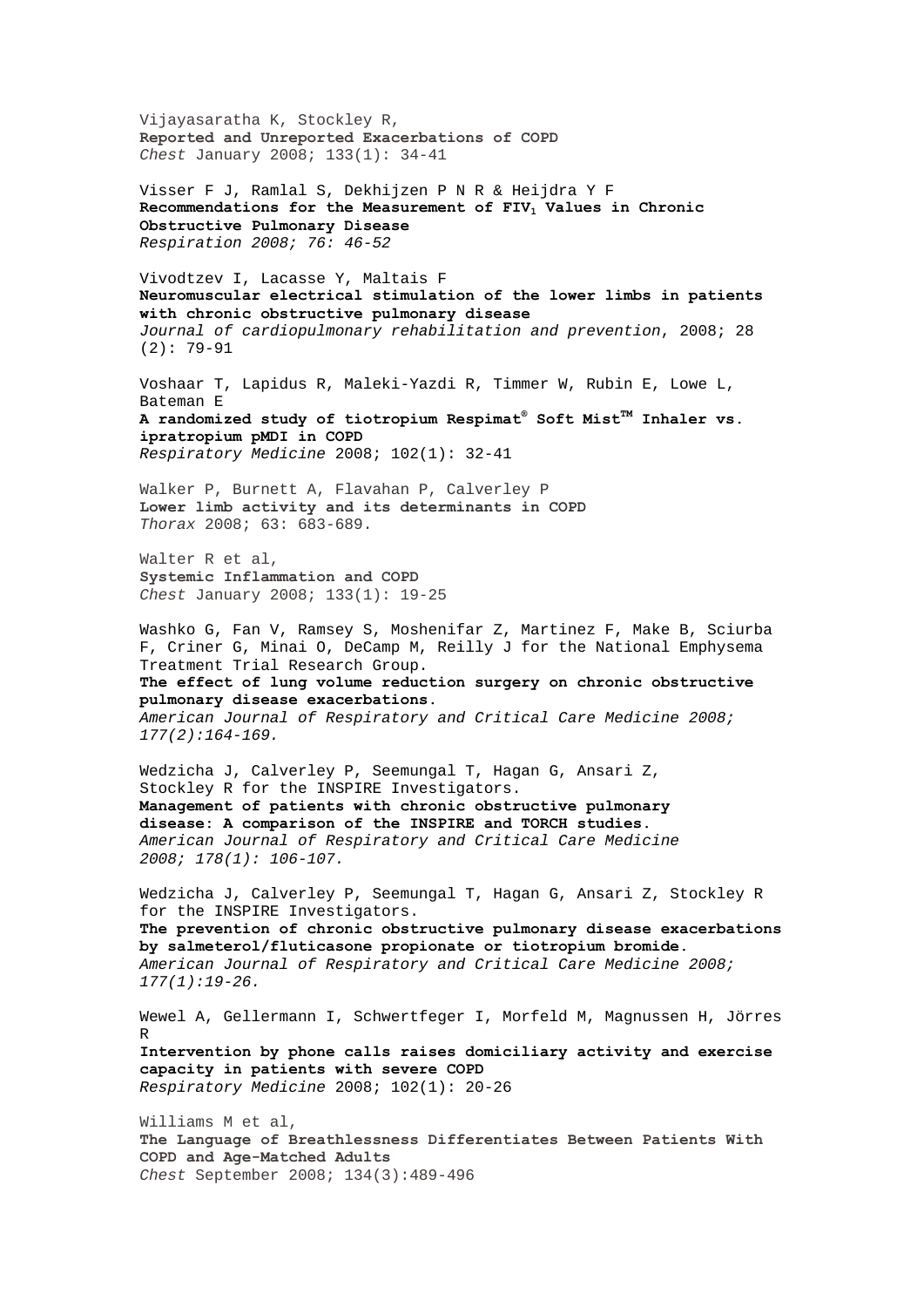Wilson R **Short course of antibiotic treatment in acute exacerbations of COPD** *Thorax* 2008; 63: 390-392 Xu W, Collet J-P, Shapiro S, Lin Y, Yang T, Platt R, Wang C, Bourbeau J. **Independent effect of depression and anxiety on chronic obstructive pulmonary disease exacerbations and hospitalisations.**  *American Journal of Respiratory and Critical Care Medicine 2008; 178(9): 913-920.* 

Zheng J, Kang J, Huang S, Chen P, Yao W, Yang L, Bai C, Wang C, Wang C, Chen B, Shi Y, Liu C, Chen P, Li Q, Wang Z, Huang Y, Luo Z, Chen F, Yuan J, Yuan B, Qian H, Zhi R, Zhong N **Effect of carbocisteine on acute exacerbation of chronic obstructive pulmonary disease (PEACE Study): a randomised placebo-controlled study**  *The Lancet* 2008; 371(9629): 2013-2018

## **Cough**

Chung K, Pavord I **Prevalence, pathogenesis, and causes of chronic cough**  *The Lancet* 2008; 371(9621): 1364-1374

Kelsall A, Decalmer S, Webster D et al. **How to quantify coughing: correlations with quality of life in chronic cough** *European Respiratory Journal* 2008; 32: 175-179

Marchant JM et al, **What Is the Burden of Chronic Cough for Families?**  *Chest* August 2008; 134(2):303-309

Mi-Jung MO, **Exhaled Nitric Oxide Measurement Is Useful for the Exclusion of Nonasthmatic Eosinophilic Bronchitis in Patients With Chronic Cough**  *Chest* November 2008; 134(5):990-995

Pavord I, Chung K **Management of chronic cough**  *The Lancet* 2008; 371(9621): 1375-1384

Polley L et al, **Impact of Cough Across Different Chronic Respiratory Diseases**  *Chest* August 2008; 134(2):295-302

## **Critical Care**

Ali N, O'Brien J, Hoffmann S, Phillips G, Garland A, Finley J, Almoosa K, Hejal R, Wolf K, Lameshow S, Connors A, Marsh C for the Midwest critical care consortium. **Acquired weakness, handgrip strength and mortality in critically ill patients.**  *American Journal of Respiratory and Critical Care Medicine*  2008; 178(3): 261-268.

Beaulieu M, Williamson D, Sirois C, Lachaine J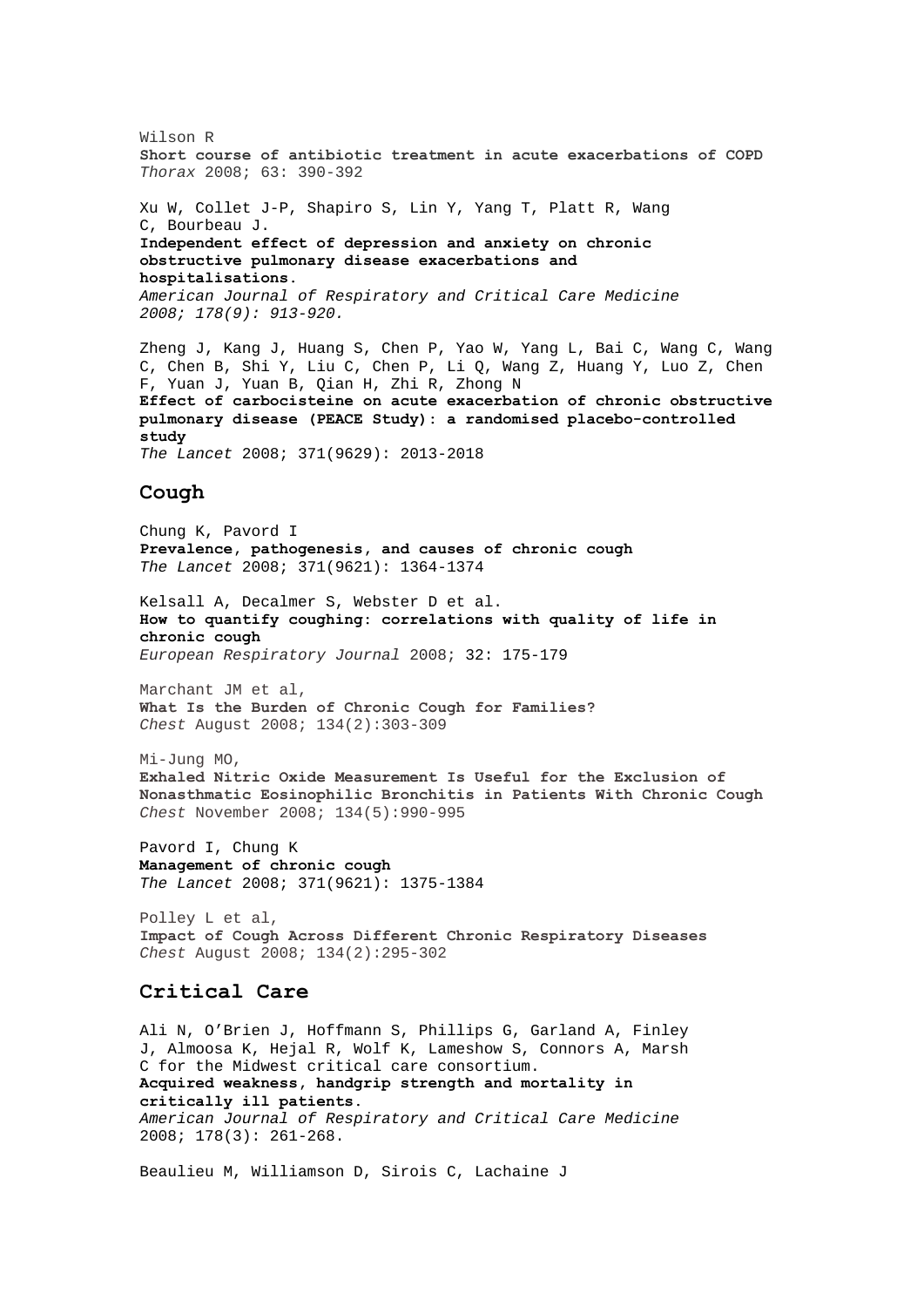**[Do proton-pump inhibitors increase the risk for nosocomial pneumonia](http://www.jccjournal.org/article/S0883-9441(07)00187-6/abstract)  [in a medical intensive care unit?](http://www.jccjournal.org/article/S0883-9441(07)00187-6/abstract)**  *Journal of Critical Care.* 2008; 23 (4): 513-518

[Beecroft](http://www.springerlink.com/content/?Author=Jaime+M.+Beecroft) J, [Ward](http://www.springerlink.com/content/?Author=Michael+Ward) M, [Younes](http://www.springerlink.com/content/?Author=Magdy+Younes) M, [Crombach](http://www.springerlink.com/content/?Author=Shelley+Crombach) S, [Smith](http://www.springerlink.com/content/?Author=Orla+Smith) O, [Hanly](http://www.springerlink.com/content/?Author=Patrick+J.+Hanly) P **[Sleep monitoring in the intensive care unit: comparison of nurse](http://www.springerlink.com/content/b61634k4867731v0/?p=8d99c4d4c5cb48b6b1ca95d12e363687&pi=19)  [assessment, actigraphy and polysomnography](http://www.springerlink.com/content/b61634k4867731v0/?p=8d99c4d4c5cb48b6b1ca95d12e363687&pi=19)**  *Intensive Care Medicine* 2008; 34(11): 2076-2083

[Blot](http://www.springerlink.com/content/?Author=Fran%c3%a7ois+Blot) F, [Similowski](http://www.springerlink.com/content/?Author=Thomas+Similowski) T, [Trouillet](http://www.springerlink.com/content/?Author=Jean-Louis+Trouillet) J, [Chardon](http://www.springerlink.com/content/?Author=Patrick+Chardon) P, [Korach](http://www.springerlink.com/content/?Author=Jean-Michel+Korach) J, [Costa](http://www.springerlink.com/content/?Author=Marie-Alyette+Costa)  M, [Journois](http://www.springerlink.com/content/?Author=Didier+Journois) D[, Thiéry](http://www.springerlink.com/content/?Author=Guillaume+Thi%c3%a9ry) G, [Fartoukh](http://www.springerlink.com/content/?Author=Muriel+Fartoukh) M, [Pipien](http://www.springerlink.com/content/?Author=Isabelle+Pipien) I, [Bruder](http://www.springerlink.com/content/?Author=Nicolas+Bruder) N[, Orlikowski](http://www.springerlink.com/content/?Author=David+Orlikowski)  D, [Tankere](http://www.springerlink.com/content/?Author=Fr%c3%a9d%c3%a9ric+Tankere) F, [Durand-Zaleski](http://www.springerlink.com/content/?Author=Isabelle+Durand-Zaleski) I, [Auboyer](http://www.springerlink.com/content/?Author=Christian+Auboyer) C, [Nitenberg](http://www.springerlink.com/content/?Author=G%c3%a9rard+Nitenberg) G, [Holzapfel](http://www.springerlink.com/content/?Author=Laurent+Holzapfel)  L, [Tenaillon](http://www.springerlink.com/content/?Author=Alain+Tenaillon) A, [Chastre](http://www.springerlink.com/content/?Author=Jean+Chastre) J, [Laplanche](http://www.springerlink.com/content/?Author=Agn%c3%a8s+Laplanche) A **[Early tracheotomy versus prolonged endotracheal intubation in](http://www.springerlink.com/content/121114552k7p3723/?p=af3cdd73c44e45f788c60cf812383ae9&pi=8)  [unselected severely ill ICU patients](http://www.springerlink.com/content/121114552k7p3723/?p=af3cdd73c44e45f788c60cf812383ae9&pi=8)**  *Intensive Care Medicine* 2008; 34(10): 1779-1787

Cabello B, Thille AW, Drouot X et al. **Sleep quality in mechanically ventilated patients: Comparison of three ventilatory modes**  *Critical Care Medicine* 2008; 36(6): 1749-1755

Campbell AJ, Cook JA, Adey G, Cuthbertson BH **Predicting death and readmission after intensive care discharge**  *Br J Anaesth* 2008; 100 (5): 656 - 662

Chaboyer W, Thalib L, Foster M, Ball C, Richards B **Predictors of Adverse Events in Patients After Discharge From the Intensive Care Unit** *American Journal of Critical Care* 2008 17(3): 255-263.

Chung F, Yegneswaran B, Herrera F, Shenderey A, Shapiro C **Patients with Difficult Intubation May Need Referral to Sleep Clinics**

Anesth Analg 2008; 107: 915-920

Cigada M, Corbella D, Mistraletti G, Forster C, Tommasino C, MorabitoA, Iapichino G **[Risk factors for the development of early-onset delirium and the](http://www.jccjournal.org/article/S0883-9441(06)00121-3/abstract)  [subsequent clinical outcome in mechanically ventilated patients](http://www.jccjournal.org/article/S0883-9441(06)00121-3/abstract)**  *Journal of Critical Care*. 2008; 23 (3): 349-353

[Clec'h](http://www.springerlink.com/content/?Author=Christophe+Clec%e2%80%99h) C, [Simon](http://www.springerlink.com/content/?Author=Paul+Simon) P, [Hamdi](http://www.springerlink.com/content/?Author=A%c3%afcha+Hamdi) A, [Hamza](http://www.springerlink.com/content/?Author=Lilia+Hamza) L[, Karoubi](http://www.springerlink.com/content/?Author=Philippe+Karoubi) P, [Fosse](http://www.springerlink.com/content/?Author=Jean-Philippe+Fosse) J, [Gonzalez](http://www.springerlink.com/content/?Author=Fr%c3%a9d%c3%a9ric+Gonzalez)  F, [Vincent](http://www.springerlink.com/content/?Author=Fran%c3%a7ois+Vincent) F[, Cohen](http://www.springerlink.com/content/?Author=Yves+Cohen) Y **[Are daily routine chest radiographs useful in critically ill,](http://www.springerlink.com/content/h648w26380jh755t/?p=0c0f276250b24f11bc2b62eaf5ed3523&pi=7)  [mechanically ventilated patients? A randomized study](http://www.springerlink.com/content/h648w26380jh755t/?p=0c0f276250b24f11bc2b62eaf5ed3523&pi=7)**  *Intensive Care Medicine* 2008; 34(2): 264-270

Conlon N, O'Brien B, Herbison GP, Marsh B **Long-term functional outcome and performance status after intensive care unit re-admission: a prospective survey**  *Br J Anaesth* 2008; 100 (2): 219 – 223

Gries CJ et al, **Family Member Satisfaction With End-of-Life Decision Making in the**   $TCII$ *Chest* March 2008; 133(3):704-712

Jia X et al, **Risk Factors for ARDS in Patients Receiving Mechanical Ventilation for > 48 h**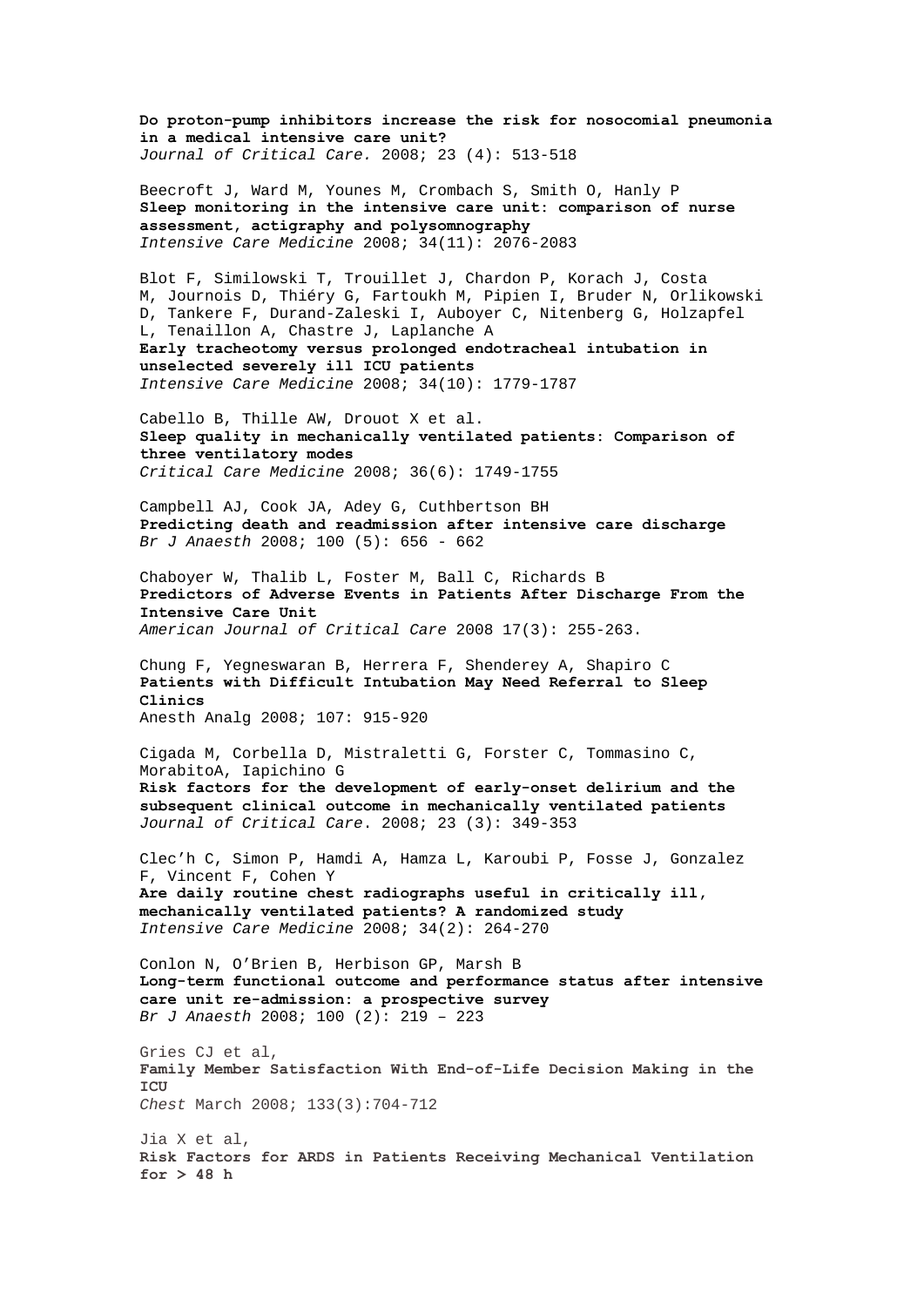*Chest* April 2008; 133(4):853-861

Kluge S, Baumann H, Maier C, Klose H, Meyer A, Nierhaus A, Kreymann G **Tracheostomy in the Intensive Care Unit: A Nationwide Survey** Anesth Analg 2008; 107: 1639-1643

[Colombo](http://www.springerlink.com/content/?Author=Davide+Colombo) D, [Cammarota](http://www.springerlink.com/content/?Author=Gianmaria+Cammarota) G, [Bergamaschi](http://www.springerlink.com/content/?Author=Valentina+Bergamaschi) V, [Lucia](http://www.springerlink.com/content/?Author=Marta+De+Lucia) M, [Corte](http://www.springerlink.com/content/?Author=Francesco+Della+Corte) F, [Navalesi](http://www.springerlink.com/content/?Author=Paolo+Navalesi) P **[Physiologic response to varying levels of pressure support and](http://www.springerlink.com/content/jl7q54w9g0g42p51/?p=8d99c4d4c5cb48b6b1ca95d12e363687&pi=11)  [neurally adjusted ventilatory assist in patients with acute](http://www.springerlink.com/content/jl7q54w9g0g42p51/?p=8d99c4d4c5cb48b6b1ca95d12e363687&pi=11)  [respiratory failure](http://www.springerlink.com/content/jl7q54w9g0g42p51/?p=8d99c4d4c5cb48b6b1ca95d12e363687&pi=11)**  *Intensive Care Medicine* 2008; 34(11): 2010-2018

Colonel P, Houzé M, Vert H, Mateo J, Mégarbane B, Goldgran-Tolédano D, Bizouard F, Hedreul-Vittet M, Baud F, Payen D, Vicaut E, Yelnik A **Swallowing Disorders as a Predictor of Unsuccessful Extubation: A Clinical Evaluation** *American Journal of Critical Care* 2008 17(6) 504-510

Devlin J, Fong J, Howard E, Skrobik Y, McCoy N, Yasuda C, Marshall J **Assessment of Delirium in the Intensive Care Unit: Nursing Practices And Perceptions**

*American Journal of Critical Care* 2008 17(6) 555-565

Doig GS, Simpson F, Finfer S, Delaney A, Davies AR, Mitchell I, Dobb  $\Gamma$ 

**Effect of evidence-based feeding guidelines on mortality of critically ill adults: a cluster randomized controlled trial.**  *JAMA: Journal of the American Medical Association 2008*; 300 (23): 2731-2741

Elliott R, McKinley S, Fox V **Quality Improvement Program to Reduce the Prevalence of Pressure Ulcers in an Intensive Care Unit** *American Journal of Critical Care* 2008 17(4): 328-334.

Fan T, Wang G, Mao B Xiong Z, Lui X, Yang S **Prophylactic administration of parenteral steroids for preventing airway complications after extubation in adults: meta-analysis of randomised placebo controlled trials** *BMJ* 2008; 337 (7678): no page numbers

[Fernandez](http://www.springerlink.com/content/?Author=Rafael+Fernandez) R, [Bacelar](http://www.springerlink.com/content/?Author=Nestor+Bacelar) N, [Hernandez](http://www.springerlink.com/content/?Author=Gonzalo+Hernandez) G, [Tubau](http://www.springerlink.com/content/?Author=Isabel+Tubau) I, [Baigorri](http://www.springerlink.com/content/?Author=Francisco+Baigorri) F, [Gili](http://www.springerlink.com/content/?Author=Gisela+Gili)  G, [Artigas](http://www.springerlink.com/content/?Author=Antonio+Artigas) A **[Ward mortality in patients discharged from the ICU with tracheostomy](http://www.springerlink.com/content/34656v48n3235348/?p=4bdd2a0d402342558fc6666b0aba035b&pi=21)  [may depend on patient's vulnerability](http://www.springerlink.com/content/34656v48n3235348/?p=4bdd2a0d402342558fc6666b0aba035b&pi=21)**  *Intensive Care Medicine* 2008; 34(10): 1878-1882

Fowler R, Adhikari N, Scales D, Lee W, Rubenfeld G. **Update in critical care 2007.**  *American Journal of Respiratory and Critical Care Medicine 2008; 177(7): 808-819.* 

[Frat](http://www.springerlink.com/content/?Author=Jean-Pierre+Frat) J, [Gissot](http://www.springerlink.com/content/?Author=Val%c3%a9rie+Gissot) V, [Ragot](http://www.springerlink.com/content/?Author=St%c3%a9phanie+Ragot) S, [Desachy](http://www.springerlink.com/content/?Author=Arnaud+Desachy) A, [Runge](http://www.springerlink.com/content/?Author=Isabelle+Runge) I, [Lebert](http://www.springerlink.com/content/?Author=Christine+Lebert) C, [Robert](http://www.springerlink.com/content/?Author=Ren%c3%a9+Robert) R **[Impact of obesity in mechanically ventilated patients: a prospective](http://www.springerlink.com/content/u745736325t60h86/?p=b1626395e41a43b2b4f3846ae7029f05&pi=9)  [study](http://www.springerlink.com/content/u745736325t60h86/?p=b1626395e41a43b2b4f3846ae7029f05&pi=9)**  *Intensive Care Medicine* 2008; 34(11): 1991-1998

Friese RS **Sleep and recovery from critical illness and injury: A review of theory, current practice, and future directions**  *Critical Care Medicine* 2008; 36(3): 697-705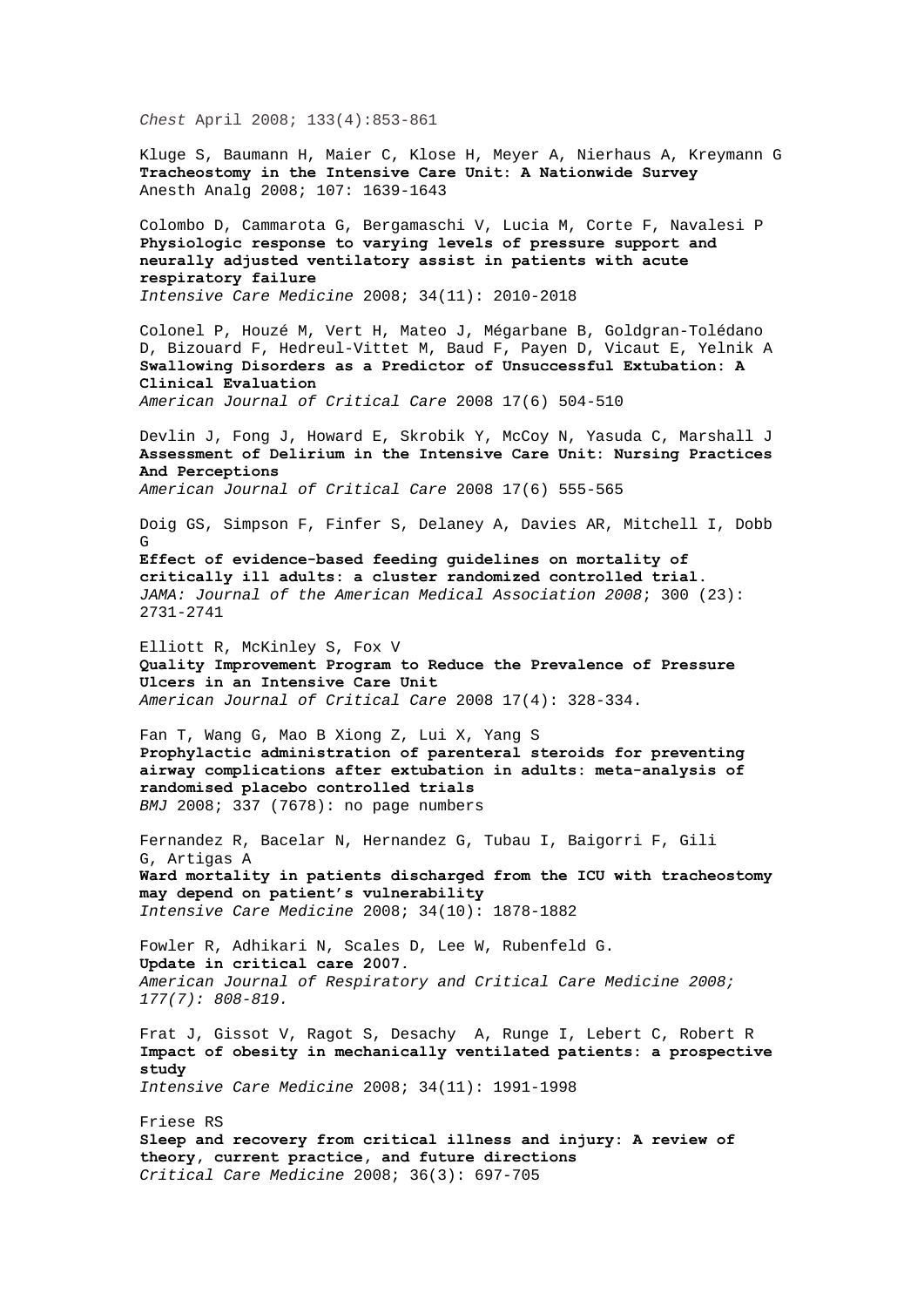Goldhill D R, Badacsonyi A, Goldhill A A & Waldmann C **A prospective observational study of ICU patient position and frequency of turning**  *Anaesthesia 2008; 63 (5): 509* 

[Gosselink](http://www.springerlink.com/content/?Author=R.+Gosselink) R, [Bott](http://www.springerlink.com/content/?Author=J.+Bott) J, [Johnson](http://www.springerlink.com/content/?Author=M.+Johnson) M, [Dean](http://www.springerlink.com/content/?Author=E.+Dean) E, [Nava](http://www.springerlink.com/content/?Author=S.+Nava) S, [Norrenberg](http://www.springerlink.com/content/?Author=M.+Norrenberg) M, [Schönhofer](http://www.springerlink.com/content/?Author=B.+Sch%c3%b6nhofer) B, [Stiller](http://www.springerlink.com/content/?Author=K.+Stiller) K, [van de Leur](http://www.springerlink.com/content/?Author=H.+van+de+Leur) H, [Vincent](http://www.springerlink.com/content/?Author=J.+L.+Vincent) J **[Physiotherapy for adult patients with critical illness:](http://www.springerlink.com/content/2r50121811p01215/?p=b946366d22334f7ab2fd0222ae16f725&pi=4)  [recommendations of the European Respiratory Society and European](http://www.springerlink.com/content/2r50121811p01215/?p=b946366d22334f7ab2fd0222ae16f725&pi=4)  [Society of Intensive Care Medicine Task Force on Physiotherapy for](http://www.springerlink.com/content/2r50121811p01215/?p=b946366d22334f7ab2fd0222ae16f725&pi=4)  [Critically Ill Patients](http://www.springerlink.com/content/2r50121811p01215/?p=b946366d22334f7ab2fd0222ae16f725&pi=4)**  *Intensive Care Medicine* 2008; 34(7): 1188-1199

Granja C, Gomes E, Amaro A et al. **Understanding posttraumatic stress disorder-related symptoms after critical care: The early illness amnesia hypothesis** *Critical Care Medicine* 2008; 36(10): 2801-2809

[Griesdale](http://www.springerlink.com/content/?Author=Donald+E.+G.+Griesdale) D, [Bosma](http://www.springerlink.com/content/?Author=T.+Laine+Bosma) T, [Kurth](http://www.springerlink.com/content/?Author=Tobias+Kurth) T, [Isac](http://www.springerlink.com/content/?Author=George+Isac) G, [Chittock](http://www.springerlink.com/content/?Author=Dean+R.+Chittock) D **[Complications of endotracheal intubation in the critically ill](http://www.springerlink.com/content/c5782731tp3jh638/?p=91bdde6ae6544a98a7a7f581965e8228&pi=15)**  *Intensive Care Medicine* 2008; 34(10): 1835-1842

Halm M Krisko-Hagel K **Instilling Normal Saline With Suctioning: Beneficial Technique or Potentially Harmful Sacred Cow?** *American Journal of Critical Care* 2008 17(5): 469-472.

Heinze H, Sedemund-Adib B, Heringlake M, Gosch U, Eichler W **Functional Residual Capacity Changes After Different Endotracheal Suctioning Methods** Anesth Analg 2008; 107: 941-944

Heinze H, Sedemund-Adib B, Heringlake M, Gosch U, Gehring H, Eichler W **The Impact of Different Step Changes of Inspiratory Fraction of Oxygen on Functional Residual Capacity Measurements Using the Oxygen** 

**Washout Technique in Ventilated Patients** Anesth Analg 2008; 106: 1491-1494

Jones NE, Heyland DK **Implementing nutrition guidelines in the critical care setting: a worthwhile and achievable goal?**  *JAMA: Journal of the American Medical* Association 2008; 300 (23): 2798-2799

Kirchhoff K, Palzkill J, Kowalkowski J, Mork A, Gretarsdottir E **Preparing Families of Intensive Care Patients for Withdrawal of Life Support: A Pilot Study** *American Journal of Critical Care* 2008 17(2): 113-121.

Laghi F **[NAVA: brain over machine?](http://www.springerlink.com/content/2655416161k00740/?p=b1626395e41a43b2b4f3846ae7029f05&pi=6)**  *Intensive Care Medicine* 2008; 34(11): 1966-1968

Laupland K, Shahpori R, Kirkpatrick A, Stelfox H **[Hospital mortality among adults admitted to and discharged from](http://www.jccjournal.org/article/S0883-9441(07)00147-5/abstract)  [intensive care on weekends and evenings](http://www.jccjournal.org/article/S0883-9441(07)00147-5/abstract)**  *Journal of Critical Care.* 2008; 23 (3): 317-324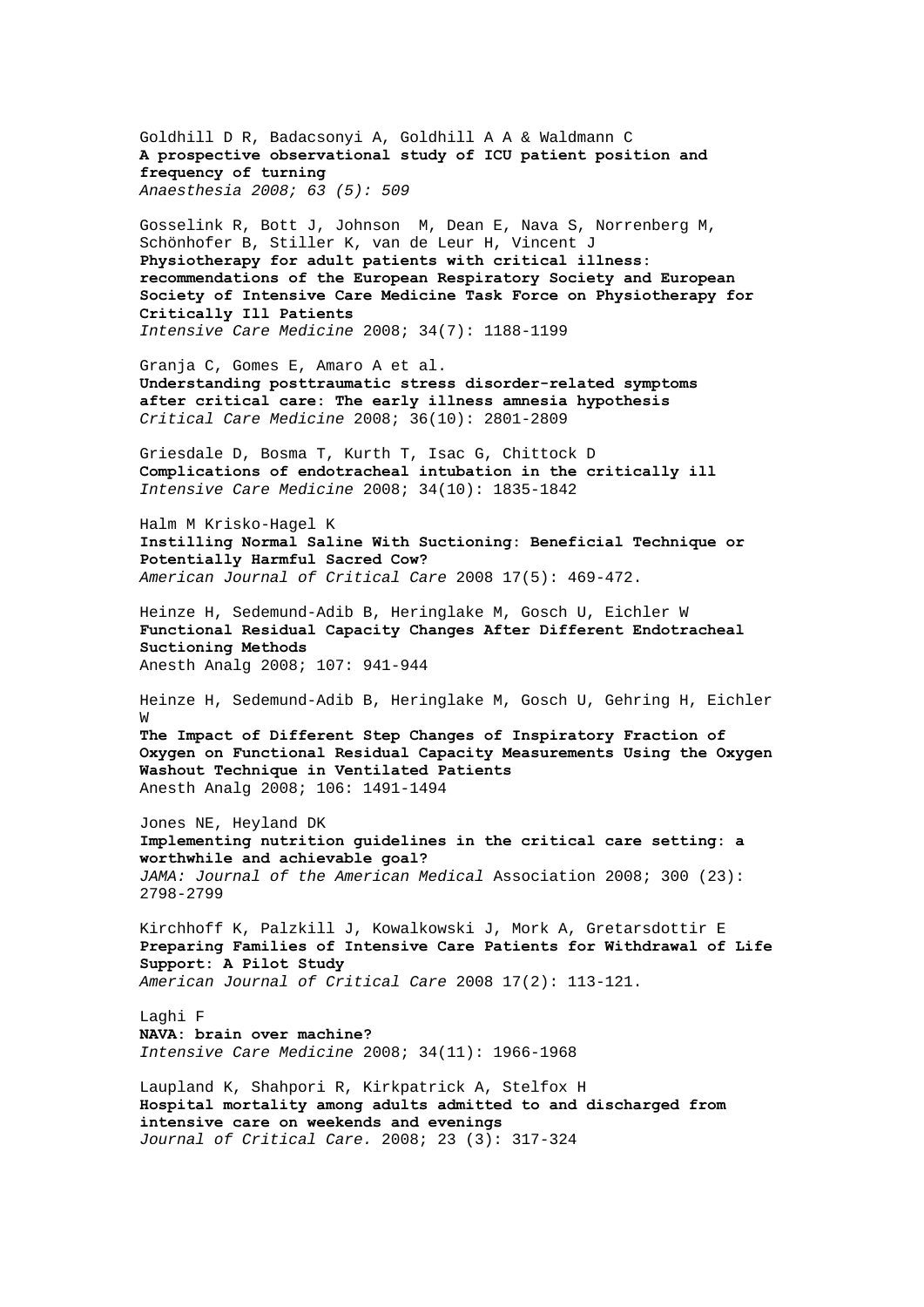Levine S, Nguyen T, Taylor N, Friscia M, Budak M, Rothenberg P, Zhu J, Sachdeva R, Sonnad S, Kaiser L, Rubinstein N, Powers Sband Shrager J*.*  **Rapid Disuse Atrophy of Diaphragm Fibers in Mechanically Ventilated Humans**  *New England Journal of Medicine* 358 (13): 1327-1335 Lien TC, Sung CS, Lee CH, Kao HK, Huang YC, Liu CY, Perng RP, Wang JH **[Characteristic features and outcomes of severe acute respiratory](http://www.jccjournal.org/article/S0883-9441(07)00079-2/abstract)  [syndrome found in severe acute respiratory syndrome intensive care](http://www.jccjournal.org/article/S0883-9441(07)00079-2/abstract)  [unit patients](http://www.jccjournal.org/article/S0883-9441(07)00079-2/abstract)** *Journal of Critical Care.* 2008; 23 (4): 557-564 Lin SM, Huang CD, Liu CY, Lin HC, Wang CH, Huang PY, Fang YF, Shieh MH, Kuo HP **[Conscious sedation in the critically ill ventilated patient](http://www.jccjournal.org/article/S0883-9441(07)00048-2/abstract)**  *Journal of Critical Care.* 2008; 23 (3): 372-379 Maisch S, Reissmann H, Fuellekrug B, Weismann D, Rutkowski T,Tusman G, Bohmn S **Compliance and Dead Space Fraction Indicate an Optimal Level of Positive End-Expiratory Pressure After Recruitment in Anesthetized Patients** Anesth Analg 2008; 106: 175-181 Malhotra A, Hillman D **Obesity and the lung: 3 · Obesity, respiration and intensive care** *Thorax* 2008; 63: 925-931 Metheny N, Schallom L, Oliver D, Clouse R **Gastric Residual Volume and Aspiration in Critically Ill Patients Receiving Gastric Feedings** *American Journal of Critical Care* 2008 17(6) 512-519 Morris C G & Low, J **Metabolic acidosis in the critically ill: Part 1. Classification and pathophysiology** *Anaesthesia 2008; 63 (3): 294* Morris C G & Low J **Metabolic acidosis in the critically ill: Part 2. Causes and treatment**  *Anaesthesia 2008; 63 (4): 396*  [Mueller](http://www.springerlink.com/content/?Author=Christian+Mueller) C **[Acute respiratory failure: back to the roots!](http://www.springerlink.com/content/p225163803188193/?p=8dac11f3875a40109b02951686825f20&pi=0)**  *Intensive Care Medicine* 2008; 34(5): 787-789 Palmer LB, Smaldone GC, Chen JJ et al. **Aerosolized antibiotics and ventilator-associated tracheobronchitis in the intensive care unit** *Critical Care Medicine* 2008; 36(7): 2008-2013 [Patroniti](http://www.springerlink.com/content/?Author=N.+Patroniti) N, [Saini](http://www.springerlink.com/content/?Author=M.+Saini) M, [Zanella](http://www.springerlink.com/content/?Author=A.+Zanella) A, [Weismann](http://www.springerlink.com/content/?Author=D.+Weismann) D, [Isgrò](http://www.springerlink.com/content/?Author=S.+Isgr%c3%b2) S, [Bellani](http://www.springerlink.com/content/?Author=G.+Bellani) G, [Foti](http://www.springerlink.com/content/?Author=G.+Foti)  G, [Pesenti](http://www.springerlink.com/content/?Author=A.+Pesenti) A **[Measurement of end-expiratory lung volume by oxygen washin–washout in](http://www.springerlink.com/content/118p86vq8w7408k5/?p=6a06ec4cc832413fa63686c76da18ab8&pi=15)  [controlled and assisted mechanically ventilated patients](http://www.springerlink.com/content/118p86vq8w7408k5/?p=6a06ec4cc832413fa63686c76da18ab8&pi=15)**  *Intensive Care Medicine* 2008; 34(12): 2235-2240 Peterson M, Schwab W, McCutcheon K et al. **Effects of elevating the head of bed on interface pressure**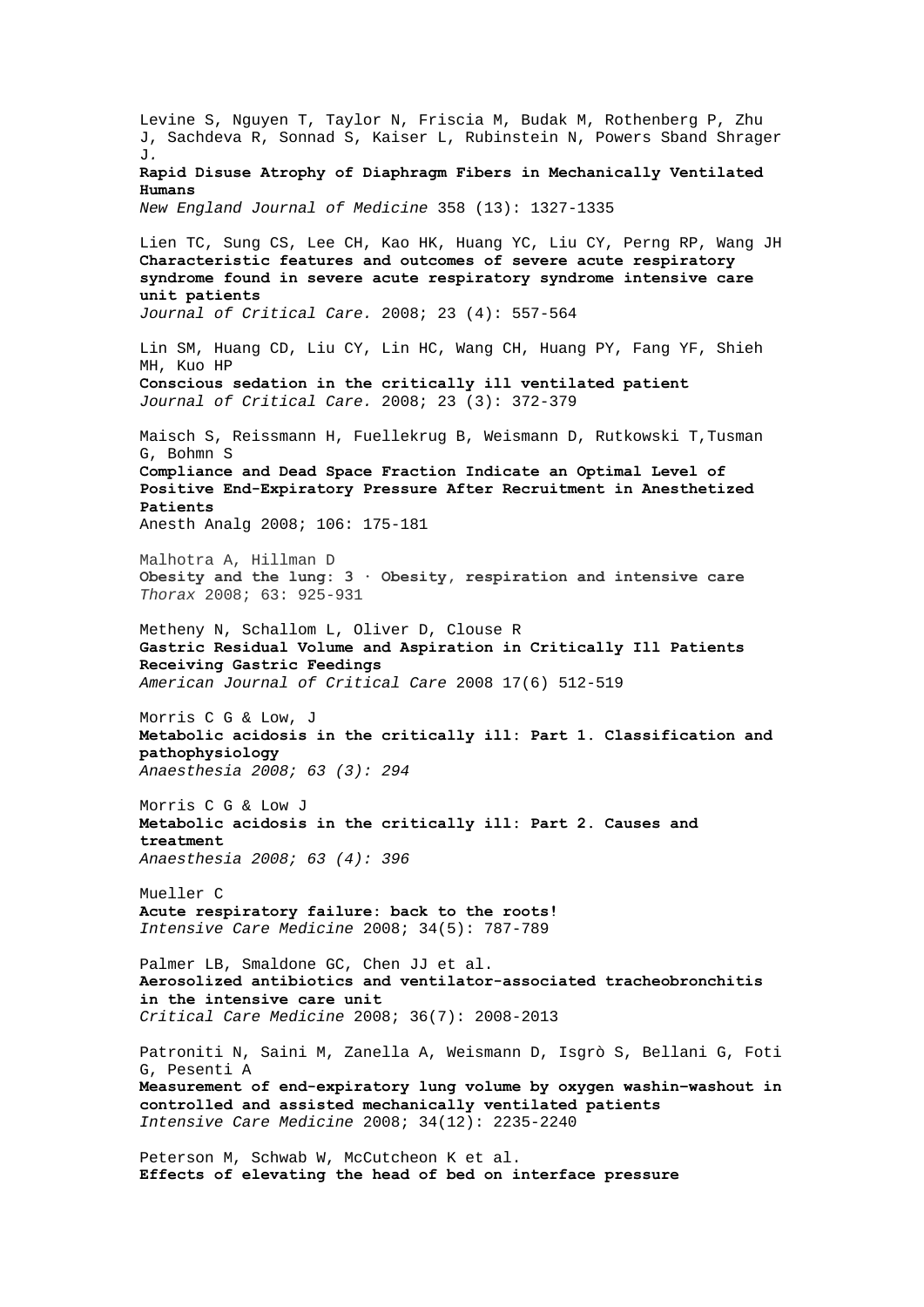**in volunteers**  *Critical Care Medicine* 2008; 36(11): 3038-3042 Pneumatikos I & Bouros D **Pleural Effusions in Critically Ill Patients** *Respiration 2008; 76: 241-248* Preiser JC, Devos P **Tight glucose control in critically ill adults**  *JAMA: Journal of the American Medical Association* 2008; 300 (8): 933- 44 Puntillo K, Smith D, Arai S, Stotts N **Critical care nurses provide their perspectives of patients' symptoms in intensive care units**  *Heart & Lung,* 2008; 37 (6): 466-475 Rattray JE; Hull AM **[Emotional outcome after intensive care: literature review](http://web.ebscohost.com/ehost/viewarticle?data=dGJyMPPp44rp2%2fdV0%2bnjisfk5Ie46bdQtai2S7ak63nn5Kx95uXxjL6orUm0pbBIrq%2beUbipt1Kyq55Zy5zyit%2fk8Xnh6ueH7N%2fiVa%2bmtEqvp7NJta%2bkhN%2fk5VXj5KR84LPhUOac8nnls79mpNfsVbCmr0iuqbdRtqykfu3o63nys%2bSN6uLyffbq&hid=12)**  *Journal of Advanced Nursing*, 2008 Oct; 64 (1): 2-13 [Sakr](http://www.springerlink.com/content/?Author=Yasser+Sakr) Y, [Madl](http://www.springerlink.com/content/?Author=Christian+Madl) C, [Filipescu](http://www.springerlink.com/content/?Author=Daniela+Filipescu) D, [Moreno](http://www.springerlink.com/content/?Author=Rui+Moreno) R, [Groeneveld](http://www.springerlink.com/content/?Author=Johan+Groeneveld) J, [Artigas](http://www.springerlink.com/content/?Author=Antonio+Artigas)  A, [Reinhart](http://www.springerlink.com/content/?Author=Konrad+Reinhart) K, Vincent J **[Obesity is associated with increased morbidity but not mortality in](http://www.springerlink.com/content/5346614j52658601/?p=8d99c4d4c5cb48b6b1ca95d12e363687&pi=10)  [critically ill patients](http://www.springerlink.com/content/5346614j52658601/?p=8d99c4d4c5cb48b6b1ca95d12e363687&pi=10)**  *Intensive Care Medicine* 2008; 34(11): 1999-2009 [Scales](http://www.springerlink.com/content/?Author=Damon+C.+Scales) D, [Kahn](http://www.springerlink.com/content/?Author=Jeremy+M.+Kahn) J **[Tracheostomy timing, enrollment and power in ICU clinical trials](http://www.springerlink.com/content/r1l6j64517468333/?p=af3cdd73c44e45f788c60cf812383ae9&pi=0)**  *Intensive Care Medicine* 2008; 34(10): 1743-1745 Subirana M, Solà I, Benito S **Closed Tracheal Suction Systems Versus Open Tracheal Suction Systems for Mechanically Ventilated Adult Patients** Anesth Analg 2008; 106: 1326 [Szmuk](http://www.springerlink.com/content/?Author=Peter+Szmuk) P, [Ezri](http://www.springerlink.com/content/?Author=Tiberiu+Ezri) T, [Evron](http://www.springerlink.com/content/?Author=Shmuel+Evron) S, [Roth](http://www.springerlink.com/content/?Author=Yehudah+Roth) Y[,Katz](http://www.springerlink.com/content/?Author=Jeffrey+Katz) J **[A brief history of tracheostomy and tracheal intubation, from the](http://www.springerlink.com/content/n3184w62475812k7/?p=0c0f276250b24f11bc2b62eaf5ed3523&pi=2)  [Bronze Age to the Space Age](http://www.springerlink.com/content/n3184w62475812k7/?p=0c0f276250b24f11bc2b62eaf5ed3523&pi=2)**  *Intensive Care Medicine* 2008; 34(2): 222-228 Thomas A N & Galvin I **Patient safety incidents associated with equipment in critical care: a review of reports to the UK National Patient Safety Agency** *Anaesthesia 2008; 63 (9): 1193* Tiruvoipati R, Bangash M, Manktelow B, Peek G **[Efficacy of prone ventilation in adult patients with acute](http://www.jccjournal.org/article/S0883-9441(07)00150-5/abstract)  [respiratory failure: A meta-analysis](http://www.jccjournal.org/article/S0883-9441(07)00150-5/abstract)**  *Journal of Critical Care.* 2008; 23 (1): 101-110 Vanner R & Bick E **Tracheal pressures during open suctioning** *Anaesthesia 2008; 63 (3): 313*  [Vassilakopoulos](http://www.springerlink.com/content/?Author=Theodoros+Vassilakopoulos) T **[Ventilator-induced diaphragm dysfunction: the clinical relevance of](http://www.springerlink.com/content/515uu818824t534x/?p=ac22d150fcf2427eb1ba5f2334e6deab&pi=2)  [animal models](http://www.springerlink.com/content/515uu818824t534x/?p=ac22d150fcf2427eb1ba5f2334e6deab&pi=2)**  *Intensive Care Medicine* 2008; 34(1): 7-16 Wallen K, Chaboyer W, Thalib L, Creedy D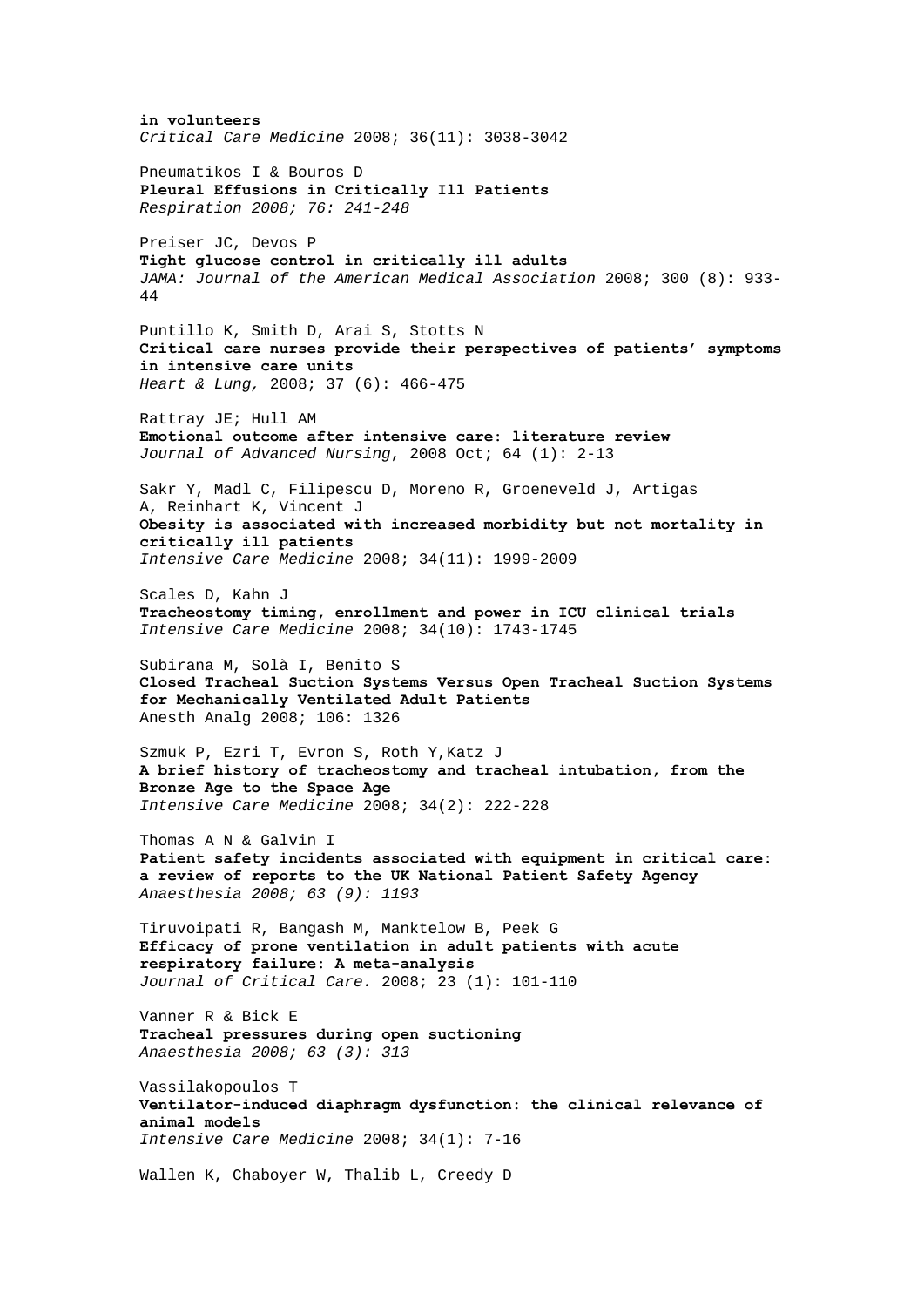**Symptoms of Acute Posttraumatic Stress Disorder After Intensive Care** *American Journal of Critical Care* 2008 17(6) 534-543 Williams T, Martin S, Leslie G, Thomas L, Leen T, Tamaliunas S, Lee KY, Dobb G **Duration of Mechanical Ventilation in an Adult Intensive Care Unit After Introduction of Sedation and Pain Scales** *American Journal of Critical Care* 2008 17(4): 349-356. **Cystic Fibrosis**  Accurso F. **Update in CF 2007.**  *American Journal of Respiratory and Critical Care Medicine 2008; 177(10):1058-1061.*  Barry PJ et al, **Androgens, Exercise Capacity, and Muscle Function in Cystic Fibrosis**  *Chest* December 2008; 134(6):1258-1264 Boussaud V, Guillemain R, Grenet D, Coley N, Souilamas R, Bonnette P, Stern M **Clinical outcome following lung transplantation in patients with cystic fibrosis colonised with** *Burkholderia cepacia complex***: results from two French centres** *Thorax* 2008; 63: 732-737 Bradley J, Moran F Physical training for cystic fibrosis Cochrane Database of Systematic Reviews: Issue 1 CD002768.YR: 2008 NO: 1 Davies J, Cunningham S, Alton E, Innes J **Lung clearance index in CF: a sensitive marker of lung disease severity** *Thorax* 2008; 63: 96-97 Elizur A et al, **Airway Inflammation in Cystic Fibrosis**  *Chest* February 2008; 133(2):489-495 Goss C **Should we stop using intravenous gentamicin in patients with cystic fibrosis?** *Thorax* 2008; 63: 479-480 Jaques A et al, **Inhaled Mannitol Improves Lung Function in Cystic Fibrosis**  *Chest* June 2008; 133(6):1388-1396 Kaushik P, Lampman JH, Kaushik R **Joint problems and cystic fibrosis...**  *JAMA: Journal of the American Medical Association*, 2008; 299(4): 408- 408 Keochkerian D, Chlif M, Delanaud S, Gauthier R, Maingourd Y, Ahamaidi S **Breathing Pattern Adopted by Children with Cystic Fibrosis with Mild to Moderate Pulmonary Impairment during Exercise** *Respiration 2008; 75: 170-177*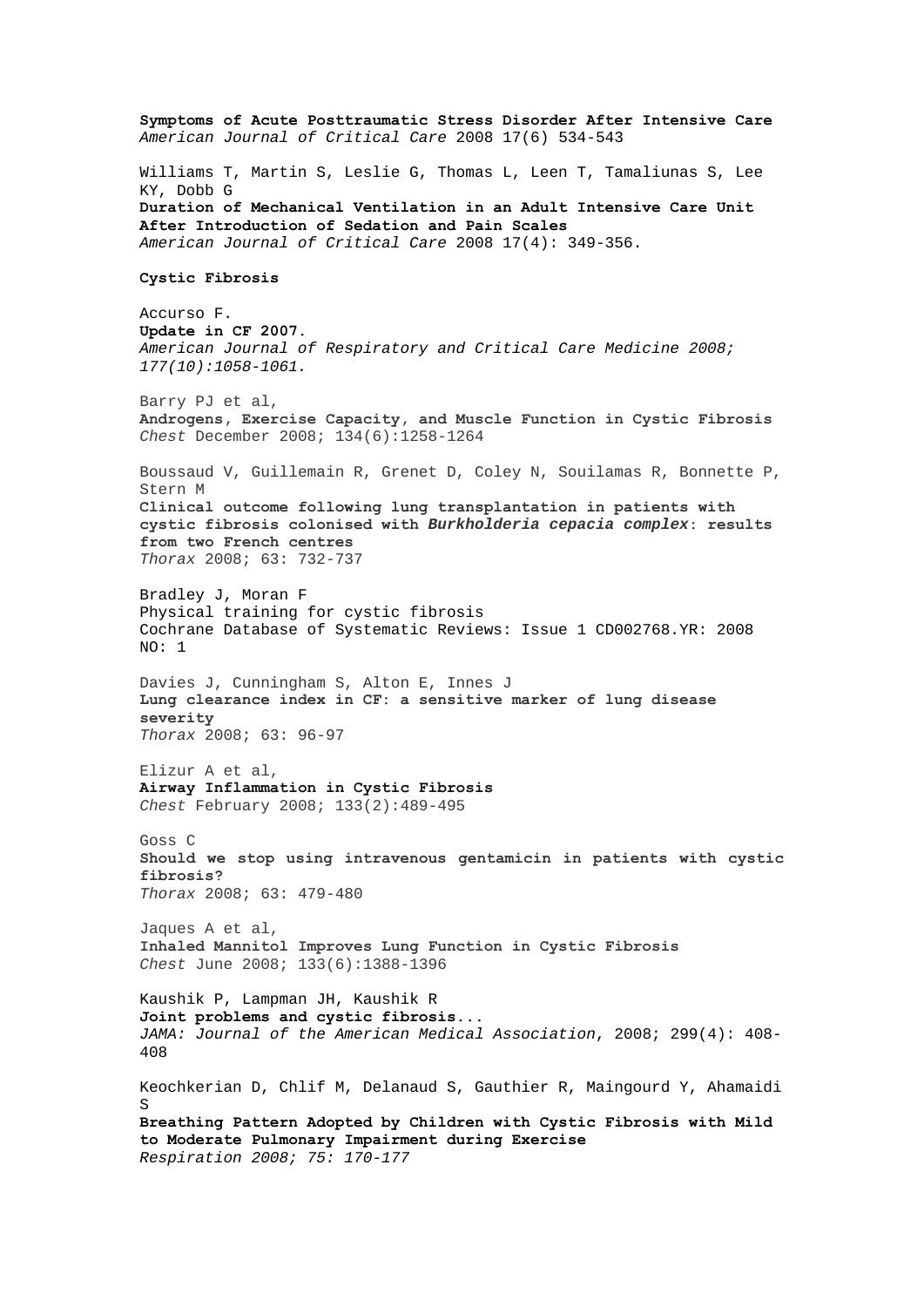Kerem E, Hirawat S, Armoni S, Yaakov Y, Shoseyov D, Cohen M, Nissim-Rafinia M, Blay H, Rivlin J, Aviram M, Elfring G, Northcutt V, Miller L, Kerem B, Wilschanski M **Effectiveness of PTC124 treatment of cystic fibrosis caused by nonsense mutations: a prospective phase II trial**  *The Lancet* 2008; 372(9640): 719-727 Kozlowska W, Bush A, wade A, aurora P, Carr S, Castle R, Hoo A-F, Lum S, Price J, Ranganathan S, saunders C, Stanojevic S, stroobant J, wallis C and Stocks J for the London Cystic Fibrosis Collaboration. **Lung function from infancy to pre-school years after clinical diagnosis of cystic fibrosis.**  *American Journal of Respiratory and Critical Care Medicine 2008; 178(1): 42-49.*  Meachery G, De Soyza A, Nicholson A, Parry G, Hasan A, Tocewicz K, Pillay T, Clark S, Lordan J, Schueler S, Fisher A, Dark J, Gould F, Corris P **Outcomes of lung transplantation for cystic fibrosis in a large UK cohort** *Thorax* 2008; 63: 725-731 Quinton P **Cystic fibrosis: impaired bicarbonate secretion and mucoviscidosis**  *The Lancet* 2008; 372(9636): 415-417 Smyth A, Elborn J **Exacerbations in cystic fibrosis: 3 · Management** *Thorax* 2008; 63: 180-184 Steinkamp G, Schmitt-Grohe S, Döring G, Staab D, Pfründer D, Beck G, Schubert R, Zielen S **[Once-weekly azithromycin in cystic fibrosis with chronic](http://www.sciencedirect.com/science?_ob=ArticleURL&_udi=B6WWS-4T6CF14-1&_user=10&_coverDate=11%2F30%2F2008&_rdoc=21&_fmt=high&_orig=browse&_srch=doc-info(%23toc%237138%232008%23998979988%23701789%23FLA%23display%23Volume)&_cdi=7138&_sort=d&_docanchor=&_ct=27&_acct=C000050221&_version=1&_urlVersion=0&_userid=10&md5=7da75fa0a3cfd74d012d18189374b008)** *[Pseudomonas](http://www.sciencedirect.com/science?_ob=ArticleURL&_udi=B6WWS-4T6CF14-1&_user=10&_coverDate=11%2F30%2F2008&_rdoc=21&_fmt=high&_orig=browse&_srch=doc-info(%23toc%237138%232008%23998979988%23701789%23FLA%23display%23Volume)&_cdi=7138&_sort=d&_docanchor=&_ct=27&_acct=C000050221&_version=1&_urlVersion=0&_userid=10&md5=7da75fa0a3cfd74d012d18189374b008)  [aeruginosa](http://www.sciencedirect.com/science?_ob=ArticleURL&_udi=B6WWS-4T6CF14-1&_user=10&_coverDate=11%2F30%2F2008&_rdoc=21&_fmt=high&_orig=browse&_srch=doc-info(%23toc%237138%232008%23998979988%23701789%23FLA%23display%23Volume)&_cdi=7138&_sort=d&_docanchor=&_ct=27&_acct=C000050221&_version=1&_urlVersion=0&_userid=10&md5=7da75fa0a3cfd74d012d18189374b008)* **[infection](http://www.sciencedirect.com/science?_ob=ArticleURL&_udi=B6WWS-4T6CF14-1&_user=10&_coverDate=11%2F30%2F2008&_rdoc=21&_fmt=high&_orig=browse&_srch=doc-info(%23toc%237138%232008%23998979988%23701789%23FLA%23display%23Volume)&_cdi=7138&_sort=d&_docanchor=&_ct=27&_acct=C000050221&_version=1&_urlVersion=0&_userid=10&md5=7da75fa0a3cfd74d012d18189374b008)** *Respiratory Medicine* 2008; 102(11): 1643-1653 Van Ginderdeuren F, Verbanck S, Van Cauwelaert K, Vanlaethem S, **Chest Physiotherapy in Cystic Fibrosis: Short-Term Effects of Autogenic Drainage Preceded by Wet Inhalation of Saline versus Autogenic Drainage Preceded by Intrapulmonary Percussive Ventilation with Saline** *Respiration 2008; 76:175-180*  Young A, Wilson J, Kotsimbos T, Naughton M

**Randomised placebo controlled trial of non-invasive ventilation for hypercapnia in cystic fibrosis** *Thorax* 2008; 63: 72-77

## **Domiciliary Ventilation**

Chatwin M, Nickol A, Morrell M, Polkey M, Simonds A **[Randomised trial of inpatient versus outpatient initiation of home](http://www.sciencedirect.com/science?_ob=ArticleURL&_udi=B6WWS-4TCXGBG-1&_user=10&_coverDate=11%2F30%2F2008&_rdoc=4&_fmt=high&_orig=browse&_srch=doc-info(%23toc%237138%232008%23998979988%23701789%23FLA%23display%23Volume)&_cdi=7138&_sort=d&_docanchor=&_ct=27&_acct=C000050221&_version=1&_urlVersion=0&_userid=10&md5=68ae9af69699e66318550db7548d7daf)  [mechanical ventilation in patients with nocturnal hypoventilation](http://www.sciencedirect.com/science?_ob=ArticleURL&_udi=B6WWS-4TCXGBG-1&_user=10&_coverDate=11%2F30%2F2008&_rdoc=4&_fmt=high&_orig=browse&_srch=doc-info(%23toc%237138%232008%23998979988%23701789%23FLA%23display%23Volume)&_cdi=7138&_sort=d&_docanchor=&_ct=27&_acct=C000050221&_version=1&_urlVersion=0&_userid=10&md5=68ae9af69699e66318550db7548d7daf)** *Respiratory Medicine* 2008; 102(11): 1528-1535

Doménech-Clar R, Nauffal-Manssur D, Compte-Torrero L, Rosales-Almazán M, Martínez-Pérez E, Soriano-Melchor E **[Adaptation and follow-up to non-invasive home mechanical ventilation:](http://www.sciencedirect.com/science?_ob=ArticleURL&_udi=B6WWS-4TCGM26-1&_user=10&_coverDate=11%2F30%2F2008&_rdoc=3&_fmt=high&_orig=browse&_srch=doc-info(%23toc%237138%232008%23998979988%23701789%23FLA%23display%23Volume)&_cdi=7138&_sort=d&_docanchor=&_ct=27&_acct=C000050221&_version=1&_urlVersion=0&_userid=10&md5=9cdced0196c43a4788ff6ad8389039d3)  [Ambulatory versus hospital](http://www.sciencedirect.com/science?_ob=ArticleURL&_udi=B6WWS-4TCGM26-1&_user=10&_coverDate=11%2F30%2F2008&_rdoc=3&_fmt=high&_orig=browse&_srch=doc-info(%23toc%237138%232008%23998979988%23701789%23FLA%23display%23Volume)&_cdi=7138&_sort=d&_docanchor=&_ct=27&_acct=C000050221&_version=1&_urlVersion=0&_userid=10&md5=9cdced0196c43a4788ff6ad8389039d3)** *Respiratory Medicine* 2008; 102(11): 1521-1527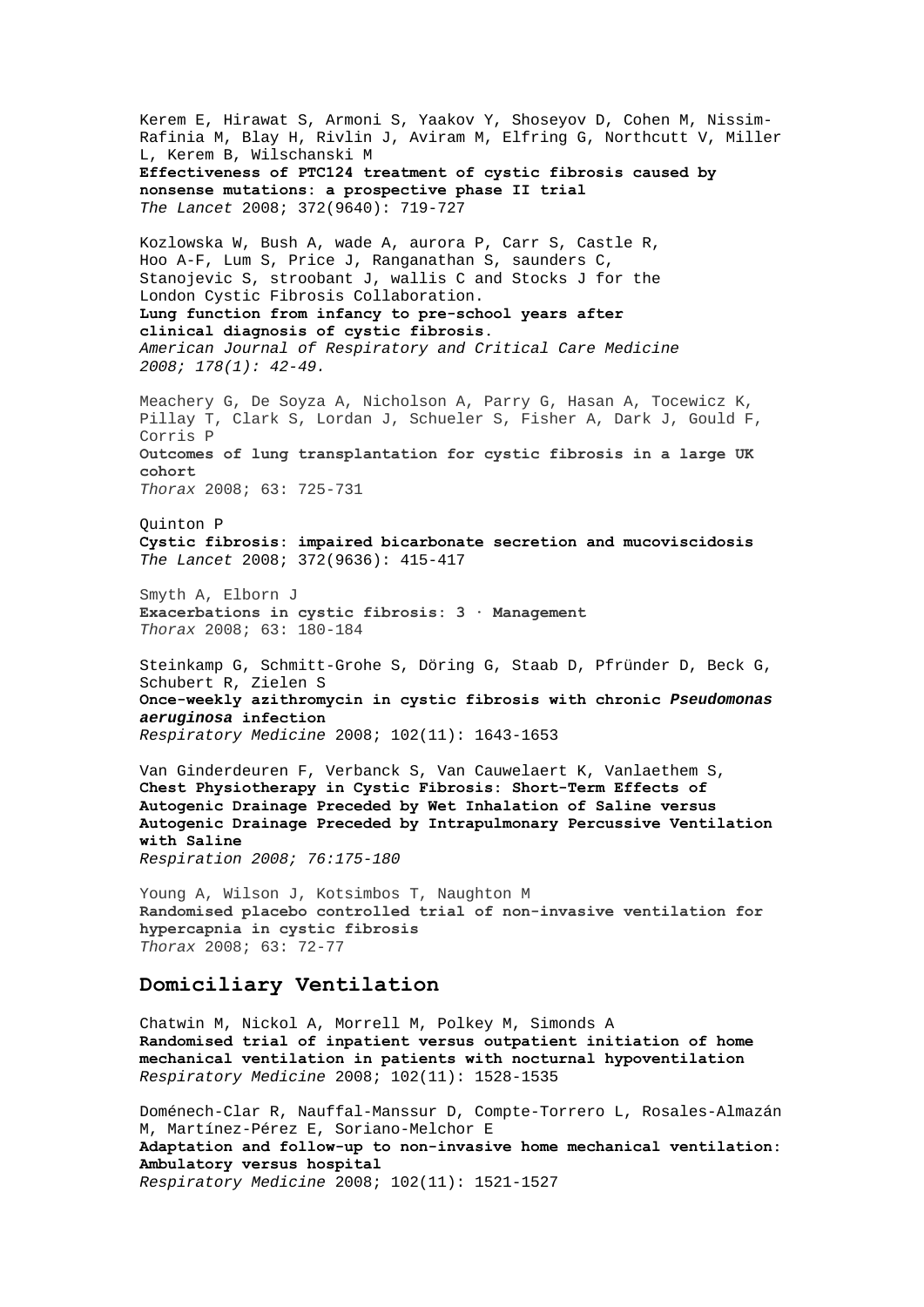López-Campos J, Failde I, Masa J, Benítez-Moya J, Barrot E, Ayerbe R, León-Jiménez A **[Factors related to quality of life in patients receiving home](http://www.sciencedirect.com/science?_ob=ArticleURL&_udi=B6WWS-4RCP712-1&_user=10&_coverDate=04%2F30%2F2008&_rdoc=17&_fmt=high&_orig=browse&_srch=doc-info(%23toc%237138%232008%23998979995%23682465%23FLA%23display%23Volume)&_cdi=7138&_sort=d&_docanchor=&_ct=24&_acct=C000050221&_version=1&_urlVersion=0&_userid=10&md5=d397554ef439dd1d757d1b55e55d2e1b)  [mechanical ventilation](http://www.sciencedirect.com/science?_ob=ArticleURL&_udi=B6WWS-4RCP712-1&_user=10&_coverDate=04%2F30%2F2008&_rdoc=17&_fmt=high&_orig=browse&_srch=doc-info(%23toc%237138%232008%23998979995%23682465%23FLA%23display%23Volume)&_cdi=7138&_sort=d&_docanchor=&_ct=24&_acct=C000050221&_version=1&_urlVersion=0&_userid=10&md5=d397554ef439dd1d757d1b55e55d2e1b)** *Respiratory Medicine* 2008; 102(4): 556-566

Nava S, Cirio S, Fanfulla F et al. **Comparison of two humidification systems for long-term non-invasive mechanical ventilation** *European Respiratory Journal* 2008; 32: 460-464

Schonhofer B, Dellweg D, Suchi S & Kohler D **Exercise Endurance before and after Long-Term Non-invasive Ventilation in Patients with Chronic Respiratory Failure** *Respiration 2008; 75: 296-303*

Tsolaki V, Pastaka C, Karetsi E, Zygoulis P, Koutsokera A, Gourgoulianis K, Kostikas K **[One-year non-invasive ventilation in chronic hypercapnic COPD: Effect](http://www.sciencedirect.com/science?_ob=ArticleURL&_udi=B6WWS-4RV1JN3-2&_user=10&_coverDate=06%2F30%2F2008&_rdoc=16&_fmt=high&_orig=browse&_srch=doc-info(%23toc%237138%232008%23998979993%23689062%23FLA%23display%23Volume)&_cdi=7138&_sort=d&_docanchor=&_ct=22&_acct=C000050221&_version=1&_urlVersion=0&_userid=10&md5=aaa0d20befad880a84b18bd7ee95cb9c)  [on quality of life](http://www.sciencedirect.com/science?_ob=ArticleURL&_udi=B6WWS-4RV1JN3-2&_user=10&_coverDate=06%2F30%2F2008&_rdoc=16&_fmt=high&_orig=browse&_srch=doc-info(%23toc%237138%232008%23998979993%23689062%23FLA%23display%23Volume)&_cdi=7138&_sort=d&_docanchor=&_ct=22&_acct=C000050221&_version=1&_urlVersion=0&_userid=10&md5=aaa0d20befad880a84b18bd7ee95cb9c)** *Respiratory Medicine* 2008; 102(6): 904-911

Windisch W **Impact of home mechanical ventilation on health-related quality of life** *European Respiratory Journal* 2008; 32: 1328-1336

Young A, Wilson J, Kotsimbos T, Naughton M **Randomised placebo controlled trial of non-invasive ventilation for hypercapnia in cystic fibrosis** *Thorax* 2008; 63: 72-77

#### **Exercise**

Barry D & Kohrt W **Exercise and the Preservation of Bone Health** *Journal of cardiopulmonary rehabilitation and prevention*, 2008; 28 (3): 153-162

Caruana E; **[Exercise for acutely hospitalized older medical patients.](http://web.ebscohost.com/ehost/viewarticle?data=dGJyMPPp44rp2%2fdV0%2bnjisfk5Ie46bdQtai2S7ak63nn5Kx95uXxjL6orUm0pbBIrq%2beUbinsVKzqZ5Zy5zyit%2fk8Xnh6ueH7N%2fiVa%2brsE6uprVKtaukhN%2fk5VXj5KR84LPhUOac8nnls79mpNfsVbCmrlG3q7NNs6akfu3o63nys%2bSN6uLyffbq&hid=14)**  *Journal of Advanced Nursing*, 2008 Jul; 63 (1): 25

Foster C, Porcari J, Anderson J, Paulson M, Smaczny D, Webber H, Doberstein S, Udermann B **The talk test as a marker of exercise training intensity**  *Journal of cardiopulmonary rehabilitation and prevention*, 2008; 28(1): 31-32

Kothmann E, Turley A J, Owen S, Baterham A, Rome K & Danjoux G **The effect of an exercise prescription on fitness of patients with abdominal aortic aneurysms** *Anaesthesia 2008; 63 (2): 216* 

**Eccentric exercise in patients with chronic health conditions: a systematic review.**  *Physiotherapy Canada* 2008; 60 (2): 146-160

**Exercise Testing**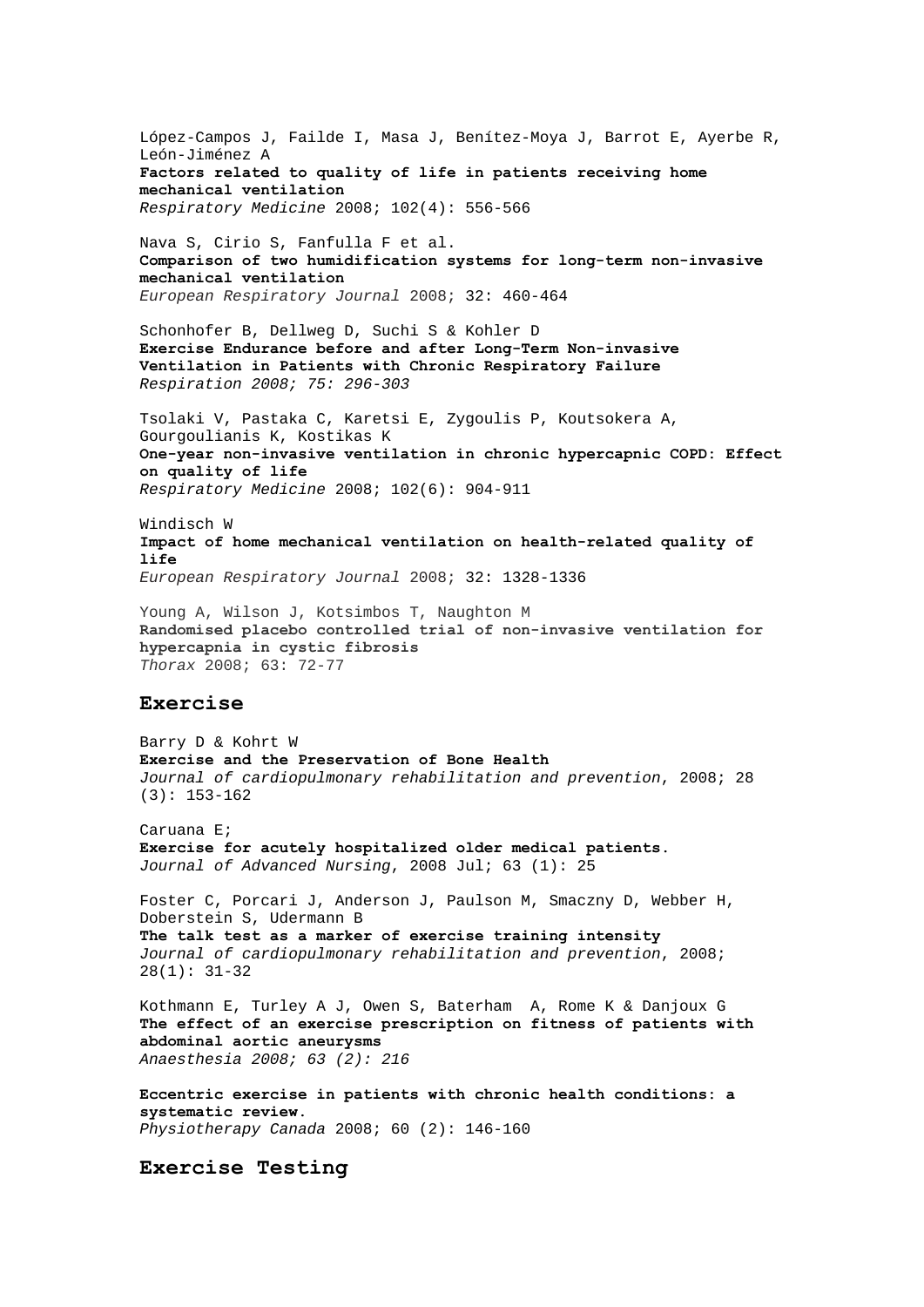Brouillard C, Pepin V, Milot J, et al. **Endurance shuttle walking test: responsiveness to salmeterol in COPD** *European Respiratory Journal* 2008; 31: 579-584 Cote CG, Casanova C, Marín J et al. **Validation and comparison of reference equations for the 6-min walk distance test** *European Respiratory Journal* 2008; 31: 571-578 Hill K, Jenkins S, Cecins N, Phillippe D, Hillman D, Eastwood P **Estimating Maximum Work Rate During Incremental Cycle Ergometry Testing From Six-Minute Walk Distance in Patients with Chronic Obstructive Pulmonary Disease**  *Archives of Physical Medicine and Rehabilitation* 2008; 89(9): 1782- 1787 Holverda S, Boggard H J, Groepenhoff H, Postmus P E, Boonstra A & Vonk-Noordegraaf A **Cardiopulmonary Exercise Test Characteristics in Patients with Chronic Obstructive Pulmonary Disease and Associated Pulmonary Hypertension** *Respiration 2008; 76: 160-167* Hyung-Jong C, Kwang-lk J, Suk-Hoon O, Woo-Kyoung Y **Poster 34: Validity of the Prediction Equation of the Maximal Oxygen Consumption in Submaximal Exercise Test**  *Archives of Physical Medicine and Rehabilitation* 2008; 89(11): e31 Moriello C, Mayo N, Feldman L, Carli F **Validating the Six-Minute Walk Test as a Measure of Recovery After Elective Colon Resection Surgery**  *Archives of Physical Medicine and Rehabilitation* 2008; 89(6): 1083- 1089 Puhan M, Mador M, Held U et al. **Interpretation of treatment changes in 6-minute walk distance in patients with COPD** *European Respiratory Journal* 2008; 32: 637-643 **General**  Antonio Fiz J et al, **Effect of Body Position on Lung Sounds in Healthy Young Men**  *Chest* March 2008; 133(3):729-736 Azoulay E et al, **Health-Related Quality of Life**  *Chest* February 2008; 133(2):339-341 Bissonnette JM **[Adherence: a concept analysis](http://web.ebscohost.com/ehost/viewarticle?data=dGJyMPPp44rp2%2fdV0%2bnjisfk5Ie46bdQtai2S7ak63nn5Kx95uXxjL6orUm0pbBIrq%2beUbiptFKyqZ5Zy5zyit%2fk8Xnh6ueH7N%2fiVbaotFGvq7VQsZzqeezdu33snOJ6u9m2gKTq33%2b7t8w%2b3%2bS7Sq6nrkixqLJJt5zkh%2fDj34y73POE6urjkPIA&hid=17)**  *Journal of Advanced Nursing*, 2008 Sep; 63 (6): 634-43 Bouros D & Noppen M **Update on Pleural Disease** *Respiration 2008; 75 (1): 2*  British Thoracic Society Standards of Care Committee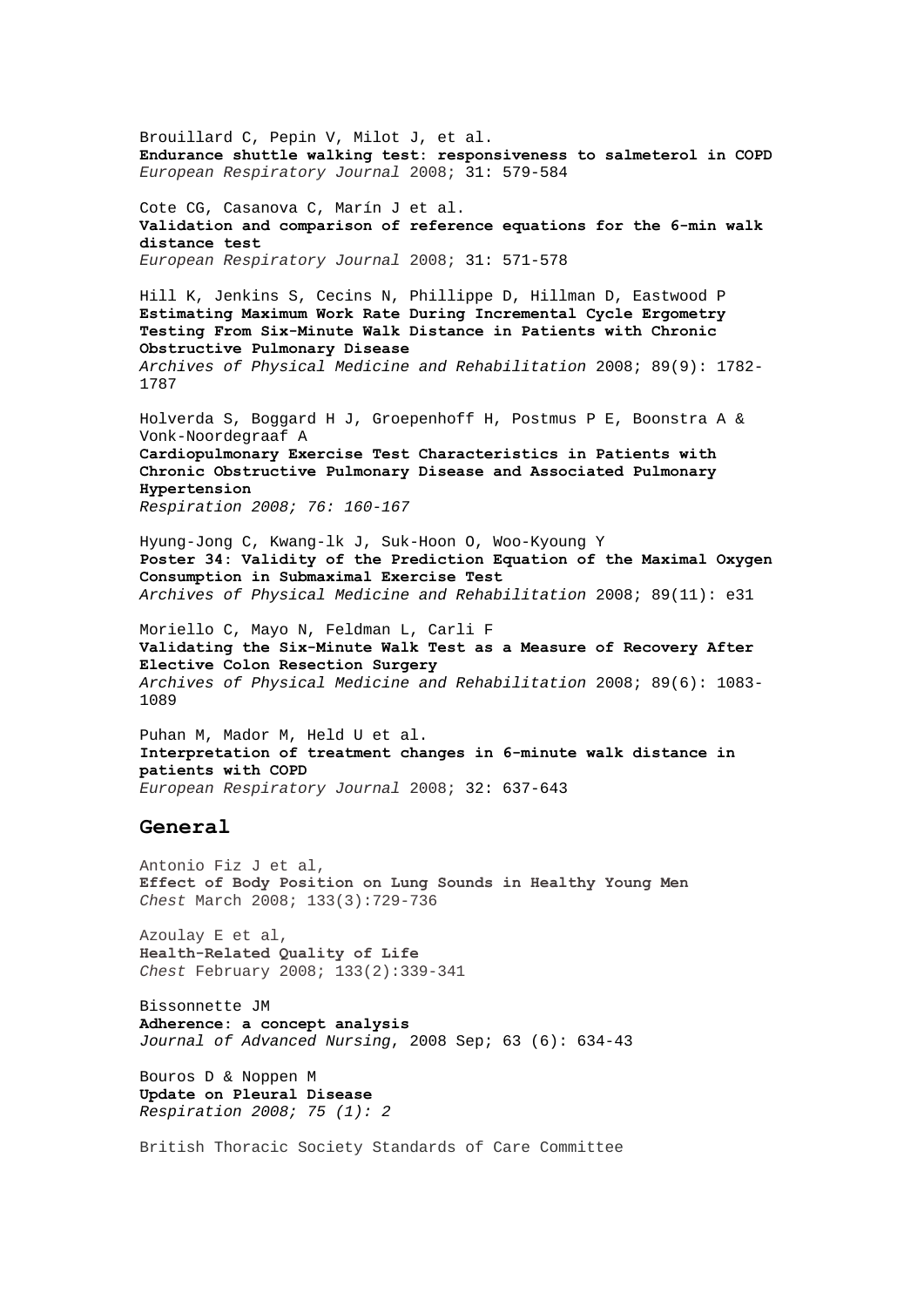**BTS statement on criteria for specialist referral, admission, discharge and follow-up for adults with respiratory disease** *Thorax* 2008; 63 (Supplement 1): i1-i16

Brooks D, Tang A, Sibley KM, McIlroy WE **Profile of patient admitted into an inpatient stroke rehabilitation programme: cardiorespiratory fitness and functional characteristics.**  *Physiotherapy Canada* 2008; 60 (2): 171-179

Burches B, Warner J, Warner D **Bronchospasm After Intravenous Lidocaine** Anesth Analg 2008; 107: 1260-1262

Condliffe R, Kiely D, Gibbs S, Corris P, Peacock A, Jenkins D, Hodgkins D, Goldsmith K, Hughes R, Sheares K, Tsui S, Armstrong I, Torpy C, Crackett R, Carlin C, Das C, Coghlan J, Pepke-Zaba J.

**Improved outcomes in medically and surgically treated chronic thromboembolic pulmonary hypertension.** 

*American Journal of Respiratory and Critical Care Medicine 2008; 177(10): 1122-1127.* 

Cramp F, Daniel J Exercise for the management of cancer-related fatigue in adults Fiona, Daniel James. Exercise for the management of cancer-related fatigue in adults. Cochrane Database of Systematic Reviews: Issue 2 CD006145 2008

Dempsey JA et al, **Update in the Understanding of Respiratory Limitations to Exercise Performance in Fit, Active Adults**  *Chest* September 2008; 134(3):613-62

Drazner MH, King LP **Economic barriers in organ transplantation...**  *JAMA* 2008; 299 (2): 244-244 Jan

Ekici M, Ekici A, Akin A, Altinkaya V & Bulcun E **Chronic Airway Diseases in Adult Life and Childhood Infections** *Respiration 2008; 75 (1):55* 

Enhorning G **Surfactant in Airway Disease**  *Chest* April 2008; 133(4):975-980

Fink H, Helming M, Unterbuchner C et al. **Systemic inflammatory response syndrome increases immobility-induced neuromuscular weakness** *Critical Care Medicine* 2008; 36(3): 910-916

[Frick](http://www.springerlink.com/content/?Author=Christiane+G.+Frick) C, [Fink](http://www.springerlink.com/content/?Author=Heidrun+Fink) H, [Gordan](http://www.springerlink.com/content/?Author=Maria+L.+Gordan) M, [Eckel](http://www.springerlink.com/content/?Author=Barbara+Eckel) B, [Martyn](http://www.springerlink.com/content/?Author=J.+A.+Jeevendra+Martyn) J, [Blobner](http://www.springerlink.com/content/?Author=Manfred+Blobner) M **[Chronic](http://www.springerlink.com/content/y6u01802426n2521/?p=7f1927270a284c08946e2f995da0fb6b&pi=25)** *[Escherichia coli](http://www.springerlink.com/content/y6u01802426n2521/?p=7f1927270a284c08946e2f995da0fb6b&pi=25)* **[infection induces muscle wasting without](http://www.springerlink.com/content/y6u01802426n2521/?p=7f1927270a284c08946e2f995da0fb6b&pi=25)  [changing acetylcholine receptor numbers](http://www.springerlink.com/content/y6u01802426n2521/?p=7f1927270a284c08946e2f995da0fb6b&pi=25)**  *Intensive Care Medicine* 2008; 34(3): 561-567

Hampton T **Researchers probe effects of pregnancy, birth on childhood asthma and allergy.**  *JAMA: Journal of the American Medical Association,* 2008; 300 (1): 29- 2902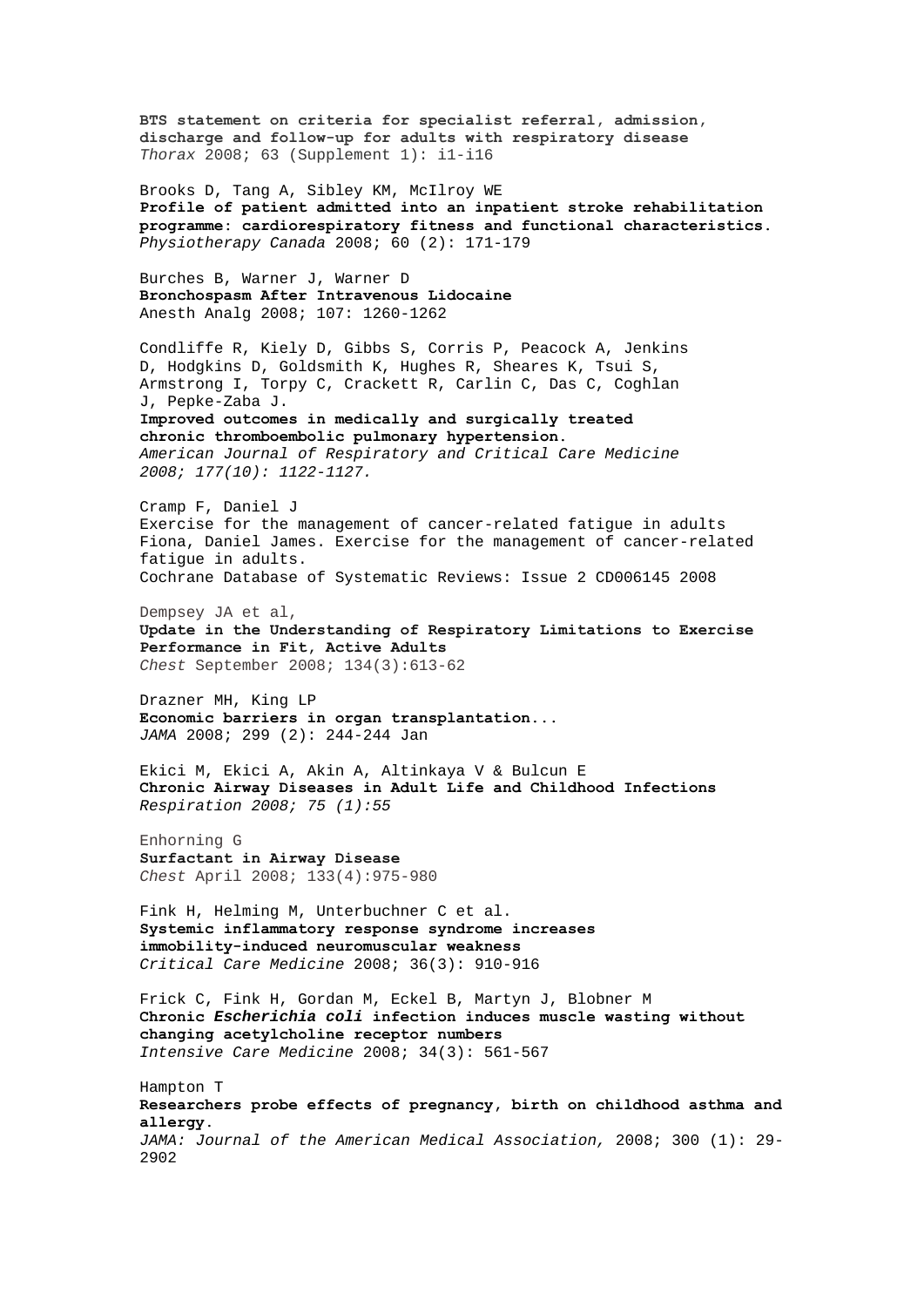Han J et al, **The Language of Medically Unexplained Dyspnea**  *Chest* April 2008; 133(4):961-968 Herbst R, Heymach J and Lippman S, **Lung Cancer**  *New England Journal of Medicine* 359 (13): 1367-1380 Horner R, Bradley T. **Update in sleep and control of ventilation 2007.**  *American Journal of Respiratory and Critical Care Medicine 2008; 177(9): 947-951.*  Humbert M. **Update in pulmonary arterial hypertension.**  *American Journal of Respiratory and Critical Care Medicine 2008; 177(6): 574-579.*  Jefferson T, Foxlee R, Mar C, Dooley L, Ferroni E, Hewak B, Prabhala A, Nair S, Rivetti A **Physical interventions to interrupt or reduce the spread of respiratory viruses: systematic review** *BMJ* 2008; (336) 7364: 77-80 Kainu A et al, **FEV1 Response to Bronchodilation in an Adult Urban Population** *Chest* August 2008; 134(2):387-393 Kinmonth A, Wareham N, Hardeman W, Sutton S, Prevost T, Fanshawe T, Williams K, Ekelund U, Spiegelhalter D, Griffin S **Efficacy of a theory-based behavioural intervention to increase physical activity in an at-risk group in primary care (ProActive UK): a randomised trial**  *The Lancet* 2008; 371(9609): 41-48 Li SK, Silva YR **Investigation of the frequency and force of chest vibration performed by physiotherapists.**  *Physiotherapy Canada* 2008; 60 (4): 341-34 Macciarini P, Jungebluth P, Tetsuhiko G, Asnaghi M, Rees L, Cogan T, Dodson A, Martorell J, Bellini S, Parnigotto P, Dickinson S, Hollander A, Mantero S, Conconi M, Birchall M **Clinical transplantation of a tissue-engineered airway**  *The Lancet* 2008; 372(9655): 2023-2030 Maldonado F et al **Yellow Nail Syndrome** *Chest* August 2008; 134(2):375-381 Meltzer EO **Antibiotics and nasal steroids for acute sinusitis...**  *JAMA: Journal of the American Medical Association,* 2008; 299(12): 1422-1423 Moore C, Dobson A, Kinagi M & Dillon B **Comparison of blood pressure measured at the arm, ankle and calf**  *Anaesthesia 2008; 63 (9): 1327* Niis J, Adriens J, Scheurmans D et al.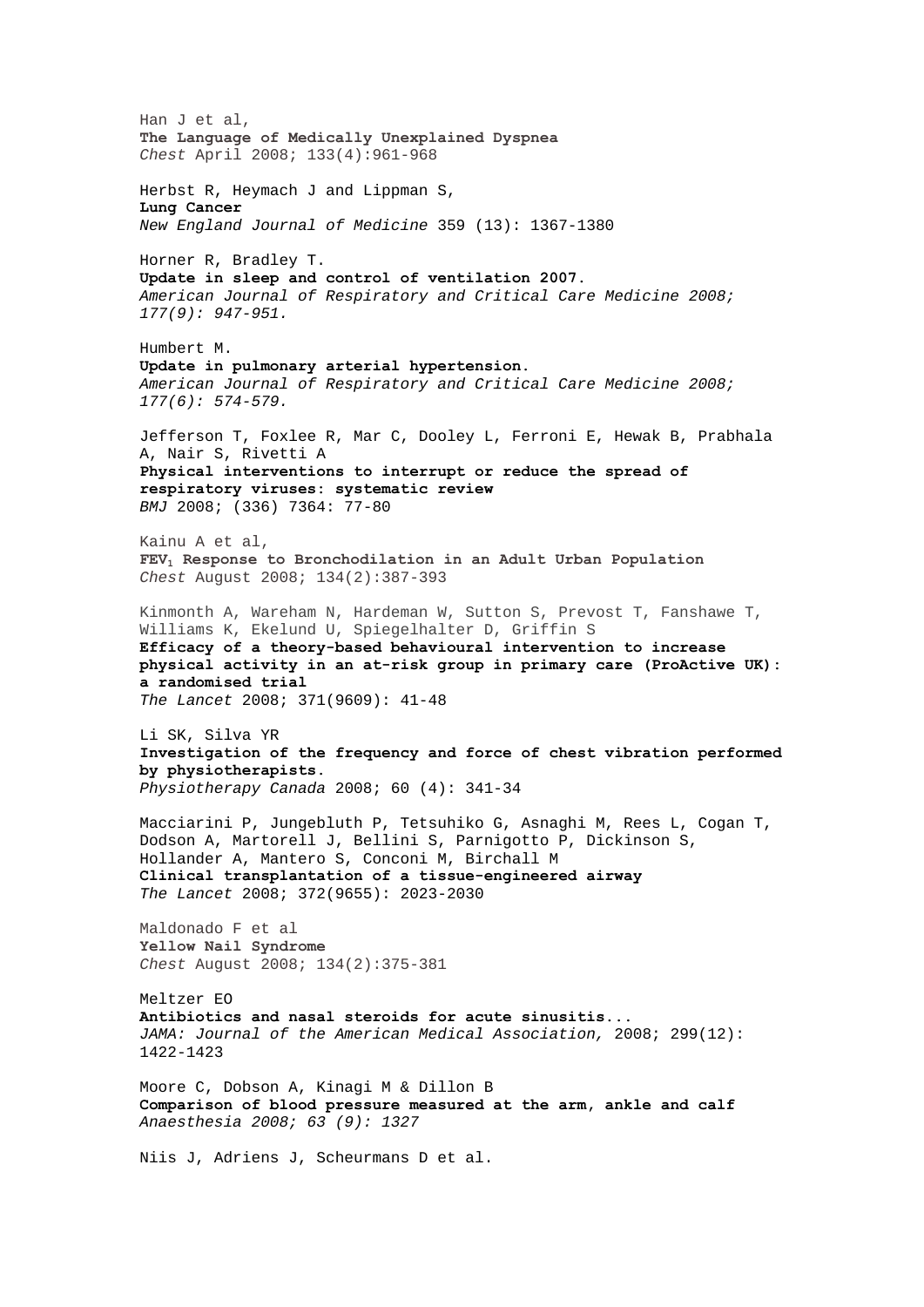**Breathing retraining in patients with chronic fatigue syndrome: A pilot study**  *Physiotherapy Theory and Practice* 2008; 24 (2): 83-94 Petrache I, Diab K, Knox K, Twigg H, III, Stephens R, Flores S, Tuder R **HIV associated pulmonary emphysema: a review of the literature and inquiry into its mechanism** *Thorax* 2008; 63: 463-469

Quach J, Downey A, Haase M, Haase-Fielitz A, Jones D, Bellomo R **[Characteristics and outcomes of patients receiving a medical](http://www.jccjournal.org/article/S0883-9441(07)00186-4/abstract)  [emergency team review for respiratory distress or hypotension](http://www.jccjournal.org/article/S0883-9441(07)00186-4/abstract)** *Journal of Critical Care*. 2008; 23 (3): 325-331

Ridder D, Geenen R, Kuijer R, van Middendorp H **Psychological adjustment to chronic disease**  *The Lancet* 2008; 372(9634): 246-255

Sandberg E, Sharma R, Wiklund R, Sandberg W **Clinicians Consistently Exceed a Typical Person's Short-Term Memory During Preoperative Teaching** Anesth Analg 2008; 107: 972-978

Santamaria F et al , **Structural and Functional Lung Disease in Primary Ciliary Dyskinesia**  *Chest* August 2008; 134(2):351-357

Sarin J, Balasubramaniam R, Corcoran AM, Laudenbach JM, Stoopler ET **Reducing the risk of aspiration pneumonia among elderly patients in long-term care facilities through oral health interventions.**  *Journal of the American Medical Association,* 2008; 9(2): 128-135

Shah NS, Pratt R, Armstrong L, Robison V, Castro KG, Cegielski JP **Extensively drug-resistant tuberculosis in the United States,**  *JAMA: Journal of the American Medical Association* 2008; 300 (18): 2153-2160

Shumway N, Wilson R, Howard R, Parker J, Eliasson A **[Presence and treatment of air hunger in severely ill patients](http://www.sciencedirect.com/science?_ob=ArticleURL&_udi=B6WWS-4R1NN8N-1&_user=10&_coverDate=01%2F31%2F2008&_rdoc=5&_fmt=high&_orig=browse&_srch=doc-info(%23toc%237138%232008%23998979998%23675265%23FLA%23display%23Volume)&_cdi=7138&_sort=d&_docanchor=&_ct=24&_acct=C000050221&_version=1&_urlVersion=0&_userid=10&md5=1bfbbdb63da2f350b26ab9098438d768)** *Respiratory Medicine* 2008; 102(1): 27-31

[Sigurgeirsdottir J;](javascript:__doLinkPostBack() [Halldorsdottir S](javascript:__doLinkPostBack()  **Existential struggle and self-reported needs of patients in rehabilitation.**  *[Journal of Advanced Nursing](javascript:__doLinkPostBack()*, 2008 Feb; 61(4): 384-92

Sofi F, Capalbo A, Pucci N, Giuliattini J, Condino F, Alessandri F, Abbate R, France G, Califano S **Cardiovascular evaluation, including resting and exercise electrocardiography, before participation in competitive sports: cross sectional study** *BMJ* 2008; 337 (7661): no page numbers

Terzano C **Dry Powder Inhalers and the Risk of Error**  *Respiration 2008; 75 (1):14* 

VanWormer A, Lindquist R, Sendelbach S **The effect of acupuncture on cardiac arrhythmias: a literature review**  *Heart & Lung,* 2008; 37 (6): 425-431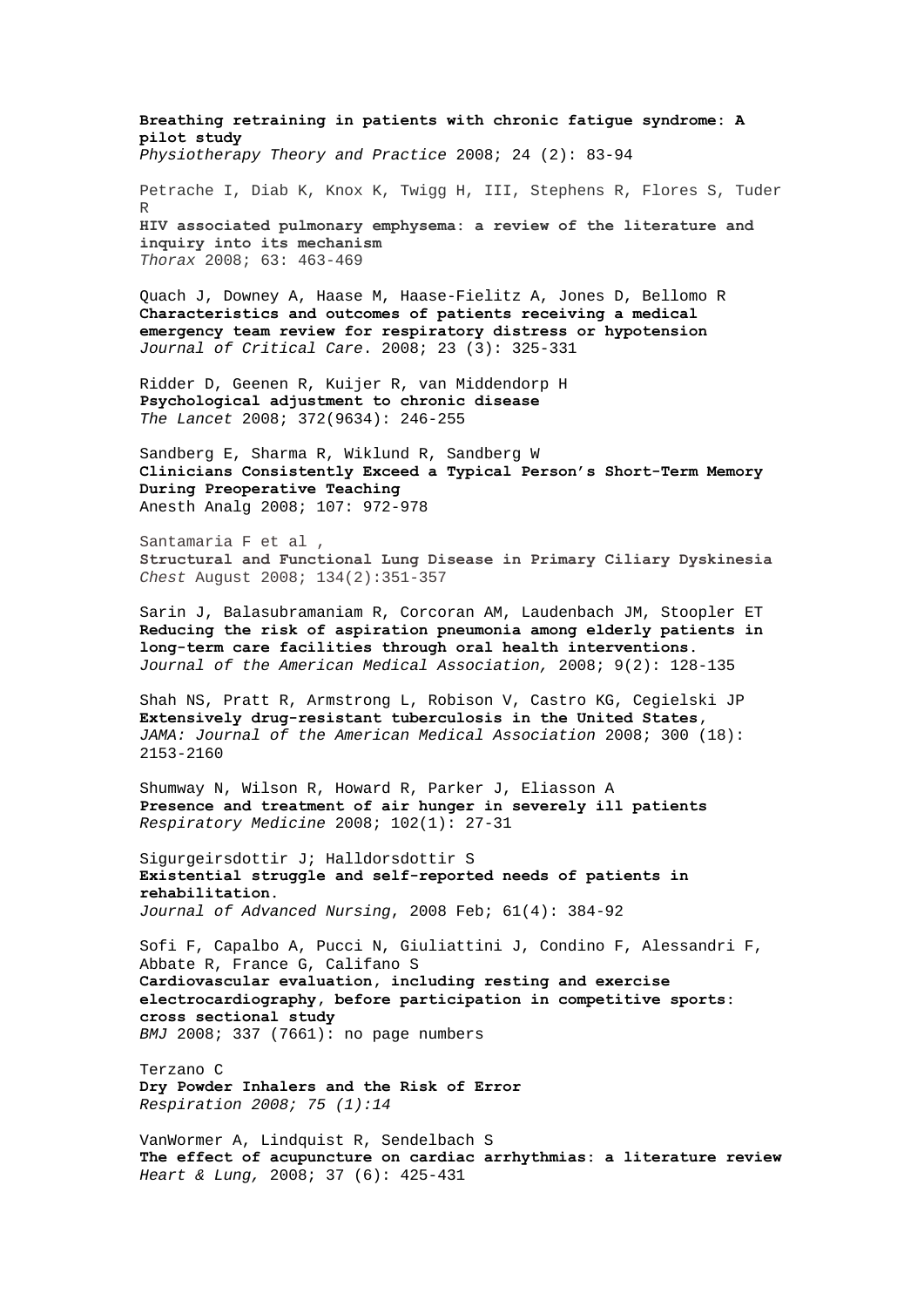Virchow J, Crompton G, Dal Negro R, Pedersen S, Magnan A, Seidenberg J, Barnes P **[Importance of inhaler devices in the management of airway disease](http://www.sciencedirect.com/science?_ob=ArticleURL&_udi=B6WWS-4PXG7H2-1&_user=10&_coverDate=01%2F31%2F2008&_rdoc=3&_fmt=high&_orig=browse&_srch=doc-info(%23toc%237138%232008%23998979998%23675265%23FLA%23display%23Volume)&_cdi=7138&_sort=d&_docanchor=&_ct=24&_acct=C000050221&_version=1&_urlVersion=0&_userid=10&md5=d43428e56b2ed171c66d34bf84c7f71b)** *Respiratory Medicine* 2008; 102(1): 10-19

Wagner, D **Cigarette Smoking and the Skeletal Muscles**  *Chest* Jan 2008; 133 (1): 3-4

Wees P, Jamtvedt G, Rebbeck T, Bie R, Dekker J, Hendriks E **[Multifaceted implementation strategies may increase implementation of](http://ajp.physiotherapy.asn.au/AJP/vol_54/4/AustJPhysiotherv54i4vanderWees.pdf)  [physiotherapy clinical guidelines: a systematic review](http://ajp.physiotherapy.asn.au/AJP/vol_54/4/AustJPhysiotherv54i4vanderWees.pdf)**  Australian Journal of Physiotherapy 2008; 54 (4): 223

**What does the Cochrane collaboration say about adult client/patient education.**  *Physiotherapy Canada* 2008; 60 (3): 283.

Williams A; Manias E; Walker R **[Interventions to improve medication adherence in people with multiple](http://web.ebscohost.com/ehost/viewarticle?data=dGJyMPPp44rp2%2fdV0%2bnjisfk5Ie46bdQtai2S7ak63nn5Kx95uXxjL6orUm0pbBIrq%2beULirslKwqZ5Zy5zyit%2fk8Xnh6ueH7N%2fiVbCqr0i1r7BLpOLfhuWz44ak2uBV4a7mPvLX5VW%2fxKR57LOwSK%2bmrkuwqbdLpNztiuvX8lXk6%2bqE8tv2jAAA&hid=13)  [chronic conditions: a systematic review.](http://web.ebscohost.com/ehost/viewarticle?data=dGJyMPPp44rp2%2fdV0%2bnjisfk5Ie46bdQtai2S7ak63nn5Kx95uXxjL6orUm0pbBIrq%2beULirslKwqZ5Zy5zyit%2fk8Xnh6ueH7N%2fiVbCqr0i1r7BLpOLfhuWz44ak2uBV4a7mPvLX5VW%2fxKR57LOwSK%2bmrkuwqbdLpNztiuvX8lXk6%2bqE8tv2jAAA&hid=13)** *Journal of Advanced Nursing,* 2008 Jul; 63 (2): 132-43

Wong D, Weng H, Lam E, Song H, Liu J **Lengthening of the Trachea During Neck Extension: Which Part of the Trachea Is Stretched?** Anesth Analg 2008; 107: 989-993

Yew W, Leung C. **Update in tuberculosis 2007**  *American Journal of Respiratory and Critical Care Medicine 2008; 177(5): 479-485.* 

# **General Surgery**

An G, West MA **Abdominal compartment syndrome: A concise clinical review** *Critical Care Medicine* 2008; 36(4): 1304-1310

[Hutschala](http://www.springerlink.com/content/?Author=Doris+Hutschala) D, [Kinstner](http://www.springerlink.com/content/?Author=Christian+Kinstner) C, [Skhirtladze](http://www.springerlink.com/content/?Author=Keso+Skhirtladze) K, [Mayer-Helm](http://www.springerlink.com/content/?Author=Bernhard-Xaver+Mayer-Helm) B, [Zeitlinger](http://www.springerlink.com/content/?Author=Markus+Zeitlinger)  M, [Wisser](http://www.springerlink.com/content/?Author=Wilfried+Wisser) W, [Müller](http://www.springerlink.com/content/?Author=Markus+M%c3%bcller) M, [Tschernko](http://www.springerlink.com/content/?Author=Edda+Tschernko) E **[The impact of perioperative atelectasis on antibiotic penetration](http://www.springerlink.com/content/50wt9203222lkn22/?p=91bdde6ae6544a98a7a7f581965e8228&pi=14)  [into lung tissue: an in vivo microdialysis study](http://www.springerlink.com/content/50wt9203222lkn22/?p=91bdde6ae6544a98a7a7f581965e8228&pi=14)**  *Intensive Care Medicine* 2008; 34(10): 1827-1834

Seers K; Crichton N; Tutton L; Smith L; Saunders T **[Effectiveness of relaxation for postoperative pain and anxiety:](http://web.ebscohost.com/ehost/viewarticle?data=dGJyMPPp44rp2%2fdV0%2bnjisfk5Ie46bdQtai2S7ak63nn5Kx95uXxjL6orUm0pbBIrq%2beUbipt1KyrZ5Zy5zyit%2fk8Xnh6ueH7N%2fiVa%2bnr0%2byrq9Ntq%2bkhN%2fk5VXj5KR84LPhUOac8nnls79mpNfsVbCmrlG3qbdOtKekfu3o63nys%2bSN6uLyffbq&hid=105)  [randomized controlled trial.](http://web.ebscohost.com/ehost/viewarticle?data=dGJyMPPp44rp2%2fdV0%2bnjisfk5Ie46bdQtai2S7ak63nn5Kx95uXxjL6orUm0pbBIrq%2beUbipt1KyrZ5Zy5zyit%2fk8Xnh6ueH7N%2fiVa%2bnr0%2byrq9Ntq%2bkhN%2fk5VXj5KR84LPhUOac8nnls79mpNfsVbCmrlG3qbdOtKekfu3o63nys%2bSN6uLyffbq&hid=105)**  *Journal of Advanced Nursing*, 2008 Jun; 62 (6): 681-8

## **Humidification**

Nava S, Cirio S, Fanfulla F et al. **Comparison of two humidification systems for long-term noninvasive mechanical ventilation** *European Respiratory Journal* 2008; 32: 460-464

## **Interstitial Lung Disease**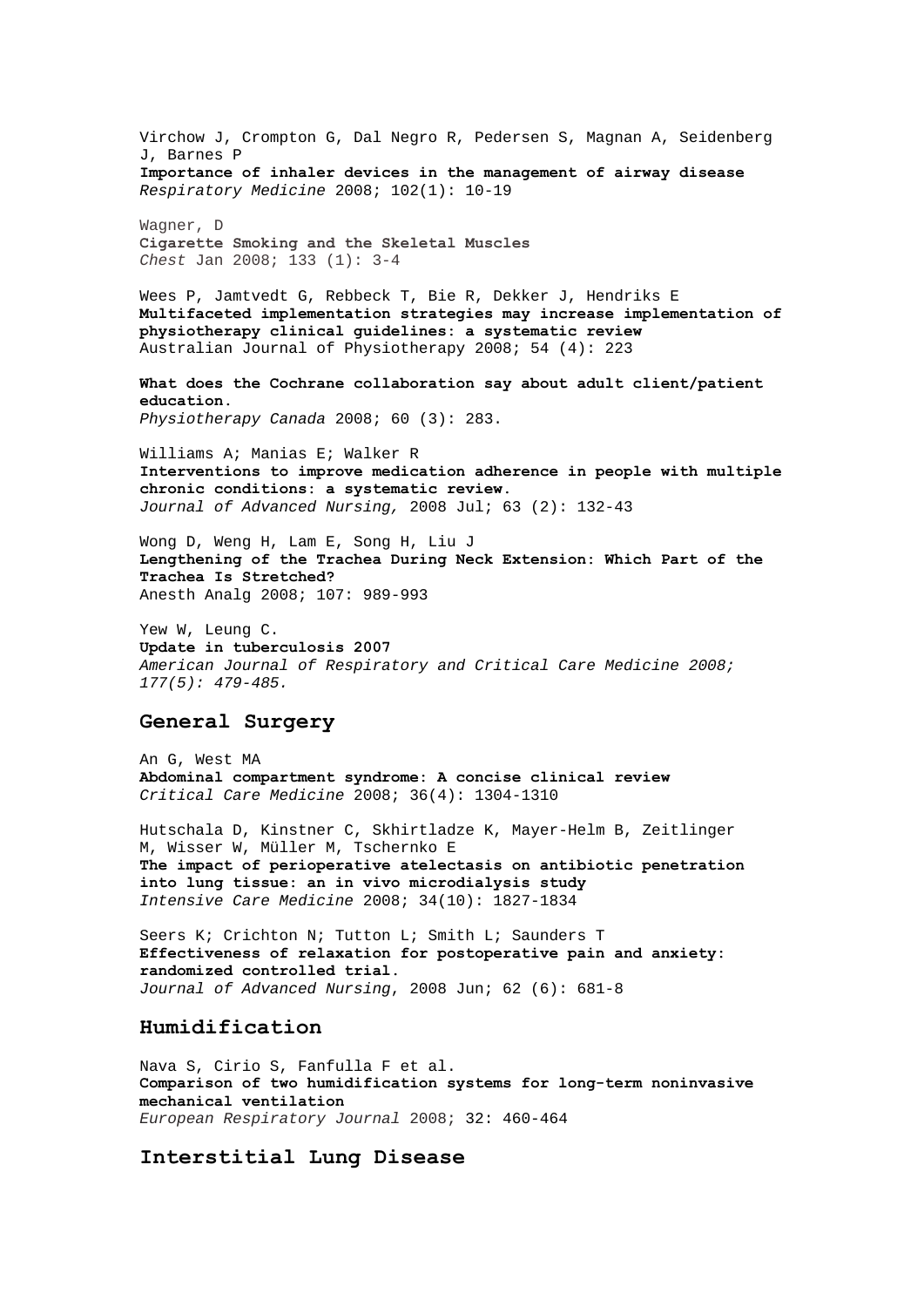Ahmet Baydur **Mechanical Ventilation in Interstitial Lung Disease**  *Chest* May 2008; 133(5):1062-1063 Fernández-Pérez ER et al, **Ventilator Settings and Outcome of Respiratory Failure in Chronic Interstitial Lung Disease**  *Chest* May 2008; 133(5):1113-1119 Holland A, Hill C Physical training for interstitial lung disease Cochrane Database of Systematic Reviews: Issue 4, CD006322.YR: 2008 Mallick S **[Outcome of patients with idiopathic pulmonary fibrosis \(IPF\)](http://www.sciencedirect.com/science?_ob=ArticleURL&_udi=B6WWS-4T0X2KK-2&_user=10&_coverDate=10%2F31%2F2008&_rdoc=1&_fmt=high&_orig=browse&_srch=doc-info(%23toc%237138%232008%23998979989%23696953%23FLA%23display%23Volume)&_cdi=7138&_sort=d&_docanchor=&_ct=23&_acct=C000050221&_version=1&_urlVersion=0&_userid=10&md5=ae2b618f3fd2f355c900699f48500733)  [ventilated in intensive care unit](http://www.sciencedirect.com/science?_ob=ArticleURL&_udi=B6WWS-4T0X2KK-2&_user=10&_coverDate=10%2F31%2F2008&_rdoc=1&_fmt=high&_orig=browse&_srch=doc-info(%23toc%237138%232008%23998979989%23696953%23FLA%23display%23Volume)&_cdi=7138&_sort=d&_docanchor=&_ct=23&_acct=C000050221&_version=1&_urlVersion=0&_userid=10&md5=ae2b618f3fd2f355c900699f48500733)** *Respiratory Medicine* 2008; 102(10): 1355-1359 Rusanov V, Shitrit D, Fox B, Amital A, Peled N, Kramer M **[Use of the 15-steps climbing exercise oximetry test in patients with](http://www.sciencedirect.com/science?_ob=ArticleURL&_udi=B6WWS-4SK4X88-1&_user=10&_coverDate=07%2F31%2F2008&_rdoc=20&_fmt=high&_orig=browse&_srch=doc-info(%23toc%237138%232008%23998979992%23691917%23FLA%23display%23Volume)&_cdi=7138&_sort=d&_docanchor=&_ct=20&_acct=C000050221&_version=1&_urlVersion=0&_userid=10&md5=e487158da01580270f955b08306f95d8)  [idiopathic pulmonary fibrosis](http://www.sciencedirect.com/science?_ob=ArticleURL&_udi=B6WWS-4SK4X88-1&_user=10&_coverDate=07%2F31%2F2008&_rdoc=20&_fmt=high&_orig=browse&_srch=doc-info(%23toc%237138%232008%23998979992%23691917%23FLA%23display%23Volume)&_cdi=7138&_sort=d&_docanchor=&_ct=20&_acct=C000050221&_version=1&_urlVersion=0&_userid=10&md5=e487158da01580270f955b08306f95d8)** *Respiratory Medicine* 2008; 102(7): 1080-1088 Swigris J, Brown K, Make B, Wamboldt F **[Pulmonary rehabilitation in idiopathic pulmonary fibrosis: A call for](http://www.sciencedirect.com/science?_ob=ArticleURL&_udi=B6WWS-4TMYJWV-1&_user=10&_coverDate=12%2F31%2F2008&_rdoc=1&_fmt=high&_orig=browse&_srch=doc-info(%23toc%237138%232008%23998979987%23701939%23FLA%23display%23Volume)&_cdi=7138&_sort=d&_docanchor=&_ct=25&_acct=C000050221&_version=1&_urlVersion=0&_userid=10&md5=d91dbc34aa97bbcd2d9d49258e633ea4)  [continued investigation](http://www.sciencedirect.com/science?_ob=ArticleURL&_udi=B6WWS-4TMYJWV-1&_user=10&_coverDate=12%2F31%2F2008&_rdoc=1&_fmt=high&_orig=browse&_srch=doc-info(%23toc%237138%232008%23998979987%23701939%23FLA%23display%23Volume)&_cdi=7138&_sort=d&_docanchor=&_ct=25&_acct=C000050221&_version=1&_urlVersion=0&_userid=10&md5=d91dbc34aa97bbcd2d9d49258e633ea4)** *Respiratory Medicine* 2008; 102(12): 1675-1680 Williams T, Wilson J **Challenges in pulmonary fibrosis: 7 · Novel therapies and lung transplantation** *Thorax* 2008; 63: 277-284

## **Mechanical Ventilation**

[Allardet-Servent](http://www.springerlink.com/content/?Author=J%c3%a9r%c3%b4me+Allardet-Servent) J, [Bregeon](http://www.springerlink.com/content/?Author=Fabienne+Bregeon) F, [Delpierre](http://www.springerlink.com/content/?Author=St%c3%a9phane+Delpierre) S, [Steinberg](http://www.springerlink.com/content/?Author=Jean-Guillaume+Steinberg) J, [Payan](http://www.springerlink.com/content/?Author=Marie-Jos%c3%a9+Payan)  M, [Ravailhe](http://www.springerlink.com/content/?Author=Sylvie+Ravailhe) S[, Papazian](http://www.springerlink.com/content/?Author=Laurent+Papazian) L **[High-frequency percussive ventilation attenuates lung injury in](http://www.springerlink.com/content/w513524h81229145/?p=ac22d150fcf2427eb1ba5f2334e6deab&pi=8)  [a rabbit model of gastric juice aspiration](http://www.springerlink.com/content/w513524h81229145/?p=ac22d150fcf2427eb1ba5f2334e6deab&pi=8)**  *Intensive Care Medicine* 2008; 34(1): 91-100

[Arnal](http://www.springerlink.com/content/?Author=Jean-Michel+Arnal) J, [Wysocki](http://www.springerlink.com/content/?Author=Marc+Wysocki) M, [Nafati](http://www.springerlink.com/content/?Author=Cyril+Nafati) C, [Donati](http://www.springerlink.com/content/?Author=St%c3%a9phane+Donati) S, [Granier](http://www.springerlink.com/content/?Author=Isabelle+Granier) I, [Corno](http://www.springerlink.com/content/?Author=Ga%c3%ablle+Corno) G[, Durand-](http://www.springerlink.com/content/?Author=Jacques+Durand-Gasselin)[Gasselin](http://www.springerlink.com/content/?Author=Jacques+Durand-Gasselin) J **[Automatic selection of breathing pattern using adaptive support](http://www.springerlink.com/content/u642511r737v404g/?p=ac22d150fcf2427eb1ba5f2334e6deab&pi=6)  [ventilation](http://www.springerlink.com/content/u642511r737v404g/?p=ac22d150fcf2427eb1ba5f2334e6deab&pi=6)**  *Intensive Care Medicine* 2008; 34(1): 75-81

Banner M et al **Ventilator Advisory System Employing Load and Tolerance Strategy Recommends Appropriate Pressure Support Ventilation Settings**  *Chest* March 2008; 133(3):697-703

[Carvalho](http://www.springerlink.com/content/?Author=Alysson+R.+Carvalho) A, [Spieth](http://www.springerlink.com/content/?Author=Peter+M.+Spieth) P, [Pelosi](http://www.springerlink.com/content/?Author=Paolo+Pelosi) P, [Melo](http://www.springerlink.com/content/?Author=Marcos+F.+Vidal+Melo) M[, Koch](http://www.springerlink.com/content/?Author=Thea+Koch) T, [Jandre](http://www.springerlink.com/content/?Author=Frederico+C.+Jandre) F, [Giannella-](http://www.springerlink.com/content/?Author=Antonio+Giannella-Neto)[Neto](http://www.springerlink.com/content/?Author=Antonio+Giannella-Neto) A, [de Abreu](http://www.springerlink.com/content/?Author=Marcelo+Gama+de+Abreu) M **[Ability of dynamic airway pressure curve profile and elastance for](http://www.springerlink.com/content/t7250732k4g22636/?p=ec45afe0129c4aad94744de2007a2a62&pi=24)  [positive end-expiratory pressure titration](http://www.springerlink.com/content/t7250732k4g22636/?p=ec45afe0129c4aad94744de2007a2a62&pi=24)**  *Intensive Care Medicine* 2008; 34(12): 2291-2299

[Dellamonica](http://www.springerlink.com/content/?Author=Jean+Dellamonica) J, [Louis](http://www.springerlink.com/content/?Author=Bruno+Louis) B, [Lyazidi](http://www.springerlink.com/content/?Author=Aissam+Lyazidi) A, [Vargas](http://www.springerlink.com/content/?Author=Fr%c3%a9d%c3%a9ric+Vargas) F, [Brochard](http://www.springerlink.com/content/?Author=Laurent+Brochard) L **[Intrapulmonary percussive ventilation superimposed on conventional](http://www.springerlink.com/content/g18613727545523q/?p=8d99c4d4c5cb48b6b1ca95d12e363687&pi=14)  [ventilation: bench study of humidity and ventilator behaviour](http://www.springerlink.com/content/g18613727545523q/?p=8d99c4d4c5cb48b6b1ca95d12e363687&pi=14)**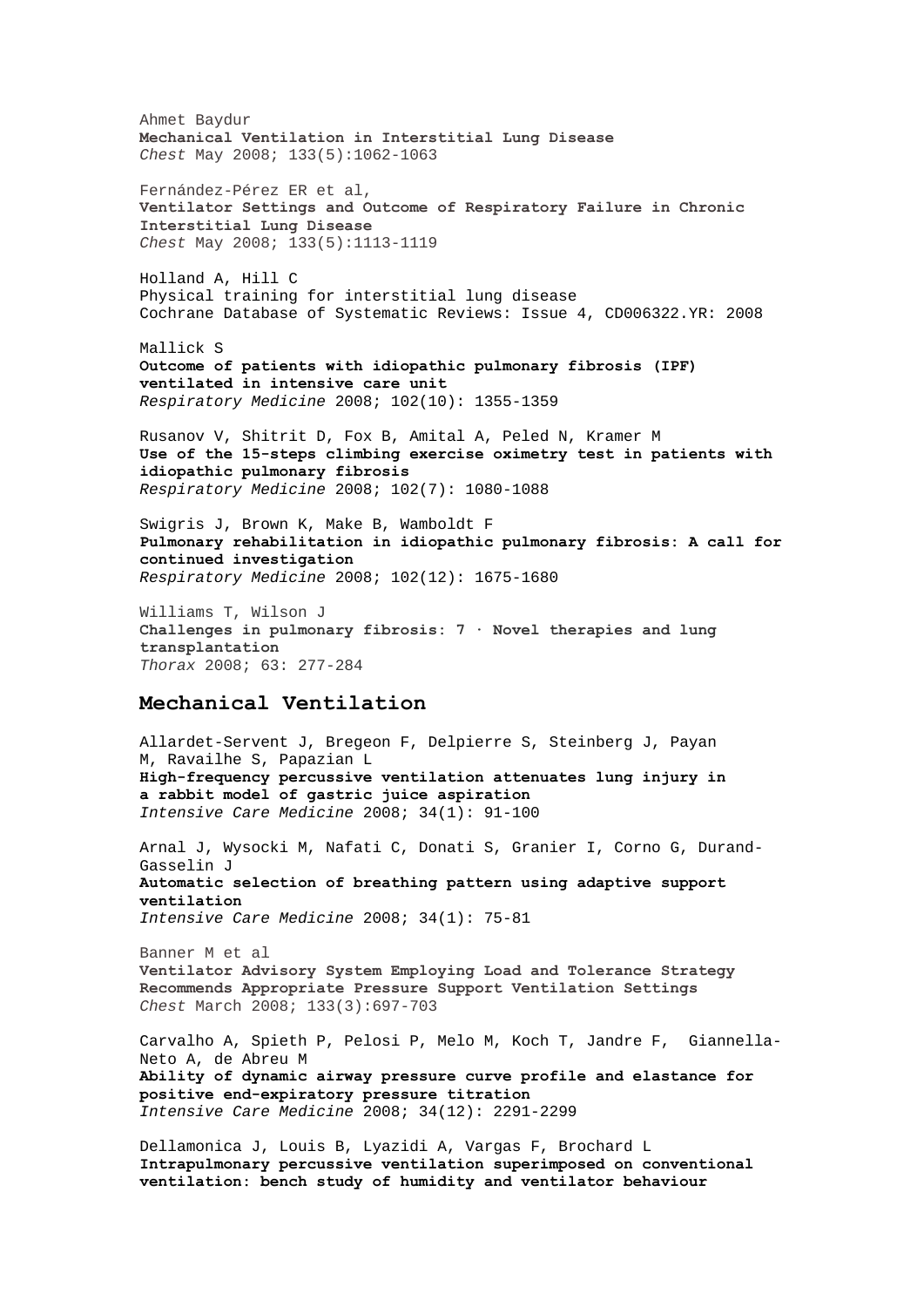*Intensive Care Medicine* 2008; 34(11): 2035-2043

Dongelmans D, Veelo D, Bindels A, Binnekade J, Koppenol K, Koopmans M, Korevaar J, Kuiper M, Schultz M **Determinants of Tidal Volumes with Adaptive Support Ventilation: A Multicenter Observational Study** Anesth Analg 2008; 107: 932-937

[El-Khatib](http://www.springerlink.com/content/?Author=Mohamad+F.+El-Khatib) M, [Zeineldine](http://www.springerlink.com/content/?Author=Salah+M.+Zeineldine) S, [Jamaleddine](http://www.springerlink.com/content/?Author=Ghassan+W.+Jamaleddine) G **[Effect of pressure support ventilation and positive end expiratory](http://www.springerlink.com/content/f406m1gt650517l7/?p=10561656b259493f92dc8ab210b0ad99&pi=16)  [pressure on the rapid shallow breathing index in intensive care unit](http://www.springerlink.com/content/f406m1gt650517l7/?p=10561656b259493f92dc8ab210b0ad99&pi=16)  [patients](http://www.springerlink.com/content/f406m1gt650517l7/?p=10561656b259493f92dc8ab210b0ad99&pi=16)** 

*Intensive Care Medicine* 2008; 34(3): 505-510

Esteban A, Ferguson N, Meade M, Frutos-Vivar F, Apezteguia C, Brochard L, Raymondos K, Nin N, Hurtado J, Tomicic V, Gonzalez M, Elizalde J, Nightingale P, Abroug F, Pelosi P, Arabi Y, Moreno R, Jibaja M, D'Empaire G, Sandi F, Matamis D, Montanez A, Anzueto A for the VENTILA group.

**Evolution of mechanical ventilation in response to clinical research.**  *American Journal of Respiratory and Critical Care Medicine 2008; 177(2):170-177.* 

[Ferreira](http://www.springerlink.com/content/?Author=Juliana+C.+Ferreira) J, [Chipman](http://www.springerlink.com/content/?Author=Daniel+W.+Chipman) D, [Kacmarek](http://www.springerlink.com/content/?Author=Robert+M.+Kacmarek) R **[Trigger performance of mid-level ICU mechanical ventilators during](http://www.springerlink.com/content/1624t77288jp568u/?p=a2b95b3b3b0c4c05aeb91ebb19ddabb5&pi=17)  [assisted ventilation: a bench study](http://www.springerlink.com/content/1624t77288jp568u/?p=a2b95b3b3b0c4c05aeb91ebb19ddabb5&pi=17)**  *Intensive Care Medicine* 2008; 34(9): 1669-1675

Grasso F, Engleberts D, Helm E, Frndova H, Jarvis S, Talakoub O, McKerlie C, Babyn P, Post M, Kavanagh B. **Negative pressure ventilation –better oxygenation and less lung injury.**  *American Journal of Respiratory and Critical Care Medicine 2008; 177(4) 412-418.* 

Groeneveld ABJ & Schneider AJ The relationship between arterial  $P \circ q$  and mixed venous  $P \circ q$  in **response to changes in positive end-expiratory pressure in ventilated patients**

*Anaesthesia 2008; 63 (5): 488* 

[Meier](http://www.springerlink.com/content/?Author=Torsten+Meier) T, [Luepschen](http://www.springerlink.com/content/?Author=Henning+Luepschen) H, [Karsten](http://www.springerlink.com/content/?Author=Jan+Karsten) J, [Leibecke](http://www.springerlink.com/content/?Author=Thorsten+Leibecke) T[,Großherr](http://www.springerlink.com/content/?Author=Martin+Gro%c3%9fherr) M, [Gehring](http://www.springerlink.com/content/?Author=Hartmut+Gehring)  H, [Leonhardt](http://www.springerlink.com/content/?Author=Steffen+Leonhardt) S **[Assessment of regional lung recruitment and derecruitment during](http://www.springerlink.com/content/b16t933187gm7785/?p=7f1927270a284c08946e2f995da0fb6b&pi=23)  [a PEEP trial based on electrical impedance tomography](http://www.springerlink.com/content/b16t933187gm7785/?p=7f1927270a284c08946e2f995da0fb6b&pi=23)**  *Intensive Care Medicine* 2008; 34(3): 543-550

Meier T, Lange A, Papenberg H, Ziemann M, Fentrop C, Uhlig U, Schmucker P, Uhlig S, Stamme C **Pulmonary Cytokine Responses During Mechanical Ventilation of Noninjured Lungs With and Without End-Expiratory Pressure** Anesth Analg 2008; 107: 1265-1275

Olson LJ et al, **Exercise Oscillatory Ventilation**  *Chest* February 2008; 133(2):474-481

[Prinianakis](http://www.springerlink.com/content/?Author=George+Prinianakis) G, [Plataki](http://www.springerlink.com/content/?Author=Maria+Plataki) M, [Kondili](http://www.springerlink.com/content/?Author=Eumorfia+Kondili) E, [Klimathianaki](http://www.springerlink.com/content/?Author=Maria+Klimathianaki) M, [Vaporidi](http://www.springerlink.com/content/?Author=Katerina+Vaporidi) K, [Georgopoulos](http://www.springerlink.com/content/?Author=Dimitris+Georgopoulos) D **[Effects of relaxation of inspiratory muscles on ventilator pressure](http://www.springerlink.com/content/l33249752p168k26/?p=ac22d150fcf2427eb1ba5f2334e6deab&pi=5)  [during pressure support](http://www.springerlink.com/content/l33249752p168k26/?p=ac22d150fcf2427eb1ba5f2334e6deab&pi=5)**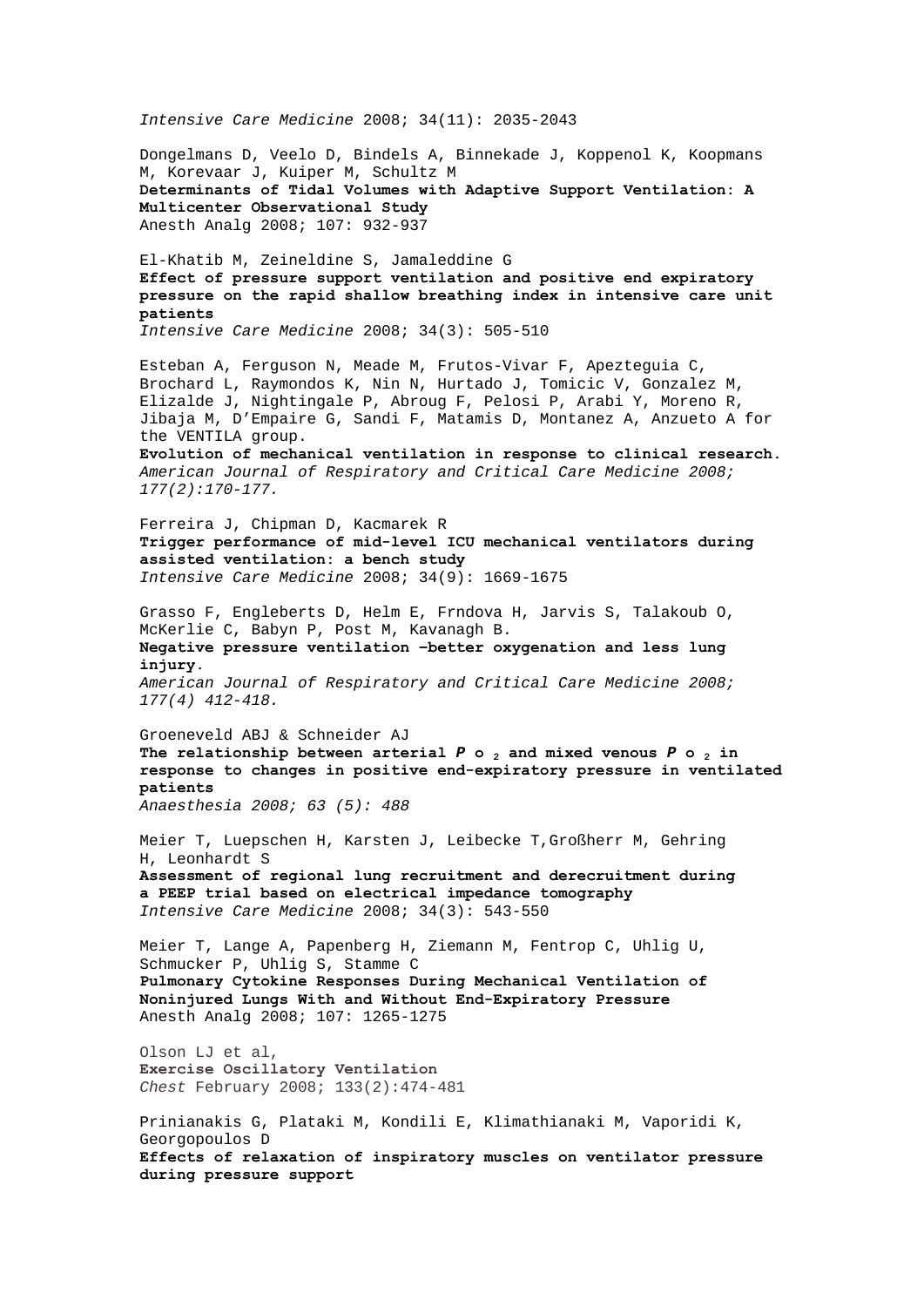*Intensive Care Medicine* 2008; 34(1): 70-74 [Rose](http://www.springerlink.com/content/?Author=Louise+Rose) L, [Hawkins](http://www.springerlink.com/content/?Author=Martyn+Hawkins) M **[Airway pressure release ventilation and biphasic positive airway](http://www.springerlink.com/content/b278337k852456j3/?p=af3cdd73c44e45f788c60cf812383ae9&pi=6)  [pressure: a systematic review of definitional criteria](http://www.springerlink.com/content/b278337k852456j3/?p=af3cdd73c44e45f788c60cf812383ae9&pi=6)**  *Intensive Care Medicine* 2008; 34(10): 1766-1773 [Thille](http://www.springerlink.com/content/?Author=Arnaud+W.+Thille) A, [Cabello](http://www.springerlink.com/content/?Author=Belen+Cabello) B, [Galia](http://www.springerlink.com/content/?Author=Fabrice+Galia) F, [Lyazidi](http://www.springerlink.com/content/?Author=Aissam+Lyazidi) A, [Brochard](http://www.springerlink.com/content/?Author=Laurent+Brochard) L **[Reduction of patient-ventilator asynchrony by reducing tidal volume](http://www.springerlink.com/content/8u28120147517w15/?p=164f812e9f5e41c4a338f13cfbd48734&pi=17)  [during pressure-support ventilation](http://www.springerlink.com/content/8u28120147517w15/?p=164f812e9f5e41c4a338f13cfbd48734&pi=17)**  *Intensive Care Medicine* 2008; 34(8): 1477-1486 Ward NS, Dushay KM **Clinical concise review: Mechanical ventilation of patients with chronic obstructive pulmonary disease**  *Critical Care Medicine* 2008; 36(5): 1614-1619 White AC et al, **Prolonged Mechanical Ventilation**  *Chest* February 2008; 133(2):539-545 [Xirouchaki](http://www.springerlink.com/content/?Author=Nektaria+Xirouchaki) N, [Kondili](http://www.springerlink.com/content/?Author=Eumorfia+Kondili) E, [Vaporidi](http://www.springerlink.com/content/?Author=Katerina+Vaporidi) K, [Xirouchakis](http://www.springerlink.com/content/?Author=George+Xirouchakis) G, [Klimathianaki](http://www.springerlink.com/content/?Author=Maria+Klimathianaki)  M, [Gavriilidis](http://www.springerlink.com/content/?Author=George+Gavriilidis) G, [Alexandopoulou](http://www.springerlink.com/content/?Author=Evi+Alexandopoulou) E, [Plataki](http://www.springerlink.com/content/?Author=Maria+Plataki) M, [Alexopoulou](http://www.springerlink.com/content/?Author=Christina+Alexopoulou)  C, [Georgopoulos](http://www.springerlink.com/content/?Author=Dimitris+Georgopoulos) D **[Proportional assist ventilation with load-adjustable gain factors in](http://www.springerlink.com/content/k1r2173558888136/?p=8d99c4d4c5cb48b6b1ca95d12e363687&pi=13)  [critically ill patients: comparison with pressure support](http://www.springerlink.com/content/k1r2173558888136/?p=8d99c4d4c5cb48b6b1ca95d12e363687&pi=13)**  *Intensive Care Medicine* 2008; 34(11): 2026-2034 [Younes](http://www.springerlink.com/content/?Author=Magdy+Younes) M **[Why does airway pressure rise sometimes near the end of inflation](http://www.springerlink.com/content/91734v0660pt2808/?p=ac22d150fcf2427eb1ba5f2334e6deab&pi=0)  [during pressure support?](http://www.springerlink.com/content/91734v0660pt2808/?p=ac22d150fcf2427eb1ba5f2334e6deab&pi=0)**  *Intensive Care Medicine* 2008; 34(1): 1-3

# **Neuromuscular Conditions**

Lunn M, Wang C **Spinal muscular atrophy**  *The Lancet* 2008; 371(9630): 2120-2133

McNally S, Brennan P, Hussey M, Goodman P, Costello R **[Nasal inspiratory pressure as an indirect measurement of respiratory](http://www.physiotherapyjournal.com/article/S0031-9406(07)00176-9/abstract)  [muscle strength measured during SNIP and Psn methods in healthy](http://www.physiotherapyjournal.com/article/S0031-9406(07)00176-9/abstract)  [subjects and subjects with motor neurone disease](http://www.physiotherapyjournal.com/article/S0031-9406(07)00176-9/abstract)**  *Physiotherapy* 2008; 94 (2): 158-162

Toussaint M, Soudon P, Kinnear W **Effect of non-invasive ventilation on respiratory muscle loading and endurance in patients with Duchenne muscular dystrophy** *Thorax* 2008; 63: 430-434

## **NIV**

Akada S, Takeda S, Yoshida Y, Nakazato K, Mori M, Hongo T, Tanaka K,Sakamoto A **The Efficacy of Dexmedetomidine in Patients with Noninvasive Ventilation: A Preliminary Study** Anesth Analg 2008; 107: 167-170

Ambrosino N and Vagheggini G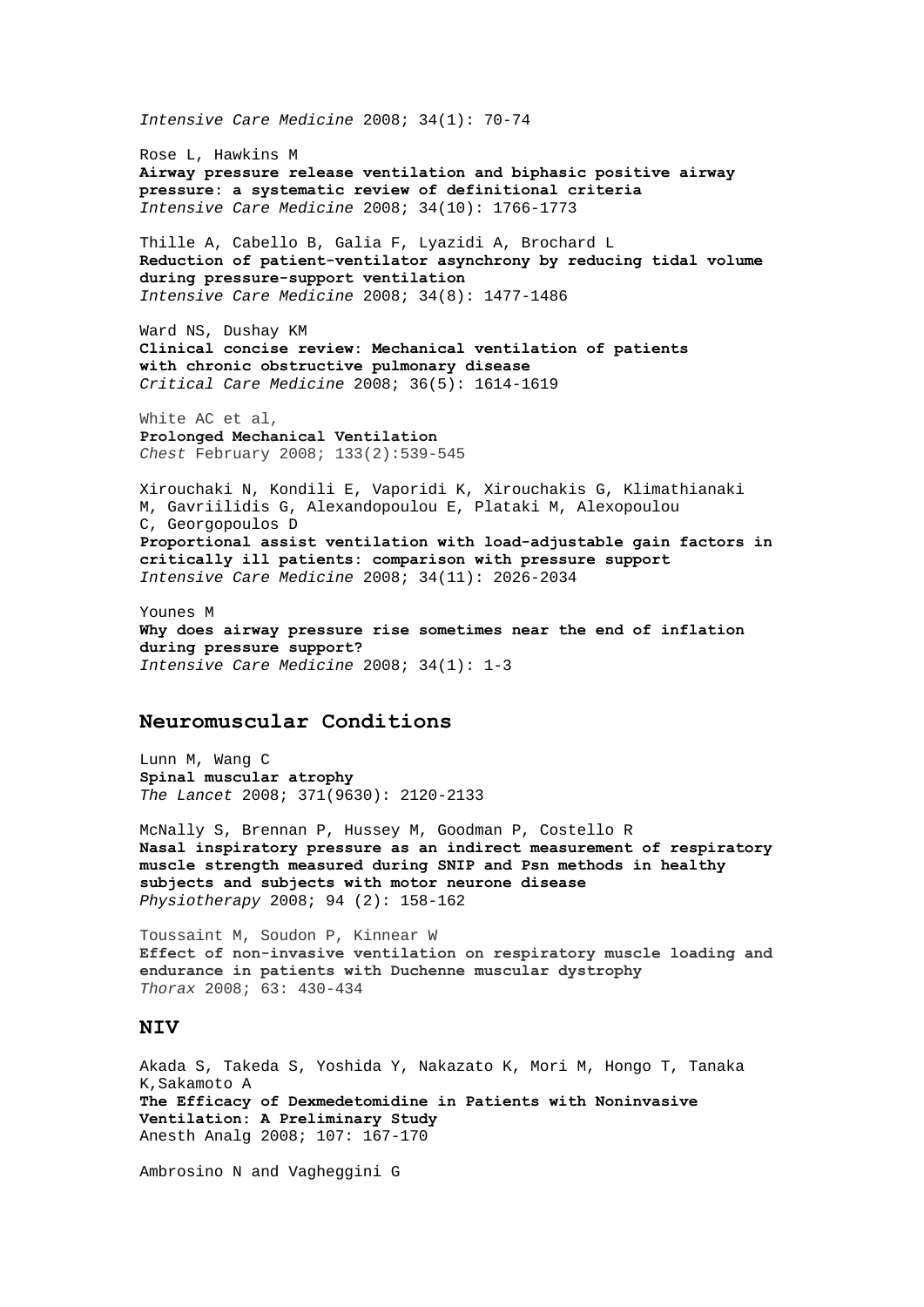**Noninvasive positive pressure ventilation in the acute care setting: where are we?** *European Respiratory Journal* 2008; 31: 874-886 Borel J-C, Wuyam B, Chouri-Pontarollo N, Deschaux C, Levy P, Pépin J-L **[During exercise non-invasive ventilation in chronic restrictive](http://www.sciencedirect.com/science?_ob=ArticleURL&_udi=B6WWS-4RV7GS6-2&_user=10&_coverDate=05%2F31%2F2008&_rdoc=10&_fmt=high&_orig=browse&_srch=doc-info(%23toc%237138%232008%23998979994%23684089%23FLA%23display%23Volume)&_cdi=7138&_sort=d&_docanchor=&_ct=21&_acct=C000050221&_version=1&_urlVersion=0&_userid=10&md5=fd394ef5d5f2f50fd6991d404823f084)  [respiratory failure](http://www.sciencedirect.com/science?_ob=ArticleURL&_udi=B6WWS-4RV7GS6-2&_user=10&_coverDate=05%2F31%2F2008&_rdoc=10&_fmt=high&_orig=browse&_srch=doc-info(%23toc%237138%232008%23998979994%23684089%23FLA%23display%23Volume)&_cdi=7138&_sort=d&_docanchor=&_ct=21&_acct=C000050221&_version=1&_urlVersion=0&_userid=10&md5=fd394ef5d5f2f50fd6991d404823f084)** *Respiratory Medicine* 2008; 102(5): 711-719 Borghi-Silva A, Reis M, Mendes R, Pantoni C, Simões R, Martins L, Catai A **[Noninvasive ventilation acutely modifies heart rate variability in](http://www.sciencedirect.com/science?_ob=ArticleURL&_udi=B6WWS-4SVD19X-2&_user=10&_coverDate=08%2F31%2F2008&_rdoc=5&_fmt=high&_orig=browse&_srch=doc-info(%23toc%237138%232008%23998979991%23694450%23FLA%23display%23Volume)&_cdi=7138&_sort=d&_docanchor=&_ct=19&_acct=C000050221&_version=1&_urlVersion=0&_userid=10&md5=338aafae681122e1ede74a6b77c2f557)  [chronic obstructive pulmonary disease patients](http://www.sciencedirect.com/science?_ob=ArticleURL&_udi=B6WWS-4SVD19X-2&_user=10&_coverDate=08%2F31%2F2008&_rdoc=5&_fmt=high&_orig=browse&_srch=doc-info(%23toc%237138%232008%23998979991%23694450%23FLA%23display%23Volume)&_cdi=7138&_sort=d&_docanchor=&_ct=19&_acct=C000050221&_version=1&_urlVersion=0&_userid=10&md5=338aafae681122e1ede74a6b77c2f557)** *Respiratory Medicine* 2008; 102(8): 1117-1123 Celebi S, Köner O, Menda F, Omay O, Günay I, Suzer K, Cakar N **Pulmonary Effects of Noninvasive Ventilation Combined with the Recruitment Maneuver After Cardiac Surgery** Anesth Analg 2008; 107: 614-619 [Costa](http://www.springerlink.com/content/?Author=R.+Costa) R, [Navalesi](http://www.springerlink.com/content/?Author=P.+Navalesi) P, [Spinazzola](http://www.springerlink.com/content/?Author=G.+Spinazzola) G, [Rossi](http://www.springerlink.com/content/?Author=M.+Rossi) M, [Cavaliere](http://www.springerlink.com/content/?Author=F.+Cavaliere) F, [Antonelli](http://www.springerlink.com/content/?Author=M.+Antonelli)  M, [Proietti](http://www.springerlink.com/content/?Author=R.+Proietti) R, [Conti](http://www.springerlink.com/content/?Author=G.+Conti) G **[Comparative evaluation of different helmets on patient–ventilator](http://www.springerlink.com/content/d4547t810853g517/?p=47124b3fdfa848a993da12f6f6895397&pi=18)  [interaction during noninvasive ventilation](http://www.springerlink.com/content/d4547t810853g517/?p=47124b3fdfa848a993da12f6f6895397&pi=18)**  *Intensive Care Medicine* 2008; 34(6): 1102-1108 Delay J, Sebbane M, Jung B, Nocca D, Verzilli D, Pouzeratte Y, Kamel M, Fabre J, Eledjam J, Jaber S **The Effectiveness of Noninvasive Positive Pressure Ventilation to Enhance Preoxygenation in Morbidly Obese Patients: A Randomized Controlled Study** Anesth Analg 2008; 107: 1707-1713 Duiverman M, Wempe J, Bladder G, Jansen D, Kerstjens H, Zijlstra J, Wijkstra P **Nocturnal non-invasive ventilation in addition to rehabilitation in hypercapnic patients with COPD** *Thorax* 2008; 63: 1052-1057 Gray A, Goodacre S, Newby D, Masson M, Sampson F, Nicholl J for the 3CPO Trialists **Noninvasive Ventilation in Acute Cardiogenic Pulmonary Edema**  *New England Journal of Medicine* 359 (2): 142-151 Maser R et al **Continuous Positive Airway Pressure Therapy Improves Cardiovascular Autonomic Function for Persons With Sleep-Disordered Breathing**[\\*](http://www.chestjournal.org/gca?gca=chest%3B133%2F1%2F13&gca=chest%3B133%2F1%2F19&gca=chest%3B133%2F1%2F34&gca=chest%3B133%2F1%2F62&gca=chest%3B133%2F1%2F86&gca=chest%3B133%2F1%2F161&gca=chest%3B133%2F1%2F176&gca=chest%3B133%2F1%2F236&submit=Get+All+Checked+Abstracts#target-1#target-1) *Chest* January 2008; 133(1); 86-91 [Moerer](http://www.springerlink.com/content/?Author=Onnen+Moerer) O, [Beck](http://www.springerlink.com/content/?Author=Jennifer+Beck) J, [Brander](http://www.springerlink.com/content/?Author=Lukas+Brander) L, [Costa](http://www.springerlink.com/content/?Author=Roberta+Costa) R, [Quintel](http://www.springerlink.com/content/?Author=Michael+Quintel) M, [Slutsky](http://www.springerlink.com/content/?Author=Arthur+S.+Slutsky) A, [Brunet](http://www.springerlink.com/content/?Author=Fabrice+Brunet)  F, [Sinderby](http://www.springerlink.com/content/?Author=Christer+Sinderby) C **[Subject–ventilator synchrony during neural versus pneumatically](http://www.springerlink.com/content/mk6km457jk783853/?p=a2b95b3b3b0c4c05aeb91ebb19ddabb5&pi=10)  [triggered non-invasive helmet ventilation](http://www.springerlink.com/content/mk6km457jk783853/?p=a2b95b3b3b0c4c05aeb91ebb19ddabb5&pi=10)**  *Intensive Care Medicine* 2008; 34(9): 1615-1623 [Mojoli](http://www.springerlink.com/content/?Author=Francesco+Mojoli) F, [Iotti](http://www.springerlink.com/content/?Author=Giorgio+A.+Iotti) G, [Gerletti](http://www.springerlink.com/content/?Author=Maddalena+Gerletti) M, [Lucarini](http://www.springerlink.com/content/?Author=Carlo+Lucarini) C, [Braschi](http://www.springerlink.com/content/?Author=Antonio+Braschi) A **[Carbon dioxide rebreathing during non-invasive ventilation delivered](http://www.springerlink.com/content/j2x5j8702lhp1472/?p=164f812e9f5e41c4a338f13cfbd48734&pi=14)  [by helmet: a bench study](http://www.springerlink.com/content/j2x5j8702lhp1472/?p=164f812e9f5e41c4a338f13cfbd48734&pi=14)**  *Intensive Care Medicine* 2008; 34(8): 1454-1460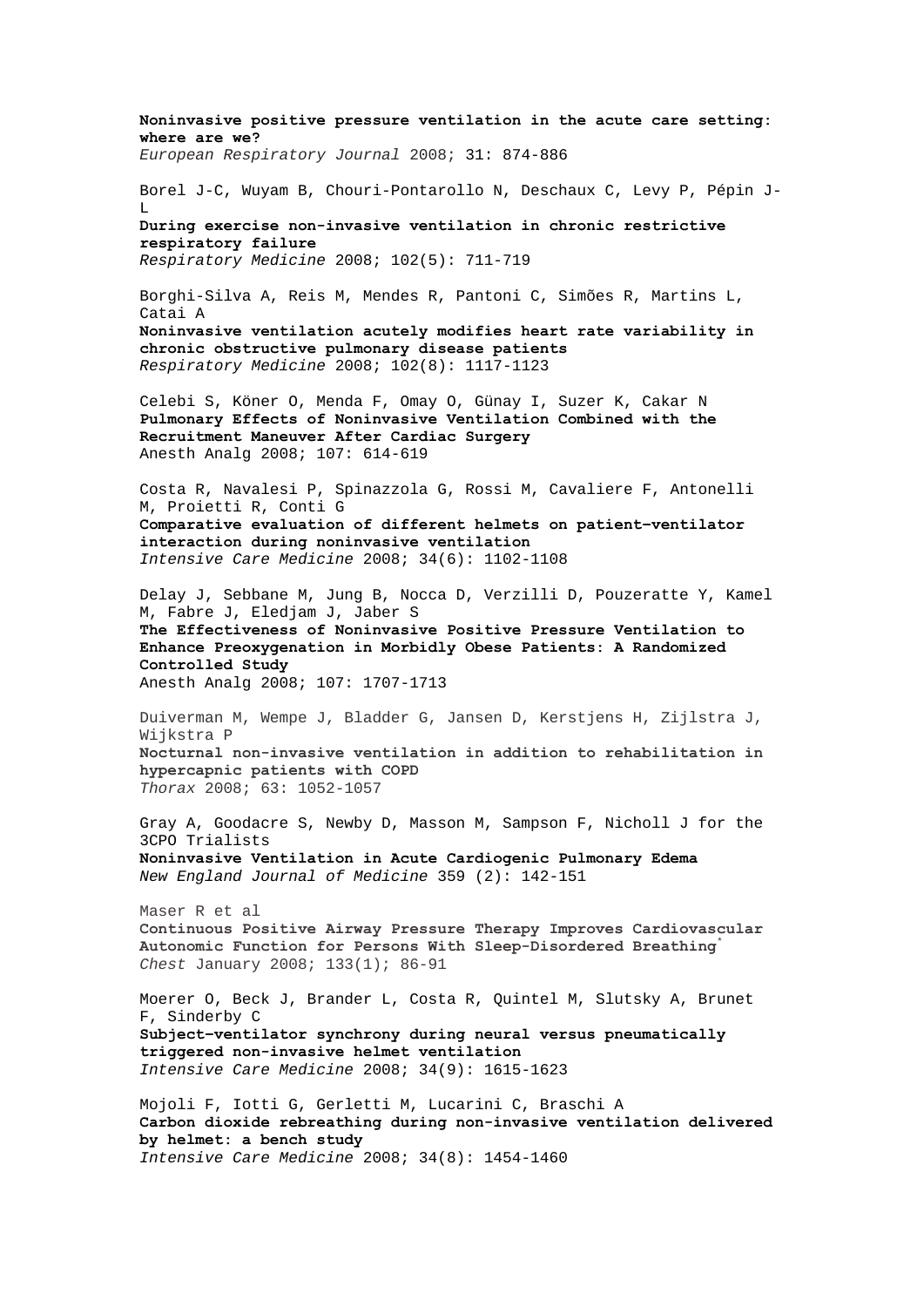[Racca](http://www.springerlink.com/content/?Author=Fabrizio+Racca) F, [Appendini](http://www.springerlink.com/content/?Author=Lorenzo+Appendini) L, [Gregoretti](http://www.springerlink.com/content/?Author=Cesare+Gregoretti) C, [Varese](http://www.springerlink.com/content/?Author=Ilaria+Varese) I, [Berta](http://www.springerlink.com/content/?Author=Giacomo+Berta) G, [Vittone](http://www.springerlink.com/content/?Author=Ferdinando+Vittone)  F, [Ferreyra](http://www.springerlink.com/content/?Author=Gabriela+Ferreyra) G, [Stra](http://www.springerlink.com/content/?Author=Elisa+Stra) E, Ranieri V **[Helmet ventilation and carbon dioxide rebreathing: effects of adding](http://www.springerlink.com/content/w9676637k5q5u441/?p=164f812e9f5e41c4a338f13cfbd48734&pi=15)  [a leak at the helmet ports](http://www.springerlink.com/content/w9676637k5q5u441/?p=164f812e9f5e41c4a338f13cfbd48734&pi=15)**  *Intensive Care Medicine* 2008; 34(8): 1461-1468

[Rusterholtz](http://www.springerlink.com/content/?Author=Thierry+Rusterholtz) T, [Bollaert](http://www.springerlink.com/content/?Author=Pierre-Edouard+Bollaert) P, [Feissel](http://www.springerlink.com/content/?Author=Marc+Feissel) M, [Romano-Girard](http://www.springerlink.com/content/?Author=Florence+Romano-Girard) F, [Harlay](http://www.springerlink.com/content/?Author=Marie-Line+Harlay) M, [Zaehringer](http://www.springerlink.com/content/?Author=Michel+Zaehringer) M, [Dusang](http://www.springerlink.com/content/?Author=Benjamin+Dusang) B[, Sauder](http://www.springerlink.com/content/?Author=Philippe+Sauder) P **[Continuous positive airway pressure vs. proportional assist](http://www.springerlink.com/content/wj72018760hl2x30/?p=8dac11f3875a40109b02951686825f20&pi=7)  [ventilation for non-invasive ventilation in acute cardiogenic](http://www.springerlink.com/content/wj72018760hl2x30/?p=8dac11f3875a40109b02951686825f20&pi=7)  [pulmonary edema](http://www.springerlink.com/content/wj72018760hl2x30/?p=8dac11f3875a40109b02951686825f20&pi=7)**  *Intensive Care Medicine* 2008; 34(5): 840-846

Sinuff T, Cook DJ, Keenan SP et al. **Non-invasive ventilation for acute respiratory failure near the end of life**  *Critical Care Medicine* 2008; 36(3): 789-794

Sweet D, Naismith A, Keenan S, Sinuff T, Dodek P **[Missed opportunities for non-invasive positive pressure ventilation:](http://www.jccjournal.org/article/S0883-9441(07)00047-0/abstract)  [A utilization review](http://www.jccjournal.org/article/S0883-9441(07)00047-0/abstract)**  *Journal of Critical Care.* 2008; 23 (1): 111-117

Toussaint M, Soudon P, Kinnear W **Effect of non-invasive ventilation on respiratory muscle loading and endurance in patients with Duchenne muscular dystrophy** *Thorax* 2008; 63: 430-434

[Vargas](http://www.springerlink.com/content/?Author=Fr%c3%a9d%c3%a9ric+Vargas) F **[Neural trigger and cycling off during helmet pressure support](http://www.springerlink.com/content/e6l6641376012435/?p=6f603247aaed48a88b9c7f090cb4ecf5&pi=3)  [ventilation: the epitome of the perfect patient ventilator](http://www.springerlink.com/content/e6l6641376012435/?p=6f603247aaed48a88b9c7f090cb4ecf5&pi=3)  [interaction?](http://www.springerlink.com/content/e6l6641376012435/?p=6f603247aaed48a88b9c7f090cb4ecf5&pi=3)**  *Intensive Care Medicine* 2008; 34(9): 1562-1564

Young A, Wilson J, Kotsimbos T, Naughton M **Randomised placebo controlled trial of non-invasive ventilation for hypercapnia in cystic fibrosis** *Thorax* 2008; 63: 72-77

## **Obesity**

Babb T, Ranasinghe K, Comeau L, Semon T, Schwarts B. **Dyspnoea on exertion in obese women: Association with an increased oxygen cost of breathing.**  *American Journal of Respiratory and Critical Care Medicine 2008; 178(2): 116-123.* 

Crummy F, Piper A, Naughton M **Obesity and the lung: 2 · Obesity and sleep-disordered breathing** *Thorax* 2008; 63: 738-746

Delay J, Sebbane M, Jung B, Nocca D, Verzilli D, Pouzeratte Y, Kamel M, Fabre J, Eledjam J, Jaber S **The Effectiveness of Noninvasive Positive Pressure Ventilation to Enhance Preoxygenation in Morbidly Obese Patients: A Randomized Controlled Study** Anesth Analg 2008; 107: 1707-1713

Franssen F, O'Donnell D, Goossens G, Blaak E, Schols A **Obesity and the lung: 5 · Obesity and COPD** *Thorax* 2008; 63: 1110-1117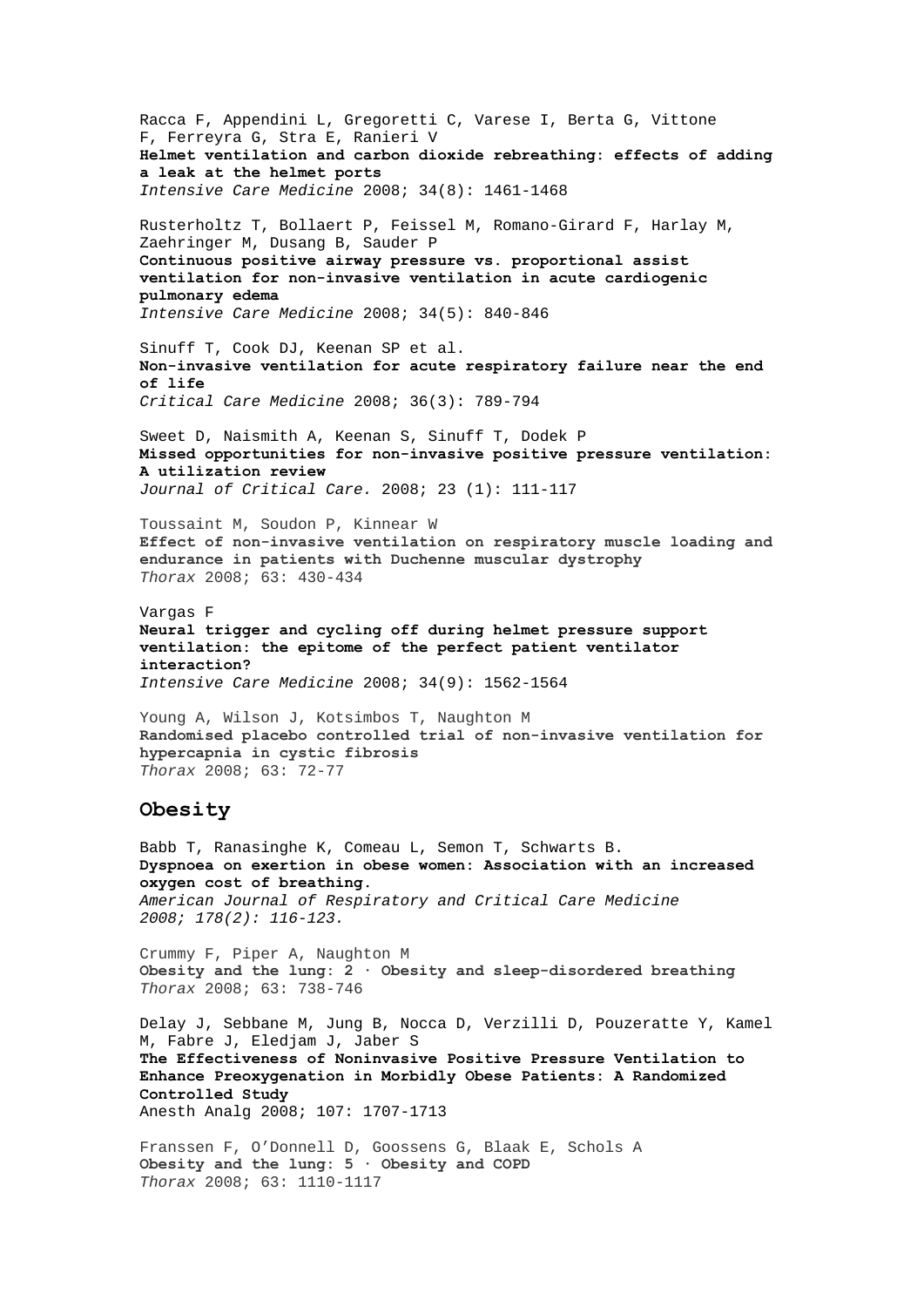[Frat](http://www.springerlink.com/content/?Author=Jean-Pierre+Frat) J, [Gissot](http://www.springerlink.com/content/?Author=Val%c3%a9rie+Gissot) V, [Ragot](http://www.springerlink.com/content/?Author=St%c3%a9phanie+Ragot) S, [Desachy](http://www.springerlink.com/content/?Author=Arnaud+Desachy) A, [Runge](http://www.springerlink.com/content/?Author=Isabelle+Runge) I, [Lebert](http://www.springerlink.com/content/?Author=Christine+Lebert) C, [Robert](http://www.springerlink.com/content/?Author=Ren%c3%a9+Robert) R **[Impact of obesity in mechanically ventilated patients: a prospective](http://www.springerlink.com/content/u745736325t60h86/?p=b1626395e41a43b2b4f3846ae7029f05&pi=9)  [study](http://www.springerlink.com/content/u745736325t60h86/?p=b1626395e41a43b2b4f3846ae7029f05&pi=9)**  *Intensive Care Medicine* 2008; 34(11): 1991-1998

Lessard A et al, **Obesity and Asthma**  *Chest* August 2008; 134(2):317-323

Malhotra A, Hillman D **Obesity and the lung: 3 · Obesity, respiration and intensive care** *Thorax* 2008; 63: 925-931

McClean K, Kee F, Young I, Elborn J **Obesity and the lung: 1 · Epidemiology** *Thorax* 2008; 63: 649-654.

Sin D, Sutherland E **Obesity and the lung: 4 · Obesity and asthma** *Thorax* 2008; 63: 1018-1023

#### **Obstructive Sleep Apnoea**

Crummy F, Piper A, Naughton M **Obesity and the lung: 2 · Obesity and sleep-disordered breathing** *Thorax* 2008; 63: 738-746

Elshaug A, Moss J, Hiller J, Maddern G, **Upper airway surgery should not be first line treatment for obstructive sleep apnoea in adults**  *BMJ* 2008; (336)7364: 44-45

Gulbay B E, Acian T, Onen Z P **Health-Related Quality of Life in Patients with Sleep-Related Breathing Disorders: Relationship with Nocturnal Parameters, Daytime Symptoms and Comorbid Diseases** *Respiration 2008; 75: 393-*401

Marrone O et al, **Automatic Titration and Calculation by Predictive Equations for the Determination of Therapeutic Continuous Positive Airway Pressure for Obstructive Sleep Apnea**  Chest March 2008; 133(3):670-676

Maser R et al **Continuous Positive Airway Pressure Therapy Improves Cardiovascular Autonomic Function for Persons With Sleep-Disordered Breathing**[\\*](http://www.chestjournal.org/gca?gca=chest%3B133%2F1%2F13&gca=chest%3B133%2F1%2F19&gca=chest%3B133%2F1%2F34&gca=chest%3B133%2F1%2F62&gca=chest%3B133%2F1%2F86&gca=chest%3B133%2F1%2F161&gca=chest%3B133%2F1%2F176&gca=chest%3B133%2F1%2F236&submit=Get+All+Checked+Abstracts#target-1#target-1) *Chest* January 2008; 133(1); 86-91

Mulgrew A, Nasvadi G, Butt A, Cheema R, Fox N, Fleetham J, Ryan C, Cooper P, Ayas N **Risk and severity of motor vehicle crashes in patients with obstructive sleep apnoea/hypopnoea** *Thorax* 2008; 63: 536-541

Vanhecke TE et al, **Cardiorespiratory Fitness and Obstructive Sleep Apnea Syndrome in Morbidly Obese Patients**  *Chest* September 2008; 134(3):539-545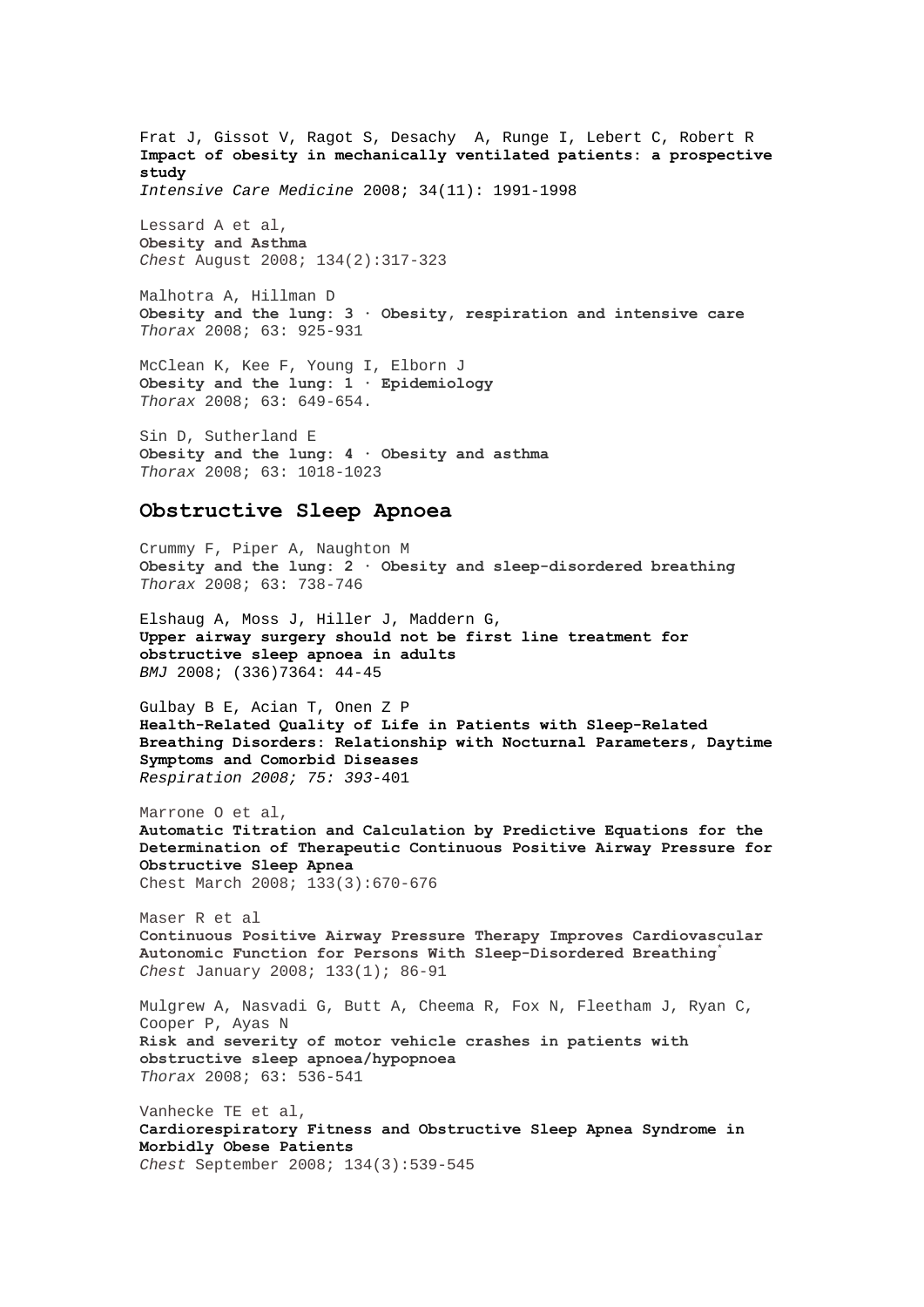## **On Call**

Lim E, Liu J, Yeung M et al. **After-hour physiotherapy services in a tertiary general hospital** *Physiotherapy Theory and Practice* 2008; 24 (6): 423-429

Thomas S, Gough S, Broad MA, Cross J, Harden B, Ritson P, Quint M **[On-call competence: developing a tool for self-assessment](http://www.physiotherapyjournal.com/article/S0031-9406(08)00040-0/abstract)**  *Physiotherapy* 2008; 94 (3): 204-211

#### **Outcome Measures**

Crawford B, Monz B, Hohlfeld J, Roche N, Rubin B, Magnussen H, Nivens C, Ghafouri M, McDonald J, Tetzlaff K **[Development and validation of a cough and sputum assessment](http://www.sciencedirect.com/science?_ob=ArticleURL&_udi=B6WWS-4T32DYN-1&_user=10&_coverDate=11%2F30%2F2008&_rdoc=6&_fmt=high&_orig=browse&_srch=doc-info(%23toc%237138%232008%23998979988%23701789%23FLA%23display%23Volume)&_cdi=7138&_sort=d&_docanchor=&_ct=27&_acct=C000050221&_version=1&_urlVersion=0&_userid=10&md5=c27ac12c44f65ce38422605f30786a8d)  [questionnaire](http://www.sciencedirect.com/science?_ob=ArticleURL&_udi=B6WWS-4T32DYN-1&_user=10&_coverDate=11%2F30%2F2008&_rdoc=6&_fmt=high&_orig=browse&_srch=doc-info(%23toc%237138%232008%23998979988%23701789%23FLA%23display%23Volume)&_cdi=7138&_sort=d&_docanchor=&_ct=27&_acct=C000050221&_version=1&_urlVersion=0&_userid=10&md5=c27ac12c44f65ce38422605f30786a8d)** *Respiratory Medicine* 2008; 102(11): 1545-1555

Larsson UE, Reynisdottir S. **The six-minute walk test in outpatients with obesity: reproducibility and known group validity**  *Physiotherapy Research International* 2008; 13 (2): 84-93

Newcombe P, **Development of a Parent-Proxy Quality-of-Life Chronic Cough-Specific Questionnaire**  *Chest* February 2008; 133(1):386-395

Pickard A, Wilke C, Jung E, Patel S, Stavem K, Lee T **[Use of a preference-based measure of health \(EQ-5D\) in COPD and](http://www.sciencedirect.com/science?_ob=ArticleURL&_udi=B6WWS-4RH2SS9-1&_user=10&_coverDate=04%2F30%2F2008&_rdoc=7&_fmt=high&_orig=browse&_srch=doc-info(%23toc%237138%232008%23998979995%23682465%23FLA%23display%23Volume)&_cdi=7138&_sort=d&_docanchor=&_ct=24&_acct=C000050221&_version=1&_urlVersion=0&_userid=10&md5=92cb38596ee02abe75859f8e7230ba17)  [asthma](http://www.sciencedirect.com/science?_ob=ArticleURL&_udi=B6WWS-4RH2SS9-1&_user=10&_coverDate=04%2F30%2F2008&_rdoc=7&_fmt=high&_orig=browse&_srch=doc-info(%23toc%237138%232008%23998979995%23682465%23FLA%23display%23Volume)&_cdi=7138&_sort=d&_docanchor=&_ct=24&_acct=C000050221&_version=1&_urlVersion=0&_userid=10&md5=92cb38596ee02abe75859f8e7230ba17)** *Respiratory Medicine* 2008; 102(4): 519-536

Singh S, Jones P, Evans R, Morgan M **Minimum clinically important improvement for the incremental shuttle walking test** *Thorax* 2008; 63: 775-777

#### **Oxygen**

Nasilowski J, Przybylowski T, Zielinski J, Chazan R **[Comparing supplementary oxygen benefits from a portable oxygen](http://www.sciencedirect.com/science?_ob=ArticleURL&_udi=B6WWS-4S3P85J-1&_user=10&_coverDate=07%2F31%2F2008&_rdoc=13&_fmt=high&_orig=browse&_srch=doc-info(%23toc%237138%232008%23998979992%23691917%23FLA%23display%23Volume)&_cdi=7138&_sort=d&_docanchor=&_ct=20&_acct=C000050221&_version=1&_urlVersion=0&_userid=10&md5=13afd51f5cae9c352a1bacbbefe1fa75)  [concentrator and a liquid oxygen portable device during a walk test](http://www.sciencedirect.com/science?_ob=ArticleURL&_udi=B6WWS-4S3P85J-1&_user=10&_coverDate=07%2F31%2F2008&_rdoc=13&_fmt=high&_orig=browse&_srch=doc-info(%23toc%237138%232008%23998979992%23691917%23FLA%23display%23Volume)&_cdi=7138&_sort=d&_docanchor=&_ct=20&_acct=C000050221&_version=1&_urlVersion=0&_userid=10&md5=13afd51f5cae9c352a1bacbbefe1fa75)  [in COPD patients on long-term oxygen therapy](http://www.sciencedirect.com/science?_ob=ArticleURL&_udi=B6WWS-4S3P85J-1&_user=10&_coverDate=07%2F31%2F2008&_rdoc=13&_fmt=high&_orig=browse&_srch=doc-info(%23toc%237138%232008%23998979992%23691917%23FLA%23display%23Volume)&_cdi=7138&_sort=d&_docanchor=&_ct=20&_acct=C000050221&_version=1&_urlVersion=0&_userid=10&md5=13afd51f5cae9c352a1bacbbefe1fa75)** *Respiratory Medicine* 2008; 102(7): 1021-1025

O'Driscoll B R, Howard L S, Davison A G on behalf of the British Thoracic Society **BTS guideline for emergency oxygen use in adult patients** *Thorax* 2008; 63 (Suppl 6): vi1-vi68

Sim M A B, Dean P, Kinsella J,Black R, Carter R & Hughes M **Performance of oxygen delivery devices when the breathing pattern of respiratory failure is simulated** *Anaesthesia 2008; 63 (9): 938* 

Wagner P D **The biology of oxygen** *European Respiratory Journal* 2008; 31: 887-890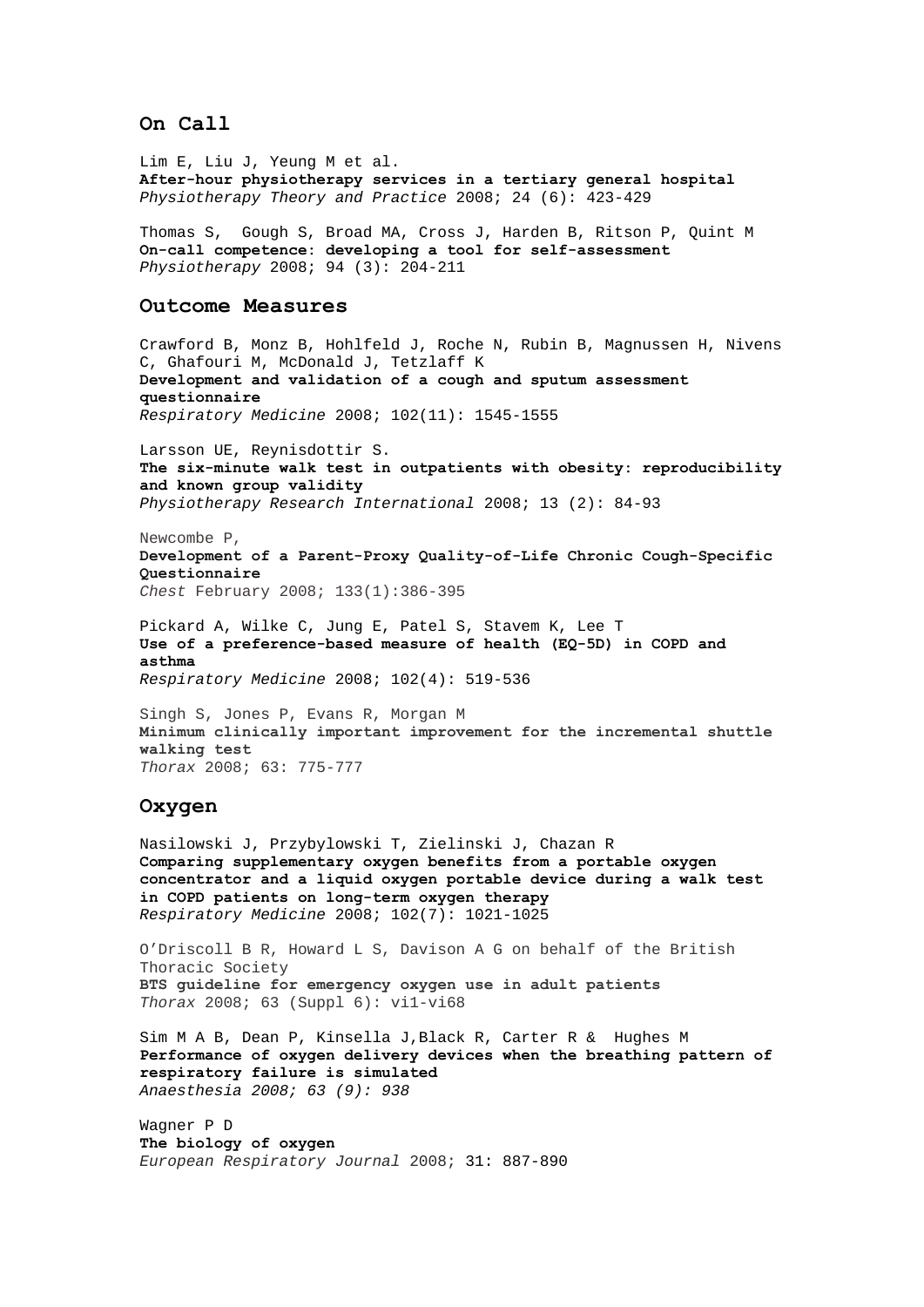## **Paediatrics**

[Argent](http://www.springerlink.com/content/?Author=A.+C.+Argent) A, [Hatherill](http://www.springerlink.com/content/?Author=M.+Hatherill) M, [Newth](http://www.springerlink.com/content/?Author=C.+J.+L.+Newth) C, [Klein](http://www.springerlink.com/content/?Author=M.+Klein) M **[The effect of epinephrine by nebulization on measures of airway](http://www.springerlink.com/content/55m6w8551415w316/?p=92dfc92e2da142729968e500220f4028&pi=14)  [obstruction in patients with acute severe croup](http://www.springerlink.com/content/55m6w8551415w316/?p=92dfc92e2da142729968e500220f4028&pi=14)**  *Intensive Care Medicine* 2008; 34(1): 138-147 [Argent](http://www.springerlink.com/content/?Author=Andrew+C.+Argent) A, [Newth](http://www.springerlink.com/content/?Author=Christopher+J.+L.+Newth) C, [Klein](http://www.springerlink.com/content/?Author=Max+Klein) M **[The mechanics of breathing in children with acute severe croup](http://www.springerlink.com/content/5358t26081465306/?p=856b08371bee4ab6abf6304e84702fa0&pi=15)**  *Intensive Care Medicine* 2008; 34(2): 324-332 Asghar R, Banajeh S, Egas J, Hibberd P, Iqbal I, Katep- Bwalya M, Kundi Z, Law P, Macleod W, Radovan I, Mino G, Saha S, Sempertegui F, Simon J, Santosham M, Singhi S, Thea D, Qazi S, **Chloramphenicol versus ampicillin plus gentamicin for community acquired very severe pneumonia among children aged 2-59 months in low resource settings: multicentre randomised controlled trial (SPEAR study)**  *BMJ* 2008; (336) 7364: 80-84 Asilsoy S et al, **Evaluation of Chronic Cough in Children**  *Chest* December 2008; 134(6):1122-1128 [Bachman](http://www.springerlink.com/content/?Author=Thomas+E.+Bachman) T, [Marks](http://www.springerlink.com/content/?Author=Norton+E.+Marks) N, [Rimensberger](http://www.springerlink.com/content/?Author=Peter+C.+Rimensberger) P **[Factors effecting adoption of new neonatal and pediatric respiratory](http://www.springerlink.com/content/u334464346l384w0/?p=dadf84eecfbf484ca3c18724ada5fffb&pi=20)  [technologies](http://www.springerlink.com/content/u334464346l384w0/?p=dadf84eecfbf484ca3c18724ada5fffb&pi=20)**  *Intensive Care Medicine* 2008; 34(1): 174-178 Beasley R, Clayton T, Crane J, von Mutius E, Lai C, Montefort S, Stewart A **Association between paracetamol use in infanct and childhood, and risk of asthma, rhinoconjunctivitis , and eczema in children aged 6-7 years: analysis from Phase Three of the ISACC programme** *The Lancet* 2008; 372(9643): 1039-1048 Bernard A, Nickmilder M and Voisin C **Outdoor swimming pools and the risks of asthma and allergies during adolescence** *European Respiratory Journal* 2008; 32: 979-988 [Berner](http://www.springerlink.com/content/?Author=Michel+E.+Berner) M, [Hanquinet](http://www.springerlink.com/content/?Author=Sylviane+Hanquinet) S, [Rimensberger](http://www.springerlink.com/content/?Author=Peter+C.+Rimensberger) P **[High frequency oscillatory ventilation for respiratory failure due to](http://www.springerlink.com/content/213721317u737000/?p=c9d1b808be7b438bbd395b67e5c370fb&pi=21)  [RSV bronchiolitis](http://www.springerlink.com/content/213721317u737000/?p=c9d1b808be7b438bbd395b67e5c370fb&pi=21)**  *Intensive Care Medicine* 2008; 34(9): 1698-1702 Bjornson C, Johnson D **Croup**  *The Lancet* 2008; 371(9609): 329-339 Brand P, Baraldi E, Bisgaard H et al. **Definition, assessment and treatment of wheezing disorders in preschool children: an evidence-based approach** *European Respiratory Journal* 2008; 32: 1096-1110 Bush A. **Update in pediatric lung disease 2007.**  *American Journal of Respiratory and Critical Care Medicine 2008; 177(7):686-695.*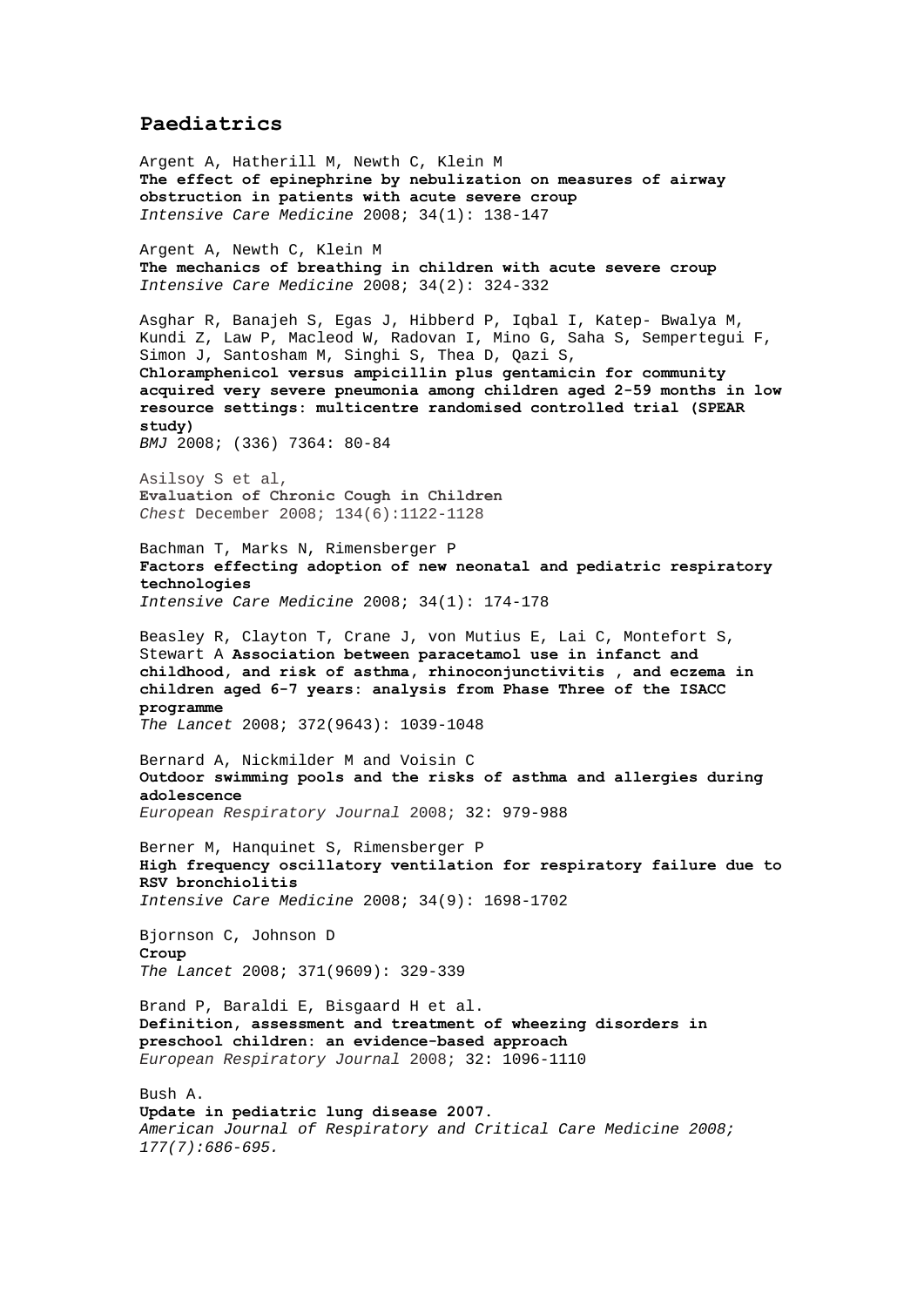Butler SG, Hill LJ, Harrison J, Reed P, Nikora G, Takai C, Byrnes CA, Edwards EA **Is there a difference in airway clearance practices between children with non cystic fibrosis bronchiectasis and cystic fibrosis?**  *The New Zealand Journal of Physiotherapy* 2008; 36(3): 112-117 [Cambonie](http://www.springerlink.com/content/?Author=Gilles+Cambonie) G, [Milési](http://www.springerlink.com/content/?Author=Christophe+Mil%c3%a9si) C, [Jaber](http://www.springerlink.com/content/?Author=Samir+Jaber) S, [Amsallem](http://www.springerlink.com/content/?Author=Francis+Amsallem) F, [Barbotte](http://www.springerlink.com/content/?Author=Eric+Barbotte) E, [Picaud](http://www.springerlink.com/content/?Author=Jean-Charles+Picaud) J[,](http://www.springerlink.com/content/?Author=Stefan+Matecki) [Matecki](http://www.springerlink.com/content/?Author=Stefan+Matecki) S **[Nasal continuous positive airway pressure decreases respiratory](http://www.springerlink.com/content/33hv472162943760/?p=91bdde6ae6544a98a7a7f581965e8228&pi=19)  [muscles overload in young infants with severe acute viral](http://www.springerlink.com/content/33hv472162943760/?p=91bdde6ae6544a98a7a7f581965e8228&pi=19)  [bronchiolitis](http://www.springerlink.com/content/33hv472162943760/?p=91bdde6ae6544a98a7a7f581965e8228&pi=19)**  *Intensive Care Medicine* 2008; 34(10): 1865-1872 Casale TB, van Wijk RG **Guidelines for treatment of pediatric asthma**  *JAMA: Journal of the American Medical Association,* 2008; 299 (24): 2855-2855vol Clement A, Eber E **Interstitial lung diseases in infants and children** *European Respiratory Journal* 2008; 31: 658-666 Degos V, Loron G, Mantz J, Gressens P **Neuroprotective Strategies for the Neonatal Brain** Anesth Analg 2008; 106: 1670-1680 Duke T, Wandi F, Jonathan M, Matai S, Kaupa M, Saavu M, Subhi R, Peel D **Improved oxygen systems for childhood pneumonia: a multihospital effectiveness study in Papua New Guinea**  *The Lancet* 2008; 372(9646): 1328-1333 [Essouri](http://www.springerlink.com/content/?Author=Sandrine+Essouri) S, [Durand](http://www.springerlink.com/content/?Author=Philippe+Durand) P, [Chevret](http://www.springerlink.com/content/?Author=Laurent+Chevret) L, [Haas](http://www.springerlink.com/content/?Author=Vincent+Haas) V[, Perot](http://www.springerlink.com/content/?Author=Claire+Perot) C, [Clement](http://www.springerlink.com/content/?Author=Annick+Clement) A, [Devictor](http://www.springerlink.com/content/?Author=Denis+Devictor)  D, [Fauroux](http://www.springerlink.com/content/?Author=Brigitte+Fauroux) B **[Physiological effects of noninvasive positive ventilation during](http://www.springerlink.com/content/gl4361571911l422/?p=6a06ec4cc832413fa63686c76da18ab8&pi=17)  [acute moderate hypercapnic respiratory insufficiency in children](http://www.springerlink.com/content/gl4361571911l422/?p=6a06ec4cc832413fa63686c76da18ab8&pi=17)**  *Intensive Care Medicine* 2008; 34(12): 2248-2255 Farber H et al **Secondhand Tobacco Smoke in Children With Asthma**  *Chest* June 2008; 133(6):1367-1374 Fauroux B et al, **Physiologic Benefits of Mechanical Insufflation-Exsufflation in Children With Neuromuscular Diseases[\\*](http://www.chestjournal.org/gca?gca=chest%3B133%2F1%2F13&gca=chest%3B133%2F1%2F19&gca=chest%3B133%2F1%2F34&gca=chest%3B133%2F1%2F62&gca=chest%3B133%2F1%2F86&gca=chest%3B133%2F1%2F161&gca=chest%3B133%2F1%2F176&gca=chest%3B133%2F1%2F236&submit=Get+All+Checked+Abstracts#target-1#target-1)** *Chest* January 2008; 133(1):161-168 Frank P, Morris J, Hazell M, Linehan M, Condino F, Frank T, **Long term prognosis in preschool children with wheeze: longitudinal postal questionnaire study 1993-2004** *BMJ* 2008; (336): 7658: 1423-1426 Guillemot N et al, I**nduced Sputum in the Very Young** *Chest* January 2008; 133(1):176-182 [Hoover](http://www.springerlink.com/content/?Author=Nancy+G.+Hoover) N, [Heard](http://www.springerlink.com/content/?Author=Michael+Heard) M, [Reid](http://www.springerlink.com/content/?Author=Christopher+Reid) C, [Wagoner](http://www.springerlink.com/content/?Author=Scott+Wagoner) S[, Rogers](http://www.springerlink.com/content/?Author=Kristine+Rogers) K, [Foland](http://www.springerlink.com/content/?Author=Jason+Foland) J, [Paden](http://www.springerlink.com/content/?Author=Matthew+L.+Paden) M, [Fortenberry](http://www.springerlink.com/content/?Author=James+D.+Fortenberry) J **[Enhanced fluid management with continuous venovenous hemofiltration](http://www.springerlink.com/content/r5571518u2l35663/?p=6a06ec4cc832413fa63686c76da18ab8&pi=16)  [in pediatric respiratory failure patients receiving extracorporeal](http://www.springerlink.com/content/r5571518u2l35663/?p=6a06ec4cc832413fa63686c76da18ab8&pi=16)  [membrane oxygenation support](http://www.springerlink.com/content/r5571518u2l35663/?p=6a06ec4cc832413fa63686c76da18ab8&pi=16)**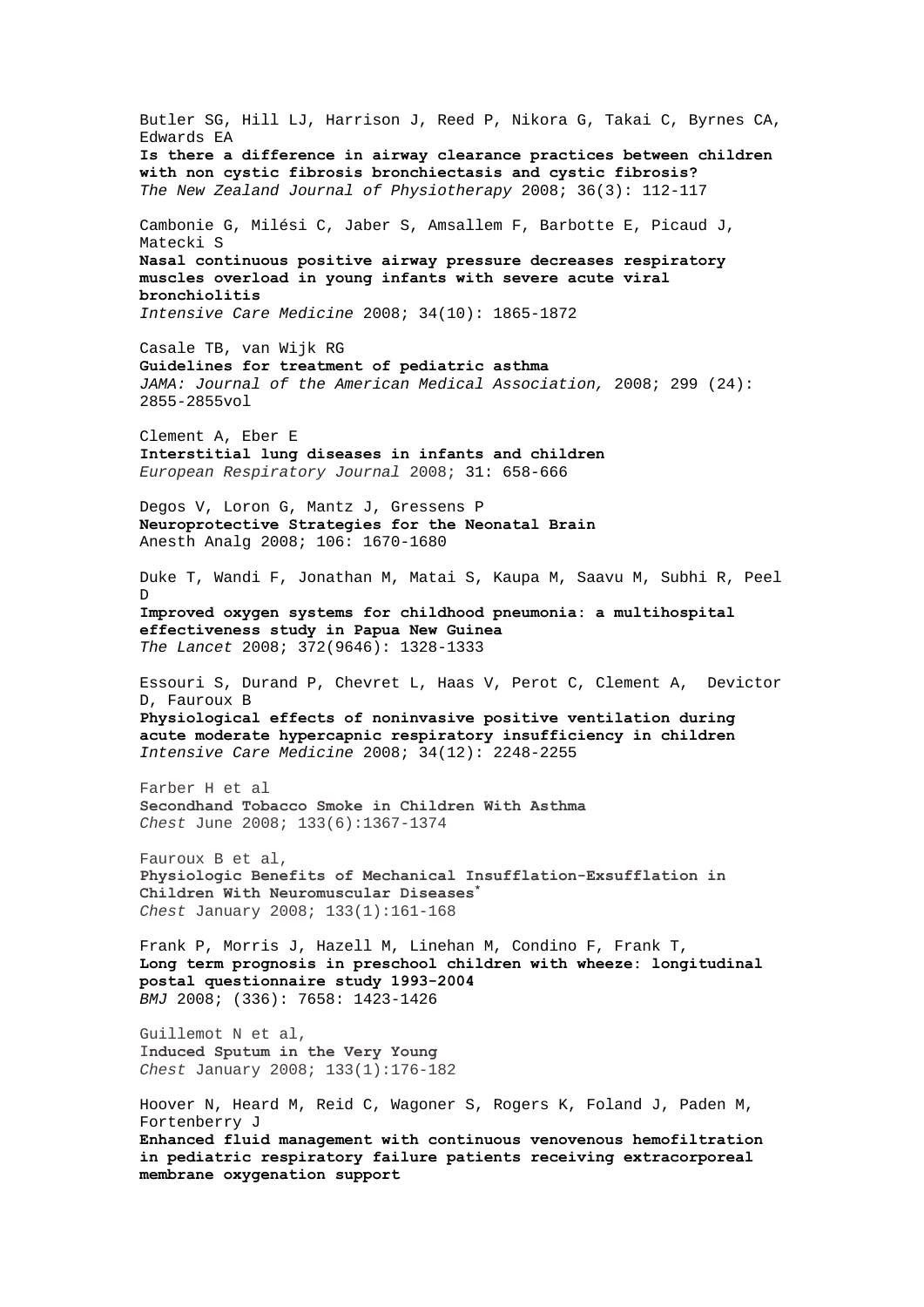*Intensive Care Medicine* 2008; 34(12): 2241-2247

Hough J, Flenady V, Johnston L, Woodgate P Chest physiotherapy for reducing respiratory morbidity in infants requiring ventilatory support Cochrane Database of Systematic Reviews: Issue 3 CD006445 YR: 2008

Howden Chapman P, Poerse N, Nicholls S, Gillespie-Bennett J, Viggers H, Cunningham M, Phipps R, Boulic M, Fjallstrom P, Free S, Chapman R, Shields D, Baker M, Cunningham C, Woodward W, Bullen C, Crane J **Effects of improved home heating on asthma in community dwelling children: randomised controlled trial**  *BMJ* 2008; 337 (7674): no page numbers

[Javouhey](http://www.springerlink.com/content/?Author=Etienne+Javouhey) E, [Barats](http://www.springerlink.com/content/?Author=Audrey+Barats) A, [Richard](http://www.springerlink.com/content/?Author=Nathalie+Richard) N, [Stamm](http://www.springerlink.com/content/?Author=Didier+Stamm) D, Floret D **[Non-invasive ventilation as primary ventilatory support for infants](http://www.springerlink.com/content/b28k718125112v6t/?p=6f603247aaed48a88b9c7f090cb4ecf5&pi=9)  [with severe bronchiolitis](http://www.springerlink.com/content/b28k718125112v6t/?p=6f603247aaed48a88b9c7f090cb4ecf5&pi=9)**  *Intensive Care Medicine* 2008; 34(9): 1608-1614

Kaditis A, Motoyama E, Zin W, Maekawa N, Nishio I, Imai T, Milic-Emili J **The Effect of Lung Expansion and Positive End-Expiratory Pressure on Respiratory Mechanics in Anesthetized Children** Anesth Analg 2008; 106: 775-785

Kirkeby A, Wisborg K, Uldbjerg N, Henriksen T **Risk of respiratory morbidity in term infants delivered by elective caesarean section: cohort study**  *BMJ* 2008; (336) 7364: 85-87

[Kneyber](http://www.springerlink.com/content/?Author=Martin+C.+J.+Kneyber) M, [Brouwers](http://www.springerlink.com/content/?Author=Arno+G.+A.+Brouwers) A, [Caris](http://www.springerlink.com/content/?Author=Jochem+A.+Caris) J, [Chedamni](http://www.springerlink.com/content/?Author=Sunita+Chedamni) S, [Plötz](http://www.springerlink.com/content/?Author=Frans+B.+Pl%c3%b6tz) F **[Acute respiratory distress syndrome: is it underrecognized in the](http://www.springerlink.com/content/b182576066tv1t27/?p=505394b7ffca4718ba68d5b49786c51b&pi=22)  [pediatric intensive care unit?](http://www.springerlink.com/content/b182576066tv1t27/?p=505394b7ffca4718ba68d5b49786c51b&pi=22)**  *Intensive Care Medicine* 2008; 34(4): 751-754

[Knoester](http://www.springerlink.com/content/?Author=Hendrika+Knoester) H, [Bronner](http://www.springerlink.com/content/?Author=Madelon+B.+Bronner) M, Bos A **[Surviving pediatric intensive care: physical outcome after 3 months](http://www.springerlink.com/content/f28122216v140663/?p=85ea63cec06c4c6cafbdb81f030976ab&pi=14)**  *Intensive Care Medicine* 2008; 34(6): 1076-1082

Kozlowska W, Bush A, wade A, aurora P, Carr S, Castle R, Hoo A-F, Lum S, Price J, Ranganathan S, saunders C, Stanojevic S, stroobant J, wallis C and Stocks J for the London Cystic Fibrosis Collaboration. **Lung function from infancy to pre-school years after clinical diagnosis of cystic fibrosis.**  *American Journal of Respiratory and Critical Care Medicine 2008; 178(1): 42-49.* 

Kuehni C, Strippoli M-P, Chauliac E et al. **Snoring in preschool children: prevalence, severity and risk factors** *European Respiratory Journal* 2008; 31: 326-333.

Kyriacou P, Jones D, Langford R, and Andy J. Petros **A Pilot Study of Neonatal and Pediatric Esophageal Pulse Oximetry** Anesth Analg 2008; 107: 905-908

[Lemson](http://www.springerlink.com/content/?Author=J.+Lemson) J, [Driessen](http://www.springerlink.com/content/?Author=J.+J.+Driessen) J, [van der Hoeven](http://www.springerlink.com/content/?Author=J.+G.+van+der+Hoeven) J **[The effect of neuromuscular blockade on oxygen consumption in sedated](http://www.springerlink.com/content/54m317pp24647488/?p=ec45afe0129c4aad94744de2007a2a62&pi=20)  [and mechanically ventilated pediatric patients after cardiac surgery](http://www.springerlink.com/content/54m317pp24647488/?p=ec45afe0129c4aad94744de2007a2a62&pi=20)**  *Intensive Care Medicine* 2008; 34(12): 2268-2272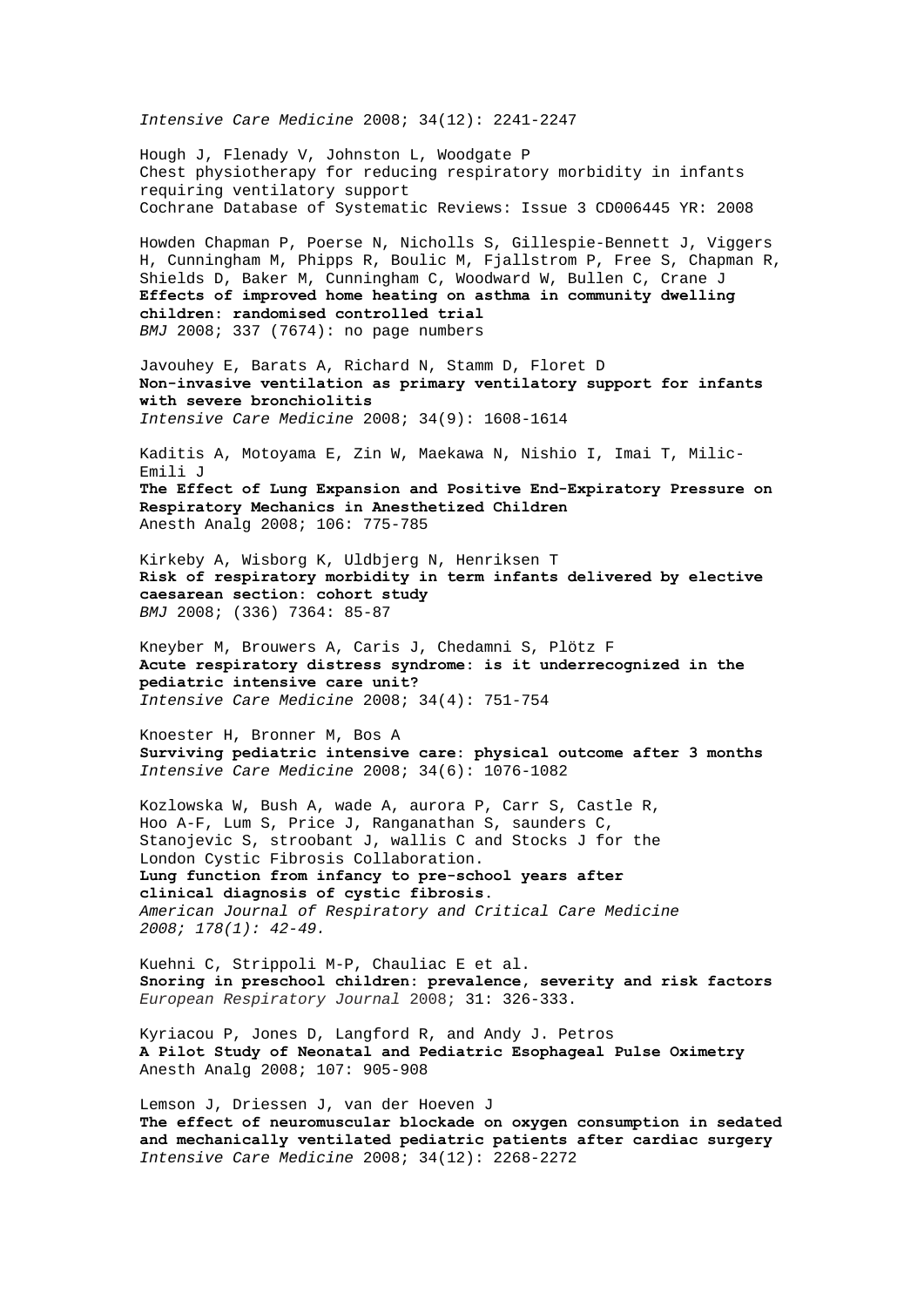Liben S, Papadatou D, Wolfe J **Paediatric palliative care: challenges and emerging ideas**  *The Lancet* 2008; 371(9615): 852-864 Milman N, Hoffmann A **Childhood sarcoidosis: long-term follow-up** *European Respiratory Journal* 2008; 31: 592-598 Morley C, Davis P, Doyle L, Brion L, Hascoet J-M, Carlin J for the COIN Trial Investigators **Nasal CPAP or Intubation at Birth for Very Preterm Infants**  *New England Journal of Medicine* 358(7): 700-708 Murphy K, Hannah M, Willan A, Hewson S, Ohlsson A, Kelly E, Matthews S, Saigal S, Asztalos E, Ross S, Delisle M, Amankwah K, Guselle P, Gafni A, Lee S, Armson B **Multiple courses of antenatal corticosteroids for preterm birth (MACS): a randomised controlled trial**  *The Lancet* 2008; 372(9656): 2143-2151 Numasaki M, Ohrui T, Sato A, He M, Arai H **Congenital tracheal stenosis and an anomalous origin of the right upper lobe bronchus**  *The Lancet* 2008; 371(9623): 1526 Paludo C, Zhang L, Lincho C, Lemos D , Real G, Bergamin J **Chest physical therapy for children hospitalised with acute pneumonia: a randomised controlled trial** *Thorax* 2008; 63: 791-794 [Pathan](http://www.springerlink.com/content/?Author=Nazima+Pathan) N, [Ridout](http://www.springerlink.com/content/?Author=Deborah+A.+Ridout) D, [Smith](http://www.springerlink.com/content/?Author=Elizabeth+Smith) E, [Goldmana](http://www.springerlink.com/content/?Author=Allan+P.+Goldman)nd [A, Brown](http://www.springerlink.com/content/?Author=Katherine+L.+Brown) K **[Predictors of outcome for children requiring respiratory extra](http://www.springerlink.com/content/4k327714up034k34/?p=6a06ec4cc832413fa63686c76da18ab8&pi=18)[corporeal life support: implications for inclusion and exclusion](http://www.springerlink.com/content/4k327714up034k34/?p=6a06ec4cc832413fa63686c76da18ab8&pi=18)  [criteria](http://www.springerlink.com/content/4k327714up034k34/?p=6a06ec4cc832413fa63686c76da18ab8&pi=18)**  *Intensive Care Medicine* 2008; 34(12): 2256-2263 [Principi](http://www.springerlink.com/content/?Author=Tania+Principi) T, [Morrison](http://www.springerlink.com/content/?Author=Gavin+C.+Morrison) G, [Matsui](http://www.springerlink.com/content/?Author=Doreen+M.+Matsui) D, [Speechley](http://www.springerlink.com/content/?Author=Kathy+N.+Speechley) K, [Seabrook](http://www.springerlink.com/content/?Author=Jamie+A.+Seabrook) J, [Singh](http://www.springerlink.com/content/?Author=Ram+N.+Singh) R, [Kornecki](http://www.springerlink.com/content/?Author=Alik+Kornecki) A **[Elective tracheostomy in mechanically ventilated children in Canada](http://www.springerlink.com/content/l22216131353533k/?p=75cd4b8f042d43cfbad2351223150d7e&pi=20)**  *Intensive Care Medicine* 2008; 34(8): 1498-1502 [Russell](http://www.springerlink.com/content/?Author=Robert+I.+Ross%c2%a0Russell) R, [Helms](http://www.springerlink.com/content/?Author=Peter+J.+Helms) P, [Elliott](http://www.springerlink.com/content/?Author=Martin+J.+Elliott) M **[A prospective study of phrenic nerve damage after cardiac surgery in](http://www.springerlink.com/content/y52h2u58287r0880/?p=7ed6e01e9cee4add8073923fc2d92ad8&pi=18)  [children](http://www.springerlink.com/content/y52h2u58287r0880/?p=7ed6e01e9cee4add8073923fc2d92ad8&pi=18)**  *Intensive Care Medicine* 2008; 34(4): 728-734 Stern D, Morgan W, Halonen M, Wright A, Martinez F **Wheezing and bronchial hyper-responsiveness in early childhood as predictors of newly diagnosed asthma in early adulthood: a longitudinal birth-cohort study**  *The Lancet* 2008; 372(9643): 1058-1064 [Tasker](http://www.springerlink.com/content/?Author=Robert+C.+Tasker) R **[CPAP and HFOV: different guises of the same underlying intensive care](http://www.springerlink.com/content/r0223178726540m2/?p=6f603247aaed48a88b9c7f090cb4ecf5&pi=2)  [strategy for supporting RSV bronchiolitis](http://www.springerlink.com/content/r0223178726540m2/?p=6f603247aaed48a88b9c7f090cb4ecf5&pi=2)**  *Intensive Care Medicine* 2008; 34(9): 1560-1561 Weber M, Klein N, Hartley J, Lock P, Malone M, Sebire N **Infection and sudden unexpected death in infancy: a systematic retrospective case review**  *The Lancet* 2008; 371(9627): 1848-1853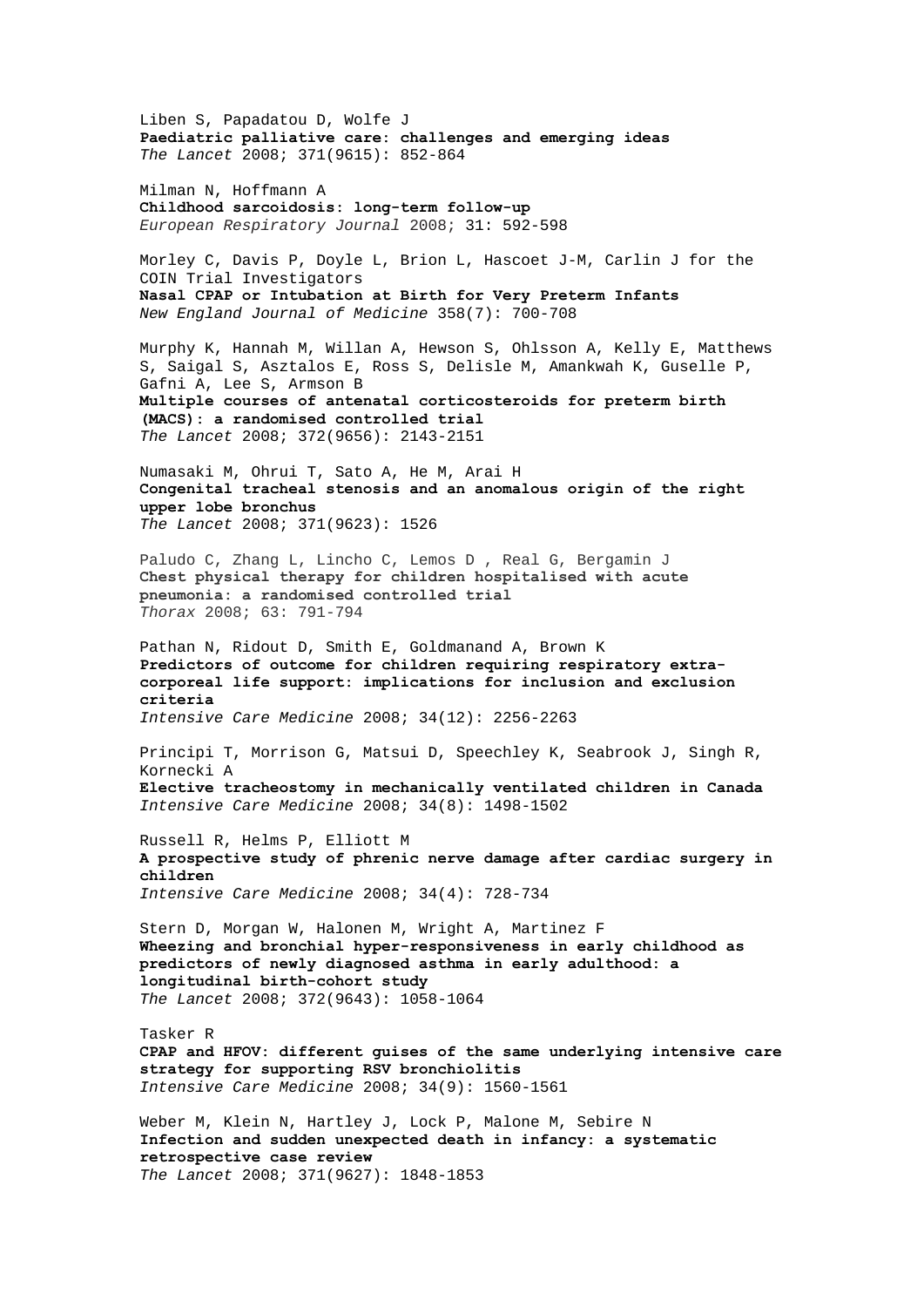## **Palliative Care**

Breitbart W, Alici Y **Agitation and delirium at the end of life: "We couldn't manage him".**  *JAMA: Journal of the American Medical Association* 2008; 300 (25): 2989-2911 Curtis J R **Palliative and end-of-life care for patients with severe COPD** *European Respiratory Journal* 2008; 32: 796-803 Ek K, Ternestedt BM **[Living with chronic obstructive pulmonary disease at the end of life:](http://web.ebscohost.com/ehost/viewarticle?data=dGJyMPPp44rp2%2fdV0%2bnjisfk5Ie46bdQtai2S7ak63nn5Kx95uXxjL6orUm0pbBIrq%2beUbiorlKvqJ5Zy5zyit%2fk8Xnh6ueH7N%2fiVaunskuwrbFLtqekhN%2fk5VXj5KR84LPhUOac8nnls79mpNfsVbCmrlG3qLFKsKakfu3o63nys%2bSN6uLyffbq&hid=101)  [a phenomenological study.](http://web.ebscohost.com/ehost/viewarticle?data=dGJyMPPp44rp2%2fdV0%2bnjisfk5Ie46bdQtai2S7ak63nn5Kx95uXxjL6orUm0pbBIrq%2beUbiorlKvqJ5Zy5zyit%2fk8Xnh6ueH7N%2fiVaunskuwrbFLtqekhN%2fk5VXj5KR84LPhUOac8nnls79mpNfsVbCmrlG3qLFKsKakfu3o63nys%2bSN6uLyffbq&hid=101)**  *Journal of Advanced Nursing,* 2008 May; 62 (4): 470-8 Lanken P, Terry P, DeLisser H, Fahy B, Hansen-Flaschen J, Heffner J, Levy M, Mularski R, Osbourne M, Prendergast T, Rocker G, Sibbald W, Wilfond B, Yankaskas J on behalf of the American Thoracic Society End of Life Care Task Force. **An official ATS clinical policy statement: Palliative care for patients with respiratory diseases and critical illnesses.**  *American Journal of Respiratory and Critical Care Medicine 2008; 177(8): 912-927.*  Reitjens J, Van Delden J, Onwuteaka-Philipsen B, Buiting H, van der Maas P, van der Heide A, **Continuous deep sedation for patients nearing death in the Netherlands: descriptive study**

Shanawani H et al, **Meeting Physicians' Responsibilities in Providing End-of-Life Care**  *Chest* March 2008; 133(3):775-786

Sinuff T, Cook DJ, Keenan SP et al. **Noninvasive ventilation for acute respiratory failure near the end of life**  *Critical Care Medicine* 2008; 36(3): 789-794

## **Physiology**

*BMJ* 2008; (336) 7648: 810-813,

Panettieri R, Kotlikoff M, Gerthoffer W, Hershenson M, Woodruff P, Hall I, Banks-Schlegel S. **Airway smooth muscle in bronchial tone, inflammation and remodelling. Basic knowledge to clinical relevance.**  *American Journal of Respiratory and Critical Care Medicine 2008;177(3):248-252.* 

[Pelosi](http://www.springerlink.com/content/?Author=Paolo+Pelosi) P[, Rocco](http://www.springerlink.com/content/?Author=Patricia+R.+Rocco) P **[Effects of mechanical ventilation on the extracellular matrix](http://www.springerlink.com/content/q258565x333v185h/?p=bb11e35218234b049057c8140c5e05e3&pi=6)**  *Intensive Care Medicine* 2008; 34(4): 631-639

Sommer N, Dietrich A, Schermuly RT et al. **Regulation of hypoxic pulmonary vasoconstriction: basic mechanisms** *European Respiratory Journal* 2008; 32: 1639-1651

## **Pulmonary Infection**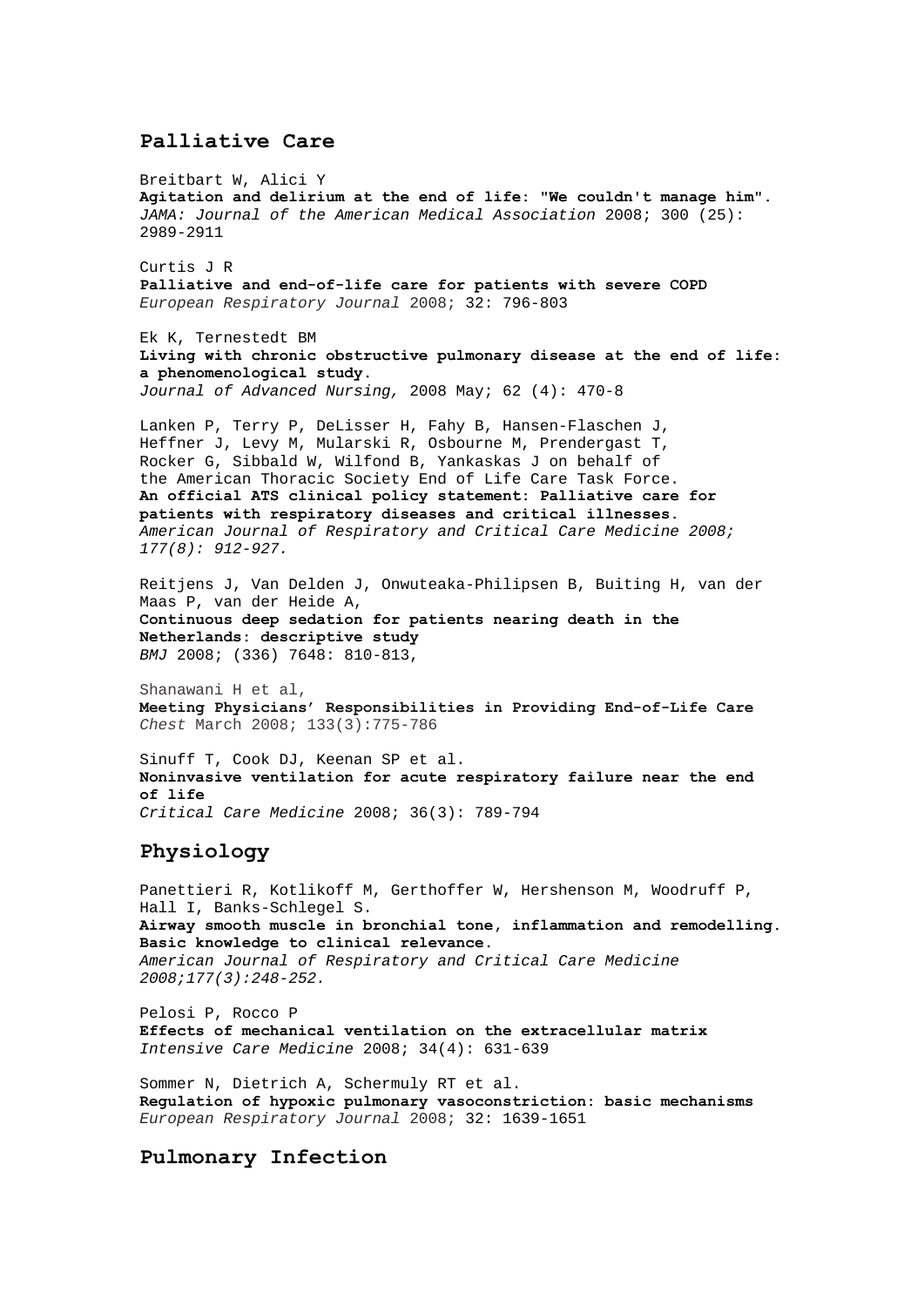Boussaud V, Guillemain R, Grenet D, Coley N, Souilamas R, Bonnette P, Stern M **Incidence and characteristics of viral community-acquired pneumonia in adults** *Thorax* 2008; 63: 42-48

Davis J, Welsh D, Beard C, Jones J, Lawrence G, Fox M, Crothers K, A Morris A, Charbonnet D, Swartzman A, Huang L **Pneumocystis colonisation is common among hospitalised HIV infected patients with non-***Pneumocystis* **pneumonia** *Thorax* 2008; 63: 329-334

Guessous I, Cornuz J, Stoianov R, Burnand B, Fitting J, Yersin B, Lamy O **[Efficacy of clinical guideline implementation to improve the](http://www.sciencedirect.com/science?_ob=ArticleURL&_udi=B6WWS-4SYD9PH-3&_user=10&_coverDate=09%2F30%2F2008&_rdoc=6&_fmt=high&_orig=browse&_srch=doc-info(%23toc%237138%232008%23998979990%23695208%23FLA%23display%23Volume)&_cdi=7138&_sort=d&_docanchor=&_ct=18&_acct=C000050221&_version=1&_urlVersion=0&_userid=10&md5=96225312f7fec49aebf39378b7ccd5d0)  [appropriateness of chest physiotherapy prescription among inpatients](http://www.sciencedirect.com/science?_ob=ArticleURL&_udi=B6WWS-4SYD9PH-3&_user=10&_coverDate=09%2F30%2F2008&_rdoc=6&_fmt=high&_orig=browse&_srch=doc-info(%23toc%237138%232008%23998979990%23695208%23FLA%23display%23Volume)&_cdi=7138&_sort=d&_docanchor=&_ct=18&_acct=C000050221&_version=1&_urlVersion=0&_userid=10&md5=96225312f7fec49aebf39378b7ccd5d0)  [with community-acquired pneumonia](http://www.sciencedirect.com/science?_ob=ArticleURL&_udi=B6WWS-4SYD9PH-3&_user=10&_coverDate=09%2F30%2F2008&_rdoc=6&_fmt=high&_orig=browse&_srch=doc-info(%23toc%237138%232008%23998979990%23695208%23FLA%23display%23Volume)&_cdi=7138&_sort=d&_docanchor=&_ct=18&_acct=C000050221&_version=1&_urlVersion=0&_userid=10&md5=96225312f7fec49aebf39378b7ccd5d0)** *Respiratory Medicine* 2008; 102(9): 1257-1263

Mizgerd J. **Acute Lower Respiratory Tract Infection**  *New England Journal of Medicine* 358 (7): 716-727

Paludo C, Zhang L, Lincho C, Lemos D , Real G, Bergamin J **Chest physical therapy for children hospitalised with acute pneumonia: a randomised controlled trial** *Thorax* 2008; 63: 791-794

#### **Pulmonary Rehabilitation**

Bartels M, Stavrolakes K **Poster 27: A Study of the Benefits of Pulmonary Rehabilitation in 33 Patients with Severe Emphysema**  *Archives of Physical Medicine and Rehabilitation* 2008; 89(11): e29

Crisafulli E, Costi S, Luppi F, Cirelli G, Cilione G, Coletti O, Fabbri L M, and Clini E M **Role of comorbidities in a cohort of patients with COPD undergoing pulmonary rehabilitation**. *Thorax* 2008; 63: 487-492.

Huijsmans R, de Haan A, ten Hacken N, Straver R, van't Hul A **[The clinical utility of the GOLD classification of COPD disease](http://www.sciencedirect.com/science?_ob=ArticleURL&_udi=B6WWS-4PP7R4T-1&_user=10&_coverDate=01%2F31%2F2008&_rdoc=23&_fmt=high&_orig=browse&_srch=doc-info(%23toc%237138%232008%23998979998%23675265%23FLA%23display%23Volume)&_cdi=7138&_sort=d&_docanchor=&_ct=24&_acct=C000050221&_version=1&_urlVersion=0&_userid=10&md5=a8e99948d171fa402f2c250936816a28)  [severity in pulmonary rehabilitation](http://www.sciencedirect.com/science?_ob=ArticleURL&_udi=B6WWS-4PP7R4T-1&_user=10&_coverDate=01%2F31%2F2008&_rdoc=23&_fmt=high&_orig=browse&_srch=doc-info(%23toc%237138%232008%23998979998%23675265%23FLA%23display%23Volume)&_cdi=7138&_sort=d&_docanchor=&_ct=24&_acct=C000050221&_version=1&_urlVersion=0&_userid=10&md5=a8e99948d171fa402f2c250936816a28)** *Respiratory Medicine* 2008; 102(1): 162-171

Jones R, Wang X, Harding S, Bott J, Hyland M **[Educational impact of pulmonary rehabilitation: Lung Information](http://www.sciencedirect.com/science?_ob=ArticleURL&_udi=B6WWS-4T4J19M-1&_user=10&_coverDate=10%2F31%2F2008&_rdoc=13&_fmt=high&_orig=browse&_srch=doc-info(%23toc%237138%232008%23998979989%23696953%23FLA%23display%23Volume)&_cdi=7138&_sort=d&_docanchor=&_ct=23&_acct=C000050221&_version=1&_urlVersion=0&_userid=10&md5=4c66378615ec645bdd94d39486ee06a9)  [Needs Questionnaire](http://www.sciencedirect.com/science?_ob=ArticleURL&_udi=B6WWS-4T4J19M-1&_user=10&_coverDate=10%2F31%2F2008&_rdoc=13&_fmt=high&_orig=browse&_srch=doc-info(%23toc%237138%232008%23998979989%23696953%23FLA%23display%23Volume)&_cdi=7138&_sort=d&_docanchor=&_ct=23&_acct=C000050221&_version=1&_urlVersion=0&_userid=10&md5=4c66378615ec645bdd94d39486ee06a9)** *Respiratory Medicine* 2008; 102(10): 1439-1445

Laviolette L, Bourbeau J, Bernard S, Lacasse Y, Pepin V , Breton M-J, Baltzan M, Rouleau M, Maltais F **Assessing the impact of pulmonary rehabilitation on functional status in COPD** *Thorax* 2008; 63: 115-121

Maltais F, Saey D, Debigare R. **Enhancing the benefits of pulmonary rehabilitation: Doing more for a few or doing a little less for many.**  *American Journal of Respiratory and Critical Care Medicine*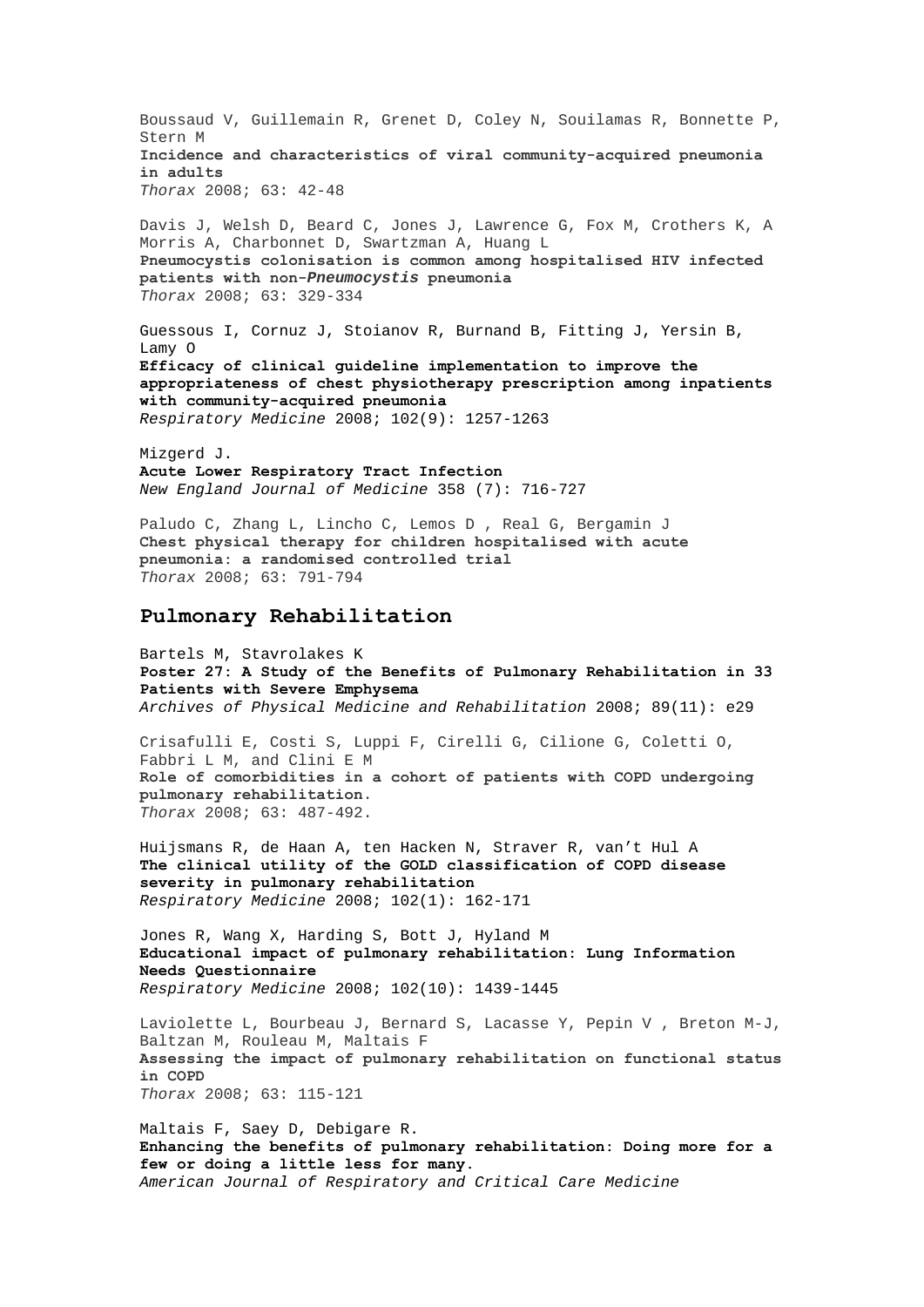*2008; 178(3): 215-216.* 

Moullec G, Ninot G, Varray A, Desplan J, Hayot M, Prefaut C **[An innovative maintenance follow-up program after a first inpatient](http://www.sciencedirect.com/science?_ob=ArticleURL&_udi=B6WWS-4RFKKH7-3&_user=10&_coverDate=04%2F30%2F2008&_rdoc=11&_fmt=high&_orig=browse&_srch=doc-info(%23toc%237138%232008%23998979995%23682465%23FLA%23display%23Volume)&_cdi=7138&_sort=d&_docanchor=&_ct=24&_acct=C000050221&_version=1&_urlVersion=0&_userid=10&md5=a87d0a4d035ea9009e61e6e2e47d8411)  [pulmonary rehabilitation](http://www.sciencedirect.com/science?_ob=ArticleURL&_udi=B6WWS-4RFKKH7-3&_user=10&_coverDate=04%2F30%2F2008&_rdoc=11&_fmt=high&_orig=browse&_srch=doc-info(%23toc%237138%232008%23998979995%23682465%23FLA%23display%23Volume)&_cdi=7138&_sort=d&_docanchor=&_ct=24&_acct=C000050221&_version=1&_urlVersion=0&_userid=10&md5=a87d0a4d035ea9009e61e6e2e47d8411)** *Respiratory Medicine* 2008; 102(4): 556-566

Sabit R, Griffiths T, Watkins A, Evans W, Bolton C, Shale D, Lewis K **[Predictors of poor attendance at an outpatient pulmonary](http://www.sciencedirect.com/science?_ob=ArticleURL&_udi=B6WWS-4S1JK07-1&_user=10&_coverDate=06%2F30%2F2008&_rdoc=4&_fmt=high&_orig=browse&_srch=doc-info(%23toc%237138%232008%23998979993%23689062%23FLA%23display%23Volume)&_cdi=7138&_sort=d&_docanchor=&_ct=22&_acct=C000050221&_version=1&_urlVersion=0&_userid=10&md5=1874ee75d0a4d7c8a4b7172dea0bdfba)  [rehabilitation programme](http://www.sciencedirect.com/science?_ob=ArticleURL&_udi=B6WWS-4S1JK07-1&_user=10&_coverDate=06%2F30%2F2008&_rdoc=4&_fmt=high&_orig=browse&_srch=doc-info(%23toc%237138%232008%23998979993%23689062%23FLA%23display%23Volume)&_cdi=7138&_sort=d&_docanchor=&_ct=22&_acct=C000050221&_version=1&_urlVersion=0&_userid=10&md5=1874ee75d0a4d7c8a4b7172dea0bdfba)** *Respiratory Medicine* 2008; 102(6): 819-824

Skumlien S, Skogedal E, Skrede Ryg M, Bjørtuft Ø **[Endurance or resistance training in primary care after in-patient](http://www.sciencedirect.com/science?_ob=ArticleURL&_udi=B6WWS-4R71DN2-1&_user=10&_coverDate=03%2F31%2F2008&_rdoc=16&_fmt=high&_orig=browse&_srch=doc-info(%23toc%237138%232008%23998979996%23679701%23FLA%23display%23Volume)&_cdi=7138&_sort=d&_docanchor=&_ct=24&_acct=C000050221&_version=1&_urlVersion=0&_userid=10&md5=9673c19687e870d58a008639a520eb55)  [rehabilitation for COPD?](http://www.sciencedirect.com/science?_ob=ArticleURL&_udi=B6WWS-4R71DN2-1&_user=10&_coverDate=03%2F31%2F2008&_rdoc=16&_fmt=high&_orig=browse&_srch=doc-info(%23toc%237138%232008%23998979996%23679701%23FLA%23display%23Volume)&_cdi=7138&_sort=d&_docanchor=&_ct=24&_acct=C000050221&_version=1&_urlVersion=0&_userid=10&md5=9673c19687e870d58a008639a520eb55)** *Respiratory Medicine* 2008; 102(3): 422-429

Swigris J, Brown K, Make B, Wamboldt F **[Pulmonary rehabilitation in idiopathic pulmonary fibrosis: A call for](http://www.sciencedirect.com/science?_ob=ArticleURL&_udi=B6WWS-4TMYJWV-1&_user=10&_coverDate=12%2F31%2F2008&_rdoc=1&_fmt=high&_orig=browse&_srch=doc-info(%23toc%237138%232008%23998979987%23701939%23FLA%23display%23Volume)&_cdi=7138&_sort=d&_docanchor=&_ct=25&_acct=C000050221&_version=1&_urlVersion=0&_userid=10&md5=d91dbc34aa97bbcd2d9d49258e633ea4)  [continued investigation](http://www.sciencedirect.com/science?_ob=ArticleURL&_udi=B6WWS-4TMYJWV-1&_user=10&_coverDate=12%2F31%2F2008&_rdoc=1&_fmt=high&_orig=browse&_srch=doc-info(%23toc%237138%232008%23998979987%23701939%23FLA%23display%23Volume)&_cdi=7138&_sort=d&_docanchor=&_ct=25&_acct=C000050221&_version=1&_urlVersion=0&_userid=10&md5=d91dbc34aa97bbcd2d9d49258e633ea4)** *Respiratory Medicine* 2008; 102(12): 1675-1680

Vincent H, Vincent K **Poster 31: Rehabilitation Outcomes in Chronic Obstructive Pulmonary Disease in Two Postacute Care Settings: Influence of Therapy Participation**  *Archives of Physical Medicine and Rehabilitation* 2008; 89(11): e30

#### **Rehabilitation in Critical Care**

Bahadur K, Jones G, Ntoumenopoulos G **[An observational study of sitting out of bed in tracheostomised](http://www.physiotherapyjournal.com/article/S0031-9406(08)00107-7/abstract)  [patients in the intensive care unit](http://www.physiotherapyjournal.com/article/S0031-9406(08)00107-7/abstract)** *Physiotherapy* 2008; 94 (4): 300-305

McWilliams D J, Pantelides K P **Does Physiotherapy led early mobilisation affect length of stay in ICU?**  Journal of the Association of Chartered Physiotherapists in Respiratory Care 40: 5-9

Morris PE, Goad A, Thompson C et al. **Early intensive care unit mobility therapy in the treatment of acute respiratory failure**  *Critical Care Medicine* 2008; 36(8): 2238-2243

Skinner E, Berney S, Warrillow S, Denehy L **[Rehabilitation and exercise prescription in Australian intensive care](http://www.physiotherapyjournal.com/article/S0031-9406(08)00003-5/abstract)  [units](http://www.physiotherapyjournal.com/article/S0031-9406(08)00003-5/abstract)**  *Physiotherapy* 2008; 94 (3): 220-229

Thomsen GE, Snow GL, Rodriguez L, **Patients with respiratory failure increase ambulation after transfer to an intensive care unit where early activity is a priority**  *Critical Care Medicine* 2008; 36(4): 1119-1124

#### **Research**

Anderson L, Pickering N **Ethical review of physiotherapy research**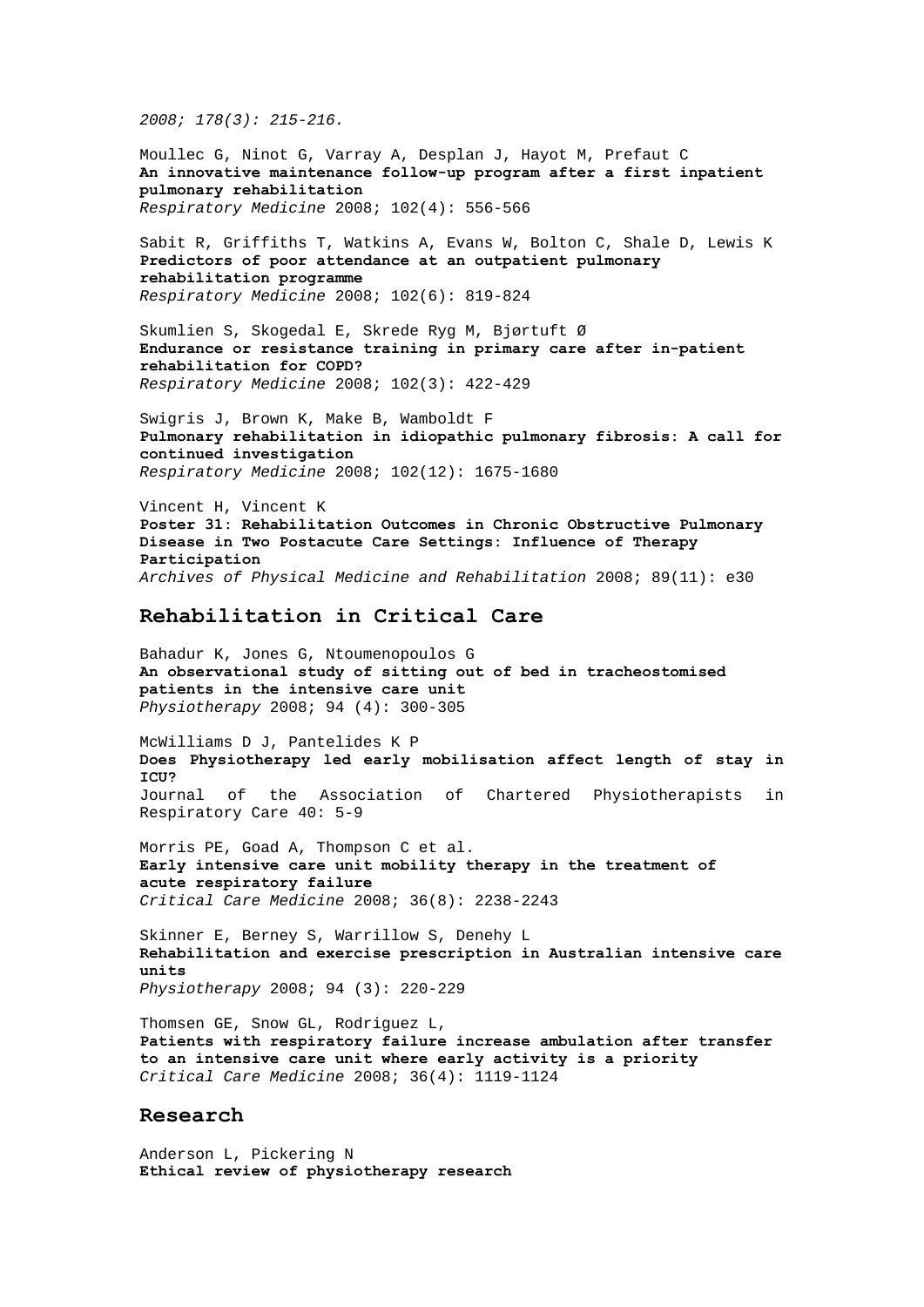*The New Zealand Journal of Physiotherapy* 2008; 36(3): 138-143

Herbert D **[What does 'clinically important' really mean?](http://ajp.physiotherapy.asn.au/AJP/vol_54/4/AustJPhysiotherv54i4Editorial.pdf)** Australian Journal of Physiotherapy 2008; 54 (3): 212

Miller F and Emanuel E **Quality-Improvement Research and Informed Consent**  *New England Journal of Medicine* 358 (8): 765-767

#### **Sepsis**

[Akça](http://www.springerlink.com/content/?Author=Ozan+Ak%c3%a7a) O **[Carbon dioxide and tissue oxygenation: is there sufficient evidence](http://www.springerlink.com/content/f8m4gj4q3215227w/?p=af3cdd73c44e45f788c60cf812383ae9&pi=3)  [to support application of hypercapnia for hemodynamic stability and](http://www.springerlink.com/content/f8m4gj4q3215227w/?p=af3cdd73c44e45f788c60cf812383ae9&pi=3)  [better tissue perfusion in sepsis?](http://www.springerlink.com/content/f8m4gj4q3215227w/?p=af3cdd73c44e45f788c60cf812383ae9&pi=3)**  *Intensive Care Medicine* 2008; 34(10): 1752-1754

[Dellinger](http://www.springerlink.com/content/?Author=R.+Phillip+Dellinger) R, [Levy](http://www.springerlink.com/content/?Author=Mitchell+M.+Levy) M, [Carlet](http://www.springerlink.com/content/?Author=Jean+M.+Carlet) J, [Bion](http://www.springerlink.com/content/?Author=Julian+Bion) J, [Parker](http://www.springerlink.com/content/?Author=Margaret+M.+Parker) M, [Jaeschke](http://www.springerlink.com/content/?Author=Roman+Jaeschke) R, [Reinhart](http://www.springerlink.com/content/?Author=Konrad+Reinhart) K, [Angus](http://www.springerlink.com/content/?Author=Derek+C.+Angus) D, [Brun-Buisson](http://www.springerlink.com/content/?Author=Christian+Brun-Buisson) C, [Beale](http://www.springerlink.com/content/?Author=Richard+Beale) R, [Calandra](http://www.springerlink.com/content/?Author=Thierry+Calandra) T, [Dhainaut](http://www.springerlink.com/content/?Author=Jean-Francois+Dhainaut)  J, [Gerlach](http://www.springerlink.com/content/?Author=Herwig+Gerlach) H, [Harvey](http://www.springerlink.com/content/?Author=Maurene+Harvey) M, [Marini](http://www.springerlink.com/content/?Author=John+J.+Marini) J[, Marshall](http://www.springerlink.com/content/?Author=John+Marshall) J, [Ranieri](http://www.springerlink.com/content/?Author=Marco+Ranieri) M, [Ramsay](http://www.springerlink.com/content/?Author=Graham+Ramsay) G, [Sevransky](http://www.springerlink.com/content/?Author=Jonathan+Sevransky) J[, Thompson](http://www.springerlink.com/content/?Author=B.+Taylor+Thompson) B, [Townsend](http://www.springerlink.com/content/?Author=Sean+Townsend) S, [Vender](http://www.springerlink.com/content/?Author=Jeffrey+S.+Vender) J, [Zimmerman](http://www.springerlink.com/content/?Author=Janice+L.+Zimmerman) J, [Vincent](http://www.springerlink.com/content/?Author=Jean-Louis+Vincent) J **[Surviving Sepsis Campaign: International guidelines for management of](http://www.springerlink.com/content/083768t7805n2110/?p=ac22d150fcf2427eb1ba5f2334e6deab&pi=3)  [severe sepsis and septic shock: 2008](http://www.springerlink.com/content/083768t7805n2110/?p=ac22d150fcf2427eb1ba5f2334e6deab&pi=3)**  *Intensive Care Medicine* 2008; 34(1): 17-60

Hofhuis J, Spronk P, van Stel H, Schrijvers A, Rommes J, Bakker J **The Impact of Severe Sepsis on Health-Related Quality of Life: A Long-Term Follow-Up Study** Anesth Analg 2008; 107: 1957-1964

Sakr Y, Vincent JL, Ruokonen E, Pizzamiglio M, Installe E, Reinhart K, Moreno R, on behalf of the "Sepsis Occurrence in Acutely Ill Patients" Investigators **[Sepsis and organ system failure are major determinants of post–](http://www.jccjournal.org/article/S0883-9441(07)00156-6/abstract) [intensive care unit mortality](http://www.jccjournal.org/article/S0883-9441(07)00156-6/abstract)** *Journal of Critical Care.* 2008; 23 (4): 475-483

Sprung C, Annane D, Keh D, Moreno R, Singer M, Freivogel K, Weiss K, Benbenishty J, Kalenka A, Forst H, Laterre P-F, Reinhart K, Cuthbertson B, Payen D, Briegel J for the CORTICUS Study Group **Hydrocortisone Therapy for Patients with Septic Shock**  *New England Journal of Medicine* 358(2): 111-124

Zambon M, Ceola M, Almeida-de-Castro R, Gullo A, Vincent JL **[Implementation of the Surviving Sepsis Campaign guidelines for severe](http://www.jccjournal.org/article/S0883-9441(07)00107-4/abstract)  [sepsis and septic shock: We could go faster](http://www.jccjournal.org/article/S0883-9441(07)00107-4/abstract)** *Journal of Critical Care.* 2008; 23 (4): 455-460

#### **Smoking Cessation**

Aubin H-J, Bobak A, Britton J, Oncken C, Billing C, Jr, Gong J, Williams K, Reeves K **Varenicline versus transdermal nicotine patch for smoking cessation: results from a randomised open-label trial** *Thorax* 2008; 63: 717-724

Aveyard P, Johnson C, Fillingham S, Parsons A, Murphy M,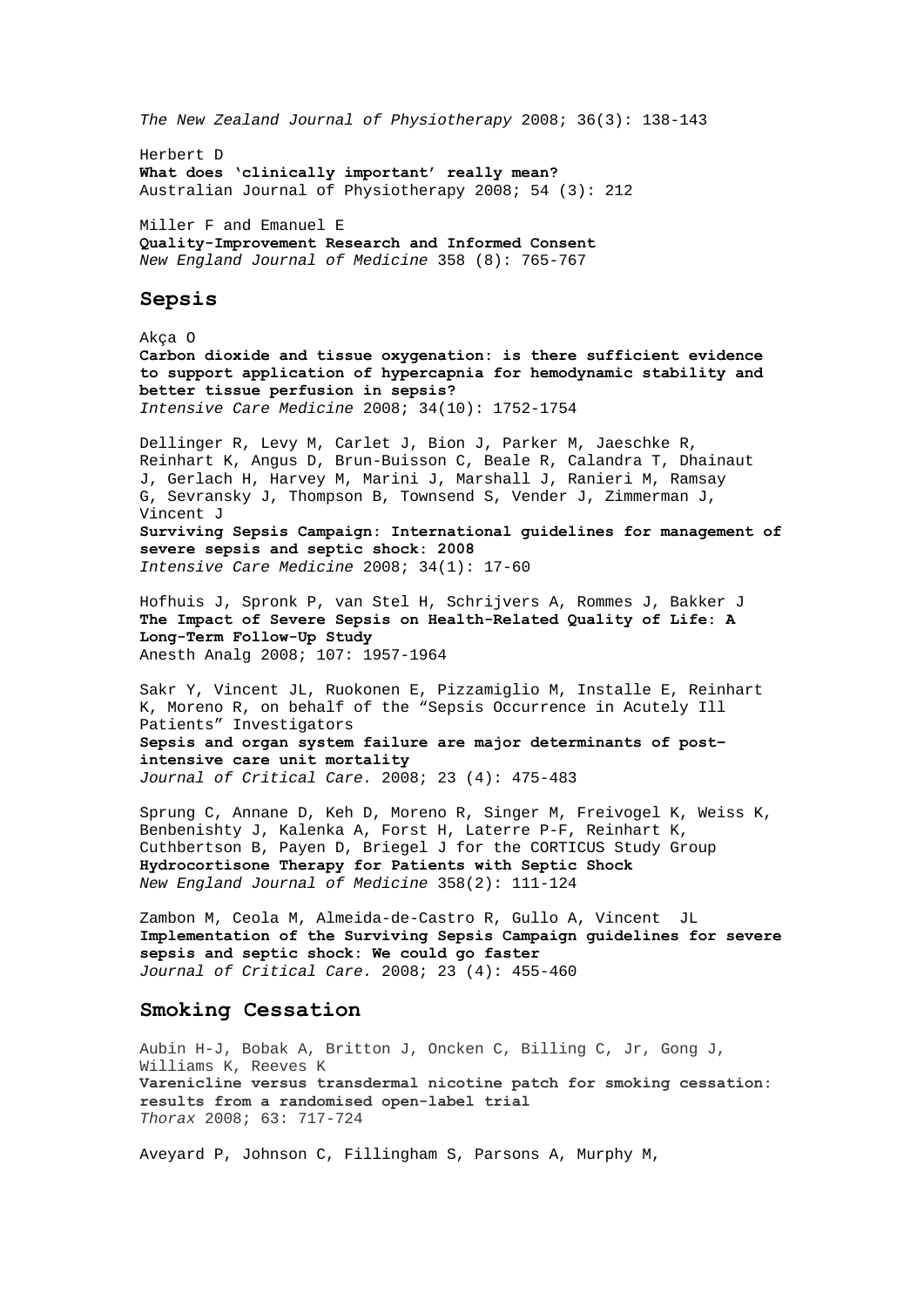**Nortriptyline plus nicotine replacement versus placebo plus nicotine replacement for smoking cessation: pragmatic randomised controlled trial** *BMJ* 2008 ;(336): 7652: 1223-1227

Munn Z **[Psychosocial interventions for smoking cessation in patients with](http://web.ebscohost.com/ehost/viewarticle?data=dGJyMPPp44rp2%2fdV0%2bnjisfk5Ie46bdQtai2S7ak63nn5Kx95uXxjL6orUm0pbBIrq%2beUbipt1Kyq55Zy5zyit%2fk8Xnh6ueH7N%2fiVaunskixprROtqiuPurX7H%2b72%2bw%2b4ti7e7bepIzf3btZzJzfhruorkmup7BLsK63PuTl8IXf6rt%2b8%2bLqjOPu8gAA&hid=12)  [coronary heart disease](http://web.ebscohost.com/ehost/viewarticle?data=dGJyMPPp44rp2%2fdV0%2bnjisfk5Ie46bdQtai2S7ak63nn5Kx95uXxjL6orUm0pbBIrq%2beUbipt1Kyq55Zy5zyit%2fk8Xnh6ueH7N%2fiVaunskixprROtqiuPurX7H%2b72%2bw%2b4ti7e7bepIzf3btZzJzfhruorkmup7BLsK63PuTl8IXf6rt%2b8%2bLqjOPu8gAA&hid=12)** *Journal of Advanced Nursing*, 2008 Dec; 64 (5): 457-8

Parkes G, Greenhalgh, Griffin M, Dent R **Effect on smoking quit rate of telling patients their lung age: the Step2quit randomised controlled trial** *BMJ* 2008; (336) 7644: 598-600,

#### **Spinal Cord Injury**

Beilby J, Mulligan H **Deep vein thrombosis and heterotopic ossification following spinal cord injury – a clinical perspective for physiotherapists**  *The New Zealand Journal of Physiotherapy* 2008; 36(1): 7-14

# **Traumatic and Hypoxic Brain Injury**

Bryant R, **Disentangling Mild Traumatic Brain Injury and Stress Reactions**  *New England Journal of Medicine* 358 (5): 525-527

Hansen T, Larsen K, Engberg A **The Association of Functional Oral Intake and Pneumonia in Patients with Severe Traumatic Brain Injury** *Archives of Physical Medicine and Rehabilitation* 2008; 89(11): 2114- 2120

Smith M **Monitoring Intracranial Pressure in Traumatic Brain Injury** Anesth Analg 2008; 106: 240-248

White H, Venkatesh B **Cerebral Perfusion Pressure in Neurotrauma: A Review** Anesth Analg 2008; 107: 979-988

## **Ventilator Associated Pneumonia**

Chastre J **Preventing ventilator-associated pneumonia: could silver-coated endotracheal tubes be the answer?**  *JAMA: Journal of the American Medical Association* 2008: 300 (7): 842- 844

Delisle M, Williamson D, Perreault M, Albert M, Jiang X, Heyland D **[The clinical significance of](http://www.jccjournal.org/article/S0883-9441(08)00019-1/abstract)** *[Candida](http://www.jccjournal.org/article/S0883-9441(08)00019-1/abstract)* **[colonization of respiratory](http://www.jccjournal.org/article/S0883-9441(08)00019-1/abstract)  [tract secretions in critically ill patients](http://www.jccjournal.org/article/S0883-9441(08)00019-1/abstract)** *Journal of Critical Care* 2008; 23 (1): 11-17

Giard M, Lepape A, Allaouchiche B,Guerin C, Lehot JJ, Robert MO, Fournier G, Jacques D, Chassard D, Gueugniaud PY, Artru F, Petit P, Robert D, Mohammedi I, Girard R, Cêtre JC, Nicolle MC, Grando J, Fabry J, Vanhems P **Early- and late-onset ventilator-associated pneumonia acquired in**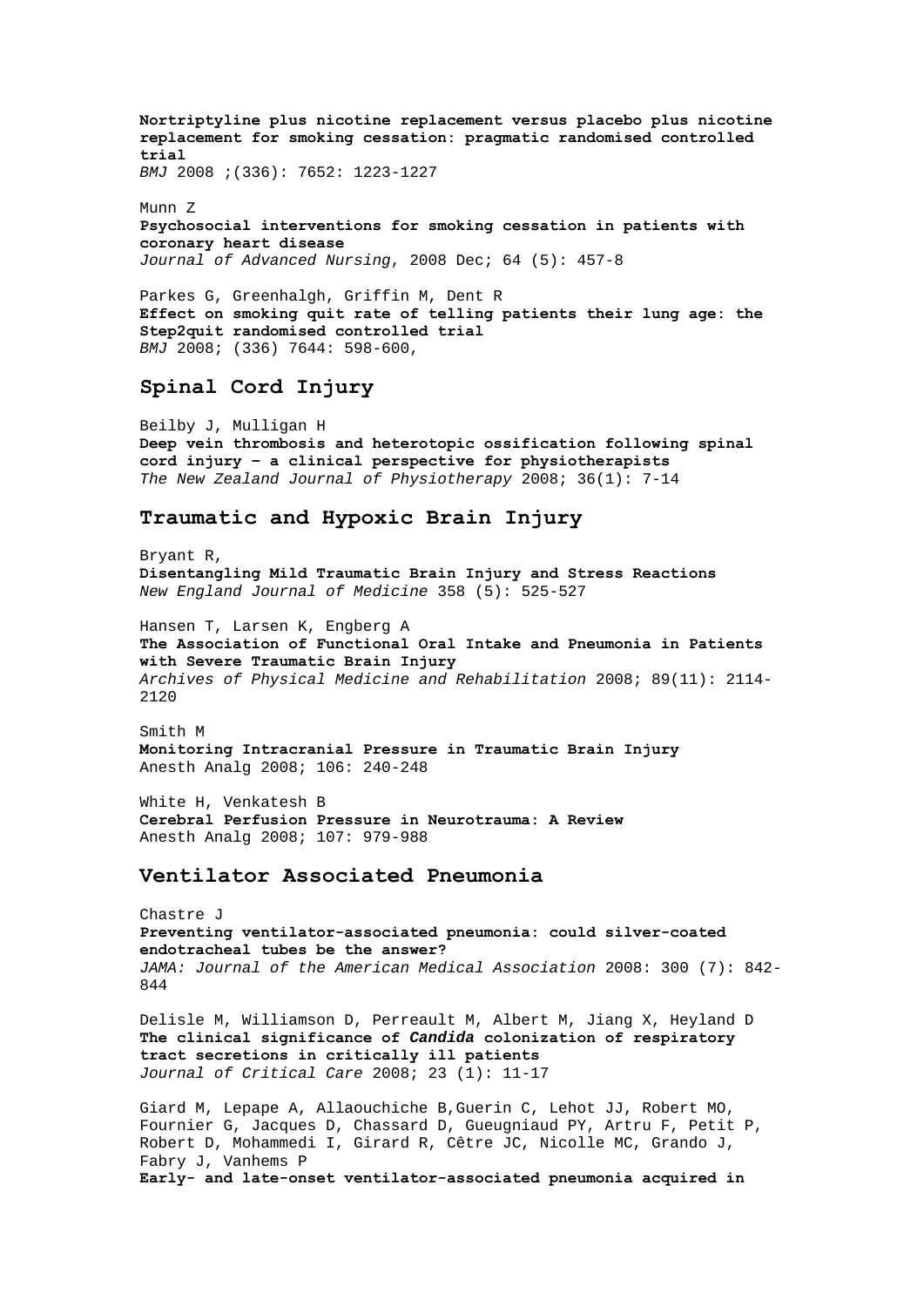**[the intensive care unit: comparison of risk factors](http://www.jccjournal.org/article/S0883-9441(07)00110-4/abstract)**  *Journal of Critical Care.* 2008; 23 (1): 27-33 Gursel G, Aydogdu M, Ozyilmaz E, Ozis T **[Risk factors for treatment failure in patients with ventilator](http://www.jccjournal.org/article/S0883-9441(08)00020-8/abstract)[associated pneumonia receiving appropriate antibiotic therapy](http://www.jccjournal.org/article/S0883-9441(08)00020-8/abstract)**  *Journal of Critical Care.* 2008; 23 (1): 34-40 Klompas M **Silver-coated endotracheal tubes and patient outcomes in ventilatorassociated pneumonia**  *JAMA: Journal of the American Medical Association*, 2008; 300 (22) 2605-2606 Kuti E, Patel A, Coleman C **[Impact of inappropriate antibiotic therapy on mortality in patients](http://www.jccjournal.org/article/S0883-9441(07)00148-7/abstract)  [with ventilator-associated pneumonia and blood stream infection: A](http://www.jccjournal.org/article/S0883-9441(07)00148-7/abstract)  [meta-analysis](http://www.jccjournal.org/article/S0883-9441(07)00148-7/abstract)**  *Journal of Critical Care.* 2008; 23 (1): 91-100 Muscedere J, Dodek P, Keenan S, Fowler R, Cook D, Heyland D, for the VAP Guidelines Committee and the Canadian Critical Care Trials Group **[Comprehensive evidence-based clinical practice guidelines for](http://www.jccjournal.org/article/S0883-9441(08)00005-1/abstract)  [ventilator-associated pneumonia: Prevention](http://www.jccjournal.org/article/S0883-9441(08)00005-1/abstract)** *Journal of Critical Care.* 2008; 23 (1): 126-137 Muscedere J, Dodek P, Keenan S, Fowler R, Cook D, Heyland D, for the VAP Guidelines Committee and the Canadian Critical Care Trials Group **[Comprehensive evidence-based clinical practice guidelines for](http://www.jccjournal.org/article/S0883-9441(08)00009-9/abstract)  [ventilator-associated pneumonia: Diagnosis and treatment](http://www.jccjournal.org/article/S0883-9441(08)00009-9/abstract)** *Journal of Critical Care.* 2008; 23 (1): 138-147 Muscedere J, Martin C, Heyland D **[The impact of ventilator-associated pneumonia on the Canadian health](http://www.jccjournal.org/article/S0883-9441(08)00004-X/abstract)  [care system](http://www.jccjournal.org/article/S0883-9441(08)00004-X/abstract)**  *Journal of Critical Care* 2008; 23 (1): 5-10 Muscedere J, McColl C, Shorr A, Jiang X, Marshall J, Heyland D, for the Canadian Critical Care Trials Group **[Determinants of outcome in patients with a clinical suspicion of](http://www.jccjournal.org/article/S0883-9441(08)00008-7/abstract)  [ventilator-associated pneumonia](http://www.jccjournal.org/article/S0883-9441(08)00008-7/abstract)** *Journal of Critical Care* 2008; 23 (1): 41-49 Parker C, Kutsogiannis J, Muscedere J, Cook D, Dodek P, Day A, Heyland D, for the Canadian Critical Care Trials Group **[Ventilator-associated pneumonia caused by multidrug-resistant](http://www.jccjournal.org/article/S0883-9441(08)00032-4/abstract)  [organisms or](http://www.jccjournal.org/article/S0883-9441(08)00032-4/abstract)** *[Pseudomonas aeruginosa](http://www.jccjournal.org/article/S0883-9441(08)00032-4/abstract)***[: Prevalence, incidence, risk](http://www.jccjournal.org/article/S0883-9441(08)00032-4/abstract)  [factors, and outcomes](http://www.jccjournal.org/article/S0883-9441(08)00032-4/abstract)**  *Journal of Critical Care* 2008; 23 (1): 18-26 Shorr A, Cook D, Jiang X, Muscedere J, Heyland D, for the Canadian Critical Care Trials Group **[Correlates of clinical failure in ventilator-associated pneumonia:](http://www.jccjournal.org/article/S0883-9441(07)00200-6/abstract)  [insights from a large, randomized trial](http://www.jccjournal.org/article/S0883-9441(07)00200-6/abstract)**  *Journal of Critical Care* 2008; 23 (1): 64-73 Siempos II, Vardakas KZ, Falagas ME **Closed tracheal suction systems for prevention of ventilator acquired pneumonia**  *Br J Anaesth* [2008; 100 \(3\): 299 – 306](http://www.jccjournal.org/article/S0883-9441(07)00110-4/abstract)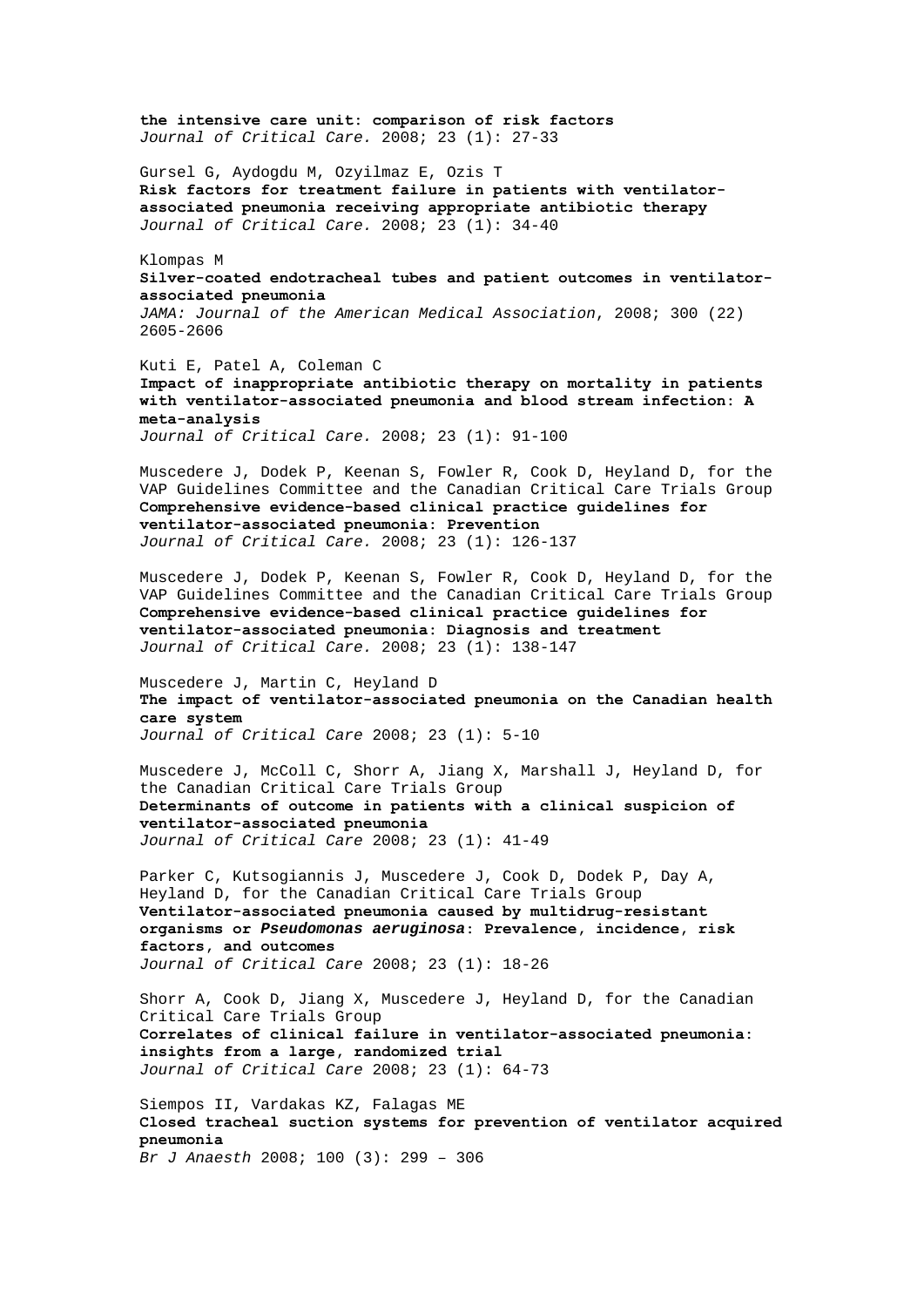Sinuff T, Muscedere J, Cook D, Dodek P, Heyland D, for the Canadian Critical Care Trials Group **[Ventilator-associated pneumonia: Improving outcomes through](http://www.jccjournal.org/article/S0883-9441(08)00007-5/abstract)  [guideline implementation](http://www.jccjournal.org/article/S0883-9441(08)00007-5/abstract)**  *Journal of Critical Care.* 2008; 23 (1): 118-125

Torpy JM, Glass RM **JAMA patient page. Ventilator-associated pneumonia.**  *JAMA: Journal of the American Medical Association* 300 (7): 864-864

Wunderink R G, Brun-Buisson C **Ventilator-associated pneumonia: Lessons learned from clinical trials.**  *Journal of Critical Care.* 2008; 23 (1): 2-4

## **Ventilator Induced Lung Injury**

[Badia](http://www.springerlink.com/content/?Author=Joan+R.+Badia) J, [Ferguson](http://www.springerlink.com/content/?Author=Niall+D.+Ferguson) N **[Ventilator-induced lung injury: another sign of aging?](http://www.springerlink.com/content/j5507mw0n7724631/?p=8dac11f3875a40109b02951686825f20&pi=3)**  *Intensive Care Medicine* 2008; 34(5): 796-799

[Kuebler](http://www.springerlink.com/content/?Author=Wolfgang+M.+Kuebler) W **[Hitting new barriers in ventilator-induced lung injury](http://www.springerlink.com/content/n2m1p2t4260636h4/?p=bb11e35218234b049057c8140c5e05e3&pi=1)**  *Intensive Care Medicine* 2008; 34(4): 592-594

[Nin](http://www.springerlink.com/content/?Author=Nicol%c3%a1s+Nin) N, [Lorente](http://www.springerlink.com/content/?Author=Jos%c3%a9+A.+Lorente) J, [De Paula](http://www.springerlink.com/content/?Author=Marta+De+Paula) M[, Fernández-Segoviano](http://www.springerlink.com/content/?Author=Pilar+Fern%c3%a1ndez-Segoviano) P, [Peñuelas](http://www.springerlink.com/content/?Author=Oscar+Pe%c3%b1uelas)  O, [Sánchez-Ferrer](http://www.springerlink.com/content/?Author=Alberto+S%c3%a1nchez-Ferrer) A, [Martínez-Caro](http://www.springerlink.com/content/?Author=Leticia+Mart%c3%adnez-Caro) L, [Esteban](http://www.springerlink.com/content/?Author=Andr%c3%a9s+Esteban) A **[Aging increases the susceptibility to injurious mechanical](http://www.springerlink.com/content/9078q7nh75193360/?p=3dbdbfc70ba64d6d8e75116ff9ff4a3c&pi=19)  [ventilation](http://www.springerlink.com/content/9078q7nh75193360/?p=3dbdbfc70ba64d6d8e75116ff9ff4a3c&pi=19)**  *Intensive Care Medicine* 2008; 34(5): 923-931

#### **Weaning**

[Bein](http://www.springerlink.com/content/?Author=Thomas+Bein) T, [Wittmann](http://www.springerlink.com/content/?Author=Sigrid+Wittmann) S, [Philipp](http://www.springerlink.com/content/?Author=Alois+Philipp) A, [Nerlich](http://www.springerlink.com/content/?Author=Michael+Nerlich) M, [Kuehnel](http://www.springerlink.com/content/?Author=Thomas+Kuehnel) T, [Schlitt](http://www.springerlink.com/content/?Author=Hans+Juergen+Schlitt) H **[Successful extubation of an "unweanable" patient with severe](http://www.springerlink.com/content/c1745w1q5lrrj677/?p=e19973dc296a497c8375ba42b1c32933&pi=33)  [ankylosing spondylitis \(Bechterew's disease\) using a pumpless](http://www.springerlink.com/content/c1745w1q5lrrj677/?p=e19973dc296a497c8375ba42b1c32933&pi=33)  [extracorporeal lung assist](http://www.springerlink.com/content/c1745w1q5lrrj677/?p=e19973dc296a497c8375ba42b1c32933&pi=33)**  *Intensive Care Medicine* 2008; 34(12): 2313-2314

[Burns](http://www.springerlink.com/content/?Author=Karen+E.+A.+Burns) K, [Lellouche](http://www.springerlink.com/content/?Author=Francois+Lellouche) F, [Lessard](http://www.springerlink.com/content/?Author=Martin+R.+Lessard) M **[Automating the weaning process with advanced closed-loop systems](http://www.springerlink.com/content/j13v400432128355/?p=af3cdd73c44e45f788c60cf812383ae9&pi=5)**  *Intensive Care Medicine* 2008; 34(10): 1757-1765

Girard T, Kress J, Fuchs B, Thomason J, Schweickert W, Pun B, Taichman D, Dunn J, Pohlman A, Kinniry P, Jackson J, Caconico A, Light R, Shintani A, Thompson J, Gordon S, Hall J, Dittus R, Bernard G, Wesley E, **Efficacy and safety of a paired sedation and ventilator weaning protocol for mechanically ventilated patients in intensive care (Awakening and Breathing Controlled trial): a randomised controlled** 

**trial**  *The Lancet* 2008; 371(9607): 126-134

[Laghi](http://www.springerlink.com/content/?Author=Franco+Laghi) F **[Weaning: can the computer help?](http://www.springerlink.com/content/1h0776757771l35q/?p=af3cdd73c44e45f788c60cf812383ae9&pi=1)**  *Intensive Care Medicine* 2008; 34(10): 1746-1748

[Rose](http://www.springerlink.com/content/?Author=Louise+Rose) L, [Presneill](http://www.springerlink.com/content/?Author=Jeffrey+J.+Presneill) J, [Johnston](http://www.springerlink.com/content/?Author=Linda+Johnston) L, Cade J **[A randomised, controlled trial of conventional versus automated](http://www.springerlink.com/content/08v1vn718364k456/?p=af3cdd73c44e45f788c60cf812383ae9&pi=9)  [weaning from mechanical ventilation using SmartCare™/PS](http://www.springerlink.com/content/08v1vn718364k456/?p=af3cdd73c44e45f788c60cf812383ae9&pi=9)**